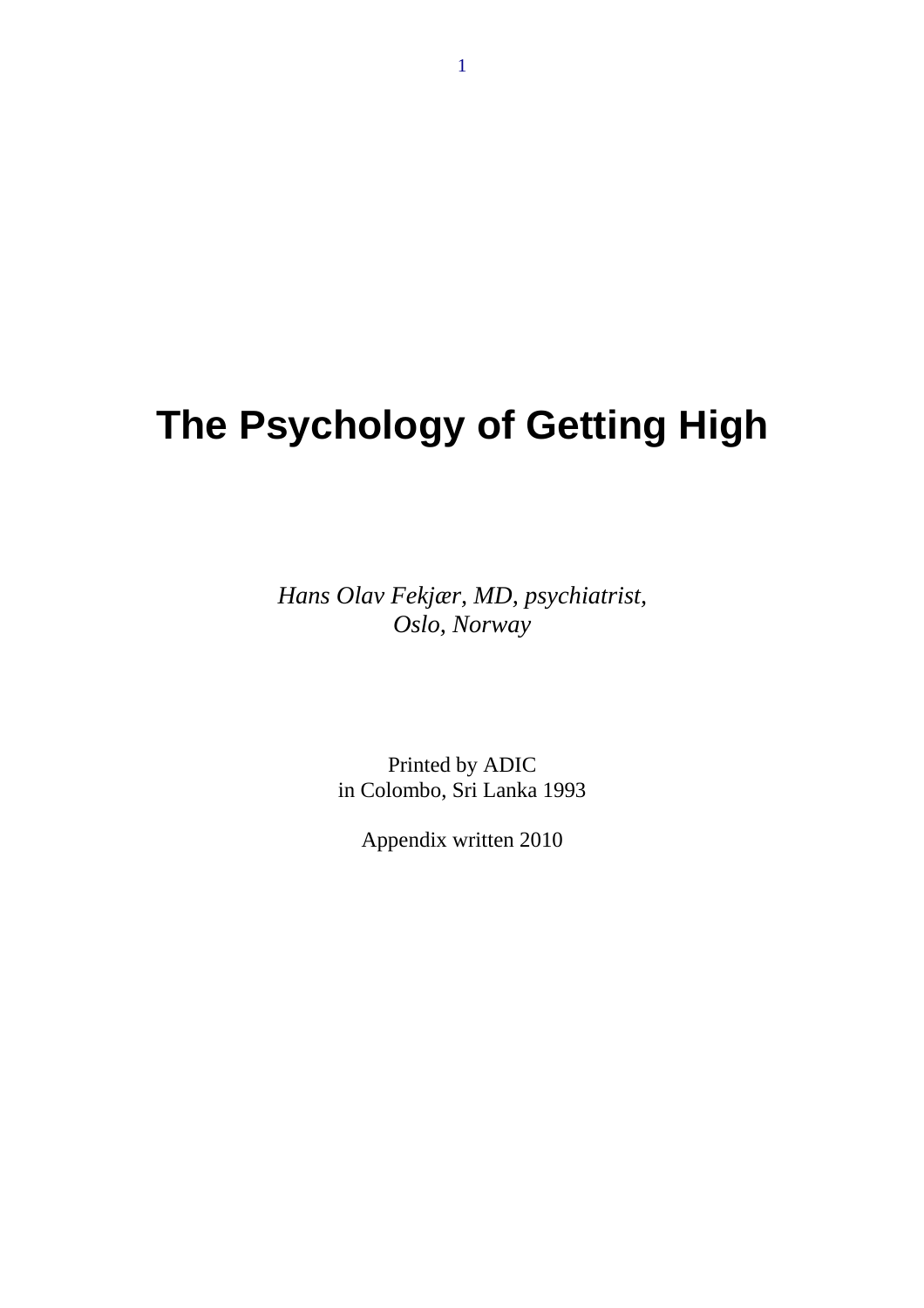# **Contents**

# **Part 1 - Unconscious motives for intoxicant use**

#### **Chapter 1: Intoxicants as symbols and rituals - 4**

*"Having a glass of wine is so nice and cozy" -- Symbols generate moods -- Symbols are valuable tools -- The symbolic functions of the intoxicants -- Rituals and the spirit of community -- Drug use as a compulsory ritual -- Ceremonial chemistry -- The wine snobbery and cocaine snobbery -- Snobbery is not perceived subjectively* 

#### **Chapter 2: Intoxication as alibi for performances - 12**

*The social psychology of intoxication -- Explaining behavior and performances -- The attractiveness of self-handicapping: Principles -- The attractiveness of self-handicapping: Examples -- Intoxicants as tranquilizers: Principles -- Intoxicants as tranquilizers: Examples* 

#### **Chapter 3: Intoxication as alibi for actions - 19**

*Responsibility during intoxication -- Forgive them, for they know not... -- A sense of freedom for better or for worse -- A strict conscience on vacation -- ... but more often, a permissive conscience is on vacation -- Intoxication for different purposes -- Advertising the alibi -- The extenuating circumstance in court -- What is meant by "drinking too much"? -- The cause of counter reactions: Problem behavior -- Do they really "not know what they do"? -- Intoxication as a collective self-deceit* 

# **Part 2 - Conscious motives for intoxicant use**

#### **Chapter 4: Are intoxicants magical substances? - 32**

*Magical substances or learned effects? -- Research with humans and animals -- How do we identify our feelings? -- Can chemical effects be learned? -- The power of expectations: The mighty placebo effect -- Can intoxicants be studied by blind tests?* 

#### **Chapter 5: Do illegal drugs have pleasant effects? - 39**

*The pioneer study of marijuana -- Later research on marijuana intoxication -- Do amphetamine and cocaine have pleasant effects? -- Are addicts and drugs users motivated by the chemical effects? -- Psychological effects of morphine and heroin -- Psychological effects of LSD, inhalants etc.* 

#### **Chapter 6: What are the psychological effects of alcohol? - 48**

*Blind tests with alcohol -- The "Marlatt Method" -- Alcohol and sex -- Alcohol and inhibitions -- Is alcohol a tranquilizer? -- Alcohol and aggression -- Alcohol, mood and self-confidence -- The effects of alcohol upon skill and performance -- Blind tests with alcohol - and so what? -- Alcohol as a natural adulterant -- The best studies: alcohol in different cultures -- Learning*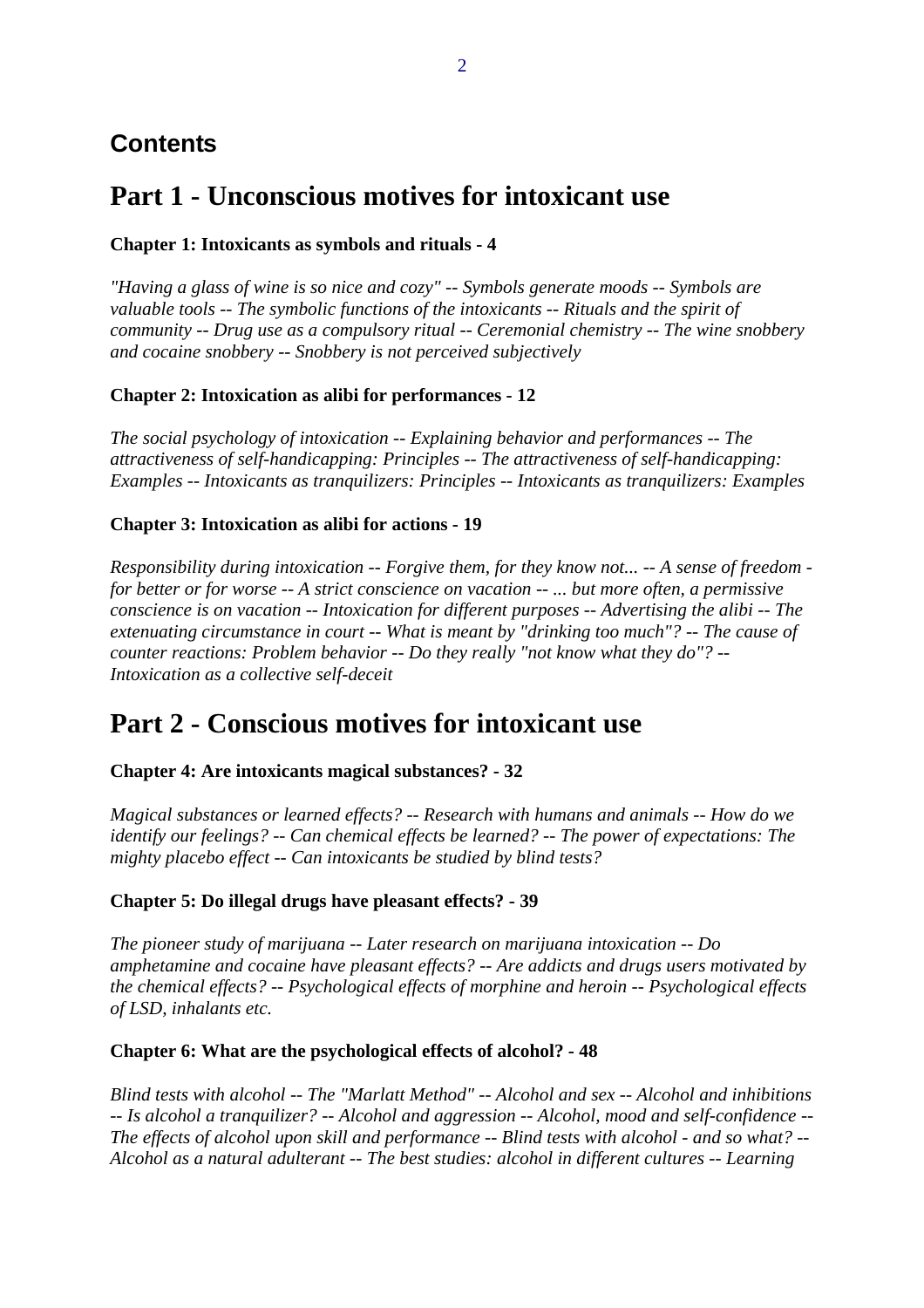*the spell of alcohol -- "Loss of inhibitions" - only now and then -- The behavioral effects of alcohol - conclusions* 

#### **Chapter 7: The chemistry of "getting high" - 65**

*The adventurous experiences of intoxication and religion -- The pharmacological basis of getting "high" -- "Getting high" -- not an effect, but an interpretation.* 

#### **Chapter 8: Do alcoholic beverages taste good? - 69**

*Taste preferences: inborn or learned? -- Is alcohol of vital importance for the taste? -- Do "good" alcoholic beverages taste better than "poor"? -- Alcohol, taste and illusions* 

#### **Chapter 9: Research on motives for intoxicant use, in perspective - 75**

*From superstition to science: demystification of intoxicants -- How did alcohol and other drugs become "psycho-active" drugs? -- Chemical hypothesis or indisputable motives? -- Understanding intoxicant use - is it possible?* 

#### **Chapter 10: May conventional wisdom be changed? - 79**

*Separating alcohol use from disinhibition -- Putting theory into practice -- Altered expectations give altered experiences* 

# **Appendix:**

**Biologic theories on the motives - 82**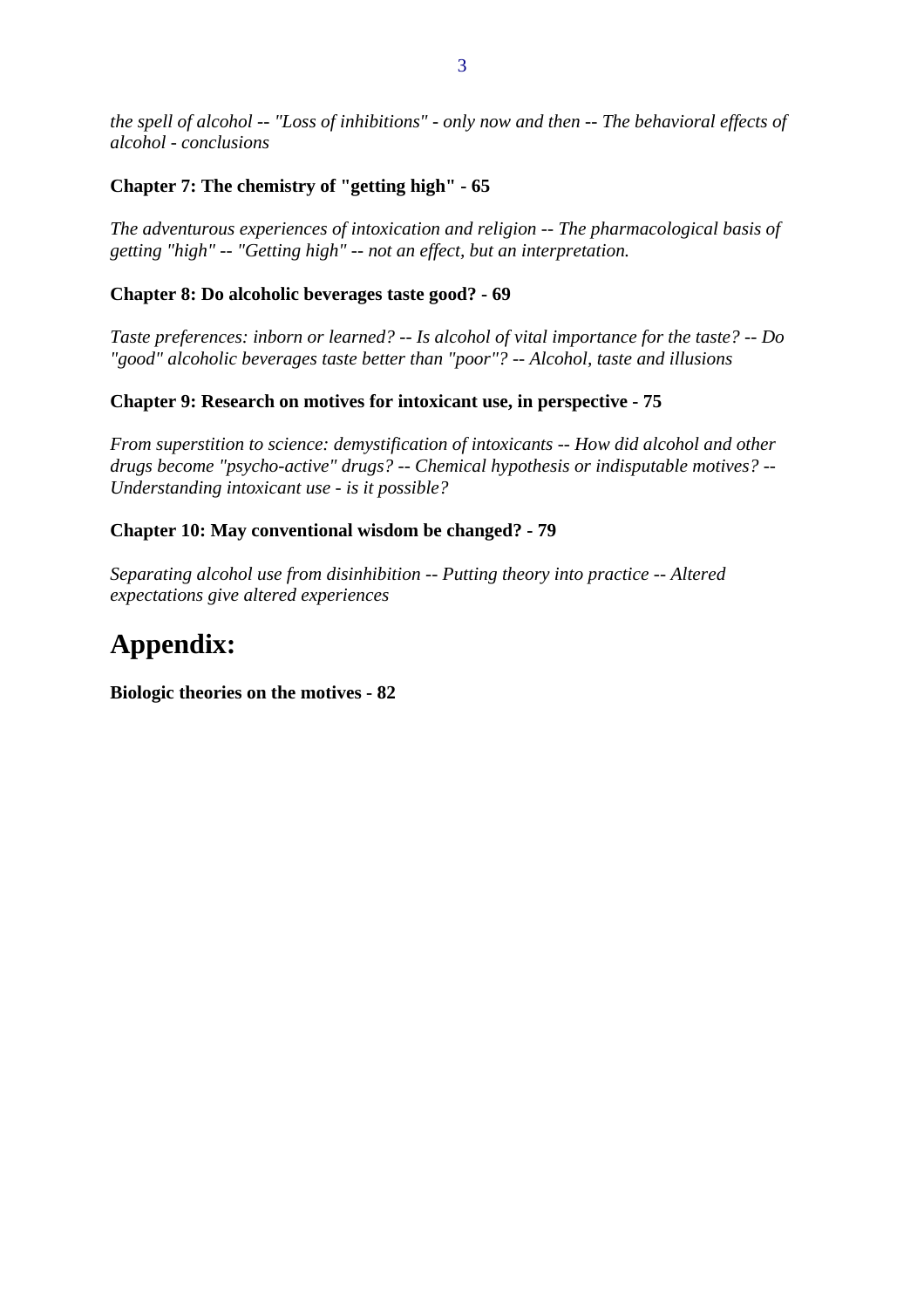# **Chapter 1**

# **Intoxicants as symbols and rituals**

### **"Having a glass of wine is so nice and cozy"**

A lot of people say that they drink alcohol because it is so nice and cozy.

*Why* is a glass of wine or beer nice and cozy? Do inherent properties of the beverages or of alcohol generate a cozy mood? Does the total abstainer fail to achieve such cozy feelings?

A woman married to a Chilean refugee, recalls from the first time they were together:

To have a good time on Saturday evenings, she put a nice cloth and candles on the table, made pizza and served red wine in tall glasses. Full of expectation, she looked at her friend.

But for the poor Chilean, no special feeling ensued. At the sight of the table, he felt nothing at all!

Why did this plot work so well for the woman and not at all for the man from Chile?

### **Symbols generate moods**

In his book "Kritik der reinen Vernunft", the German philosopher Immanuel Kant describes our ways of perceiving the world around us. We do not observe things as objectively as we like to think. Our perception and understanding of an object is often little influenced by its innate properties. We have learned of the object in our cultural surroundings, and our learning biases our perception of it. Therefore, our subjective impression of the object (Das Ding für mich) differs from its objective characteristics (Das Ding an sich).

There are numerous examples.

The Christmas tree certainly contributes to our Christmas mood. However, can a botanical analysis of the characteristics of the pine explain this? Colored fabric pieces can influence people's mood, if the pieces happen to be flags and the occasion is right.

In such ways, objects whose objective properties are very trivial can influence our feelings. The effect is due to the fact that we are used to encountering them on special occasions. The objects have acquired symbolic value. But our symbols have no effect on the moods and feelings of people who have been raised in other cultures and have not gone through the same learning process.

The emotional effects of symbols occur upon recognition. In most cases, this occurs by visual perception. For food and beverages, smell and taste also en not always identified as symbols.

When the Christmas tree influences our moods and feelings, all people know that the effect is not due to the properties of the pine tree. But the symbolic functions of intoxicants are not always recognized. They are often referred to as if they were chemical effects of the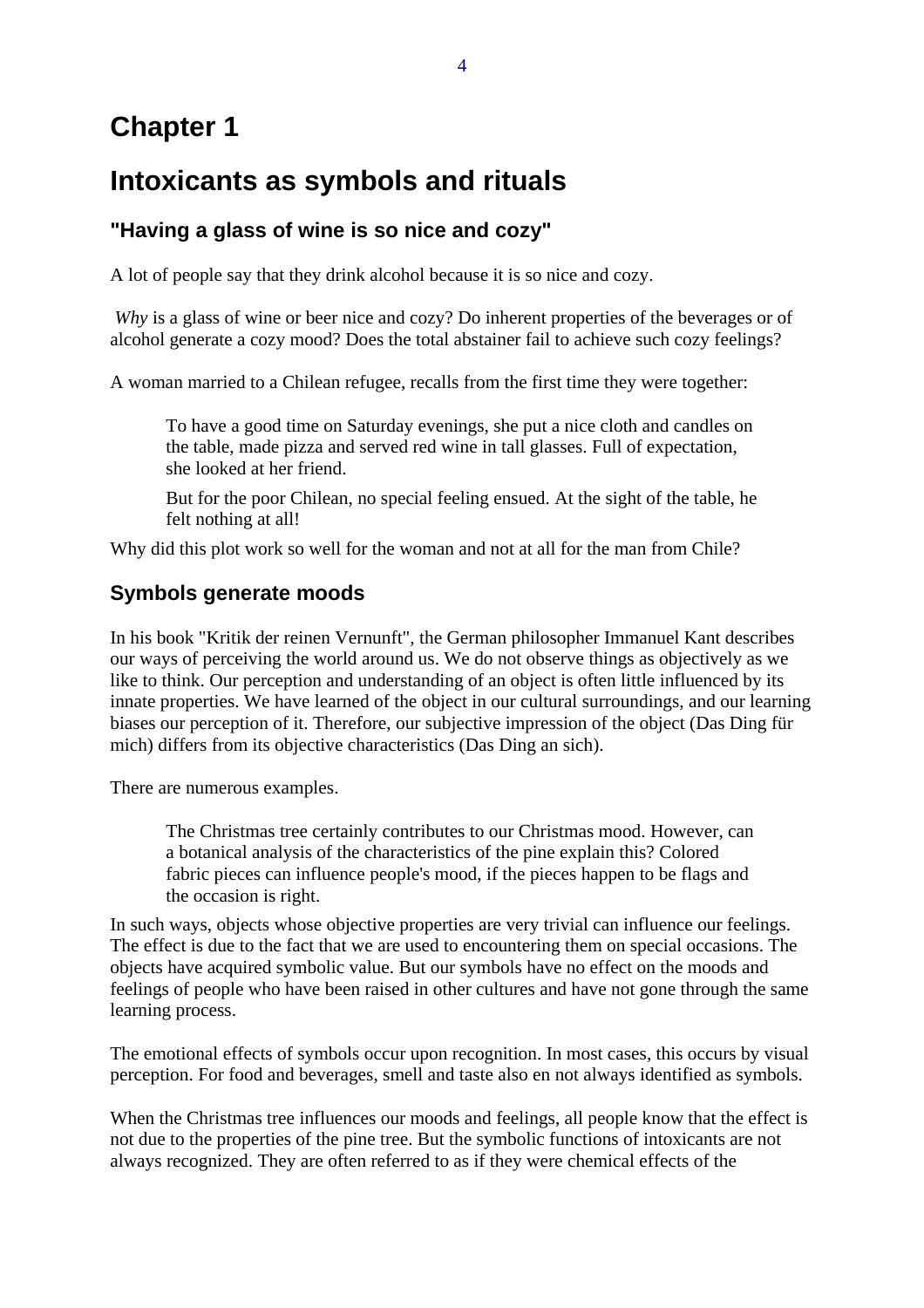intoxicant. But it is often evident that the intoxicant's inherent chemistry cannot be the cause of the ensuing feelings:

Many people who "indulge in a glass of wine", only drink very small amounts of alcohol. Studies have shown that the effects of amounts of alcohol corresponding to one or two glasses in most cases are not discernible.

Many beneficial "effects" of alcohol turn into effect at the sight, smell and taste of the beverage. When two friends are "having a good time with a glass of beer", they do not sit waiting for the alcohol to be absorbed from the intestines and then reach the brain, so that the good feelings eventually appear. Their mood peaks much earler - at the first sip, or even at the mere sight of the unopened bottles!

The explanation of such events must obviously be based upon psychology, not upon chemistry. We cannot understand the use of intoxicants without understanding the functions of symbols and rituals in our lives.

#### **Symbols are valuable tools**

Symbols and rituals pervade our lives. Candlelight make winter evenings cozy. Expensive food, special clothing, decorated tables and rooms generate a festive mood. By means of wellestablished symbols we produce the mood of Christmas, New Years Eve and other special occasions. We separate Sunday from weekdays by corresponding procedures.

Symbols are valuable tools for evoking desirable emotions and moods. *When we wish to be in a special mood, we can utilize things (symbols) which through a learning process have become associated with the mood we intend to achieve.*

A social anthropologist writes: $\frac{1}{1}$ 

"... members of specific social groups tend to share common understandings about many things in the world around them. Such shared understandings ... are sometimes mistakenly thought to have "objective reality"... The logic of many seemingly "natural" linkages is not intrinsic or inherent, rather it is a cultural artifact ... (They) may differ from one culture to another and can change within a given culture through time - far more rapidly than most people realize."

When we are asked if it is not "nice and cozy to have a glass of wine", the most appropriate answer seems to be:

*It is nice and cozy to have a good time with one's symbols of nice-and-coziness.*

For many people, wine is a well-established symbol of coziness. Others have grown accustomed to other symbols. The choice of symbol is not decisive for feeling the "effect". The decisive element is the learning process which has assigned the appropriate associations to the symbol.

Abstainers too, do of course, easily achieve a Saturday atmosphere and a feeling of coziness by means of other symbols and rituals.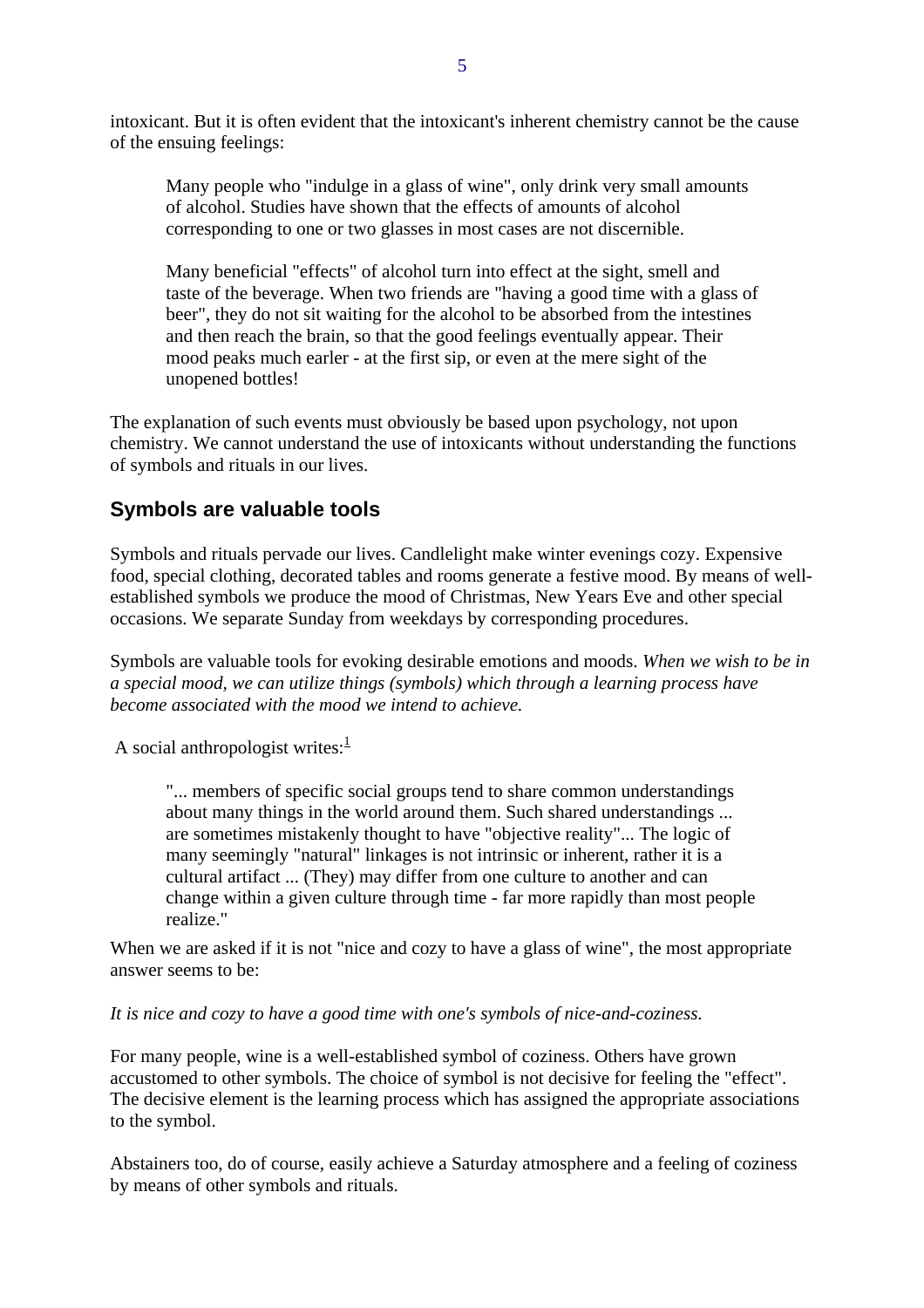#### **The symbolic functions of the intoxicants**

The most frequently used symbolic function of alcoholic beverages is their function as a token or signal, designed to indicate the distinction between the daily dull routines and the welldeserved leisure time, "Now, I (we) will truly indulge in a little luxury". In different cultures, different things are employed to perform this symbolic function. In addition to alcohol, our culture uses different clothes, expensive food, candlelight etc.

Intoxicants are especially well suited to denote "now-I-will-only-relax-and-have-a-good-time" situations. This is because the effect of intoxicants is a handicap in all kinds of useful work. In, for example, drinking alcohol, a decision is made for the rest of the evening, "Now I am neither going to paint the bathroom, clean up the kitchen or do my homework, but only relax and have a good time."

*The majority of alcohol users do not use alcohol for the purpose of intoxication, but only for symbolic functions.* This is a clear difference from the illegal intoxicants: In most cases, illegal drugs are used with the explicit purpose of getting intoxicated. But illegal drugs also have powerful symbolic functions. Most kinds of symbolic functions are the same for alcohol and illegal drugs.

Use of intoxicants is often perceived as a symbol of *adulthood*. Many things which are reserved for adults are perceived in this way. Smoking and coffee are other examples. Many teenagers demonstrate the use of or effects of intoxicants very deliberately, to make their adulthood clear. Young men sometimes boast of their drinking as if swallowing the beverage required extraordinary skills.

Users of intoxicants often joke about their intoxicant. This reflects the functions of humor, as it was analyzed by Sigmund Freud.<sup>2</sup> He showed that a joke must meet certain formal criteria, and - to be perceived as funny - also should give an outlet for prohibited or taboo feelings. The dominant taboo subjects are sexuality and aggression.

The users' jokes about their intoxicants show that the intoxicant can *symbolize broadmindedness, a liberal rebellion against prejudices*. Warnings against their intoxicant are seen as prejudices and perceived as giant exaggerations. Users of both alcohol and marijuana consider their intoxicant as safe when it is used in the "correct" way. They argue that most users they know have not suffered any health damage.

Although alcohol for many users symbolize independence and a liberal view, this is still more significant for use of illegal drugs. The establishment views illegal drugs as public enemy number one. This gives the drugs a powerful symbolic value for those who use them, in spite of the vigorous warnings: The use represents a total *rejection of the values of the establishment*.

Because of society's intense fear of the drugs, drug use can provide a tickling excitement similar to mountain climbing and hang gliding: Joy mixed with some fear. Status can be achieved in youth groups by taking risks and living hazardously.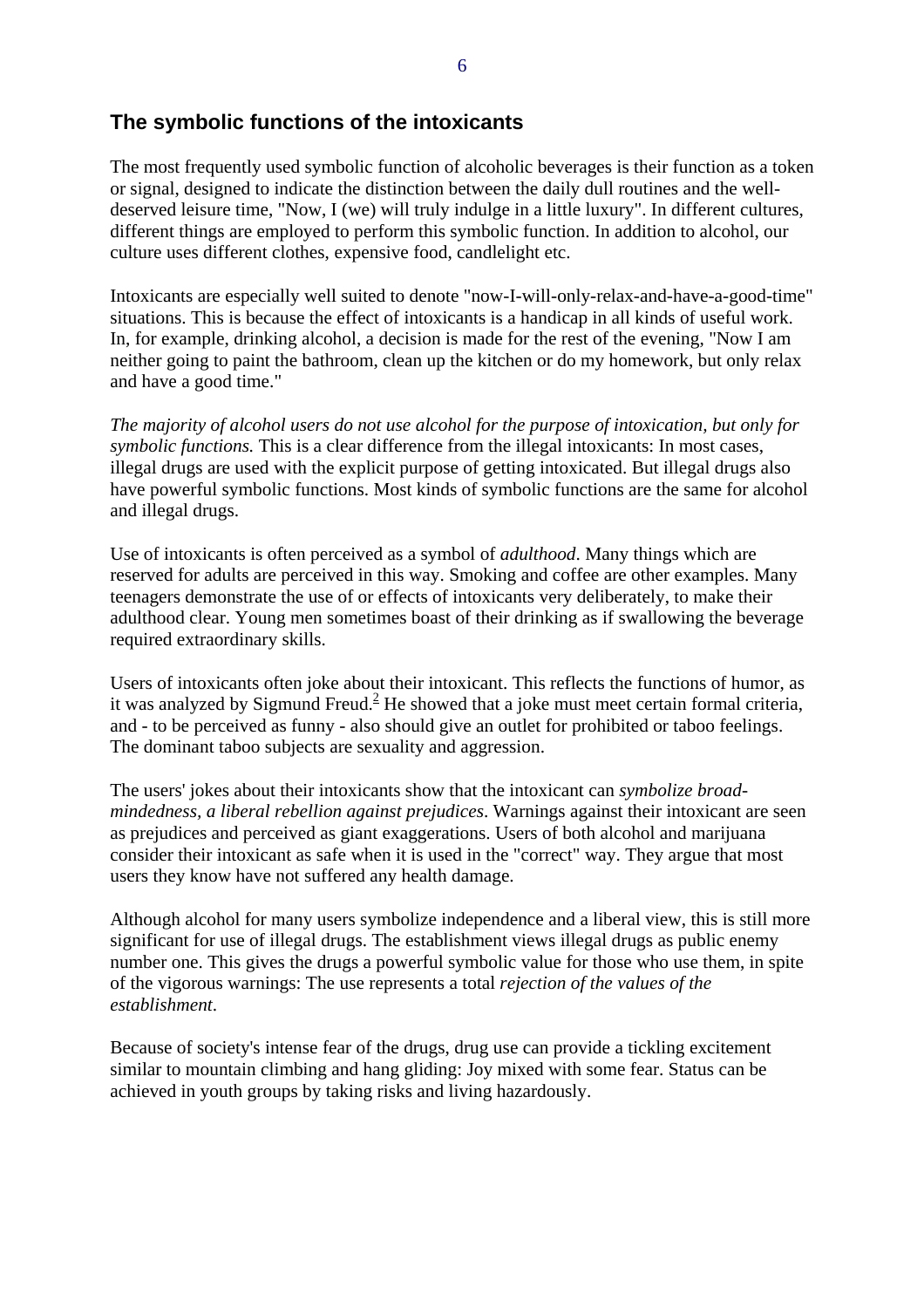### **Rituals and the spirit of community**

Man is a social animal. People have a need for meeting other people, but often they will not say that they meet only in order to meet each other. Participating in some shared activity is perceived as less threatening. People can invite each other to "come for coffee" or to "have a beer". Informal rules determines the choice of shared activity.

The increased use of coffee during the 19th century seems to have been linked to the successful fight against "the evil of drinking".  $3.4$  The intention was to remove a ritual which had very harmful side-effects. But rituals have meaningful functions in human gatherings. Therefore, one ritual was substituted by another, less harmful ritual. Coffee was an exotic beverage which many people could not afford to drink every day. Therefore, coffee was well suited for "Indulge-in-something-extra"-rituals.

Shared activities produce a feeling of togetherness. Toasting one another serves the same function as the marijuana pipe being passed among the group members. It would be naive to believe that the feeling of togetherness and solidarity produced by the rituals, is due to the alcohol in the glasses and the marijuana in the pipes. Temperance groups have rituals serving the same purposes.

The unique aspect of intoxicants is not their use for symbolic and ritual purposes, but the fact that they are believed to alter the user's personality. By selection an intoxicant as a ritual, there is an opportunity to utilize the privileges of intoxication (chapters 2 and 3).

For groups choosing intoxicants for their important rituals, the selection of substance also has a symbolic meaning. The selected substance belongs to the group's identity and image. Different social groups tend to gather around the glass of beer, whisky, French wine or the marijuana pipes. "Tell me which (if any) intoxicant you use, and I will tell you who you are".

A study based on interviews concludes:<sup>5</sup>

"Just as the need for nicotine is not the motivating factor when 10 year old boys smoke in secret, the need for intoxication does not make a 14 year old boy smoke hashish. The aim is acceptance as an equal member of the gang, as "one who dares"."

"We believe we can conclude that the real effect of the hashish is neither sufficient to initiate nor to sustain the smoking of hashish in teenagers. The symbolic value in the circle of friends is the essential factor ..."

The intoxicant which is used, indicates a set of shared values. The choice of values is most strongly communicated by the use of illegal drugs, which fuses the group into a "We-againstthe-majority"-attitude. The existence of a collective external opponent or enemy strengthens the unity and solidarity in any group.

#### **Drug use as a compulsory ritual**

Social groups are often distinguished by clothing, jargon and other symbols. Illegal drugs mark a clear-cut symbolic demarcation of the group of users. If you are a drug user, you are "one of us". If not, you are "one of them".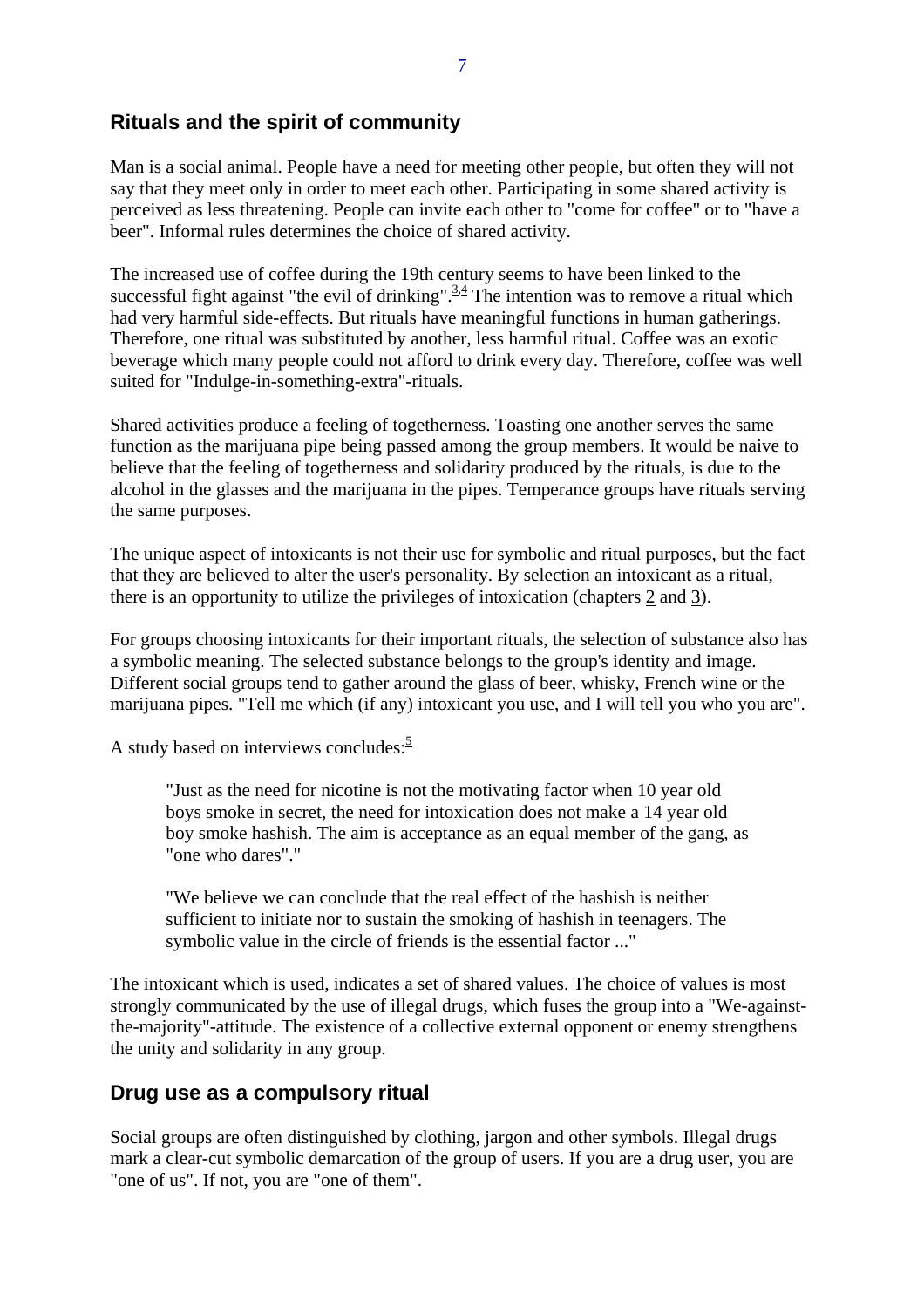The same phenomenon can also exist in drinking groups: The drinking symbolizes that you belong to the group. But in most cases, this only leads to some degree of peer pressure. Drinking is only compulsory in the most "wet" environments.

At the outskirts of drug-using cultures, individuals may have an ambivalent and irregular relationship to drugs. But at the center of drug-using groups, the use is compulsory for being a member of the group.

Ann had decided to join the drug-using group of the suburb. Her main motive was to get the attention of the group leader (who, in fact, became her boyfriend!) To be accepted as a member of the group, she felt hashish smoking was imperative. She could not stand hashish, but used it all the same.

After one year, she felt that her position in the group was so strong that she could belong to it without smoking hashish. But now and then, she used other drugs which she did not find equally disgusting.

In order to understand drug use, it is important to acknowledge the vital symbolic importance of drug use within the user culture. In treatment of drug addicts, it is often evident that use versus non-use of drugs is more a choice of companions and environment. Long-term addicts most often do not have friends other than drug users, and they often seem to be more dependent on their friends than the drug.

The life as an addict not only provides membership in a social group, but also an active, purposeful life, albeit a deviant one. The addict becomes intensely preoccupied with providing money for drugs, planning and committing burglaries, buying drugs and selling drugs. This life has been said to be analogous to the life of the compulsory hardworking business executive.<sup>6</sup> It can fill one's life with some kind of meaning and purpose, substituting for emptiness and monotony.

### **Ceremonial chemistry**

The supporters and opponents of intoxicants both focus strongly on the chemical effects of the substances. The supporters praise their intoxicant for possessing magical psychological effects. The opponents consider the use to be mainly due to the magnetic attractive force of the substances, their ability to paralyze the will and to enslave the user. The common reasoning against illegal drugs corresponds completely to the temperance movement's reasoning against alcohol.

Supporters and opponents both tend to underestimate strongly the powerful symbolic and ritual functions of the use of intoxicants.

The American psychiatrist Thomas Szasz may deserve more fame for his analysis of chemical rituals than for his controversial writings on mental disease. In his book "Ceremonial Chemistry", Szasz writes: $\frac{7}{7}$ 

"Many of these phenomena ... are now discussed in textbooks of pharmacology. This is as if the use of holy water were discussed in textbooks of inorganic chemistry. For if the study of addiction belongs to pharmacology because addiction has to do with drugs, then the study of baptism belongs to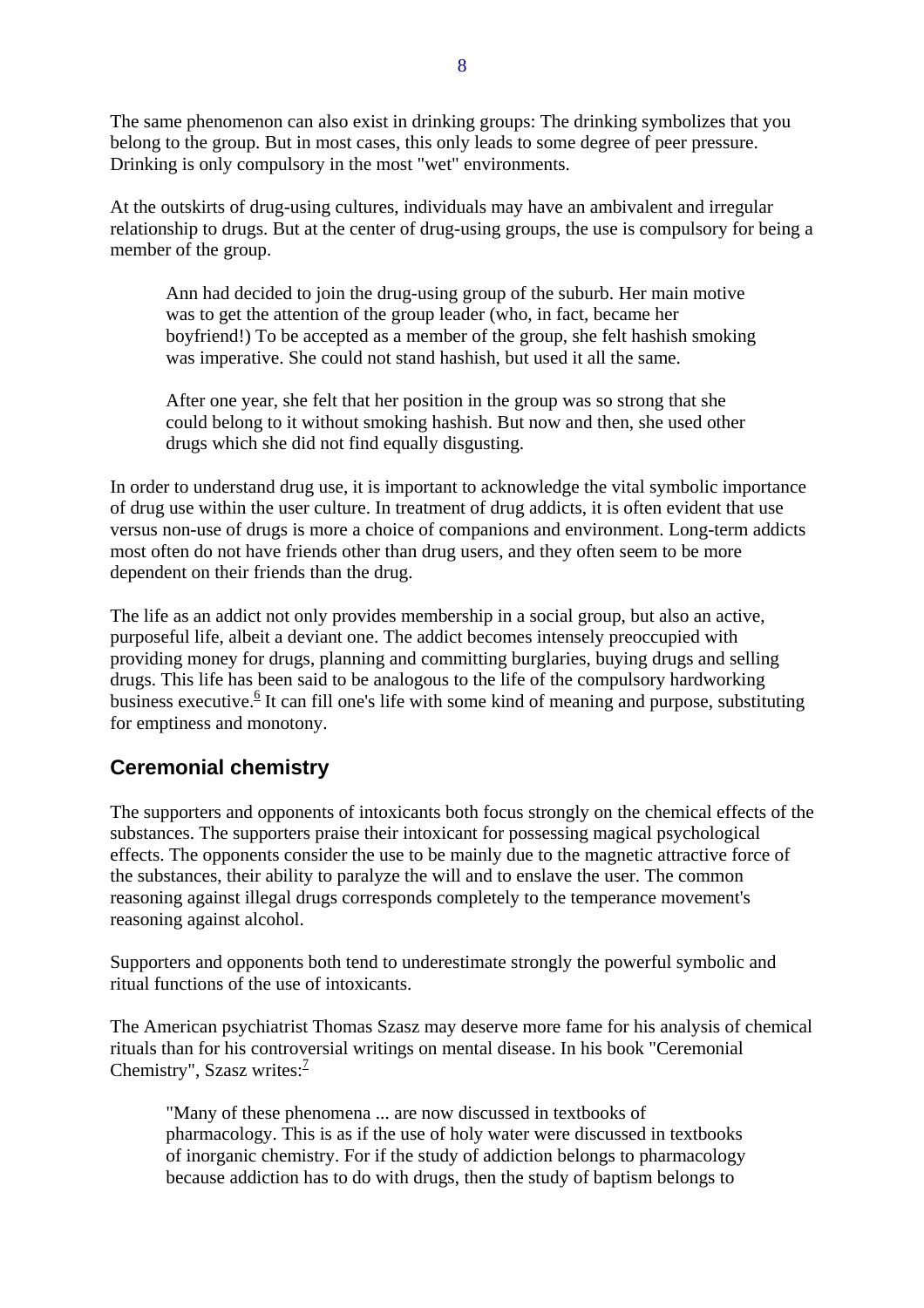inorganic chemistry because the ceremony has to do with water. Baptism is, of course, a ceremony and is generally recognized as such. Many kinds of drug use ... also constitute ceremonies, but are not so recognized."

"As some persons seek or avoid alcohol and tobacco, heroin and marijuana, so others seek or avoid kosher wine and holy water. The differences between kosher wine and non-kosher wine, holy water and ordinary water, are ceremonial, not chemical. Although it would be idiotic to look for the property of kosherness in wine, or for the property of holiness in water, this does not mean that there is no such thing as kosher wine or holy water. Kosher wine is wine that is ritually clean according to Jewish laws. Holy water is water blessed by a catholic priest."

The fight for a symbol can also be dramatic outside the world of chemical substances. The history of religion offers many examples, with all its crusades and religious wars. In the individual's subjective experience, the need for the symbol originates from the depth of the self, legitimizing drastic methods to take hold of the symbol - whether it is chemical or religious.

#### **The wine snobbery and cocaine snobbery**

Wine is not only consumed, but is also praised and worshipped like an idol. Foreign hard liquor and cocaine may be embraced in the same way. This makes it interesting to take a closer look at the symbolic values represented by these intoxicants.

Especially outside the wine-producing countries, wine is mainly consumed in the cities and among the better-off. Cocaine use in the USA has similarly been associated with the middle and upper classes.

In several countries, wine drinking is at present increasing and spreading to new social groups. Studying the history of fashions, we can easily understand this spreading of the winedrinking habit. Styles and fashions have largely been spread by common people's imitation of the life style of the upper classes. Many fashions can be traced back to the French court in Paris. At the international level, the clothes of the wealthy white man are being adopted by the middle class in all poor countries. In the same way, the intoxicants of the better-off is being disseminated: wine, cocaine and foreign liquor.

Choosing a life style means choosing who is attractive to copy. Do you want to resemble Blake Carrington in Dynasty, peasant Jim Johnson or rock star Bruce Springsteen? Cocaine should be measured in a spoon of gold and be located in the nostril by a folded dollar bill. Mass media pictures film stars and sports heroes using cocaine. The associations link pleasant feelings to the use. The process is the same as with champagne and Russian caviar: While the substance is physically located in the stomach, the accompanying associations are located in the brain.

In social life, wine should be drunk devotedly from tall glasses, while the drinker ought to demonstrate his knowledge of the background of this peculiar brand of wine. For those who do not originate from the upper class, but still want to use knowledge of wine to earn social credit and esteem, there are numerous textbooks. Wine columns in newspapers are also helpful, and if further advancement is wanted, there are wine clubs in several cities.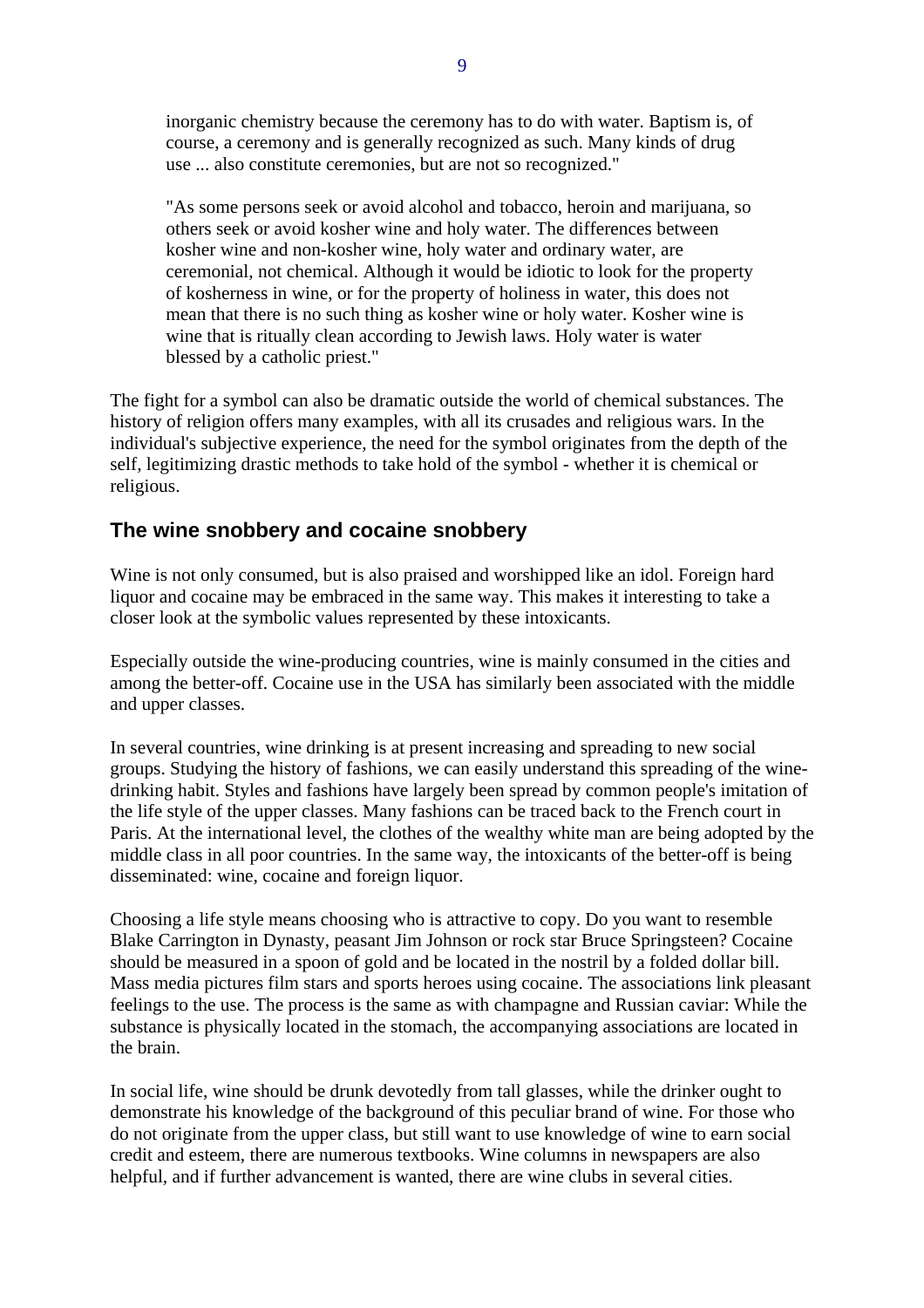Knowledge of other agricultural products than wine (e.g., potatoes or cabbage) is associated with dirty fingernails and gives no high esteem. Therefore, no one eagerly gives such information at dinner parties. Knowledge of potatoes gives no membership in Noble Citizen's Club. But knowledge of wine gives a flavor of business executives, university graduates, Falcon Crest and other people whom many people want to identify themselves with.

The status-giving information is not only the wine's background, but also its "quality". The high priests of the wine culture are in command. In other areas, there is no need to account for tastes. Different tastes are met with equal respect. But not for wine: Some brands and vintages *are* the best, while others are inferior. The members of the wine congregation will not jeopardize their status by dissenting. The "scandals" which regularly emerge (when a smart French wine company has sold "inferior" wine under the label of "superior" wine) do not affect the congregation's trust in the high priests. The bottle's name and label have ensured a pleasant feeling and taste for the drinker.

### **Snobbery is not perceived subjectively**

#### Wine lovers can say:

"Maybe some people drink wine out of snobbery, but I only drink wine because wine happens to taste extremely good."

Such a statement is an honest expression of the subjective feeling. But it is equally evident that taste preferences are socially learned. Why should wine have a peculiar affinity to the taste organs of certain social classes?

Marketing companies are well aware of the impact of associations upon taste preferences. They utilize it professionally in the manipulation of consumers. Advertisements and TV commercials stress the associations between wine/whisky/cognac and yachts/golf/Mercedes. And what kind of beverage would champagne have been without its image (plus the decorated bottle and the cork that pops up to the ceiling).

Esthetic preferences similarly arise from associations: Describing the beauty of Porsche cars or expensive furs may be entirely honest. But equally evident is the fact that preferences are based more upon socially learned associations than objective criteria for beauty.

Claiming that wine has a peculiarly attractive taste, is similarly an honest statement at the conscious level. It is hard to discriminate subjectively the chemical stimulation of the taste organ from the learned associations which are called forth by the substance.

At the unconscious level, the statement may just as much be a declaration of which social group the individual wants to be identified with and which image he wants to leave behind. Imagine an ambitious businessman preferring cheap brandy or even milk to French wine! Strong psychological mechanisms will prevent him from consciously acknowledging such a taste preference, which could have disastrous social consequences.

Symbols with snob appeal are normally imitated by other social groups. But this imitation undermines the symbolic meaning. This happened with cocaine in USA in the beginning of the twentieth century. When the former upper class symbol became the intoxicant of black people in the South, the substance was prohibited!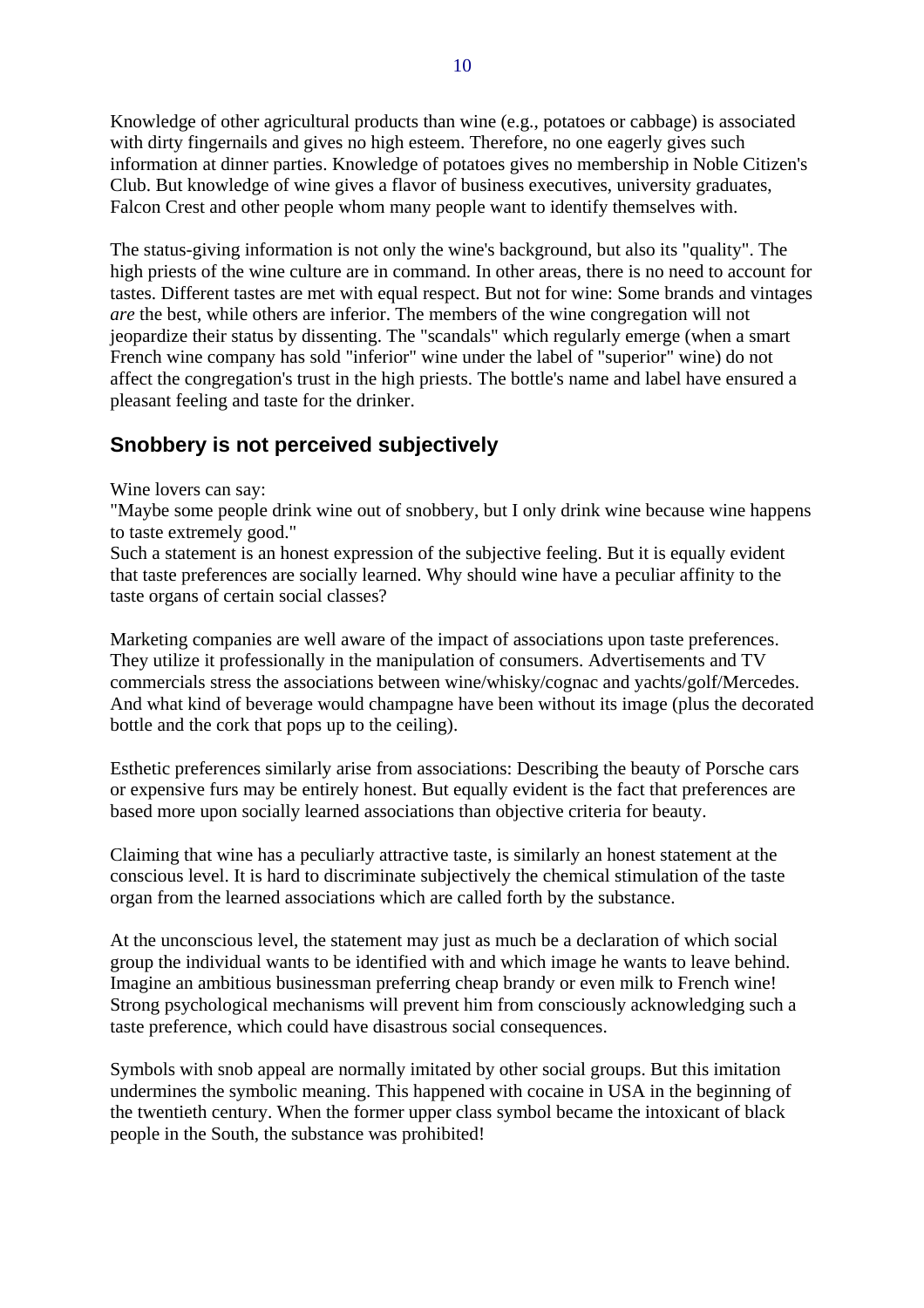Hence, the high priests of the wine culture should hope that their manuals and wine clubs do not achieve too wide a distribution. If the cleaning women and mailmen become real wine lovers, the wine culture's high priests will have to look for alternative status symbols.

#### **REFERENCES**

1.Heath,DC (1983): Alcohol and Aggression: A "Missing Link" in World-Wide Perspective. P.89-103 in Gottheil,E et al (eds.): Alcohol, Drug Use and Aggression. Charles C. Thomas, Springfield, Ill.

2.Freud,S (1976): The Joke and Its Relation to the Unconscious. The Pelican Freud Library, Vol.6, London.

3.Schivelbusch,W (1980): Das Paradis, der Geschmack und die Vernunft. Eine Geschichte der Genussmittel. Carl Hanser Verlag, Munich and Vienna.

4.Skog,OJ (1985): Changes in Alcohol and Coffee Consumption in the 19th Century - a Case of Beverage Substitution? SIFA-mimeograph no.9/85, Oslo.

5.Ericsson,K, Lundby,G & Rudberg,M (1985): Mors nest beste barn. Ungdom, rusgift og kriminalitet. Universitetsforlaget, Oslo.

6.Preble,E & Casey,JJ (1969): Taking Care of Business - The Heroin User's Life in the Street. Int J Addict 4:1- 24.

7.Szasz, T (1974): Ceremonial Chemistry. Anchor Press/Doubleday, Garden City, NJ.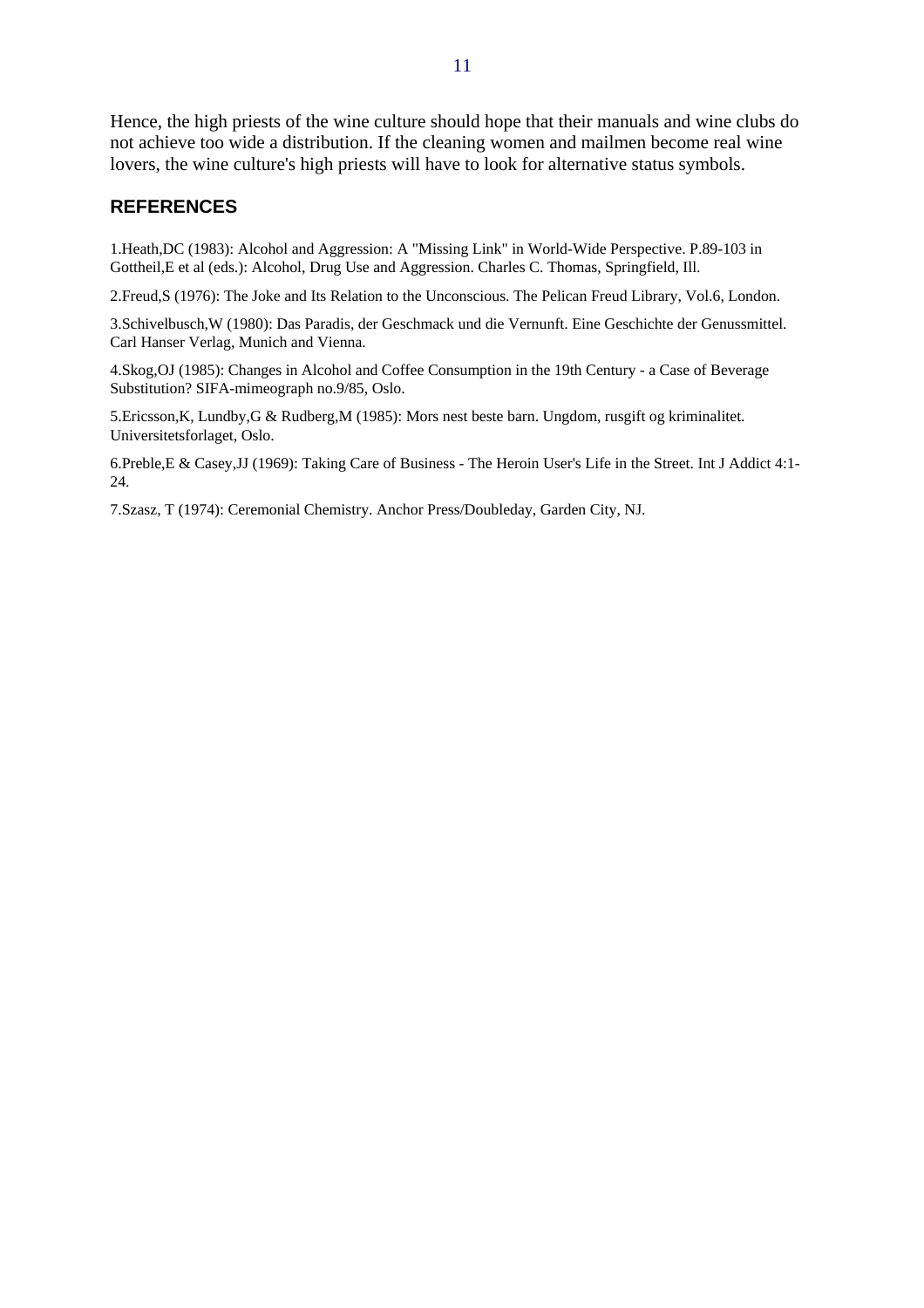# **Chapter 2**

# **Intoxication as alibi for performances**

# **The social psychology of intoxication**

Ordinarily, the effects which chemical substances have upon human beings conform to a certain pattern:

- The number of different effects are limited
- The effects are characteristic
- Lay persons cannot alone decide which effects can be attributed to the substance

Popular belief on drugs of abuse differs sharply from this general pattern.

A countless number of different effects are attributed to intoxicants. The effects apparently vary infinitely from individual to individual and from one occasion to another. "Well, that's how it affects me", people say. Any feeling and all kinds of behavior are attributed to these substances.

The effects which are attributed to intoxicants, are highly contradictory: $1$ 

- Some people get happy while others get sad
- Some become pleasant and others mean
- Some become aroused and others sedated
- Some become active and others passive
- Some become silent and others talkative
- Some become friendly and others hostile

People may "become" anything from an intoxicant. When marijuana users are interviewed on the effects of their intoxicant, they respond with the same kind of contradictory effects as alcohol drinkers do. $2, 3, 4, 5$ 

The idea that certain chemical substances can cause any type of behavior or feelings, has the quality of a social convention, which might be labeled "the convention of intoxicants".

The role of intoxication as an apparent explanation for any behavior and any emotion is a common characteristic of all drugs of abuse. The first man who alleged that this is a decisive aspect of the abuse of drugs, was the Austrian Alfred Adler. He is one of the founders of psychology, who especially stressed the importance of self-esteem in psychology. Adler introduced the term "inferiority complex".

Adler called attention to the fact that intoxicants offer escape from personal accountability by locating the responsibility outside the person. The individual may utilize intoxicants to maintain a better self image than his behavior and performances indicate. $6$ 

For several years, Adler's analysis was largely ignored. Half a century later, his analysis was elaborated by others.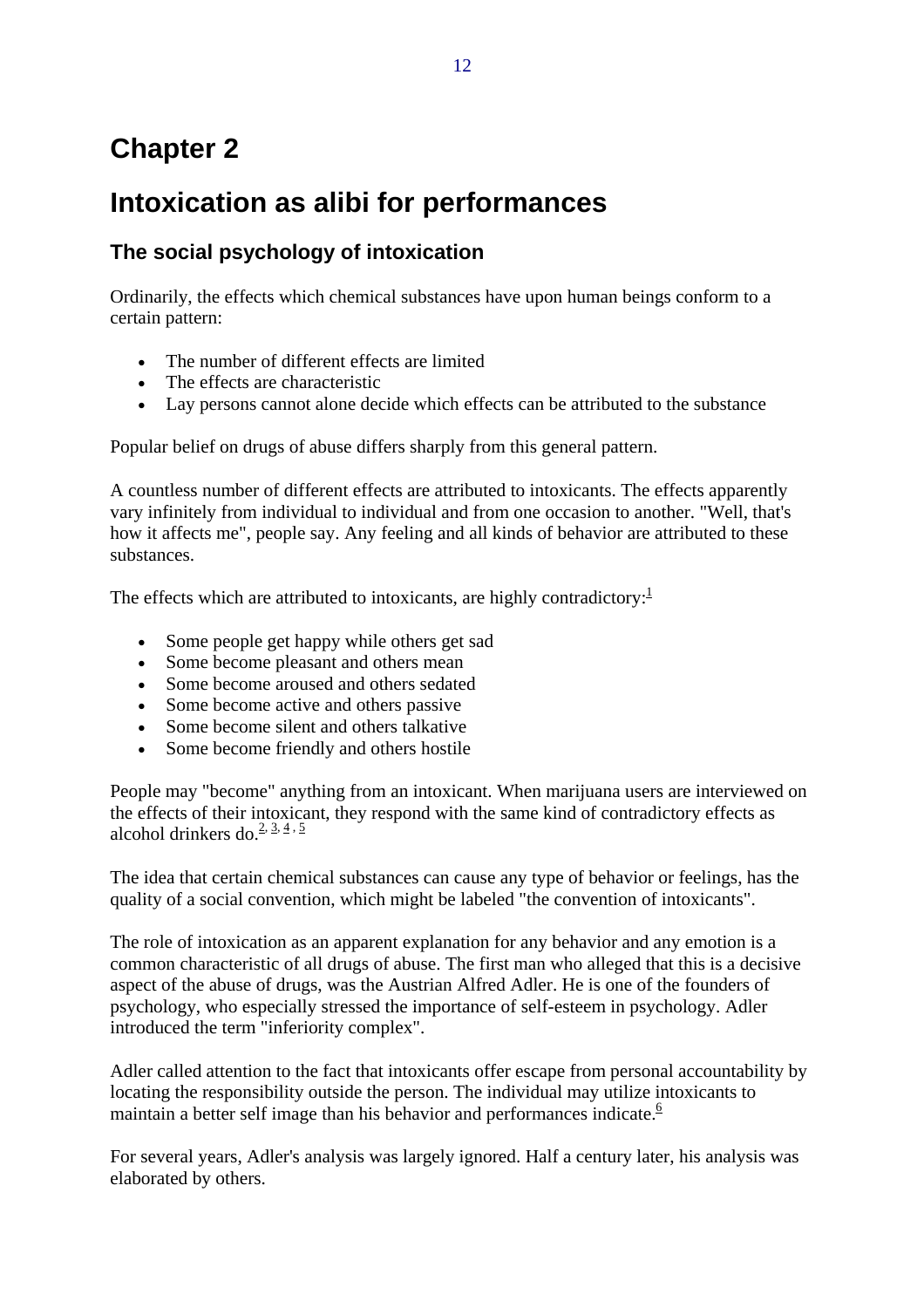### **Explaining behavior and performances**

The American psychologists who further developed Alfred Adler's analysis of selfintoxication, were interested in people's attribution of behavior and performances.7 As a general rule, we consider behavior to reflect the personal qualities of the individual. But exceptions do exist.

There are sometimes special circumstances to which we attribute inadequate behavior and poor performance: fatigue or illness, bad companions, faulty equipment, immaturity or senility, over-exertion or lack of effort.

Such factors are not merely explanations we use after an event has taken place. When these special circumstances are present, they *can strongly influence the behavior of the individual*.

The opportunity to explain and justify behavior can be used in three different ways:

- 1. *As an alibi for bad performance.* We often attribute our lack of success to some kind of handicap: "I failed my exam. But I was in bad shape that day, and I didn't feel well, had a headache after a bad night's sleep." These kinds of explanations are especially familiar after sports competitions.
- 2. *To avoid doing one's duties.* A mild headache may be welcome when we are expected to perform annoying obligations.
- 3. *To transgress norms.* All human beings have fantasies and impulses which are not converted to actions. The reason for not doing these things is mainly out of regard for one's self-image or one's reputation. If opportunities exist at explaining away the behavior, more of the forbidden impulses are bound to be converted into actions.

These are universal mechanisms in human functioning. We all utilize such attributions in order to maintain our self-image and reputation.<sup>8</sup> Studies have demonstrated that people tend to attribute their own success to personal characteristics, whereas unsuccessful or unaccepted actions in most cases are attributed to external factors.

Most of the extenuating circumstances cannot be evoked upon request. Intoxication is the circumstance which one can be acquired whenever it may be needed. The object of attribution can be obtained under cover of respectable pretexts: "to get in a good mood", "thirsty", "forget your problems", "relax", "have a little fun".

### **The attractiveness of self-handicapping: Principles**

A fundamental contribution to the understanding of self-intoxication was given by the social psychologists Steven Berglas at Harvard University and Edward E. Jones at Princeton University. $9$  They claimed that human beings actively arrange the circumstances so as to protect their conception of themselves as competent, intelligent persons. Objects of attribution may be utilized for this purpose.

When the chess player Deschapelles no longer felt sure of winning his games, he demanded every opponent should have the advantage of one extra move and a pawn more than himself.

 Thus, he established a situation in which he might lose the game, but not harm his self-image or reputation. Having an obvious handicap, he could well stand defeat and would receive extra credit if he won the game.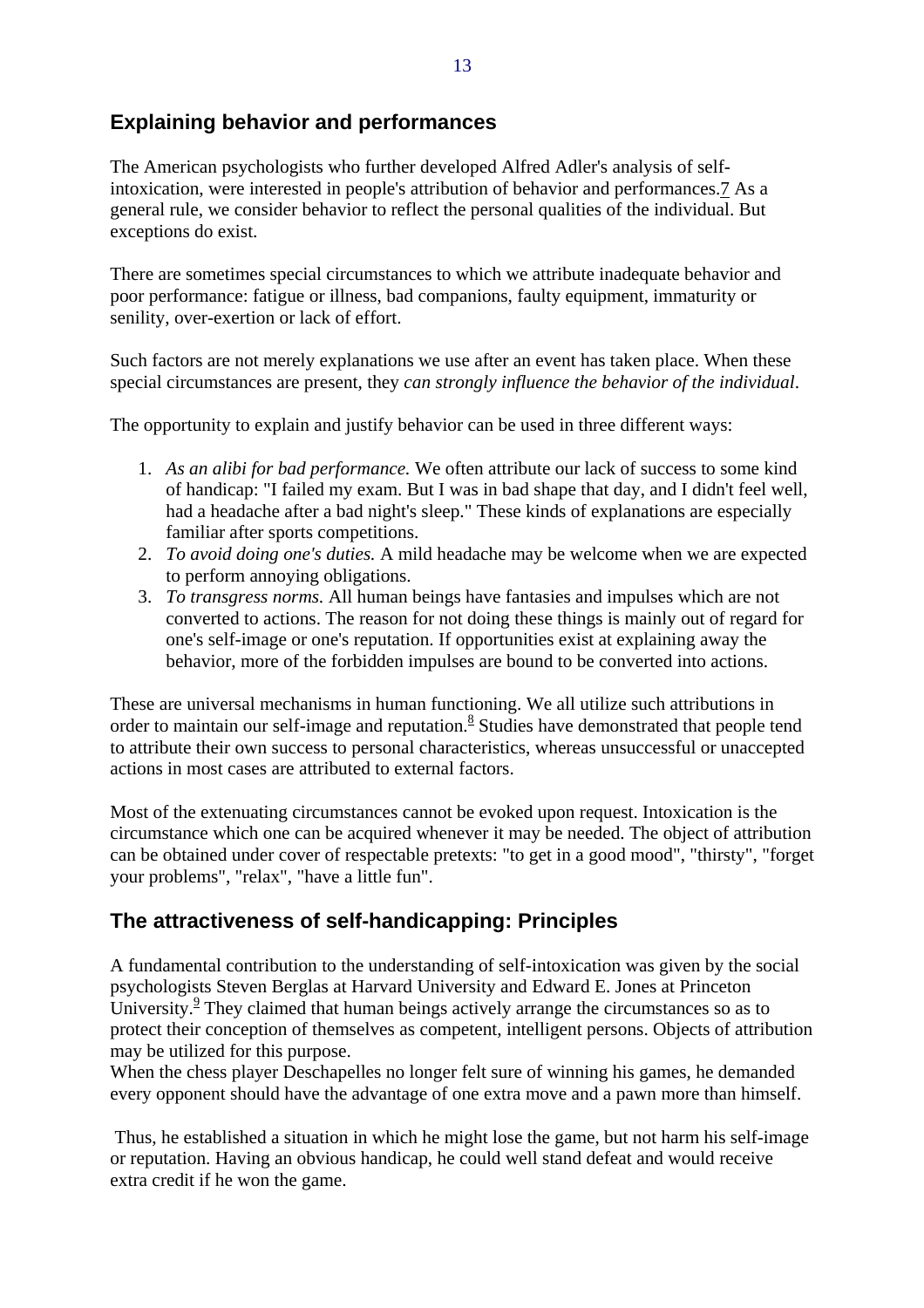Berglas and Jones drew attention to the fact that alcohol reduces the individual's responsibility for his performance. Steady drinking fits nicely into phantasies about how well one will be able to perform when drinking stops (or would have been able to if the drinking stopped - it may be too hazardous to try!). The theory was experimentally tested.<sup>10</sup> One hundred and eleven participants were divided into groups, performing tasks of different

levels of difficulty. They were offered a drug which allegedly impaired their performances.

 Among the men who were given difficult tasks, the majority chose to take the drug which was assumed to give them a handicap.

The report concludes that use of narcotic drugs and alcohol may be motivated by the wish to protect the self-image against the acknowledgement of defeat. This conclusion was later supported in an experiment carried out by other psychologists.

Ninety-six participants were offered the choice of alcoholic or non-alcoholic beverages, while trying to solve different tasks.

 Those who were given tasks which they could easily solve, seldom chose alcohol. But those who received tasks that were impossible to solve, often chose to take alcoholic beverages.

The experiment was published under the title *"Alcohol as a Self-Handicapping Strategy"*. Intoxicants may be used as an unconscious strategy to join the category of handicapped people, for whom judgment is milder than usual.

Later on, several more experiments have shown the phenomenon of self-handicapping.<sup>12, 13, 14,</sup> 15, 16, 17, 18, 19 Self-handicapping has now become a topic of research in several countries. It all started with research on the usefulness of intoxicants for the purpose of self-handicapping, and especially alcohol still has a central place in self-handicapping.  $\frac{20}{20}$ 

There is now abundant evidence that has given empirical evidence for the hypothesis:

*When faced with the threat of failure, acquiring a handicap which can serve as an explanation is very attractive. In case of success, the honor increases when success is achieved in spite of the handicap. Intoxicants are often employed for this purpose.*

#### **The attractiveness of self-handicapping: Examples**

We may hear some people say:

"I cannot dance well. Therefore, I always drink before dancing."

The statement may seem paradoxical: Everyone knows that alcohol impairs the co-ordination of arms and legs. But for the handicapped, it is not as embarrassing to dance poorly. In that case, the performance is not due to the person's poor abilities, but to the effects of the drug.

The subjective feeling is that the drug "increases self-confidence" or "relieves anxiety".

A 20 year old girl is remarkably eager to be labeled a "drug addict". When confronted about this attitude, she says:

"I *have* to be an addict. For otherwise I am nothing, just a nobody with poor school records whom no one will employ."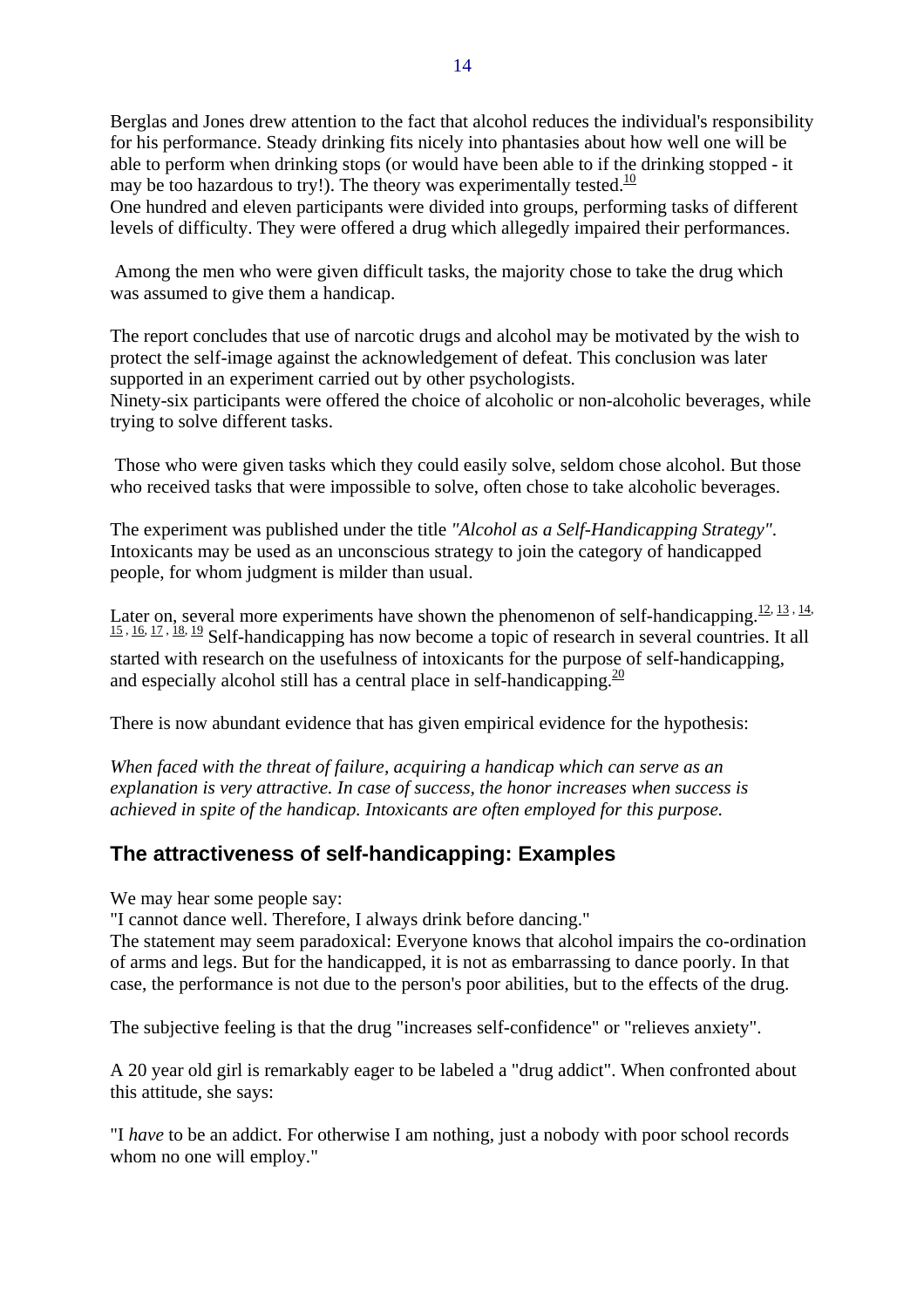Social outcasts and homeless people continue using intoxicants while seemingly having every reason to abstain - they only become sick, sad and broke. Self-handicapping is a major motive for their alcohol and drug use. Jones and Berglas pointed out how use of intoxicants may sustain an illusion of being successful if not for drugs, so that the individual can maintain the idea that he would otherwise perform well.

Skid-row groups in larger cities gather around alcohol use as their common ritual. In the same way, deviant youth gather around the use of illegal drugs, like other social groups gather around other collective activities. But it is hardly a coincidence that socially deviant groups select intoxicants for major rituals.

Individuals can hardly "drop out of the race" and disengage themselves from society's ordinary way of life (having a job, home, and an orderly life) without chemical intoxication which in a way justifies and legitimizes this kind of life-style. To stop intoxicating oneself means to take over the full responsibility for the situation.

A "special circumstance" can also be useful when an individual faces impossible obligations:

A lorry-owner is presently a client at a half-way house. He says: "Tell me why I drink. I find the taste of beer disgusting, and it only gives me unpleasant and sad feelings. I abstain easily when my job functions well. But when bills start pouring in, I become threatened with distraint and my wife is in despair, I start binge drinking."

Nobody expects him to fulfil his obligations while he is making use of society's offer to be spared from responsibility. In order to treat his "alcoholism", the social welfare office helps him to rescue his business.

While at a psychiatric house call, I observed intoxication as a defence against a another kind of failure:

A man in his fifties is married to a woman who is ten year younger. After some years of marriage, his sexual desire and ability declines, making him feel that his wife is persistently bothering him with demanding expectations. As time goes by, he starts drinking every day after work. This effectively removes the expectations and demands of his spouse, who instead starts criticizing his drinking. Talking with him reveals that he perceives the criticism of drinking as far less humiliating than having his lack of sexual desire and potency exposed. Our culture attaches a strong symbolic value to a man's sexual prowess. That is why this man prefers to "have a drinking problem". A similar case has been described by American psychiatrists. $\frac{21}{2}$ 

### **Intoxicants as tranquilizers: Principles**

Research largely does not support the idea that alcohol has anxiety-reducing properties (chapter 6). How, then, can we understand the commonly held assumption that alcohol, marijuana and other drugs of abuse reduce anxiety?

The social psychologists Berglas and Jones were the first to point out that the reduction of anxiety has a plain and obvious psychological explanation.9 Social anxiety usually means fear of attracting negative attention, "making a fool of oneself". There are less reasons for fear in the presence of a handicap, to which failure can be attributed.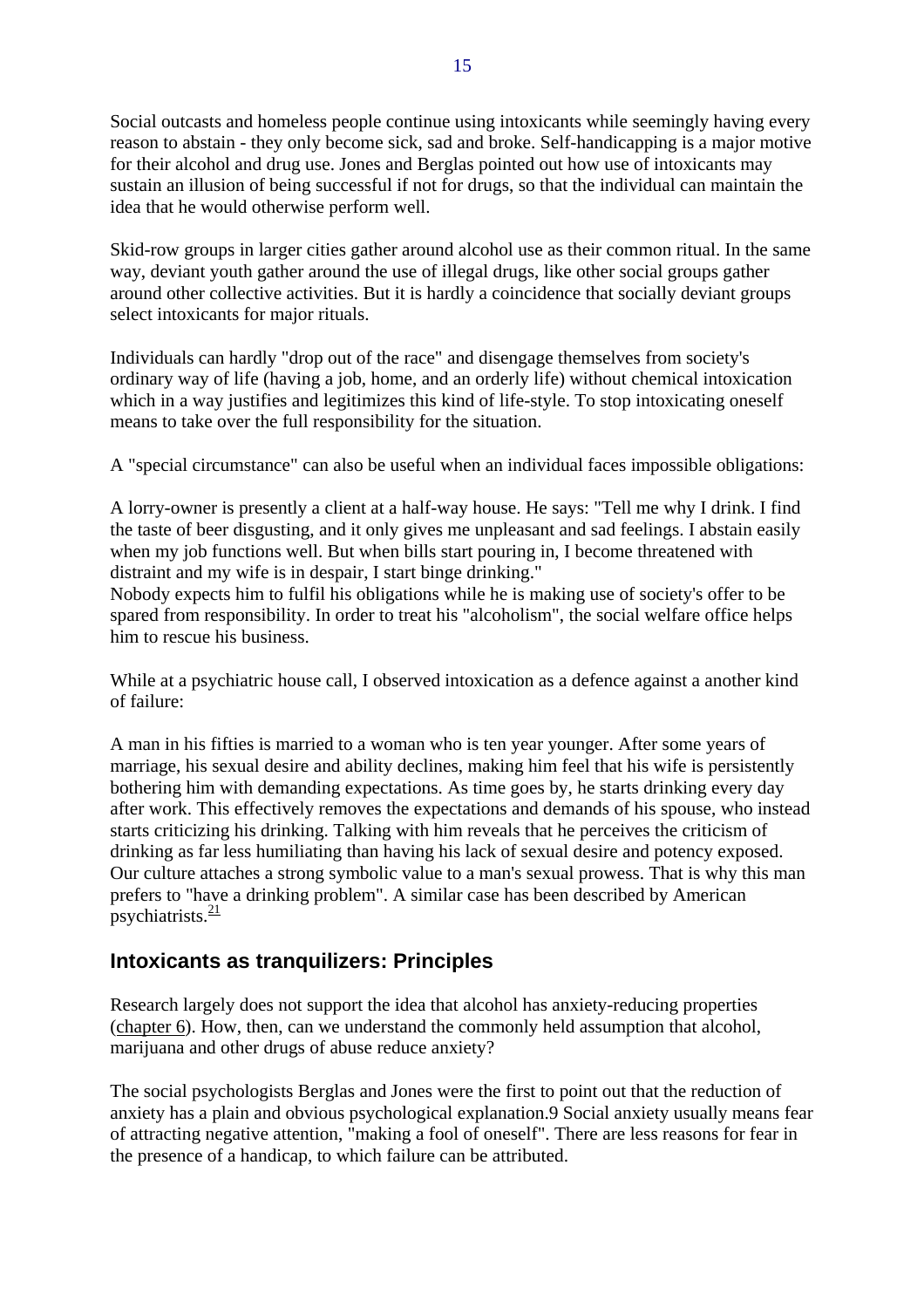An earlier experiment supported this view: $\frac{22}{2}$ 

Persons who scored high on performance anxiety were given a drug which allegedly reduced their skills, but in reality was a placebo (inactive) substance. Testing showed that the participants' belief that they were handicapped enhanced their performances. This outcome was seen as a proof that energy which had been used to control performance anxiety, was liberated for the tasks which were to be performed.

A study of marijuana users showed that individuals with low self-esteem often felt they became more extrovert and spontaneous when smoking marijuana. $\frac{23}{2}$ 

At the University of Wisconsin, an experiment demonstrated the effect upon young men's fear when encountering the opposite sex. $\frac{24}{3}$ 

Sixty four male students were told that they participated in a taste test, unaware that their consumption of beverage was recorded. One half of them were told that they afterwards were going to encounter a group of young women, whose task was to rate the attractiveness of the young men.

The young men who were told that they were going to be evaluated by young females, consumed nearly double the quantity compared with the others.

When research had largely undermined the widely held theory that alcohol has a pharmacological anxiety-reducing effect, it left us with a need for understanding common subjective experiences of intoxication. This was solved by understanding the psychological mechanisms involved in attribution of failures.

Apparently, even minimal amounts of alcohol can reduce tension and anxiety. In American soap operas, the actors often take a drink when they feel a little upset. This seems to reduce anxiety even without a feeling of intoxication. How can this happen?

Because the social role of being an intoxicated (handicapped) person clearly reduces social anxiety, intoxicants have a reputation for being effective sedatives. Placebo experiments (chapter 4) demonstrate that when people expect reduction of anxiety, in most cases they experience it. Intoxicants are hardly an exception. In TV series, the anxiety-reducing effects of a drink seem to take place immediately after consumption, long before alcohol has reached the central nervous system. This evidently shows that expectancy and learned effects are active.

### **Intoxicants as tranquilizers: Examples**

The author Henrik Ibsen gives an example in his most famous play "Peer Gynt": Peer is on his way to the planned wedding of his former lover Ingrid, and he is hoping to prevent the wedding ceremony. Suddenly he stops, feeling fear and anxiety. Maybe I am just going to make a fool of myself? Then he starts pondering a way out:

"If I just had a strong drink. Or if I might do it discretely. Or if the wedding guests didn't recognize me. A strong drink would be the best thing - for then, the laughter would not offend me."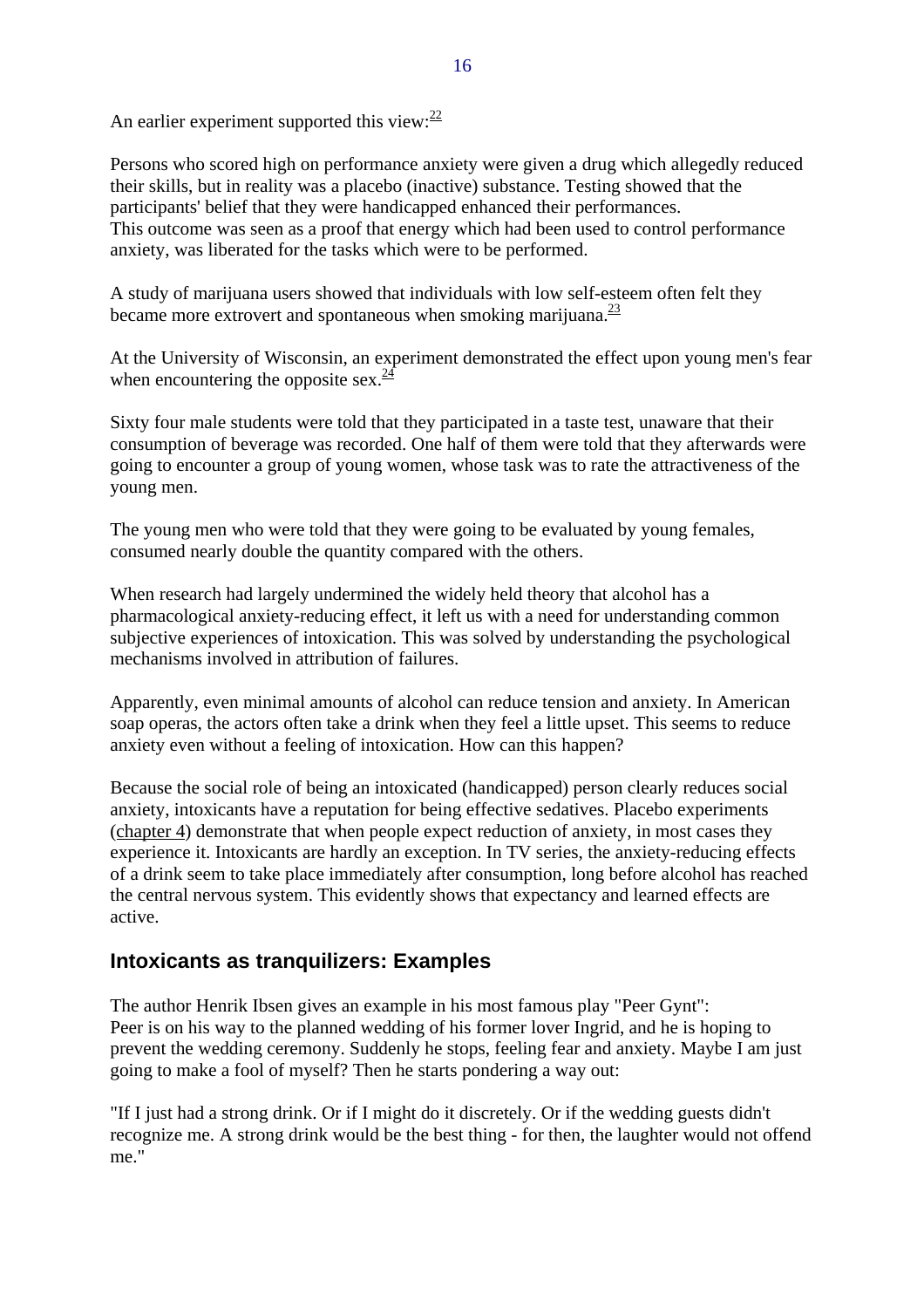Why does Peer perceive the laughter as less offensive if he has had a strong drink?

If he is sober, people will laugh at his personal traits: "What a stupid guy he is!"

But if he has been drinking, people will laugh at how intoxication can transform a man: "How stupid people can behave after drinking!" In that case, they do not laugh at his own personal characteristics.

Therefore, he feels the beverage increases his courage and relieves his anxiety.

 Some people with low self-esteem project their self-criticism to their surroundings and feel other people have a critical attitude (which they in reality do not have). A teenage girl having this problem, declares:

"When I'm walking in the streets without having smoked hashish, I become paranoid and feel that people are staring at me with critical eyes."

The poor girl feels she is inferior and deviant. But to appear inferior and deviant when the intoxicant has inflicted a handicap upon her, does not mean that she herself is *really* inferior and deviant. Her subjective experience is that her intoxicant is a tranquilizer.

A skid-row alcoholic who is 30 years old, tells me:

"I dare not talk to people when sober. I'm afraid of appearing stupid." Does he believe his talking is more intelligent and wise after drinking alcohol? Probably not. But appearing stupid while intoxicated is not perceived as really being stupid. Anyone says stupid things when under the influence, of course ...

A woman reports:

"I never start flirting without drinking."

The fact that this quote is from a woman, may perhaps reflect that women more freely admit these kinds of feelings. The strategy is, however, more frequently applied by men. If young men stopped using alcohol for this purpose, the breweries would have a hard time.

In case of being refused, taking the initiative can be explained away, as the individual was not accountable for it: "People do a lot of weird things when they are drunk." The rejection can also be attributed to intoxication: "She wasn't interested because I was drunk."

The self-chosen handicap not only reduces fear of flirtation, but also relieves performance anxiety prior to sexual activities. A teenage girl remarks:

"We both felt insecure and embarrassed and never slept together without taking drugs. If I didn't get exited, I said "I was stoned, you know ..." - and he said the same thing if he could not make it."

#### **REFERENCES**

1.Critchlow,B (1986): The Powers of John Barleycorn. Beliefs About the Effects of Alcohol upon Social Behavior. Am Psychol 41:751-764.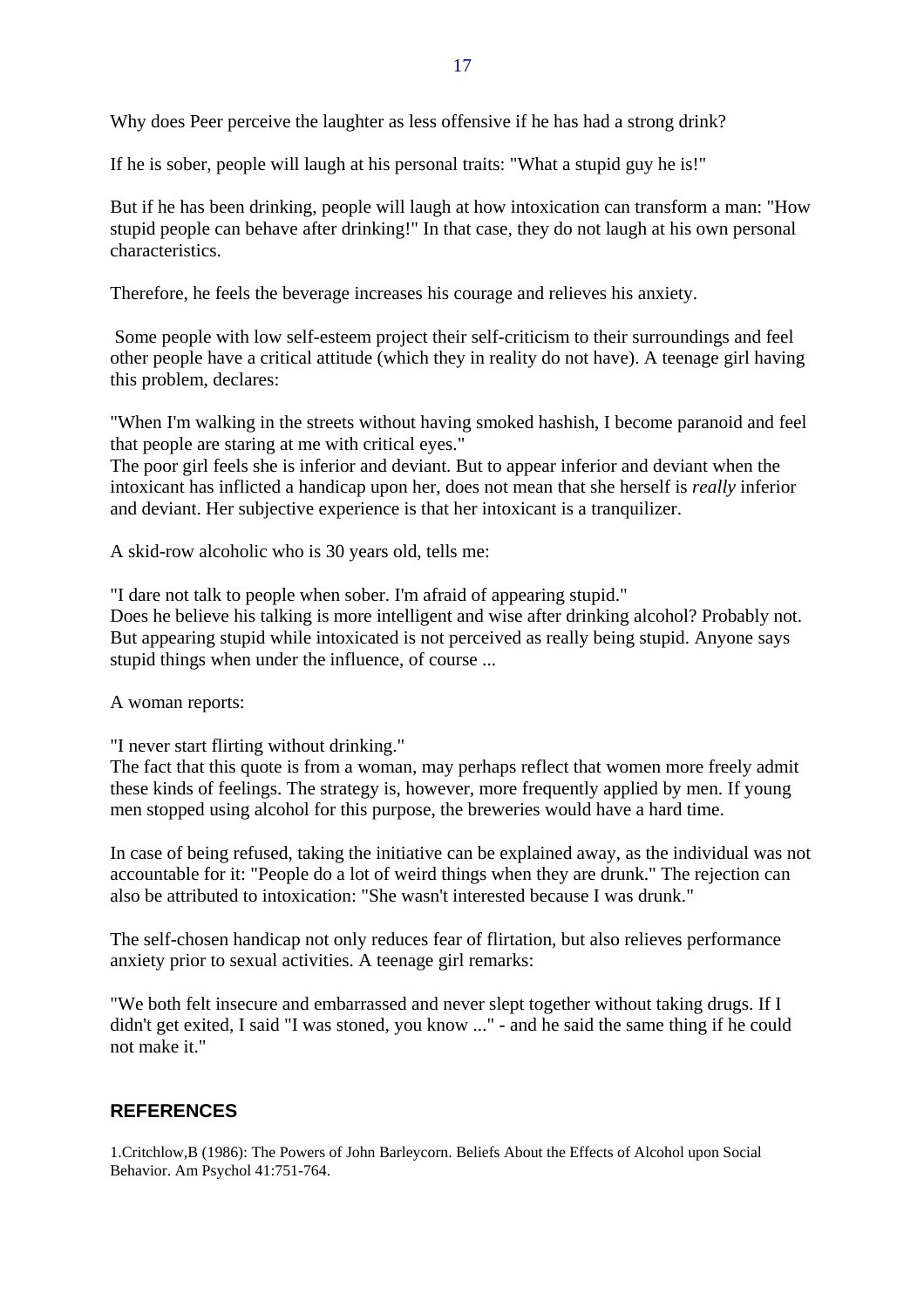2.Goode,E (1972): Drugs in American Society. Alfred A.Knopf, New York.

3.Fischer,G & Steckler,A (1974): Psychological Effects, Personality and Behavior Changes Attributed to Marihuana Use. Int J Addict 9:101-126.

4.Klonoff,H & Clark,C (1976): Drug Patterns in the Chronic Marijuana User. Int J Addict 11:71-80.

5.Adamec,C et al (1976): An Analysis of the Subjective Marijuana Experience. Int J Addict 11:295-307.

6.Lang,AR (1983): Psychosocial Factors in Drinking and Performance Stress. Pp.229-248 in Pohorecky,LA & Brich,J (eds.): Stress and Alcohol Use. Elsevier, New York.

7.Kelly,HH & Michela,JL (1980): Attribution Theory and Research. In Rosenzsweig,MR & Porter,LW (eds.): Annual Review of Psychology. Palo Alto, California.

8.Snyder,CR, Higgins,EL & Stucky,RJ (1983): Excuses: Masquerades in Search of a Grace. Wiley, New York.

9.Jones,EE & Berglas, S (1978): Control of Attributions of the Self Through Self-Handicapping Strategies: The Appeal of Alcohol and the Role of Underachievement. Pers Soc Psychol Bull 4:200-206.

10.Berglas,S (1985): Self-Handicapping and Self-Handicappers. A Cognitive/Attributional Model of Interpersonal Self-Protective Behavior. P.235-270 in Hogan,R & Jones,WH (eds.): Perspectives in Personality. JAI Press, Greenwich, Ct.

11.Berglas,S & Jones,EE (1978): Drug Choice as a Self-Handicapping Strategy in Response to Noncontingent Success. J Pers Soc Psychol 36:405-417.

12.Tucker,JA, Vuchinich,RE & Sobell,MB (1981): Alcohol Consumption as a Self-Handicapping Strategy. J Abn Psychol 90:220-230.

13.Tucker,JA et al (1980): Normal Drinker's Alcohol Consumption as a Function of Conflicting Motives Induced by Intellectual Performance Stress. Addict Behav 5:171-178.

14.Noel,NE & Lisman,SA (1980): Alcohol Consumption by College Women Following Exposure to Unsolvable Problems. Behav Res & Ther 18:429-440.

15.Weidner,G (1980): Self-Handicapping Following Learned Helplessness and the Type A Coronary-Prone Behavior Pattern. J Psychosom Res 24:319-325.

16.Kolditz,TA & Arkin,RM (1982): An Impression Management Interpretation of the Self-Handicapping Strategy. J Pers Soc Psychol 43:492-502.

17.Bodini,JE et al (1986): Alcohol Consumption as a Self-Handicapping Strategy in Women. J Abn Psychol 95:346-349.

18.Isleib,R, Vuchinich,RE & Tucker,JA (1988): Performance Attributions and Changes in Self-Esteem Following Self-Handicapping with Alcohol Consumption. J Soc Clin Psychol 6:88-103.

19.Higgins,R & Harris,RN (1988): Strategic "alcohol" use: Drinking to self-handicap. Soc Clin Psychol 6:191- 202.

20.Sheppard,JA & Arkin,RM (1989): Determinants of self-handicapping. 15:101-112.

21.Higgins,RL, Snyder,CR & Berglas,S (1990): Self-handicapping. The paradox that isn't. Plenum Press, New York and London.

22.Steinglass,P et al (1977): Observations of Conjointly Hospitalized "Alcoholic Couples" During Sobriety and Intoxication. Implications for Theory and Therapy. Fam Process 16:1-16.

23.Weiner,B & Sierad,J (1975): Misattribution of Failure and Enhancement of Achievement Strivings. J Pers Soc Psychol 31:415-421.

24.Wilson,SR & Maguire,F (1985): Self-Esteem and Subjective Effects During Marijuana Intoxication. J Drug Issues 15:263-271.

25.Higgins,RI & Marlatt,GA (1975): Fear of Interpersonal Evaluation as Determinant of Alcohol Consumption in Male Social Drinkers. J Abn Psychol 84:644-651.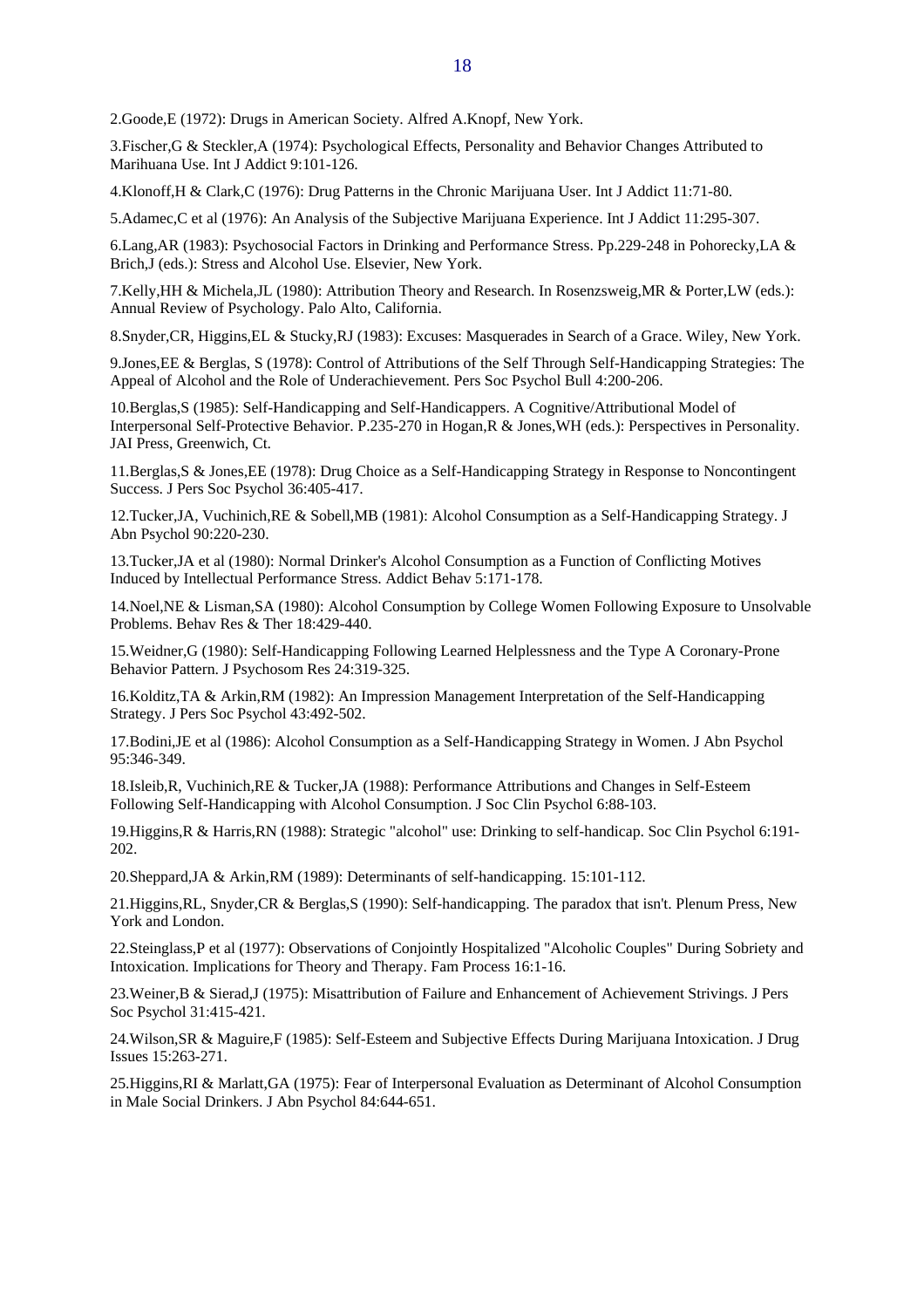# **Chapter 3**

# **Intoxication as alibi for actions**

# **Responsibility during intoxication**

An interview study demonstrated how intoxication may protect self-image despite performing stigmatized actions: $\frac{1}{1}$ 

McCaghy interviewed 158 men who were sentenced for sexual offences against children below 14 years of age. This is one of the most stigmatized criminal acts and is even seen as a symptom of a personality disorder. The study shows that intoxication at the time of the crime offers the perpetrator opportunity to confess the stigmatized act without surrendering his identity as a normal member of society:

"If you've been drinking a lot, your passions are aroused... I was drunk and I couldn't account for myself... Drinking is the reason... If I were sober; it would never have happened... When I drink I get that "I-don't-give-a-damn"-attitude... Every time I have committed a crime I was drunk, I'd never do it if I were sober... I have a drinking problem, not a sex problem."

The study concluded that drinking allowed the child molester to confess the deviant behavior without harming his identity as a normal citizen. The offender can substitute his deviance with a less, more acceptable and temporary deviance, far less detrimental to his identity as "normal". Reference to alcohol enables many molesters to admit their offence and yet avoid identifying himself with other molesters.

McCaghy's study demonstrated how intoxication protects *self respect*. Two female psychologists at Georgia State University studied how *other people's judgment* is influenced by intoxication. One study considered men's violence towards women and the other study rape. $2,3$ 

The participants heard records from several cases involving violence or rape. In some cases the male offender was intoxicated, in other cases he was sober. In some cases the female victim was intoxicated, in other cases she was sober. The participants were invited to comment on the cases and appraise the issue of guilt.

The answers showed that male offenders are judged more leniently when they are intoxicated. When the female victim has been drinking, more blame is ascribed to her.

The study of the Georgia psychologists was limited to violence and rape. At Washington State University in Seattle, a psychologist wanted to assess the importance of intoxication for several other types of actions: $\frac{4}{3}$ 

Eighty participants were presented with 8 stories about excessive talking, insulting remarks, violence, willful damage, over-eating, forgery, embezzlement and robbery. One half of the actions were done during intoxication.

Guilt was attributed to intoxication for all the different kinds of actions. The more stigmatized the behavior, the more guilt was attributed to intoxication.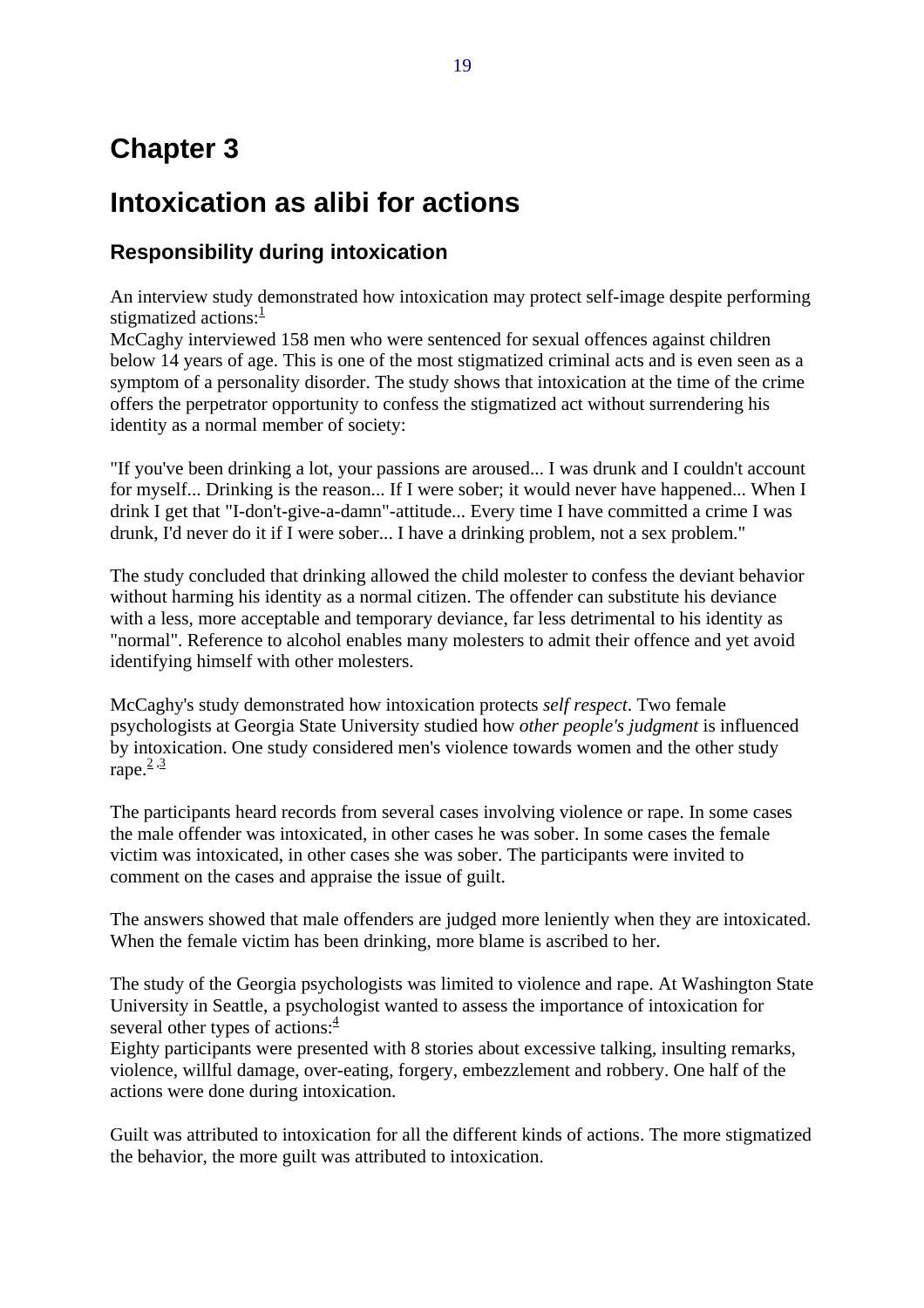All the studies verify intoxication's role in providing a good alibi to people who intend to show deviant behavior. This is linked to typical aspects of the moral code in our culture.

### **Forgive them, for they know not...**

The moral code in our Western society is an ethics of intention: We do not judge people by the *consequences* of their actions, but by the individual's *intention*. Irrespective of our religion and view of life, we follow the word of Luke: "forgive them, for they know not what they do."

The conventional view of intoxicated persons is exactly that they "do not know what they are doing". The consequences are obvious. Criticism is not directed towards the intoxicated behavior, but towards the use of the intoxicant. Instead of critizising the behavior, people say: "You have to stop using drugs!" - "You mustn't drink that much!"

When a woman is beaten by her husband while he is sober, she may call him a "brutal beast". If he neglects his duties, she may call him "lazybones".

If he behaves in exactly the same manner after drinking, she may say: "He is *really* a good man, but he drinks too much. He's got a drinking problem."

The same applies to use of illegal drugs.

The focus of the discussion is transferred from the real issue (the issue of behavior) to a pseudo-problem which is more difficult to handle (how much alcohol is appropriate to consume, whether or not to take illegal drugs).

The redefinition of behavior problems as a problem of intoxicant use may be beneficial for both parties *at short sight*:

The offender is spared feelings of guilt and shame.

When her husband has been rude after drinking, the wife comforts herself with the thought that she does not *actually* have a mean husband. When a teenager has been performing stigmatized actions while on drugs, it is reassuring for the parents to blame the drugs for the actions.

In Ibsen's play, Peer's mother Aase comforts herself before dying:

Peer: I know I am to blame. What do I benefit from being reminded of that?

Mother Aase: You! No, that damned booze is to blame, that was the reason for the misery. My dear boy, you were drunk, then man doesn't know what he is doing; ...

Both parts agree that it happened *because* he/she/I was intoxicated. The sentence is directed towards the intoxicant, not the individual's personality.

This is why substances which are regarded as intoxicants give a unique sense of freedom. The actions of the individual will not be linked to the self-image or reputation. Hence the basic feeling of intoxication, which everyone who has ever been drunk og "high" has felt inside is,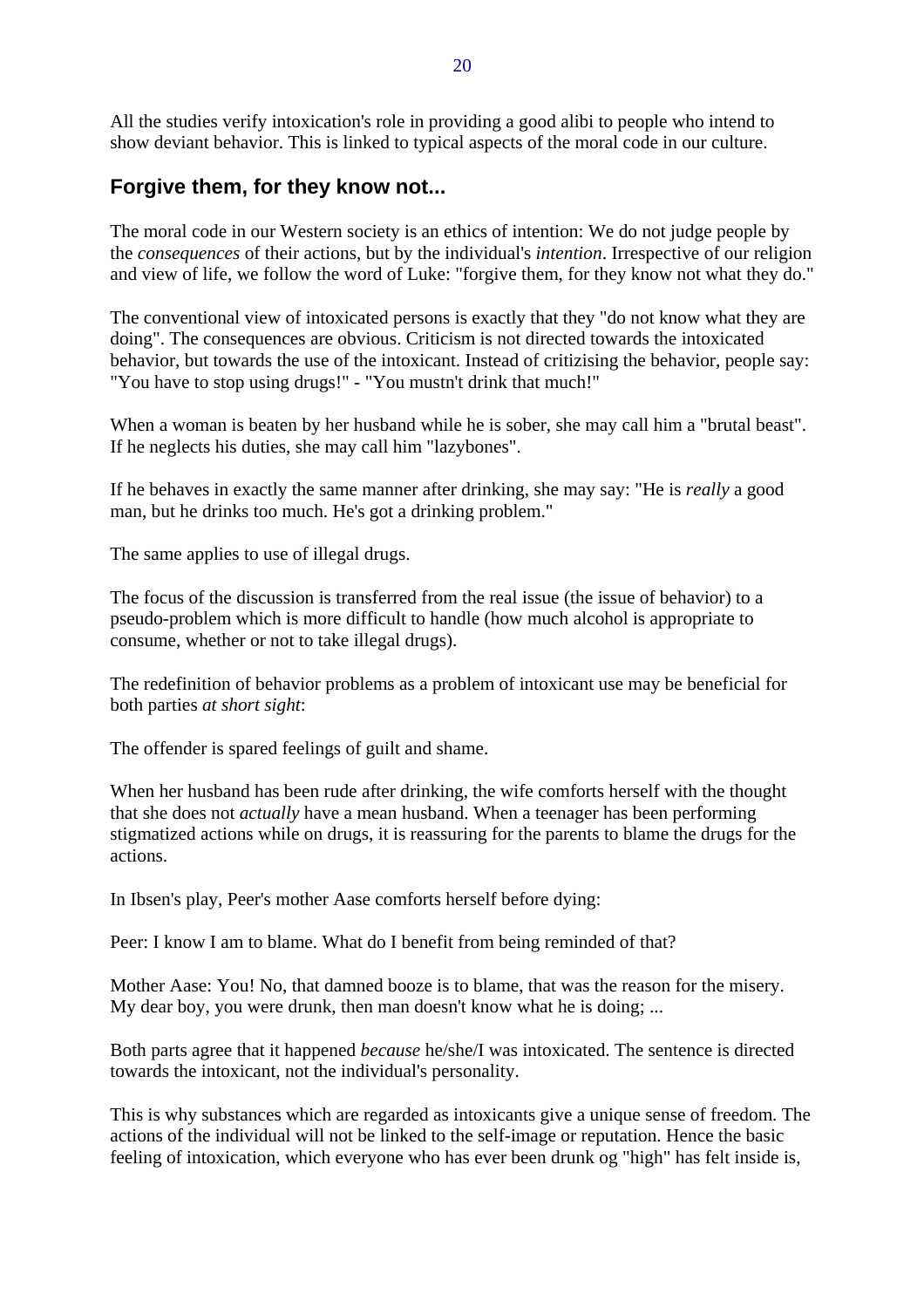*"Now it doesn't matter what I say and do."*

This feeling is well founded. Society's view of intoxicated people makes it less risky to behave deviantly while intoxicated. The behavior does not have the ordinary consequences for self-esteem and prestige.

#### **A sense of freedom - for better or for worse**

The increased feeling of freedom may be utilized in several ways. Most often, we can observe a reinforcement of the indidual's personality traits. The talkative person becomes more talkative. The happy one, the sad one and the aggressive all show their emotions in a clearer way.

Which person shows which behavior, does not, of course, happen by chance. The wellcontrolled individual may permit himself verbal aggression. The individual who shows verbal aggression while being sober, may permit himself violence. The violent person may use a degree of force resulting in a killing.

For better or for worse, the lowered threshold for impulsive behavior will cause behavior which otherwise would not have taken place.

For introvert persons, it may be a good opportunity for being more spontaneous. Some provide more contact or humour than they ordinarily do.

Office parties not only serve the function of pulling the staff together. Some employees want to scold or insult the boss. Others want a flirtation with a married colleague. Wanting to protect their reputation and minimize the undesirable consequences, they wisely postpone this behavior until the office party, so everyone will understand that intoxication is the reason they are "not really like that".

For better or for worse, impulses and whims are let out. Some of the impulses are pleasant or humorous, others are ruthless or cruel.

The proponents of an intoxicant often claim that the *real* property of the intoxicant is to make people nice and friendly. When destructive behavior is related to the intoxicant, they blame the individual's faulty use of the intoxicant (deviance or disease). Friends of alcohol argue in the same way as advocates of cannabis. They want to enjoy the benefits of relaxing ordinary norms of behavior without having to share any responsibility for the accompanying tragedies. But the social role of being intoxicated lowers the threshold for all kinds of impulses - *both* the pleasant *and* the horrific.

The nice and the destructive behavior are both a logical consequence of the mitigating circumstance. The funny man at the party, the spontaneous friend, the partner who is ready for seduction, the rapist and the pyromaniac are all the logical result of the "Now-it-doesn'tmatter" atmosphere.

A psychological understanding of the intoxication confirms the historical evidence: In spite of the long-term hopes, society has never succeeded in enjoying much of the joys of intoxication without having to pay the corresponding price of hardships and tragedies.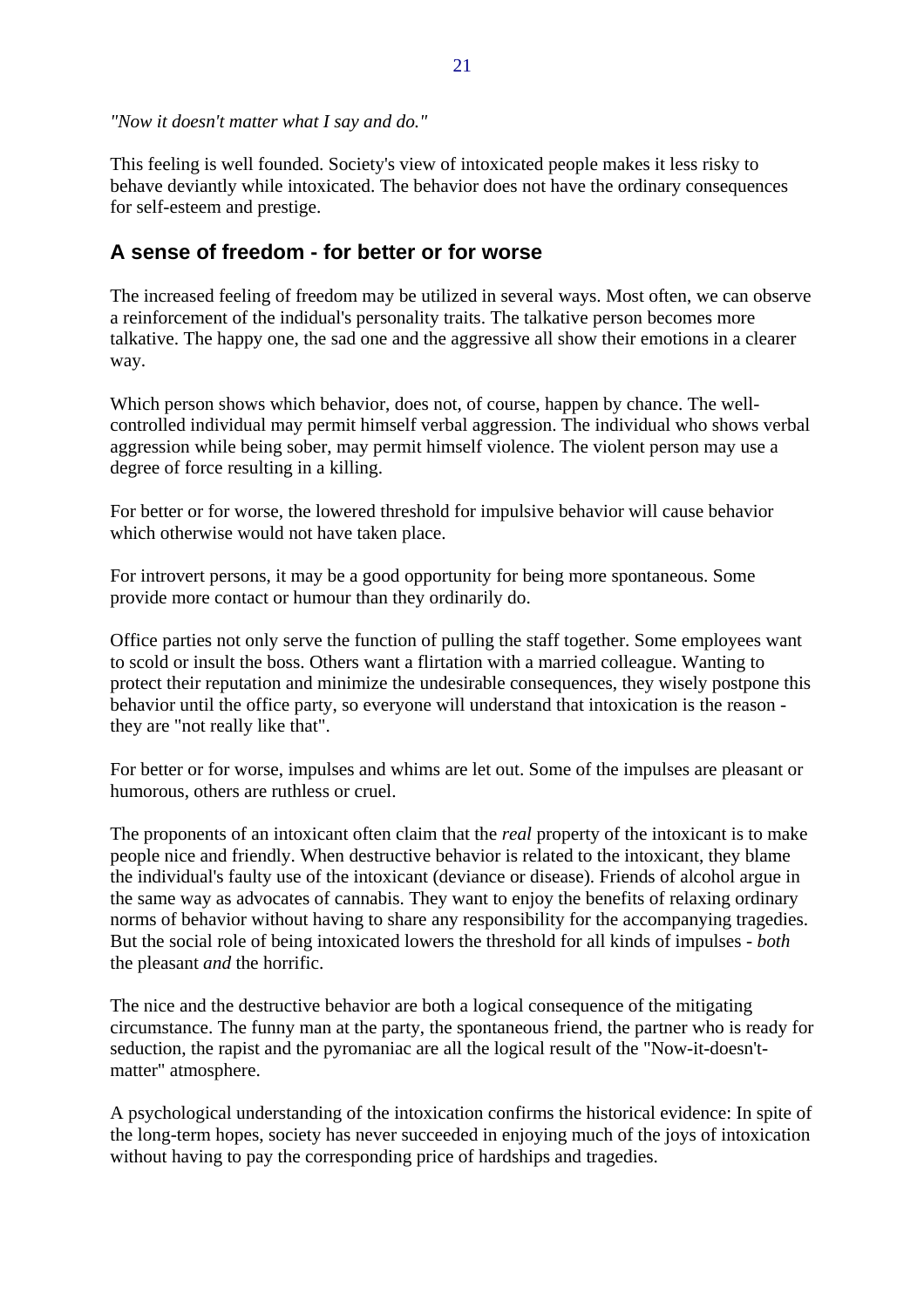### **A strict conscience on vacation**

Human beings often want to protect their reputation. But self-esteem is often given primary consideration. What is usually called conscience, is in psychoanalysis called super-ego. This quotation is from the International Journal of Psychoanalysis and Psychotherapy:<sup>5</sup> "During intoxication, one is "allowed" to do things which the superego ordinarily forbids. The abuser cheats or manipulates the superego with the intoxication." Here is an example, which like most other examples are from psychiatric work. A high-school teacher in his forties is a work addict. When he is sober, he does not allow himself to limit the number of extra tasks (for the school, extra employers, friends and neighbors).

During his drinking periods, he does not misbehave. He does not, in fact, do much at all. He gets a kind of vacation which is well-deserved and easily understood, but is totally incompatible with the superman-image he struggles to maintain.

The task of the therapist is to give him insight into his unconscious motives and to provide him a sick note when the pressure is too high.

Most people who generally demand much of themselves, do not use intoxication to manipulate their conscience. But many people do have narrow limits in a certain area.

Objecting or rejecting other people is a taboo for some people. Some of these aggressioninhibited persons use intoxication as a "solution":

A lawyer in his fifties has been drinking during all his vacations for the last few years, but has otherwise been functioning well. His wife thinks the reason is his "compulsion for drinking". This is one of the pseudo-explanations for drinking which our society offers.

The couple has largely a good relationship, but have some inhibition concerning aggression, so verbal disagreements are rare.

Towards the end of a Christmas vacation, they have a quarrel and his wife calls for a psychiatrist.

During the years, the two have developed different preferences for spending their winter vacation. She looks forward to skiing and parties, while he would rather pad about in his dressing gown and slippers. He is ashamed of feeling old and weary and doesn't want to concede this to his wife.

But by means of drinking, he gets his way.

Illegal drugs may, of course, be used for the same purpose:

Anne is known as a fair, gentle and smiling girl. But nobody feels that way inside all the time. Feelings of guilt prevent her from frankly opposing her parents. When the internal pressure becomes too strong, she leaves the flat or insists on being left alone in her room.

From puberty, she periodically joins the subculture using illegal drugs, and is often obviously intoxicated when coming home. In those cases, her self-image does not prevent her from appearing grumpy and obstinate in front of her parents. Telling this to her psychiatrist, she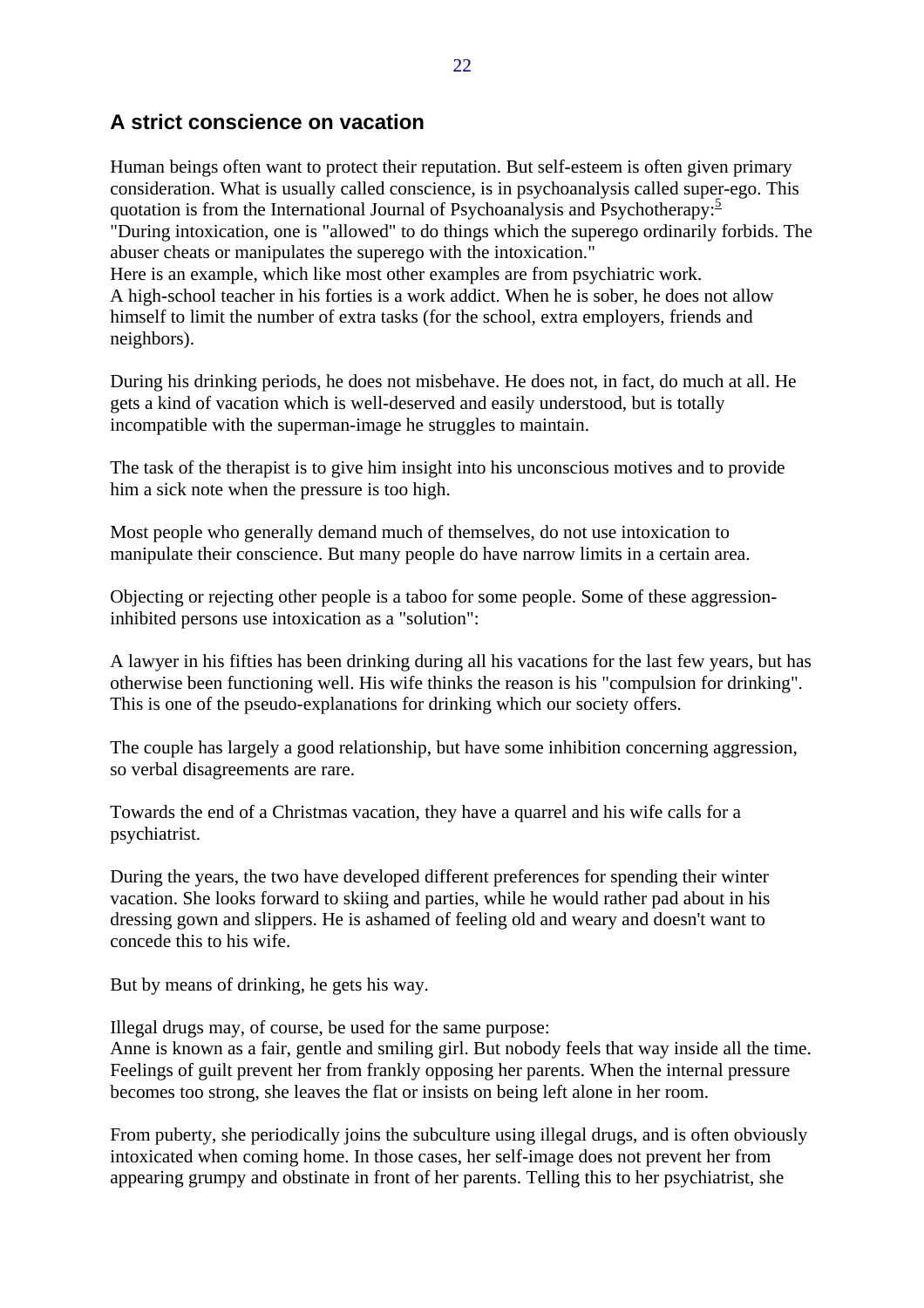seems well satisfied, stating that "It serves them right that I'm not always smiling politely at them."

Anne is also facing problems when she wants to terminate the relationship with her boyfriend:

For a while, she has been out of contact with the drug culture and has been working. But she feels repressed in her relationship with her friend and wants to quit. But saying this is difficult.

Anne seizes the wine bottle in her parents' cupboard and drinks three glasses. To her, this amount is sufficient to allow her to speak out. "I was quite drunk and told him the naked truth", she later tells her psychiatrist with satisfaction.

The outbursts of aggression which may be displayed by intoxicated persons, may not only be unpleasant for others, but sometimes inexpedient for the aggressive person too. But the basis for the indignation may be easily understandable:

A forty year old woman says: "I drink because my man treats me so badly".

I reply, "I don't think that may be the *entire* explanation. Your drinking doesn't make you less sad, and your husband only becomes more angry when you're drunk. Besides, I don't think most women who have nasty husbands, are especially heavy drinkers."

It turns out that while drinking, she gives herself permission to let out all her pent-up aggressive feelings and pushes housework over to her husband. Her rebellion is fully understandable and well-founded, and she obviously feels he deserves it. But when her protest is legitimated by drinking, the insubordination undermines her position in the family.

Similar examples are found several places in the scientific literature.<sup>6,7,8</sup>

#### **... but more often, a permissive conscience is on vacation**

The peaceful users of intoxicants are no big problem, although intoxication is an unhealthy way of sending a strict conscience on vacation. But the opportunity to feel extra freedom is probably more often taken by persons who do not have a stern conscience. Ruthless behavior during intoxication has given intoxication a bad reputation.

We often observe that someone whom we think might well have a more strict conscience, uses intoxication for further lowering his level of consideration.

The following example is taken from a psychiatric out-patient clinic. The patient is a depressed woman. Like many others, she says her main problem is the partner's drinking.

When the partner accompanyies the patient to the psychiatrist, he has not been drinking for a couple of weeks. But he seems rather unconcerned when he states that: "I do want to stop drinking, but of course, I can't guarantee that I will make it."

*I* (to her): "Why is it so crucial for you that he stops drinking? Are you worried about the money, or his liver, or the risk of an accident during intoxication, or what?"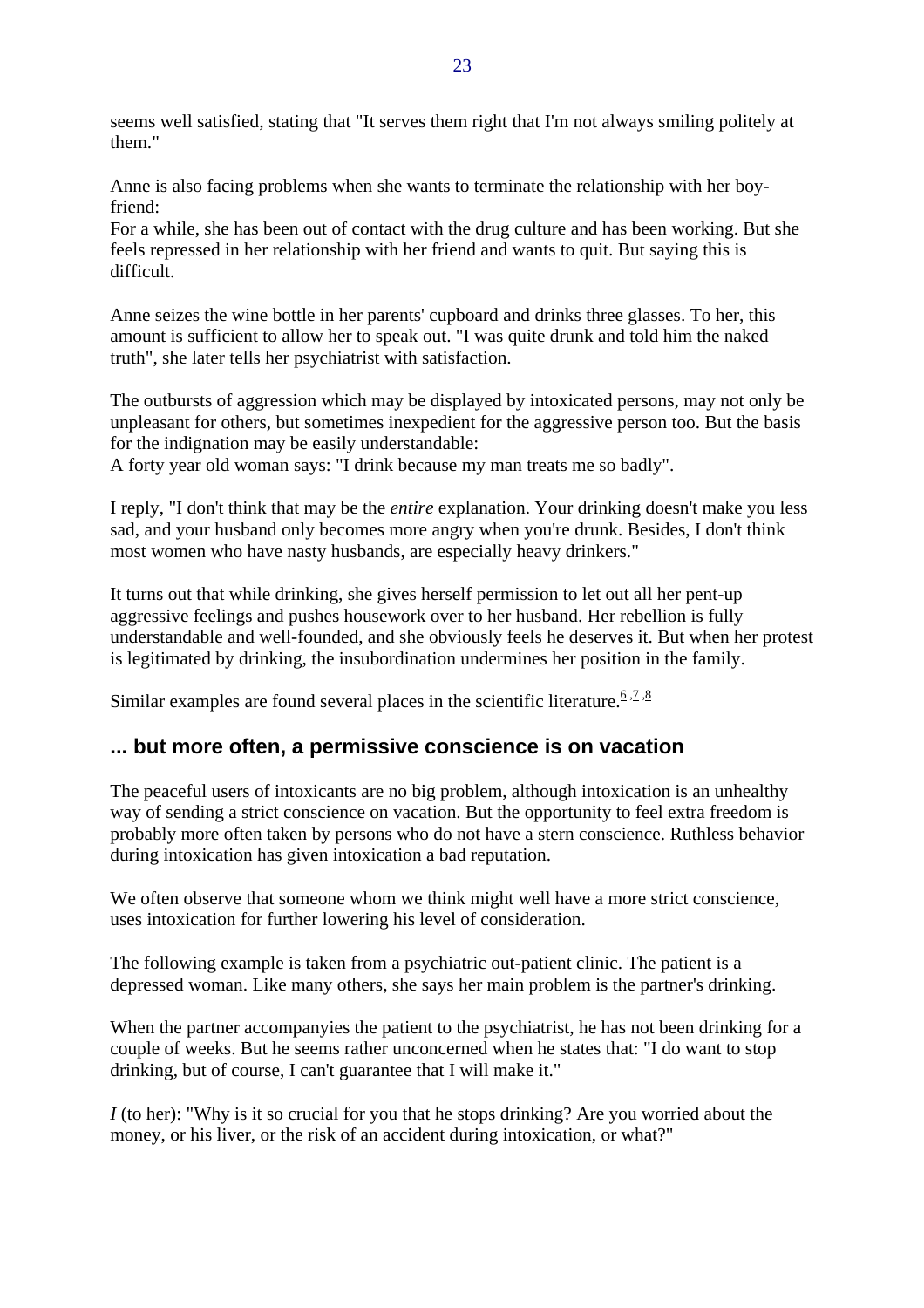*She:* "No, my problem is *how he reacts to alcohol - the way he becomes from drinking*. After a couple of beers, he becomes indifferent and hostile towards me. He goes downtown and may stay away for several days. He goes with women he meets downtown. When I try to stop him, he sometimes beats me."

The reason why the partners demand a stop to the drinking, is the same in almost every case the problem behavior that accompanies drinking.

The partner's reasoning is that *alcohol makes the drinker behave that way*. In the long run, it hardly benefits the partner to see it this way. Intoxication allows an opportunity for a maximum of impulsive behavior with a minimum of sanctions. It is often appropriate to reason the other way around: The drinker *intoxicates himself in order to behave that way*.

If we do not think it is wise to redefine the behavioral problem to a drinking problem, we may say:

*I* (looking thoughtfully into her eyes): "You call it reacting that way to alcohol. But do you really think the alcohol in a couple of beers may force him to go downtown for several days and cheat on you? In fact, I think most beer-drinking men don't do those things?" If we ask the partners how they would have responded if the partner showed the same behavior without being intoxicated, the usual answer is:

"In that case, I would have divorced him a long time ago, for that would imply that he really was like that - was the kind of man who could do such things to me."

The whole range of the most stigmatized and grotesque actions are related to intoxication, especially to alcohol intoxication. The more sadistic an act of violence is, the more probable that it has been committed during intoxication. A person's self image will seldom endure having committed sadistic behavior without an "extenuating circumstance".

This leads to immense tragedies. In many cases, the partners' despair is not the worst, as they have the possibility of divorce. But children cannot choose their parents, and parents maintain their ties during the whole lifetime.

 Weighing the benefits up against the tragedies of intoxication, is an ordinary human issue, not a professional one.

The use of intoxication for harmless or pleasant behavior probably outnumbers the use for ruthless behavior. The problem is that several people behave so utterly destructively during intoxication. Weighing the benefits towards the harm, a huge number of spontaneous, charming party guests will probably be required to outweigh each killer or rapist.

#### **Intoxication for different purposes**

Intoxication may serve truly varied purposes.

The phenomen of "drinking for comfort" is a paradox. In most cases, the drinker becomes more sad, sentimental and tearful for every glass he drinks. What kind of comfort is that?

 For people who feel that exposing despair and crying is a taboo, intoxication may manipulate their self-image. They sometimes have a strong need for sharing their despair with others,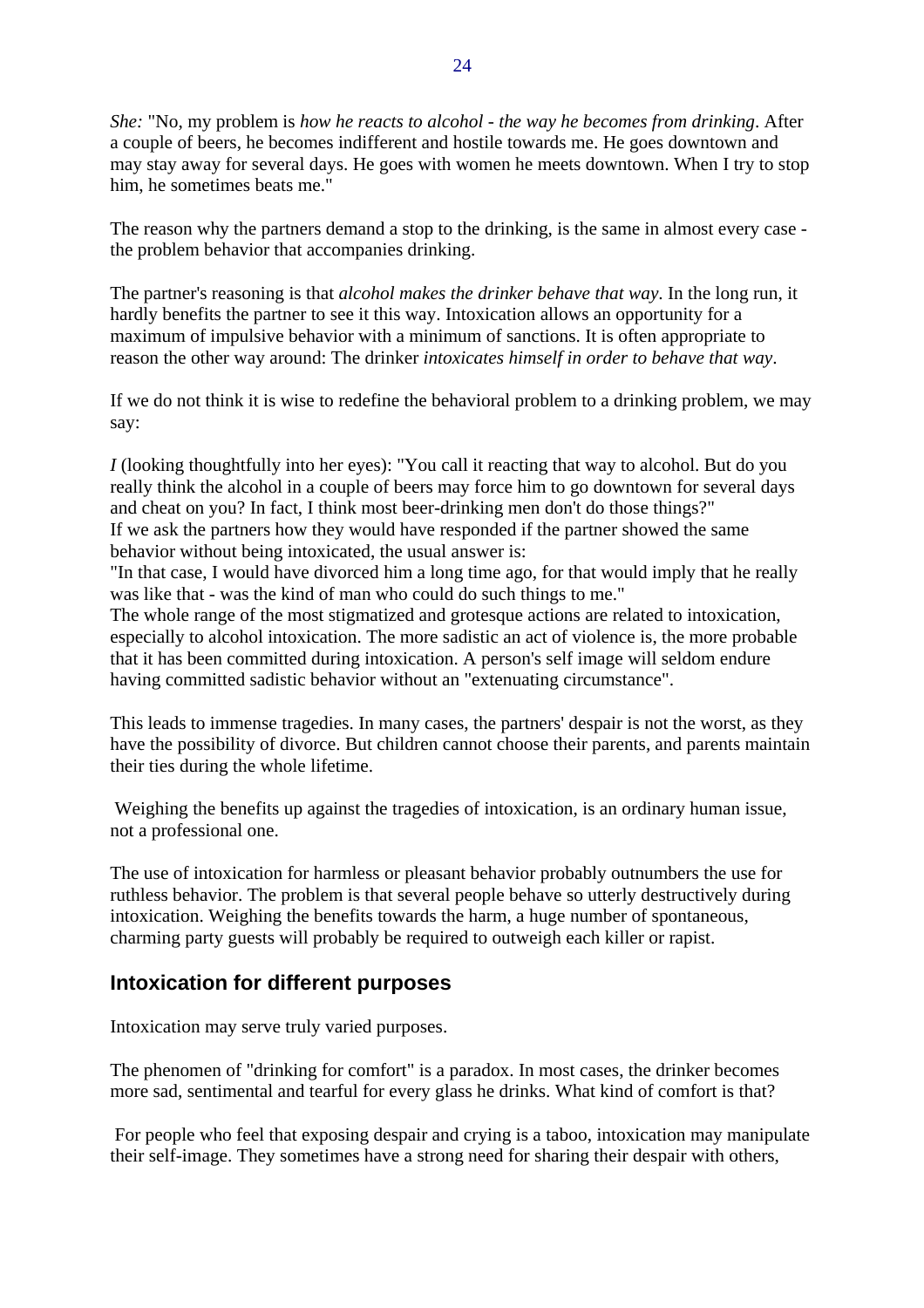display their pent-up feelings and let the tears flow. If the self-image does not permit this behavior during full personal responsibility, it may still be acceptable during intoxication.

While straightforward despair most often is a taboo for males in our society, casual sexual relationships are more often a taboo for females. Here, too, intoxication may be useful.

Overweight and feelings of inferiority are bothering a 21 year old woman. She often drinks excessively during weekends, and comments:

"Sometimes I feel like a nobody, wanted by no one. Then I get drunk and sleep with one man after another."

The intoxicated behavior gives her a certain feeling of being accepted and attractive after all. In the short run, her feeling of inferiority is weakened. Still, the behavior is so much stigmatized that in the long run, her self-esteem is probably further undermined.

Intoxication is, of course, also used as a pretext for amusing behavior:

On my daily route from work, I often meet a drunk man who jokes and teases. To us pedestrians who pass by, he says all the things that we others merely think about each other (about clothing, behavior etc.). He is harmless and in reality quite popular. We hardly get insight into this man's feelings by asserting that he behaves like a clown because he is drunk. *He drinks because he enjoys clownish behavior.* If his self-esteem would allow him to take on the clownish role without an excuse for it, he would have saved both money and health.

Parents and youth often argue over the issue of beverages at teenage parties. The disagreement is apparently over chemistry and blood alcohol levels. But the real issue is the rules for behavior. Several young people want an alibi because of their lack of self-confidence and their wish to let their impulses out. But the teenagers' impulsive behavior is indeed what the parents fear.

# **Advertising the alibi**

When intoxication is merely used for manipulating the conscience and protecting self-esteem, it is sufficient that the individual perceives himself as intoxicated. But if the intention is to achieve a mild judgment from other people, the other(s) must notice the special circumstance.

Anthropologists who have studied alcohol use in various societies, point out that intoxication is often demonstrated in a conspicuously visible or loud way. It also takes place after drinking very small amounts of alcohol. An anthropologist says:<sup>9</sup>

"By advertising that you're drunk and socially irresponsible, others will know how to interpret your words and deeds. It doesn't do you any good to be drunk and try to get away with things if other people don't know you're drunk. You have to make that message clear.

The implications of such a belief for the disinhibition hypothesis are obvious. If it is to people's advantage to behave in a drunken manner, and if such behavior is culturally excused, then many drunks will behave in this way regardless of whether they are physiologically inebriated. Indeed, it's often to their clear advantage not to be too drunk physiologically - (it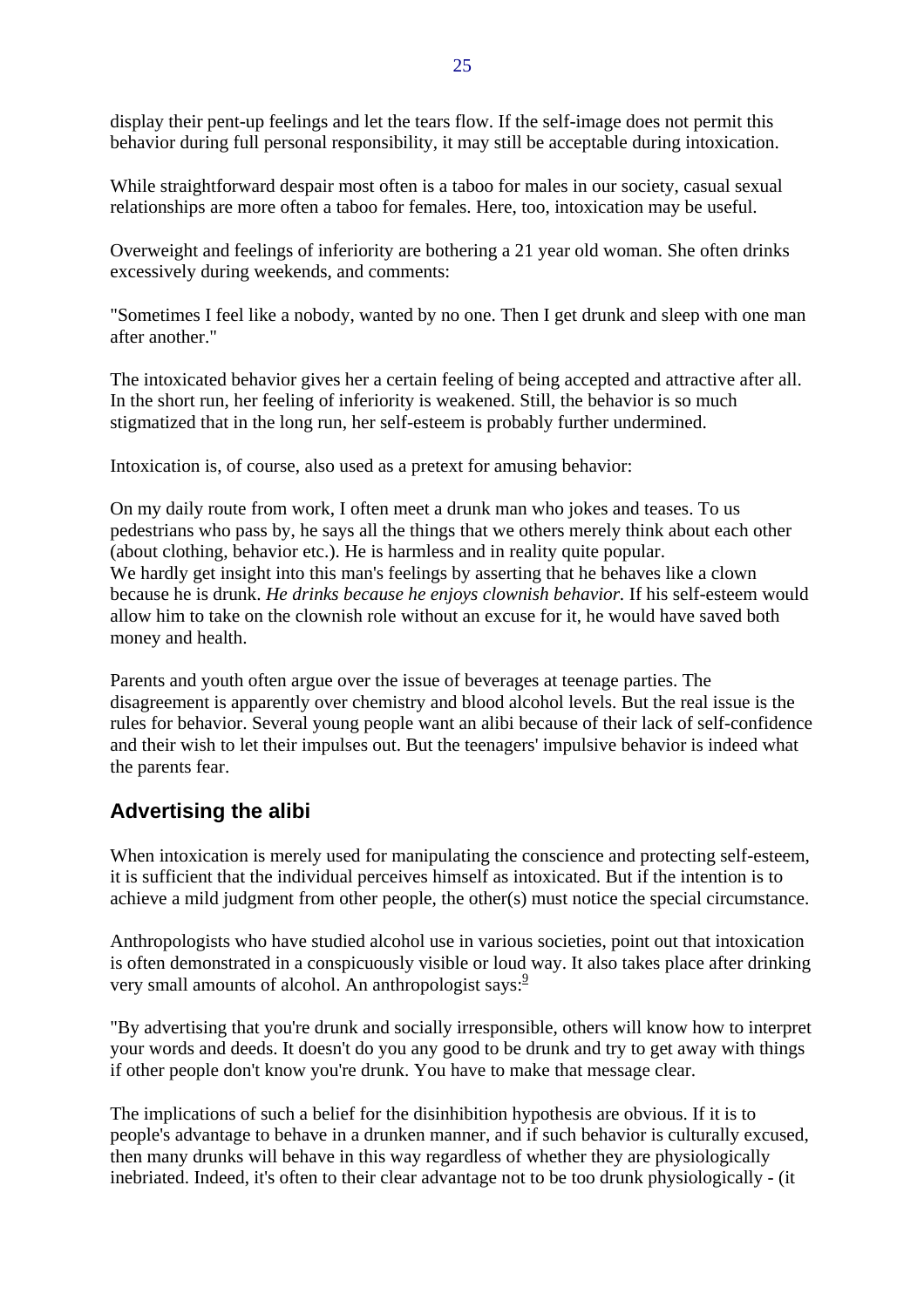applies to) sexual arousal, and ... aggressive behavior - if you're drunk, you get beaten up; if you're not too drunk, then you'll probably win the fight."

The same phenomenon is often observed in our own society. Both at parties and in public places, we often observe the alibi being prominently demonstrated. The method may be exaggeration of the bodily signs of drunkenness (swaying or snuffling) or demonstration of the intoxicant (the bottle in the hand or sticking out of the pocket).

A late Saturday evening, the 16 years old David and some of his friends are sitting in a bus. David has a low self-image and is often bothered by feelings of inferiority. But now, he takes the opportunity to compensate for these feelings. He talks loudly, boasts and is apparently full of self-confidence. He is singing and joking, insulting some adults who are sitting nearby.

He is holding his bottle of beer high and, he is swaying and talking more indistictly than he actually needs to. This behavior is intended to convey the message: "If somebody in the bus should happen to know me, remember that I am not *really* like this! Now I cannot account for myself!"

At parties, people sometimes focus tremendously on the intoxicant use. Over and over again, the glasses and beverages are commented, are objects for singing and repeated toasting. The intense focusing serves to emphasize that the intoxicant is present, with all the associated opportunities for impulsive behavior. No one is allowed to overlook that the party is of the "Now-it-doesn't-matter"-kind.

Some countries and states have laws prohibiting the consumption of alcohol in public places. If the legislature intended to prevent liver disease or accidents, the ban on public drinking is hopelessly insufficient. What, then, is the intention?

The lawmakers seem to have had an intuitive apprehension of the purpose of visibly demonstrating the use of an intoxicant: It serves to legitimize problem behavior. And for preventing this behavior, the law may seem quite logical. We may choose whom we will associate with in private life and at parties, but we all have to attend public places.

### **The extenuating circumstance in court**

Legislation and court practice reflect society's attitudes. In accordance with society's ethics of intention, people who "do not know what they are doing" are normally not sentenced. In addition to psychoses, this also applies to a kind of unconscious state of mind.

A purposeful action shows that the person is not unconscious in the normal sense of the word. But in order to conform with the public apprehension of intoxicated people, some countries consider intoxication as equal to unconsciousness.

The lawful position of self-inflicted intoxication has been controversial.<sup>10</sup> It seems that in principle, laws in most countries judge intoxicated perpetrators as if they were sober. The actual practice of judges and juries is, however, likely to reflect society's general attitudes towards intoxicated persons. Well-known defence lawyers have stated that they are fortunate if the defendant has been intoxicated at the moment of committing the criminal act, as this fact may lead to a milder sentence or increase the chance for a suspended sentence.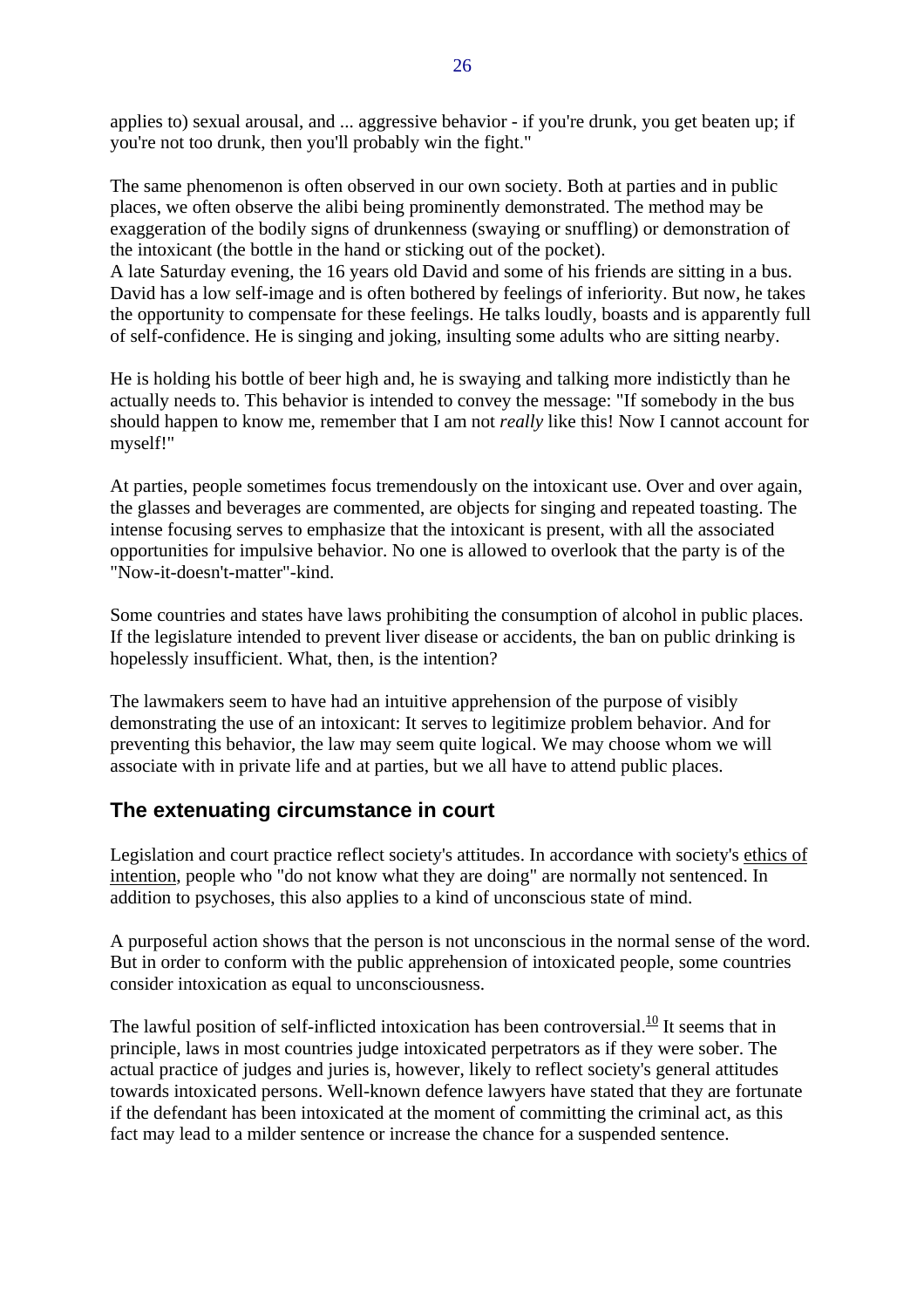In the USA, it has been shown that in cases of murder, intoxicated suspects more often are found not guilty than sober suspects.<sup>11</sup> Another American study indicates that intoxication is primarily considered an extenuating circumstance when the perpetrator is a young first time offender. $\frac{12}{1}$ 

The study showed that for older criminals labeled "alcoholics", intoxication does not have this effect. On the contrary, for elderly alcoholics, intoxication even tends to increase the severity of the sentence, probably because the chronicity of the drinking increases the risk of repeated crimes. The defender may not, as in the case of a young first time offender, claim that the perpetrator "is not really like that" and that "after the crime, he has stopped drinking".

Thus, the legal attitude towards intoxicated behavior is ambiguous. But even in the cases where the perpetrator is convicted, impact of the criminal act upon reputation and self-esteem may be of greater importance than the court's sentence. And as long as the individual does not perform criminal acts' when being sober, the individual and his surroundings will probably infer that "he is not really like that".

# **What is meant by "drinking too much"?**

Sociologists at Massachusetts State University scrutinized the connotations of the common phrase to "drink too much". $\frac{13}{13}$ 

More than 4000 (!) individuals were asked to comment on 30 fictitious, but characteristic stories about people drinking from a minimum of 2 drinks to a maximum of 13 bottles of beer. The quantity of alcohol was not found to determine primarily whether the label "drinking too much" was used. The behavior that accompanied the drinking was more important.

If the drinker was pleasant and kind, there was a considerable tolerance for drinking a large amount of alcohol. But if the drinker was destructive or quarrelsome, it was easily labeled "drinking too much" although the actual consumption was not reported to be large.

The popular phrase "drinking too much" does not have the connotation we could immediately believe - drinking a large quantity of alcohol.

 In social life, we often conclude that someone has been drinking "too much". Our idea is not based on counting the number of glasses which the drinker has been consuming. Which person is said to have been drinking "too much", is based on something we hear or see from a distance of several meters. The evidence is unusual or inappropriate behavior. Other party guests may have been drinking far larger amounts of alcohol!

Several persons who drink "too much", do in fact consume moderate amounts of alcohol. There are also people who consume large amounts of alcohol without conspicuous changes in their behavior. They are seldom perceived as problem drinkers, but are still at risk for accidents or diseases due to their drinking. Personally, I have met heavy drinkers who had even developed the serious complication delirium tremens without having been labeled problem drinkers by their wives and children. As long as they did not show problem behavior, the family did not object to their drinking.

The behavioral problems are the sort of problems related to alcohol which causes most concern. The relatives' demands for compulsive treatment very seldom come in cases of life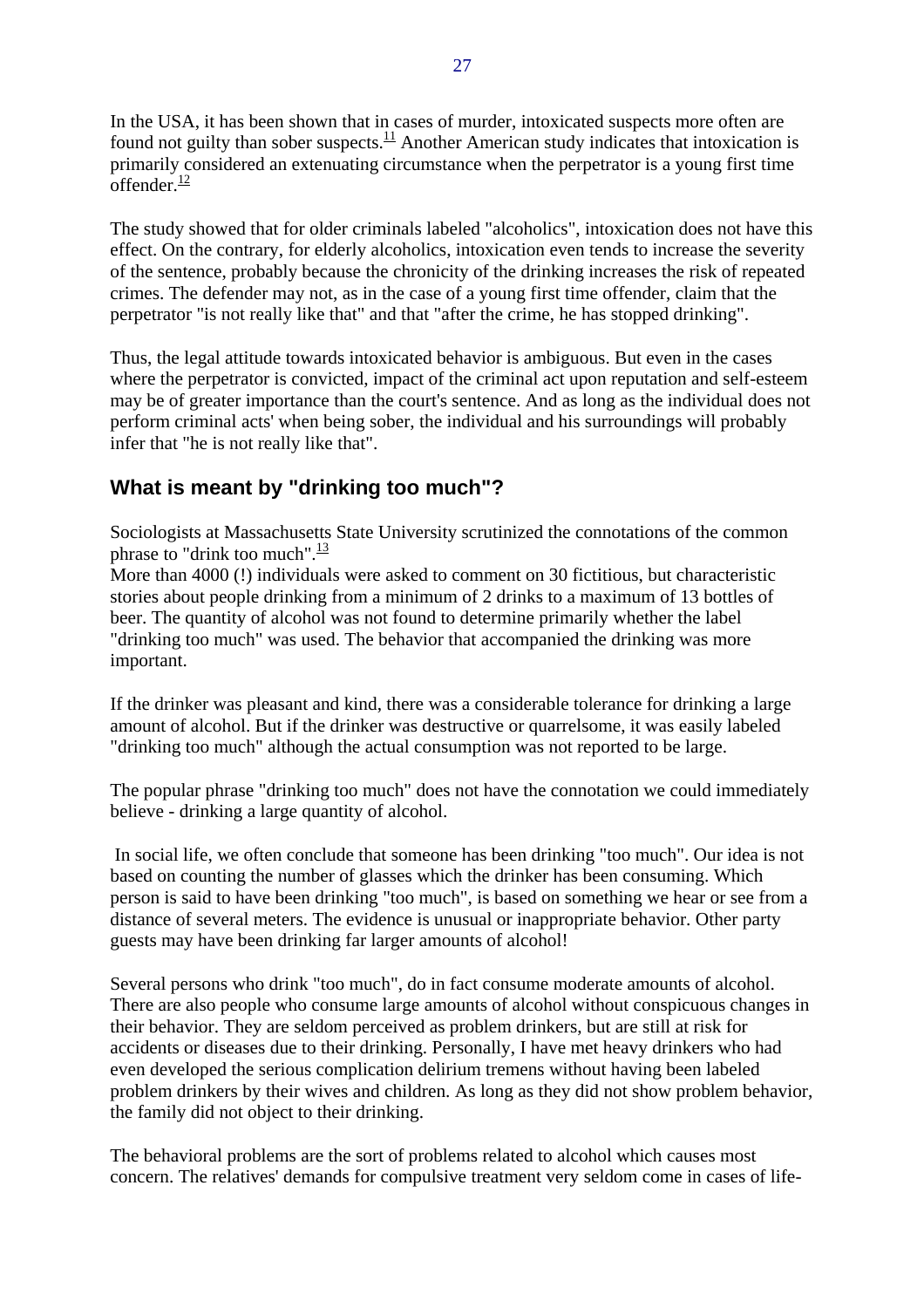threatening disease (for example cirrhosis of the liver). The demands are in the vast majority of cases provoked by the intoxicated behavior which the relatives can no longer bear. This applies to both legal and illegal intoxicants:

"The last time he forced his way into our apartment, he molested his stepmother - she fractured three bones and was admitted to the hospital. Are we expected to merely submit to such behavior?"

"Last year, he has smashed and pawned family belongings of more than 3000 dollars value. So, now he *has to* be taken into treatment for his drug addiction!"

The redefinition of these behavioral problems into treatment problems probably leads to a more gentle handling of the intoxicant users. But it seldom resolves the problems. The public, politicians, the social welfare agencies, the judicial system and others have unrealistic expectations of the ability of the treatment system to sort it out. But the cure for ruthless intoxicated behavior has not been invented and probably never will be.

Prevention is easier than cure. In earlier times, the tragedies people witnessed often inspired combatting the drinking culture. In the last decades, it has more often led to unrealistic demands for treatment.

### **The cause of counter reactions: Problem behavior**

Understanding that the popular phrase "drinking too much" in reality means to display ruthless or unwanted intoxicated behavior, makes it easier to understand that intoxicant use becomes associated with problems of guilt and morality. Moral reproaches are seldom directed towards peaceful, considerate drinkers. The drinkers that profess feelings of guilt are primarily those who have shown ruthless intoxicated behavior.

The moral reproaches are in most cases less due to moral prejudices than to the actual behavior of the drinker. As time goes by, the drinker's surroundings tend to hold the drinker more responsible for his behavior, and the normal (and moral) condemnation of the behavior takes place.

The fact that counter reactions mainly are due to intoxicated behavior, explains why drinking is more controversial in some countries than in others.

The wine countries in the Mediterranean area have the world's highest per capita consumption of alcohol and the world's largest mortality from alcohol. In France, liver disease is ranked as number three among causes of death in males. The yearly death toll attributable to alcohol equals one of the nuclear bombs which were dropped over Japanese cities in 1945. Still, controversies nd concern over drinking remain modest in France.

On the other hand, controversies over drinking have been strong in a number of countries with a lower per capita consumption and a lower alcohol mortality. This applies to a part of the world which might be labeled the "booze belt" - Soviet Russia, Poland, Finland, Sweden, Norway, Scotland, Ireland, Iceland, the English-speaking Canada and in the melting pot USA, which has a mixture of several styles of drinking.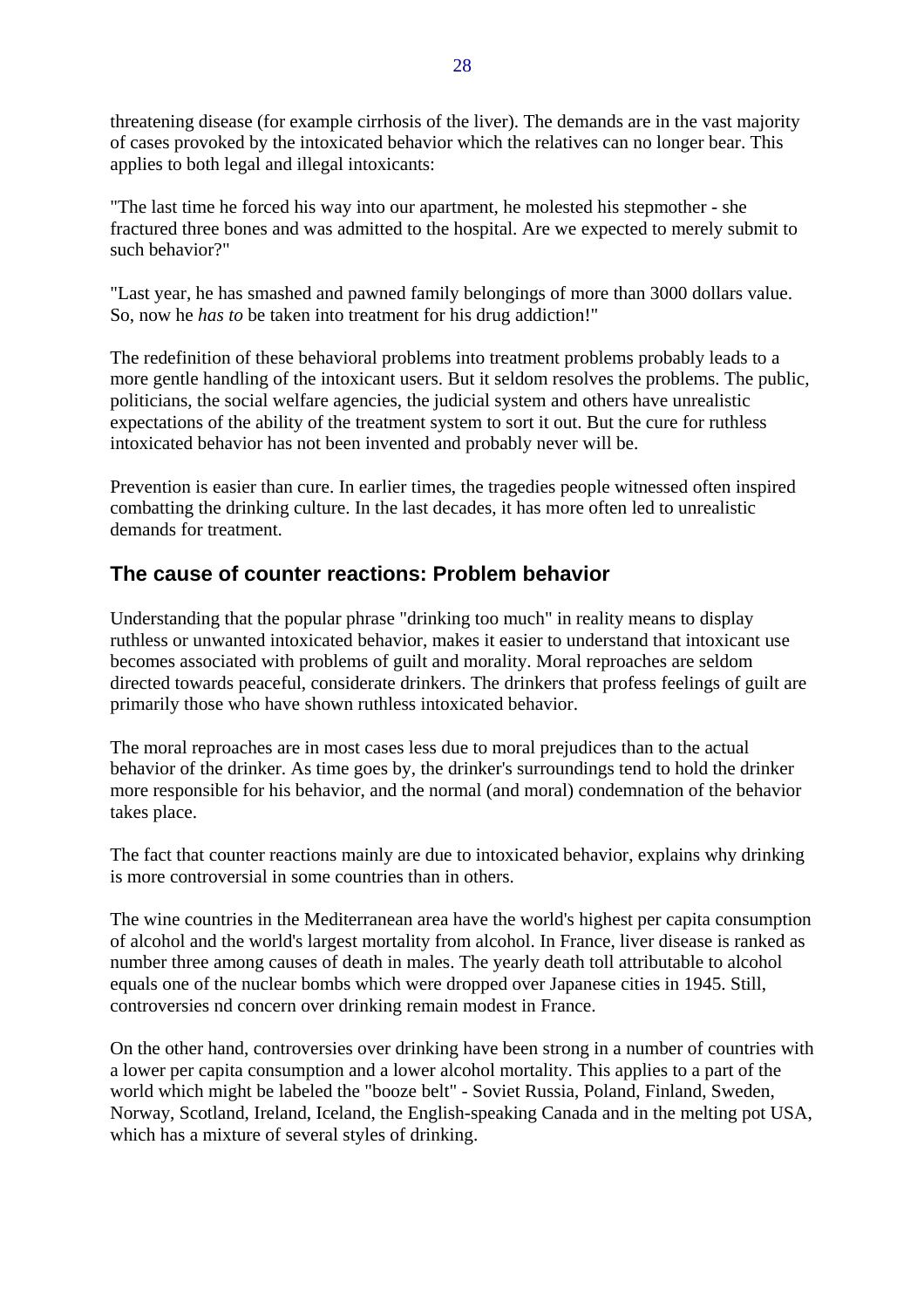In these countries, alcohol use for the purpose of intoxication is common and drinking often makes other people suffer. The skepticism towards drinking is hardly due to "pietism", but rather to the intoxicated behavior that actually takes place.

 In earlier times, the temperance movement was a mighty force in these countries. If we read the writings of the temperance movement, we find that the movement was not a "Popular movement for saving livers". The argumentation indicates that it was rather a "Popular movement for the protection of wives and children against husbands' ruthless intoxicated behavior".

In recent times, the frustration over harmful drinking has been channeled into alcoholism treatment and alcohol research. More than 90 % of the world's treatment and research is found within the "booze belt". At international congresses and seminars on alcohol problems, the Mediterranean countries have very small delegations, as opposed to the countries in the "booze belt", where the actual consumption is modest.

Thus, there is no doubt that counter reactions towards drinking are chiefly due to behavioral problems, not to health problems.

# **Do they really "not know what they do"?**

In support of the idea that intoxicated people do not know what they are doing, two types of arguments are often used:

Firstly, it is argued that intoxicants dull people's minds. Professionals often label this phenomenon "impaired cognitive function".

The functions of the brain are impaired by large doses of most intoxicants. But this is the case with several other substances, and the capacity to physically do things is more severely impaired than the ability to remember behavioral norms. The peculiar aspect of common ideas about drugs of abuse is that they apparently gives a *selective* effect on remembering norms, while physical abilities and vigor are functioning unimpaired.

People are under the influence of sleeping pills almost as often as they are under the influence of alcohol. Sleeping pills are most often used by ordinary people, not drug addicts. The medicine only makes them tired. But although their minds are at least as "dull" as those of people who are drinking alcohol, their behavior does not indicate that they are unable to remember behavioral norms. We remember norms until we are fully asleep.

Thus, there is no necessary or natural connection between "dullness" and transgression of norms.

Secondly, it is argued that some drunk people do not remember things the day after. But this is no evidence that they had forgotten the norms while drunk. The memory seems to function as in senility (senile dementia). What primarily is lacking is not the ability to remember past events, but the ability to ingrain new impressions into one's memory.

This is clearly demonstrated by the commonly observed ability for drunk people to "sober up" if needed. Most people have observed this phenomenon, which can hardly be accounted for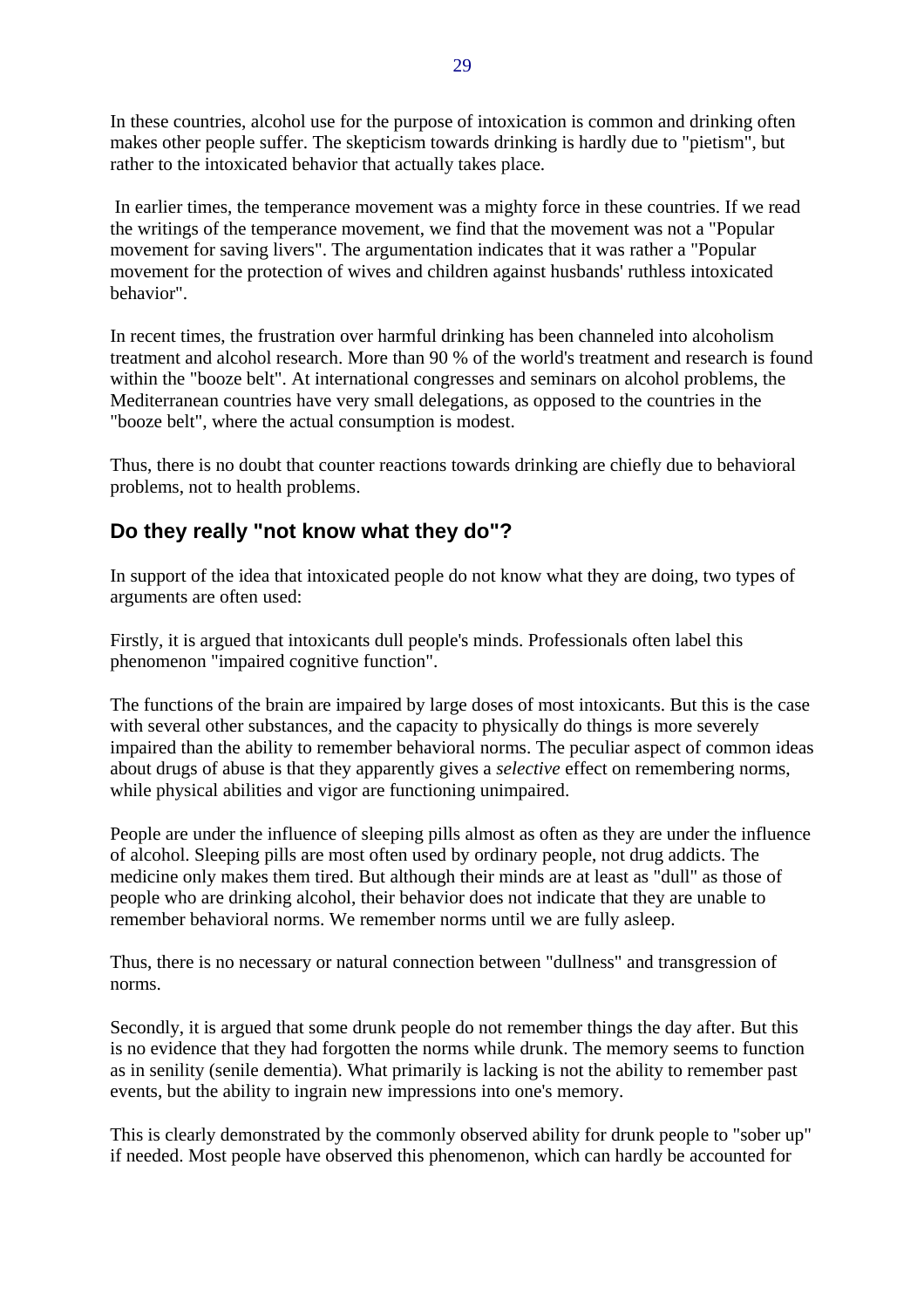by chemical processes. We also hear drinkers say that "suddenly, I became sober", describing situations where unanticipated events made it very unwise to have lost one's inhibitions.

#### **Intoxication as a collective self-deceit**

Educational leaflets have warned: "Do not drink, for if you get intoxicated, you do not know what you are doing! Anything may happen!" Why do not these frightening prospects keep people away from drinking?

The answers may be found in surveys, which show that although people frequently criticize each other's behavior while drunk, they are generally well satisfied with their own behavior when intoxicated. In a Nordic study asking people questions about the consequences of their drinking for the last year, only 13.7 % regretted things that they had done while drinking. 4.8 % had done something they regretted more than twice.<sup>14</sup>

There is, of course, a larger percentage who have done something they regret while being sober. Thus, the tendency to do regrettable things during intoxication is very moderate. Far more people have used the privileges of intoxication to do pleasurable things:

- 28 % of alcohol users have expressed their feelings more freely than they usually do
- 35 % think they have been funnier than usual
- 22 % think they have been less afraid of being together with other people

An American study confirms that intoxicant users in most cases are well satisfied with their doings while intoxicated. $\frac{15}{15}$ 

If it were true that people under the influence "did not know what they were doing", events during intoxication would have happened by chance and seemed unintentional. People's reports from their own intoxication would have been accompanied by tears rather than by smiles. A large proportion would have regretted their intoxicated behavior and few people would have reported pleasurable experiences during intoxication, or gone on repeating the experience.

What we actually observe, is the opposite. If we ask people in the drinker's personal environment, the intoxicated behavior is frequently criticized. But although people often are critical towards other people's intoxicated behavior, they tend to be well satisfied with their own.

The studies demonstrate that *the feeling that "Now-it-does-not-matter-that-much" is generally utilized in a pleasurable and highly intentional way*. People obviously know what they are doing, they are only following the principles of lust and pleasure to a larger degree.

For most people who have been intoxicated, there is another road to acknowledgment of the truth - total honesty. Transgression of norms did not take place because the norms were forgotten, but because of the feeling that "now-it-does-not-matter". People who have been drunk, know for example that if somebody does not remember (because of alcohol) that rape is a wrongdoing, he is physically totally unable to carry it out.

People would, of course, not expose themselves to health risk, physical discomfort and large expense if they really did not know what they were doing!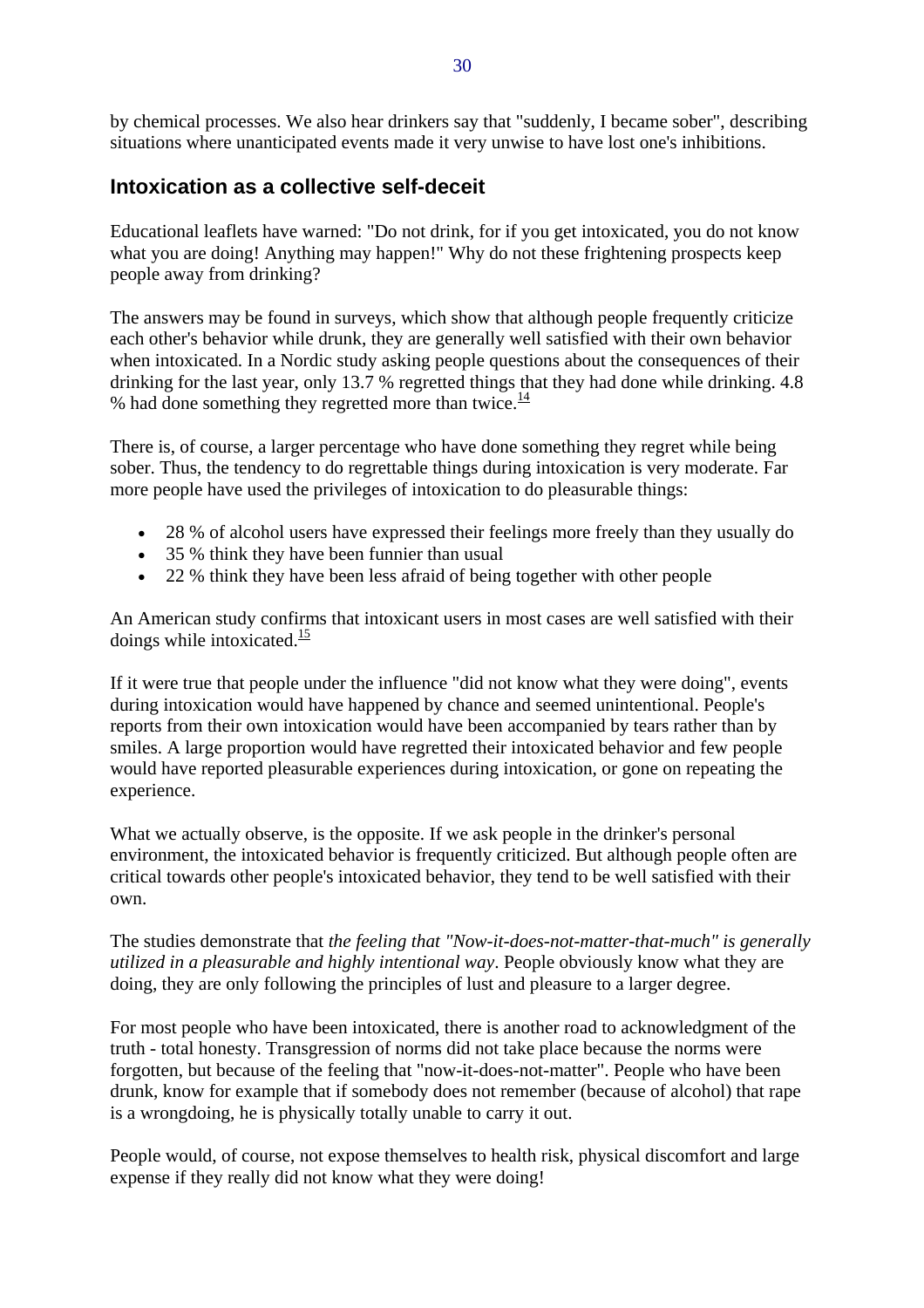The studies demonstrate that intoxicated people only in rare, exceptional cases do things they regret. The main rule corresponds to the common observation: *Intoxication apparently produces an irresistible urge to follow one's immediate impulses and desires.* And people can certainly feel that such a condition is worth a good deal of money and health risk.

#### **REFERENCES**

1.McCaghy,CH (1968): Drinking and Deviance Disavowal: The Case of Child Molesters. Social Problems 16:43-49.

2.Richardson,D & Campbell,JC (1980): Alcohol and Wife Abuse: The Effect of Alcohol in the Attribution of Blame for Wife Abuse. Pers Soc Psychol Bull 6:51-56.

3.Richardson,D & Campbell,JC (1982): Alcohol and Rape. The Effect of Alcohol on Attributions of Blame for Rape. Pers Soc Psychol Bull 8:468-476.

4.Critchlow,B (1985): Blame in the Bottle: Attributions About Drunken Behavior. Pers Soc Psychol Bull 11:258-274.

5.Berggren,B (1984-85): Alcohol Abuse and Superego Conflicts. Int J Psychoanal Psychother 10:215-225.

6.Löfgren,B & IN (1980): Alkohol, Rus, Missbruk, Behandling. Prisma förlag, Stockholm.

7.Davis,DI et al (1974): The Adaptive Consequences of Drinking. Psychiatry 37:209-215.

8.Steinglass,P et al (1977): Observations of Conjointly Hospitalized "Alcoholic Couples" During Sobriety and Intoxication: Implications for Theory and Treatment. Family Process 16:1-16.

9.Marshall,M (1983): An Anthropological View of Ethanol as a Disinhibitor. Presenter's Comment. Pp.205-211 in Room,R & Collins,G (eds.): Alcohol and Disinhibition: Nature and Meaning of the Link. Research Monograph No.12, NIAAA, Rockville, Md.

10.Critchlow,B (1983): Blaming the Booze: The Attribution of Responsibility for Drunken Behavior. Pers Soc Psychol Bull 9:451-473.

11.Baldus,PC (1980): Quantitative Methods for Judging the Comparative Excessiveness of Death Sentencing. In Saks,MJ & Baron,CH (eds.): The Use/Nonuse/Misuse of Applied Social Research in the Courts. Abt.Books, Cambridge, Mass.

12.Sobell,LL & Sobell,M (1975): Drunkenness, a "Special Circumstance" in Crimes of Violence: Sometimes. Int J Addict 10:869-882.

13.O'Brien,LJ et al (1982): How Much Is Too Much? J Stud Alc 43:96-109.

14.Hauge,R & Irgens-Jensen,O (1984): The Relationship Between Alcohol Consumption, Alcohol Intoxication and Negative Consequences of Drinking in Four Nordic Countries. SIFA-report no.82, Oslo.

15.Roizen,R (1982): Loosening Up. General-Population Views of the Effects of Alcohol. Pp.236-257 i Room,R & Collins,G (eds.): Alcohol and Disinhibition. Nature and Meaning of the Link. Research Monograph No.12, NIAAA, Rockville, Md.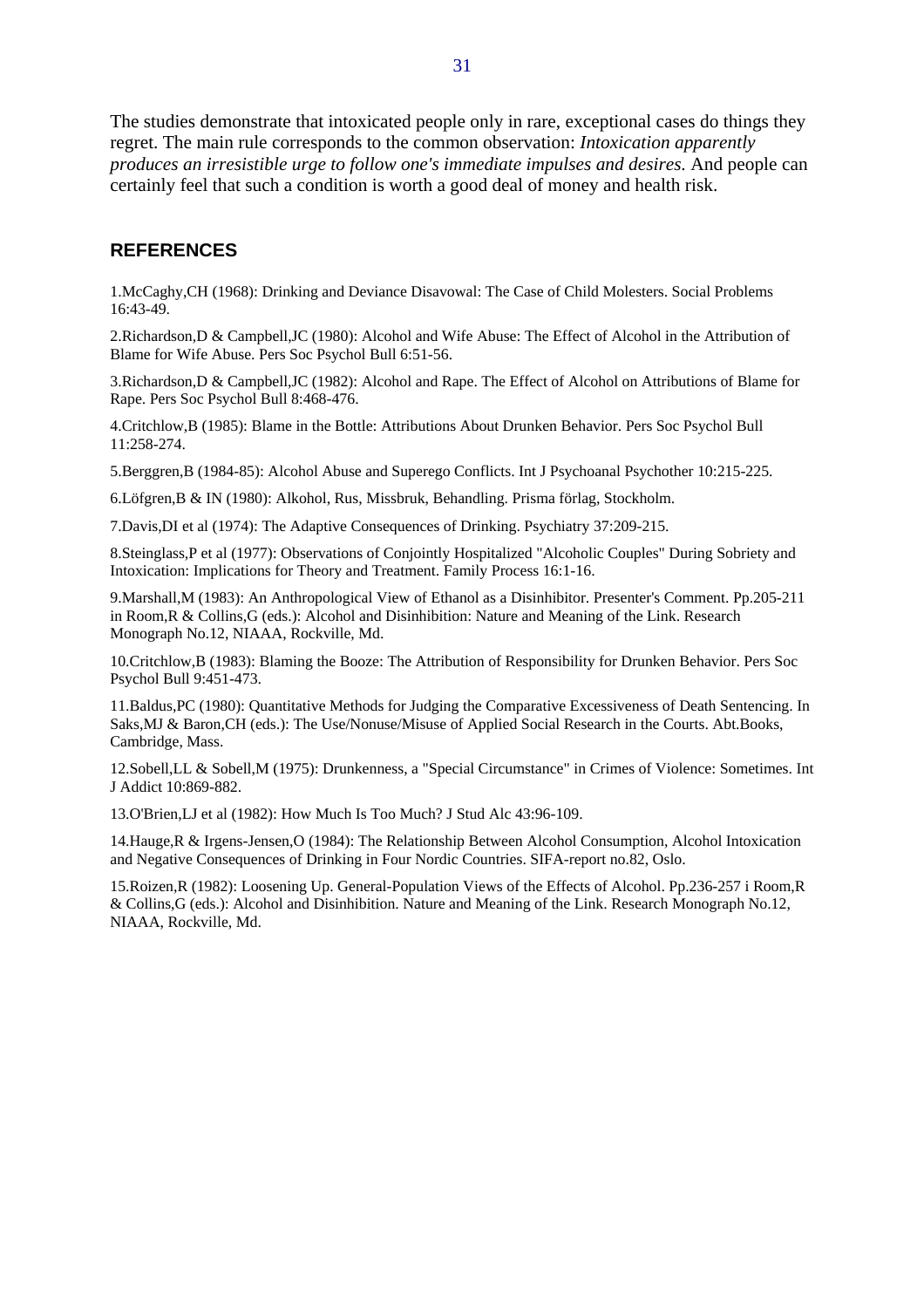# **Chapter 4**

# **Are intoxicants magical substances?**

# **Magical substances or learned effects?**

The most important conscious motives for intoxicant use are the beneficial effects upon mood and behavior. They are reported to:

- produce a feeling of well-being
- produce a good mood
- increase self-confidence
- remove inhibitions
- make people more sociable
- relieve anxiety
- increase sexual desire

Marijuana smokers and alcohol drinkers attribute many of the same qualities to their intoxicant.<sup>1, 2, 3, 4, 5, 6, 7</sup>

Thus, the motives for use are not very different. Similar effects are to a large degree attributed to other intoxicants.

The popular idea is that any feeling and all kinds of behavior may be attributed to drugs of abuse. Not surprisingly, wishful thinking is prominent: *Any feeling and behavior that people may desire* is attributed to intoxicants.<sup>8</sup>

There are many metaphorical descriptions of pleasurable experiences during intoxication (chapter 7). In most cases, the descriptions have an "as-if"-character:

- as if I saw the world in a clearer light

- as if the music was more beautiful and the colors stronger

- as if I were present and at the same time not present

 Can widely different chemical substances really have such similar effects? Can chemical substances have so many, specific, marvelous, and even supernatural, effects?

Drugs are, of course, used in psychiatric treatment, because research has established that these drugs have beneficial effects on certain symptoms. But the effects are rather non-specific and do not influence such specific dimensions as self-confidence and inhibitions.

Knowledge of psychiatric drugs leads to skepticism towards the apparent effects of intoxicants. Intoxicant effects appear to represent true magic. A psychologist labeled his lecture on popular belief about alcohol effects: *"Alcohol - the Magic Elixir.".*<sup>9</sup>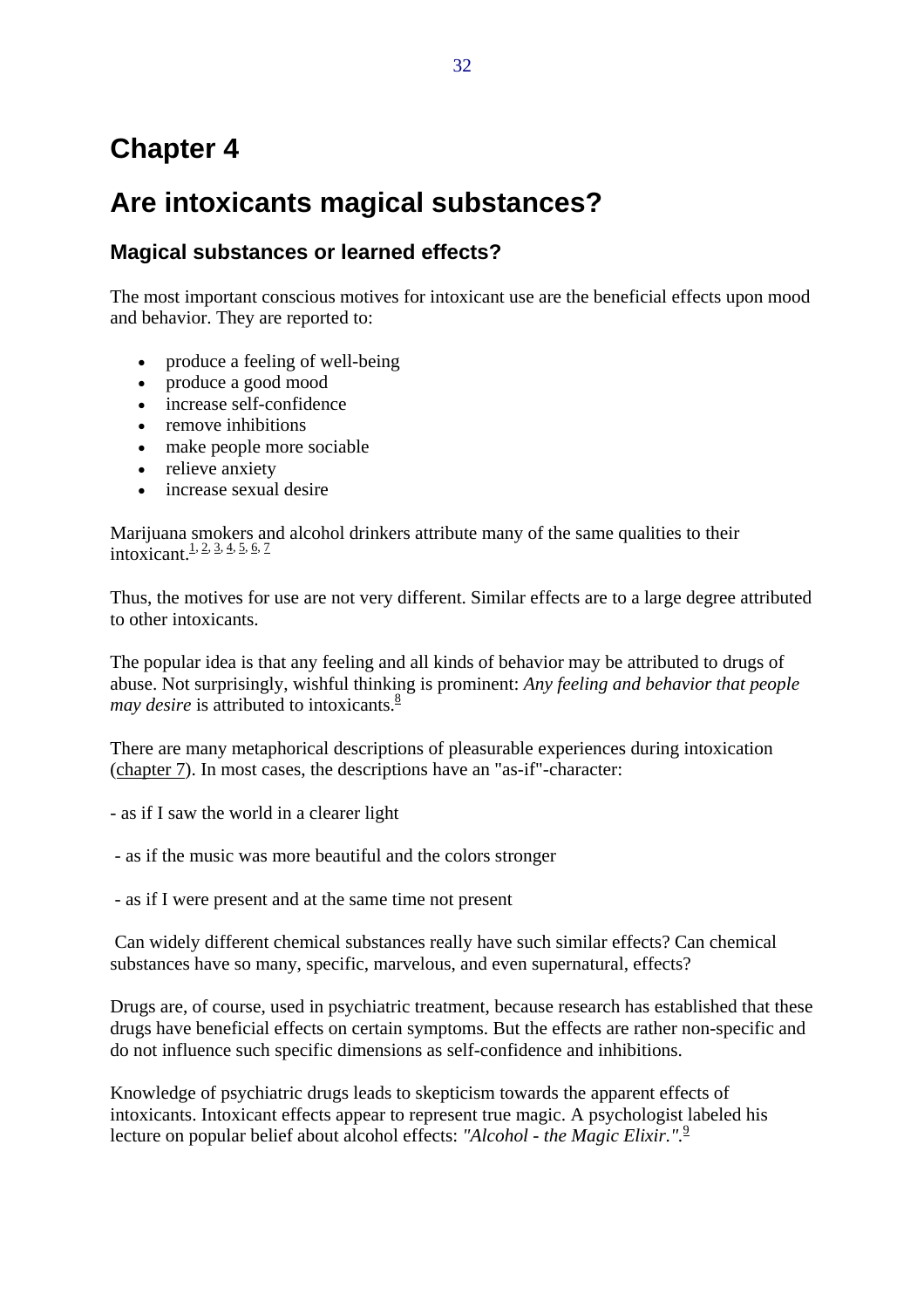Medical doctors have traditionally said that intoxicants induce "euphoria". The word means a good mood and a pleasant feeling. At first sight, this labeling seems convincing. But the research supporting this theory is lacking. Medical doctors were expected to explain why people choose to use harmful drugs. The explanation was a word - euphoria - which apparently provided an adequate explanation.

But popular opinion is ambiguous. A survey in Norway concluded that  $\frac{10}{10}$ 

- 45 % of adults believe alcohol produces a good mood
- 55 % do *not* believe that alcohol produces a good mood

The figures indicate that among those that have personal experience with alcohol use, the popular opinion is divided almost down the middle. Who is right?

### **Research with humans and animals**

In establishing the effects of chemical substances upon human beings, animal research plays an important role. By measuring a drug's physical effects on animals, scientist learn about the effects on humans.

 For psychological and behavioral effects of drugs, drawing conclusions from animals to humans is not so simple. But several experiments on animals and intoxicants have been carried out.

Do animals appreciate the effects of intoxicants?

The answer is largely negative. As a rule, animals avoid intoxicants. Some experiments which really have succeeded in making animals choose intoxicant use, have usually placed the animals in very artificial situations. By isolating the animals from social life and for a period forcing them to take intoxicants, it has sometimes been possible to make them prefer intoxicants.

But when animals are allowed to choose different social activities which can give some satisfaction, they seldom care about intoxicants. Here is a characteristic experiment: $\frac{11}{11}$ 

Rats were allowed to choose between two solutions with almost identical taste. One of them contained morphine.

For the first 8 hours, the animals drank equal amounts of the two solutions. For the rest of the 19 days which the experiment lasted, they avoided the morphine almost completely.

This means that the rats avoided morphine when they got to know the effects of morphine and learned which container it was in.

Even a psychiatrist who is known to seek biological explanations for drug use, concludes:  $\frac{12}{12}$ "most animals cannot be made into addicts ... Although the pharmacological effects of addictive substances injected into animals are quite similar to those seen in human beings, animals generally avoid such drugs when they are given a choice."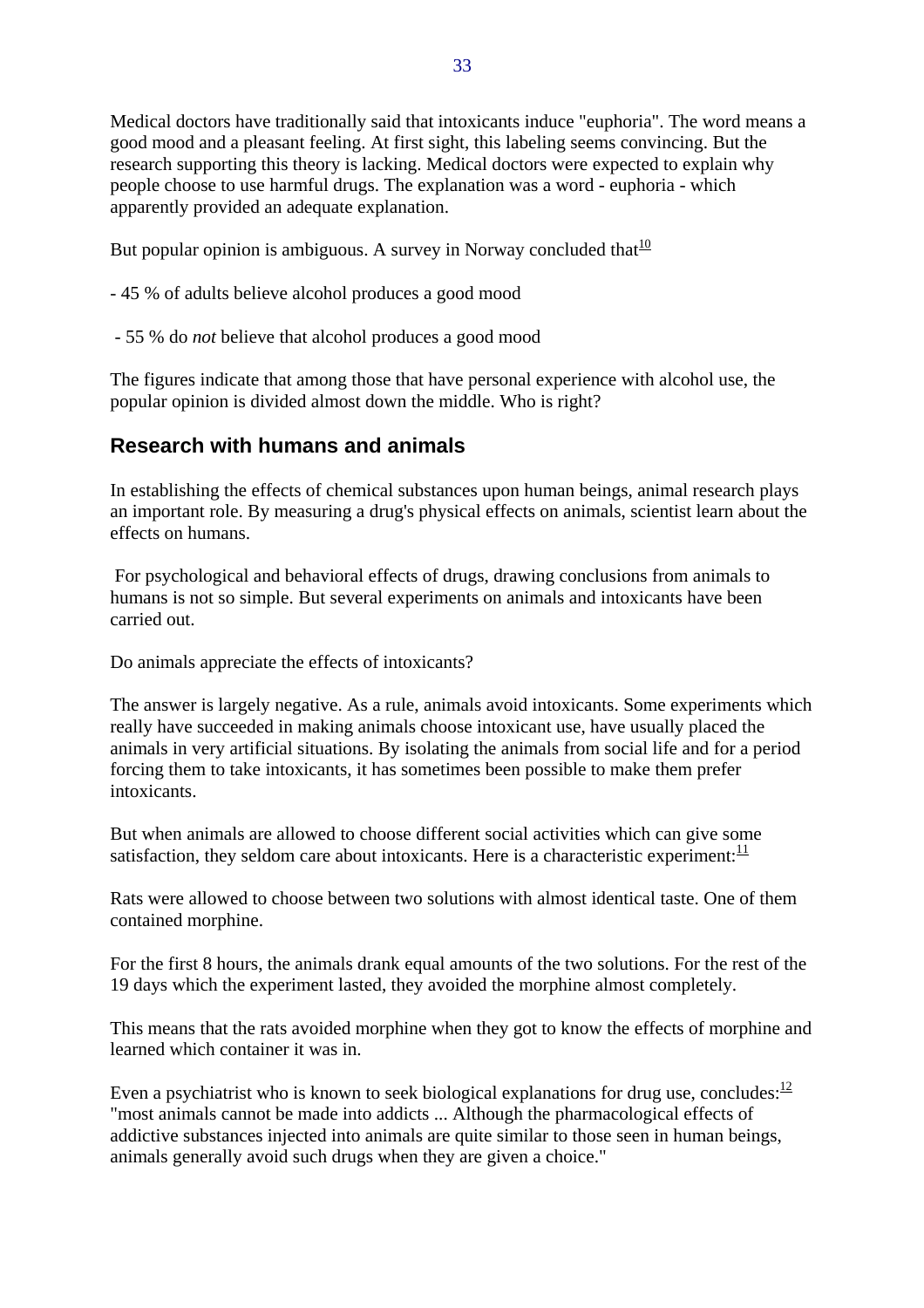The least difficult is to make animals choose stimulants and the most difficult is to make them choose alcohol and hallucinogenic drugs. Opiates are in the middle position.<sup>13</sup>

But these conclusions from animal experiments cannot be applied directly to human beings. How are, for example, researchers supposed to assess mood and disinhibition in rodents?

In order to evaluate which research methods can be applied in experiments with humans, we must look at the mechanisms which may be involved in all the alleged pychological and behavioral effects in humans.

The first alternative is, of course, that enthusiastic users are right: The intoxicant stimulates a center of joy in the brain, relieves anxiety, enhances self-confidence etc. If these are *pharmacological effects*, the effects should be observed in all groups of users, regardless of the users' previous learning about the effects.

The second alternative is that psychological and behavioral effects take place as a result of *social learning*. In that case, these effects will only occur among those users who have learned about these psychological effects.

Learned effects may be a matter of either *expectancy effects* or of *learned interpretations*. Because these phenomena are less well-known, we shall take a closer look at them.

#### **How do we identify our feelings?**

A textbook of psychology which was published in 1890, laid the foundation for later research on the psychology of feelings. $\frac{14}{1}$  The textbook stated that our feelings are accompanied by bodily reactions. We notice internal cues which we recognize from earlier experience. These cues have vital importance for our interpretation of a feeling. Subjectively, we experience that these bodily reactions *are* the feeling and inform us of the strength of the feeling.

Several years later, this viewpoint was confirmed in an experiment which has become a classic in social psychology.<sup>15</sup> The researchers gave the participants epinephrine, a hormone which makes the heart beat faster and gives a feeling of excitement. When we experience strong feelings, we usually have an increased production of epinephrine.

Some participants were placed in amusement-inducing situations, others in anger-inducing situations. Some participants were informed of the effects of epinephrine, while others were not informed.

Those who had been given information about epinephrine's effects, had little change in behavior and feelings during the experiment.

But those who were ignorant of the effects of epinephrine, showed more amusement in the funny situation and more anger in the anger-situation. They interpreted the bodily reactions as an evidence of strong feelings. A non-specific influence was interpreted as a distinct feeling. The conclusion was: "Given a state of physiological arousal for which an individual has no immediate explanation, he will "label" this state and describe his feelings in terms of the cognitions available to him. ..."

A non-specific reaction has to be interpreted in order to be meaningful. Those who did not know the effects of epinephrine, were unconsciously reasoning: "I have a strange feeling of being different. My heart is beating and I'm feeling restless. I presume this is because I'm very amused/angry."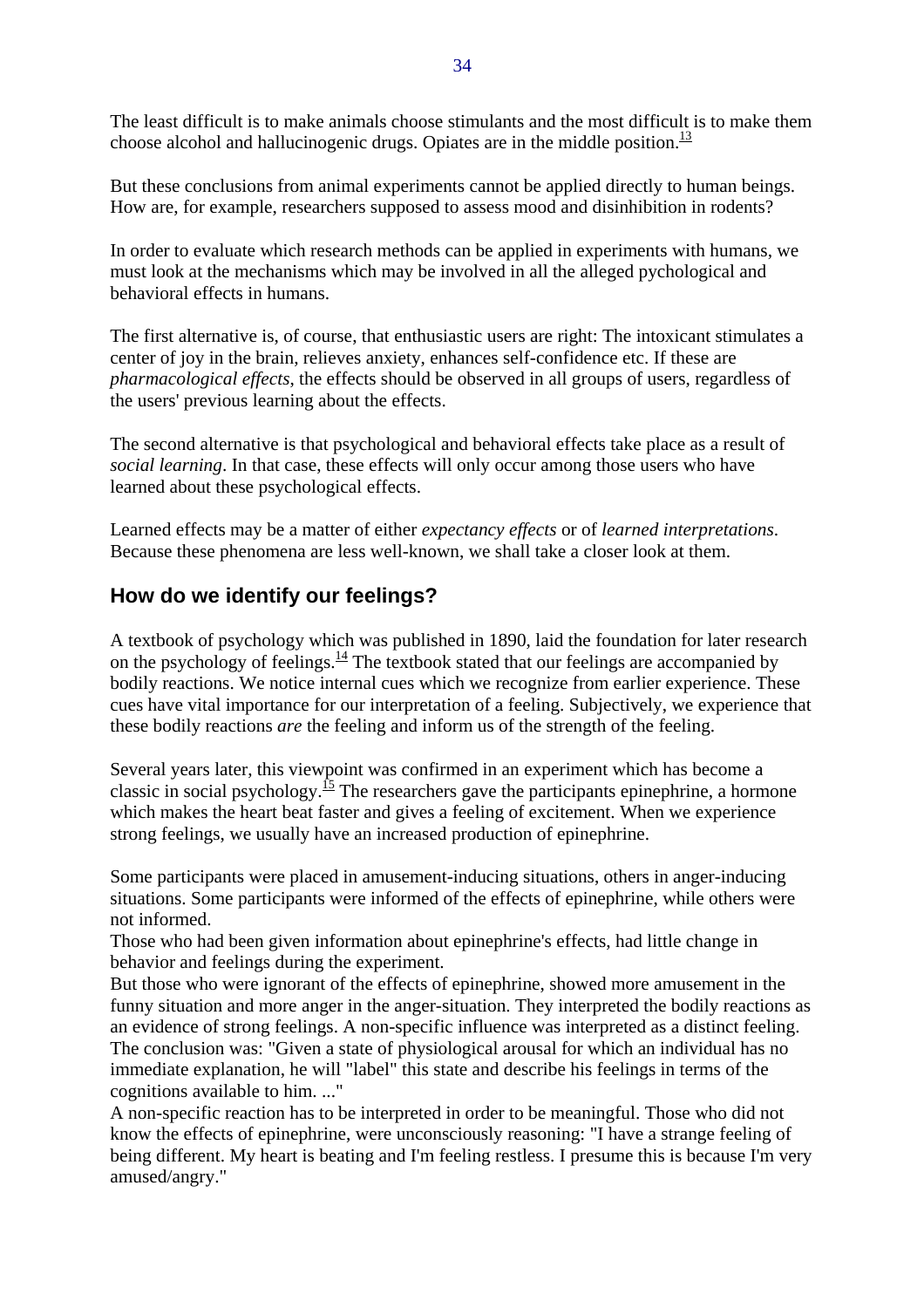The researches presumed that the effects of epinephrine might also be interpreted as feelings other than amusement and anger, dependant on the situation:

When a shady type directs his knife towards you, saying "I'll take either your money or your life", you interpret the epinephrine's effects as fear. When your loved one reaches out for you after a long period of absence, you interpret the effects as love and affection. The individual notices internal cues which in themselves are neither pleasant nor unpleasant. The cues may be interpreted as delightful or nasty, based on the explanations that are available in the situation.

The researchers assumed that the same phenomenon could apply to other bodily conditions, such as the influence of intoxicants. In this area, they could refer to research which had been performed by others.

### **Can chemical effects be learned?**

The sociologist Howard S. Becker held interviews with 50 marijuana smokers.<sup>16</sup> The study revealed that smoking marijuana was quite insufficient to become "high". The desirable effects certainly did not occur spontaneously. In starting their careers as marijuana smokers, the users first had to learn the proper technique of marijuana smoking. As the effects are rather mild, they also had to learn to interpret the internal cues as effects of marijuana.

After a while, most users were able to feel reactions which they attributed to marijuana. They largely felt physical effects. But most beginners felt the effects were unpleasant. Many thought the effects were frightening and became frightened. Experienced users calmed them down, telling them their reaction was normal. They taught the novice to regard the ambiguous experiences, initially considered unpleasant, as enjoyable:

"The same thing happened to me. You'll get to like that after awhile." Those who do not have experience with marijuana smoking, will recognize the description from their first time use of alcohol and tobacco. In the words of Becker's report, "enjoyment is introduced by the favorable definition of the experience that one acquires from others."

Becker's well-known conclusion was this:

"Marihuana-produced sensations are not automatically or necessarily pleasurable. The taste for such experience is a socially acquired one, not different in kind from acquired tastes for oysters or dry martinis. The user feels dizzy, thirsty, his scalp tingles, he misjudges time and distances; and so on. Are these things pleasurable? He isn't sure. If he is to continue marihuana use, he must decide that they are. Otherwise, getting high, while a real enough experience, will be an unpleasant one he would rather avoid."

Becker is here describing how psychological "effects" which the drug in itself does not produce, may occur as *learned interpretation of a "feeling-different"-sensation*.

Later on, a Scandinavian study presented similar results to Becker's. $\frac{17}{17}$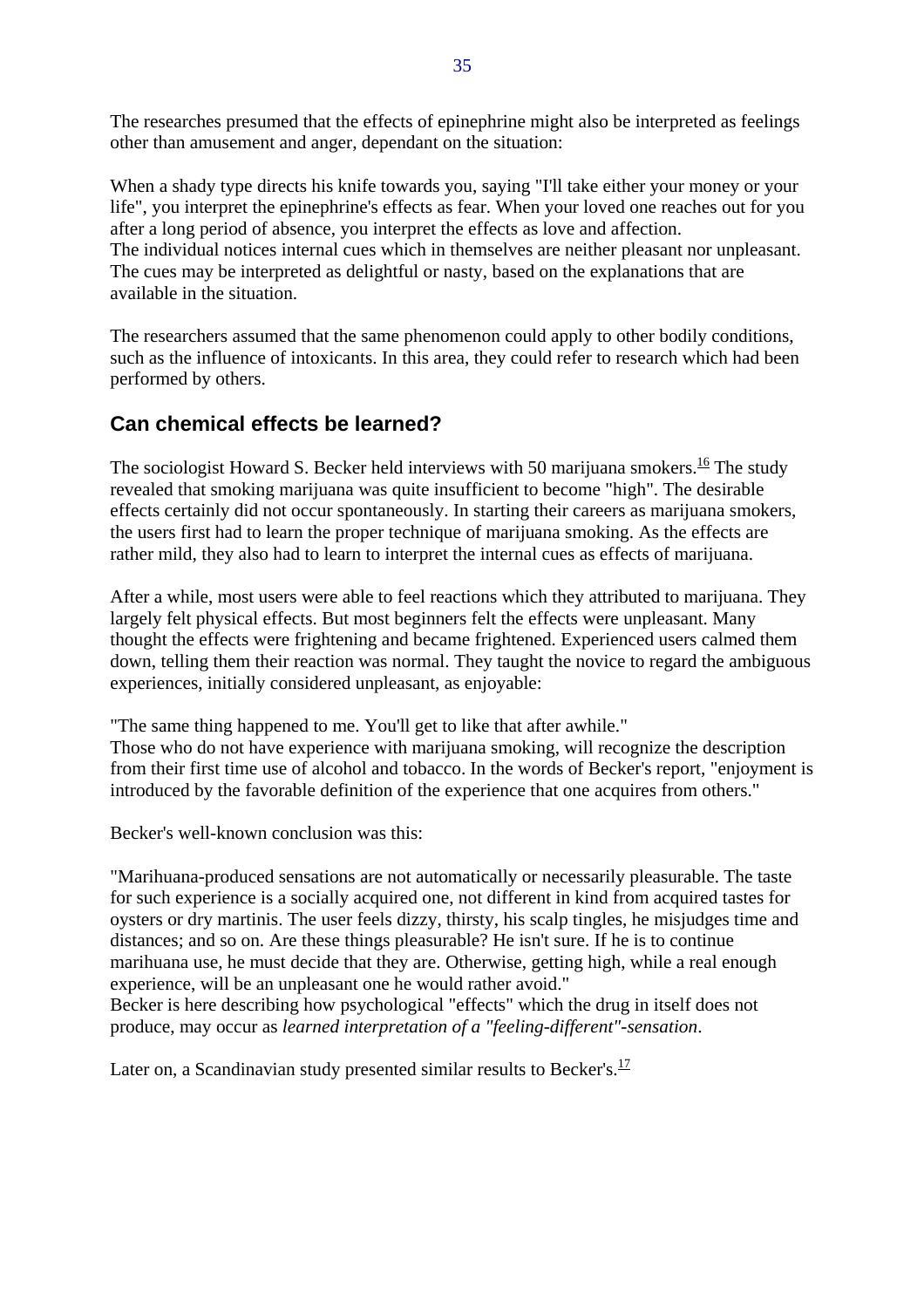### **The power of expectations: The mighty placebo effect**

In the examples which have been mentioned so far, a real, noticeable chemical influence was present, which could be interpreted in different ways. But "effects" may also occur without any discernible chemical influence. These effects must be labeled pure *expectancy effects*.

Expectancy effects occur when the individual has been taught that a drug has certain effects, and then takes the drug (or believes he takes the drug). Well-known examples are the substantial effects of "sugar pills" or injections of physiological saline solutions in a patient who is expecting such effects.

In medicine, this is labeled *"placebo effect"* and the pharmacologically inactive drug is labeled a "placebo". Placebo drugs may lessen pain and other symptoms and may also produce side-effects. $\frac{18}{3}$  Until this century, most effects of medical doctor's prescriptions were based on placebos. In our time, suggestion still plays an important role in medical treatment. Expectations are powerful factors. A group of researchers administered a drug while instructing the participants that the drug would either be stimulating or depressing.<sup>19</sup> The instructions were not only reflected in the participants' feelings and behavior, but also on measurement of heart rate and blood pressure. Addiction to placebo drugs has also been reported. $\frac{20}{20}$ 

If we want the hard facts about drug effects, separating learned effects from pharmacological effects is a crucial issue. A method often used is *blind tests*, in which one half of the participants are given the drug to be tested and the other half are given a placebo.

In blind tests, a potential source of error is the conscious identification of the active drug because of side effects, which reveal that the drug is no "sugar pill". In order to avoid this trap, researchers sometimes use an *"active placebo"* which is a drug with certain effects (often one which resembles the drug to be tested).

# **Can intoxicants be studied by blind tests?**

The drugs which are tested in medicine, are usually new and unfamiliar. The persons taking part in the studies are inexperienced with them and have no particular expectations. But intoxicants are well-known. Many people have personal experience with intoxicants, and still more have learned about their effects. This may lead to difficulties in interpreting the outcome of blind tests.

If anticipated psychological effects do *not* occur in blind tests, then this indicates that these effects are learned.

If anticipated psychological effects do occur, then we face two possible interpretations. It *may* be due to true chemical effects. But it may also be caused by the errors due to the participants' previous learning about the intoxicant.

Firstly, there is a risk that the substance may be recognized. Unfortunately, all blind tests with alcohol have employed alcohol drinkers as participants. This also applies to most of the blind tests with marijuana and several with other intoxicants. The risk of recognition is obvious. Taste and appearance may be concealed or camouflaged. But on noticing the bodily effects, learned associations may provoke learned psychological effects.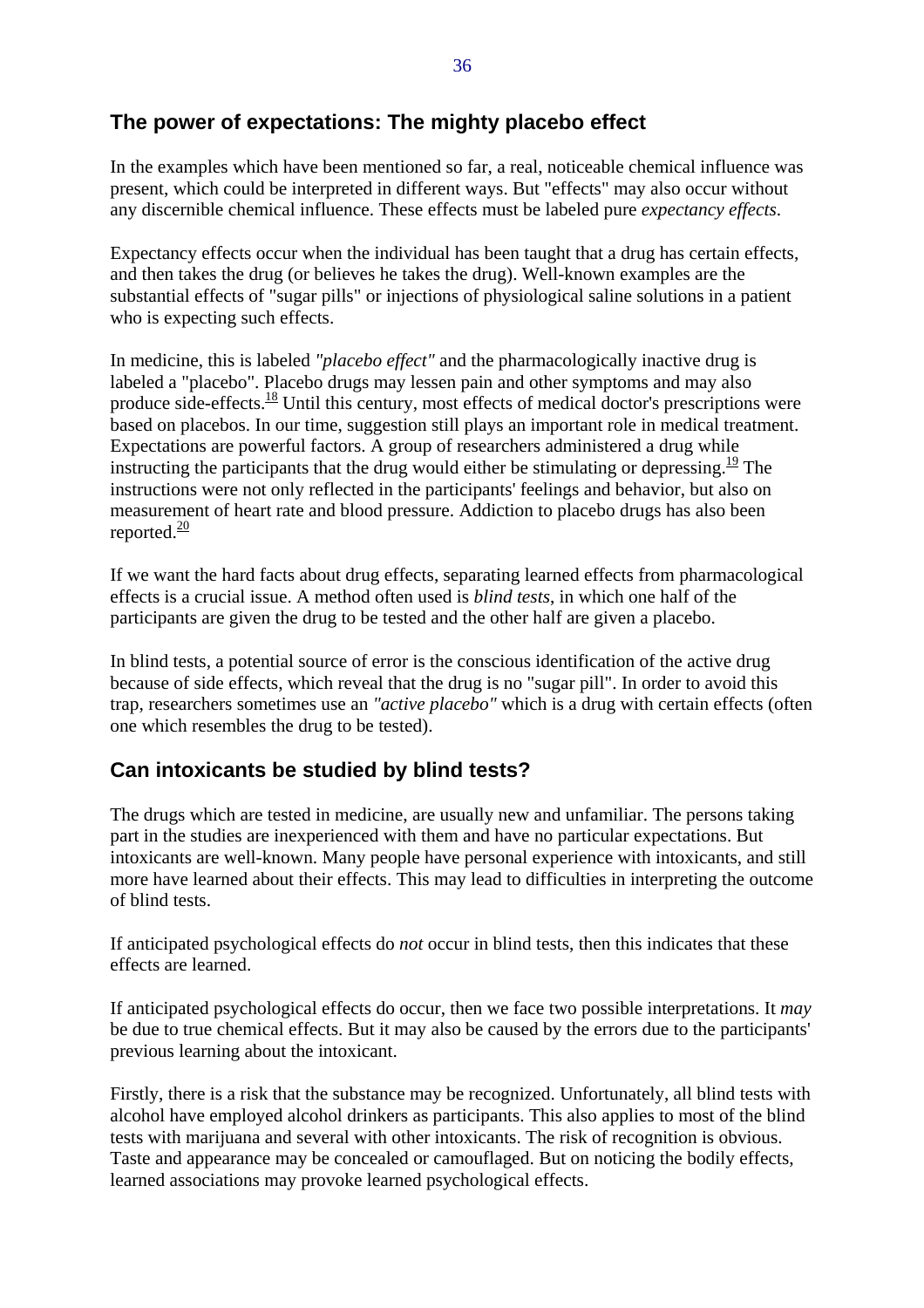Secondly, learned interpretations may occur without consciously recognizing the intoxicant. Although the participants do not overtly recognize which substance they have ingested, internal cues may be interpreted as the feelings they have become associated with: *"I do, of course, understand that I have not been drinking alcohol, but what I'm feeling is exactly the same ..."*

Thirdly, even non-users of an intoxicant may have learned expectations to the substance. At all the experiments, the researchers have felt obliged to inform the participants: "You may perhaps get alcohol" or "perhaps you will be given marijuana". When a drug produces noticeable effects, the participant may conclude that he has ingested the active substance (not a placebo). He may then associate these bodily effects with the psychological and behavioral effects he has heard of.

Thus, learned effects *may* occur even in blind tests which technically seem successful.

The conclusion is:

If the anticipated psychological effects do *not* occur in blind tests, then this weighs against considering it as pharmacological effects.

If anticipated effects do occur in blind tests, the outcome must be controlled by another method: *Only studies using people who have not learned the anticipated effects of the intoxicant, may definitely discriminate all learned effects from the real pharmacological effects.*

#### **REFERENCES**

1.Tart,CT (1970): Marijuana Intoxication: Common Experiences. Nature 226:701-704.

2.Goode,E (1972): Drugs in American Society. Alfred A.Knopf, New York.

3.Fischer,G & Steckler,A (1974): Psychological Effects, Personality and Behavioral Changes Attributed to Marijuana Use. Int J Addict 9:101-126.

4.Klonoff,H & Clark,C (1976): Drug Patterns in the Chronic Marijuana User. Int J Addict 11:71-80.

5.Adamec,C, Pihl,RO & Leiter,L (1976): An Analysis of the Subjective Marijuana Experience. Int J Addict 11:295-307.

6.Ericsson,K, Lundby,G & Rudberg,M (1985): Mors nest beste barn. Universitetsforlaget, Oslo.

7.Arner,O, Duckert,M & Hauge,R (1980): Ungdom og narkotika. Universitetsforlaget, Oslo.

8.Falk,J (1983): Drug Dependence: Myth or Motive? Pharmacol Biochem Behav 19:385-391.

9.Marlatt,GA (1987): Alcohol, the Magic Elixir. Stress, Expectancy and the Transformation of Emotional State. Pp.302-322 in Gottheil,E et al (eds.): Stress and Addiction. Brunner/Mazel, New York.

10.Baklien,B (1985): Sammendrag av forundersøkelser til aksjon mot russkader. SIFA, Oslo.

11.Peele,S (1985): The Meaning of Addiction. Lexington Books, Lexington, Mass.

12.Dole,VP (1980): Addictive Behavior. Scientific American, June, 138-154.

13.Kaplan,J (1983): The Hardest Drug. Heroine and Public Policy. University of Chicago Press, Chicago and London.

14.James,W (1890): The Principles of Psychology. Holt, New York.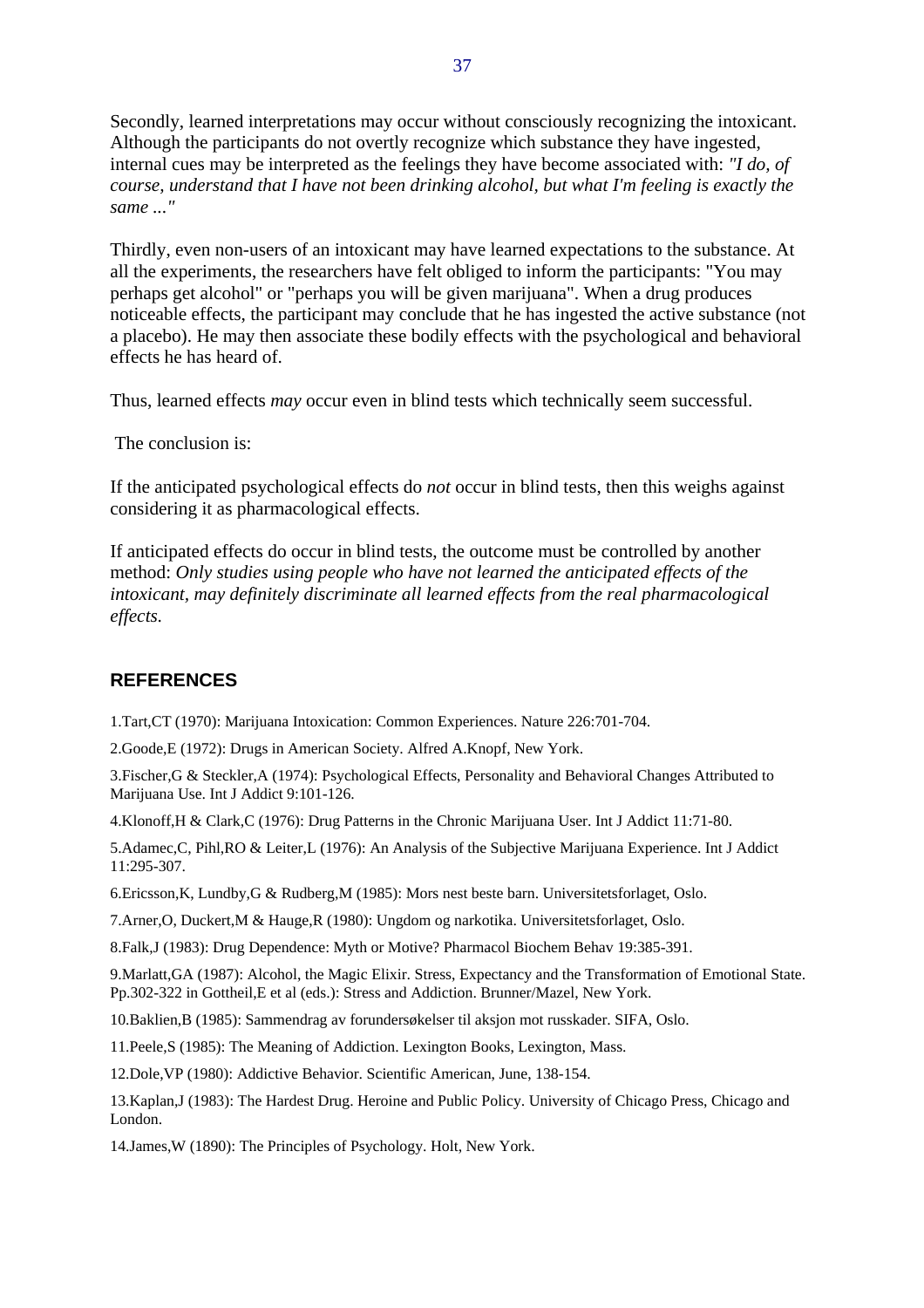15.Schachter,S & Singer,JE (1962): Cognitive, Social and Physiological Determinants of Emotional State. Psychol Rev 69:379-399.

16.Becker,HS (1963): Becoming a Marijuana User. Am J Sociol 59:235-242.

17.Ericsson,K et al (1985): Op.cit.

18.Beecher,HK (1955): The Powerful Placebo. JAMA 159:1602-1606.

19.Frankenhauser,M et al (1963): Psychophysiological Reactions to Two Different Placebo Treatments. Scand J Psychol 4:245-250.

20.Gossop,M (1982): Living With Drugs. Temple Smith, London.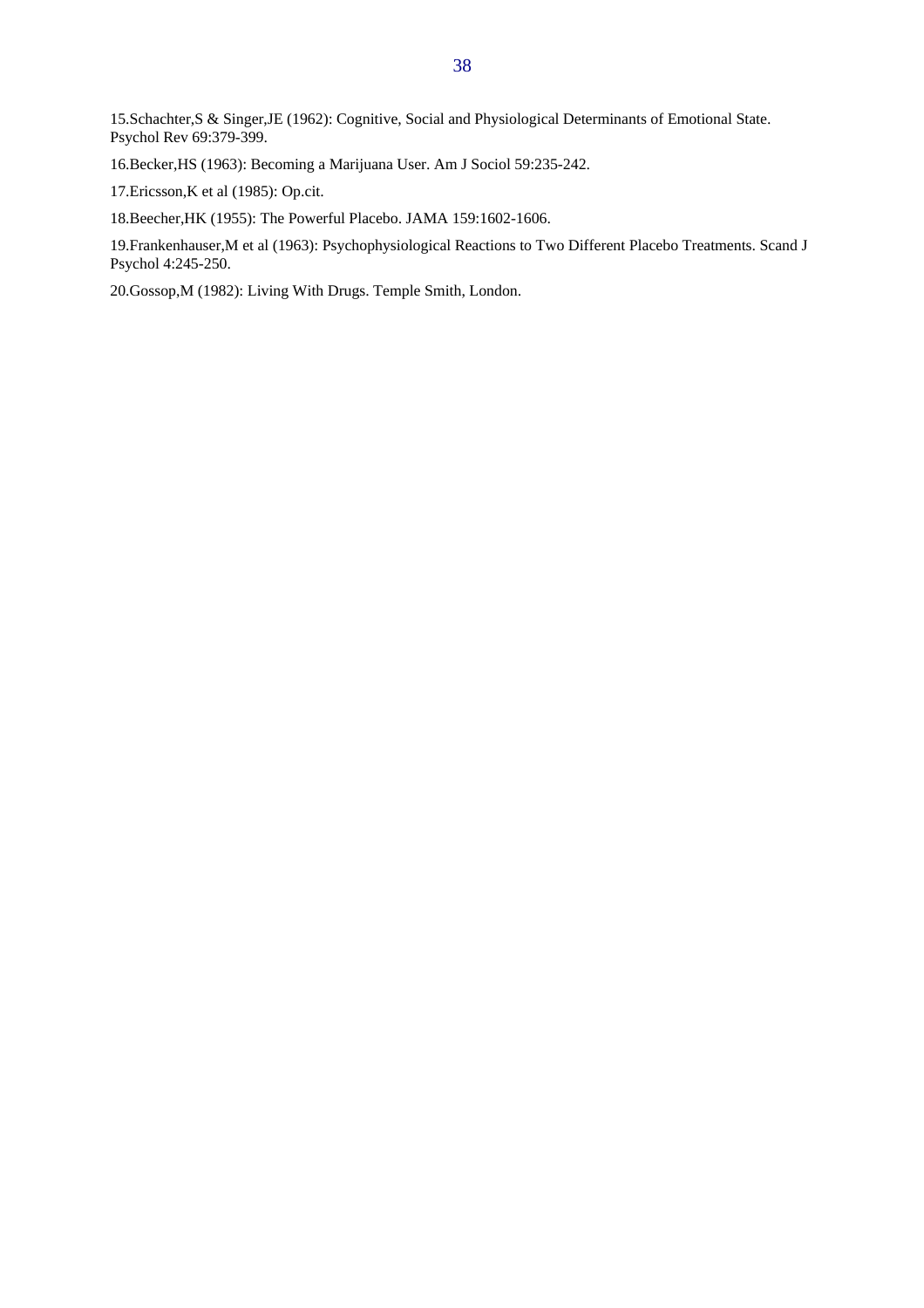# **Chapter 5**

# **Do illegal drugs have pleasant effects?**

## **The pioneer study of marijuana**

The psychological effects of marijuana were not the subject of scientific scrutiny until the end of the 1960s. Andrew Weil initiated the first study. He later became a professor in Arizona, but at that time, he was a medical student at Harvard University in Boston.

Weil was using marijuana himself. He made several reflections on its effects. But when he looked for exact information, he discovered that serious research had not been performed. He decided to do it himself.

He encountered substantial problems. The authorities feared he could turn the participant into dope fiends and hesitated for half a year before giving their consent. He also met difficulties in obtaining controlled marijuana for the experiments. But one of his teachers, the psychiatrist Norman Zinberg, joined in with him, and they finally could start the project. $<sup>1</sup>$ </sup>

Among the participants, 8 were marijuana smokers and 9 non-users. Many of those having no previous experience with marijuana sensed they were smoking something different from ordinary tobacco. But they did not become "high" and did not evaluate the effects as pleasant. From an objective point of view, the effects would be the same in marijuana smokers and the non-users. Still, the subjectively experienced effect was totally different. The outcome confirmed the conclusion which the sociologist Becker had made some years before (chapter 4): Althoughthe inherent effects of cannabis are not very pleasant, people may learnto appreciate the feeling of" being different" which the effects bring about.

Labelling the effects as "being high" was also not a natural phenomenon. But non-specific internal cues may be *interpreted*, as the epinephrine study had shown (chapter 4).

Some years later, Weil draws parallels between intoxicants and so-calledactive placebos  $\frac{\text{chaper } 4}{\text{chatter } 4}$ 

"To my mind, the best term for marijuana ia *active placeco* - that is, a substance whose apparent effects on the mind are actually placebo effects in response to minimal physiological action. Pharmacologists sometimes use active placebos (in contrast to inactive placebos like sugar pills) in drug testing, for example, nicotinic acid, which causes warmth and flushing, has been compared with halluciogens in some laboratory experiments. But pharmacologists do not understand that all psychoactive drugs are really active placebos since the psychic effects arise from consciousness, elicited by set and setting, in response to physiological cues.

 Thus, for most marijuana users, the occasion of smoking a joint becomes an opportunity or excuse for experiencing a mode of consciousness that is available to everyone all the time ... Not surprisingly, regular marijuana users often find themselves becoming high spontaneously."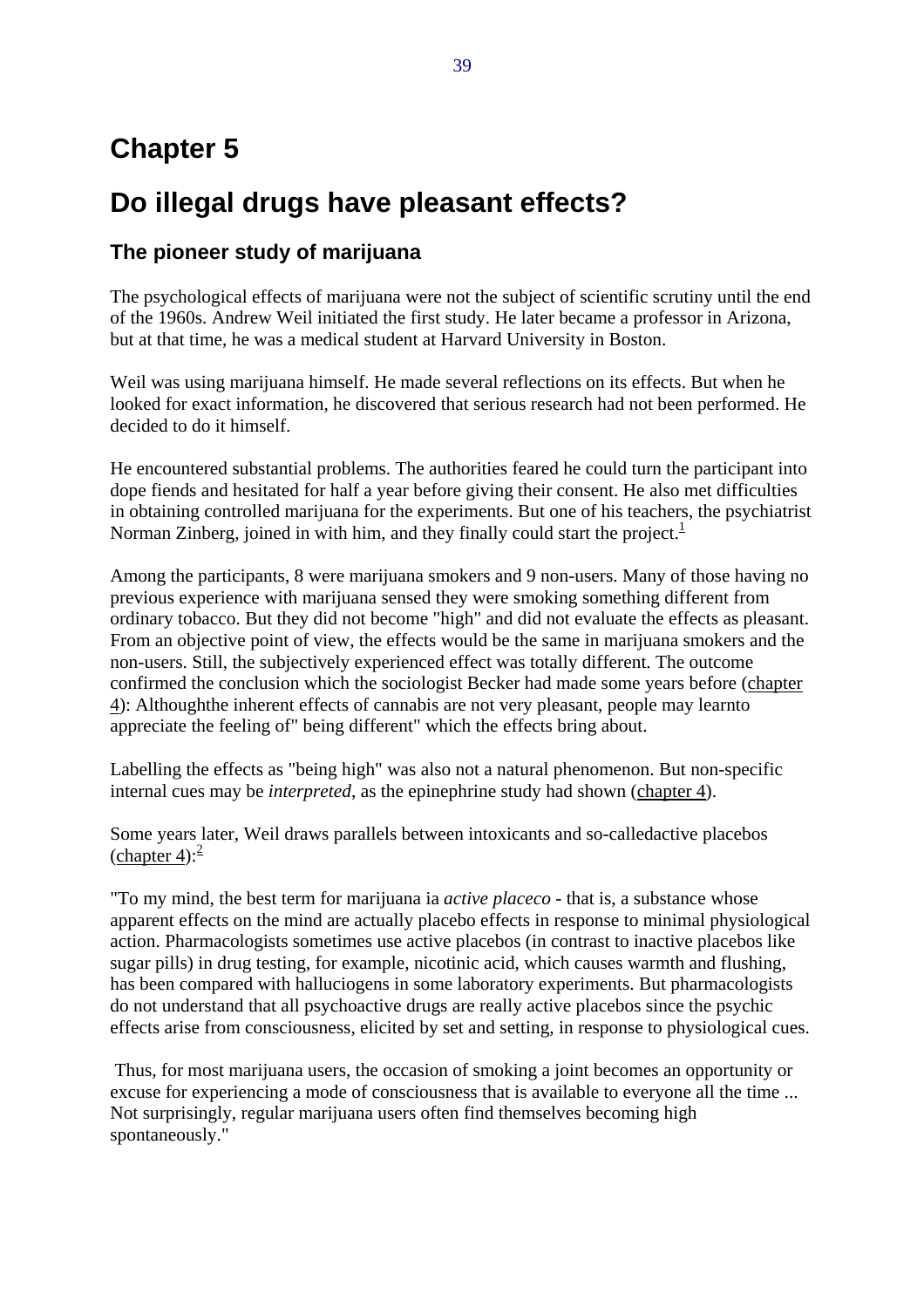#### **Later research on marijuana intoxication**

Andrew Weil's conclusions have later been supported by other researchers. After performing various studies, psychologists at Washington State University concluded: $3.4$ "The results indicate that previous experience (with the substance) is a socialization process where the individual learns to identify and label the influence as being "high"".

"The judgment of being "high" may be a function of interpretation, not of the symptoms as such. The response to marijuana is at least partly based upon pharmacology, but the *interpretation* of the symptoms which constitute the reaction is a vital factor in determining whether the individual is "high" or merely forgetful, light-headed etc."

Not all researchers have concluded that the intoxicant is a necessary prerequisite for the experience of being "high". Psychiatrist in San Francisco and New York found that marijuana users became equally high from placebo as from marijuana, even though the active marijuana dose was quite significant.<sup>5</sup>,6,7,8<sup>2</sup>They concluded that "high" is learned and that it is triggered more by smell and taste than the active substance in marijuana, THC.

Two groups of researchers studied the importance of the smoking ritual for experienced marijuana smokers. $\frac{9,10}{1}$  The intoxicant (marijuana extract or THC) was ingested by the mouth and compared to placebo. As cannabis is easily absorbed in the intestines, the chemical influence was the same as by smoking. But when the intoxicant was taken without the usual ritual, marijuana smokers felt the effects were only unpleasant.

A peculiar aspect of drug taking is the varying expectancies of the individual users. A Canadian group first recorded the individuals' expectancies about probable effects.<sup>11</sup> Then they studied each individual's reaction upon marijuana. The reaction was highly influenced by the individual's initial expectations.

Another Canadian group demonstrated that after being instructed to stay "sober" during smoking, even characteristic effects as increased heart rate and erroneous judgment of time were absent. $\frac{12}{2}$ 

As with other intoxicants, different user groups experience very different psychological effects.

When USA prohibited marijuana in the thirties, an important argument was that marijuana made the (mainly Mexican) users aggressive. But now, one of the arguments against marijuana is that it makes the users passive. Cannabis intoxication is now often characterized by silent, introvert meditation.

Nevertheless, some street addicts claim cannabis to be a disinhibitor, while American college students seldom claim this. Within North America, significant differences have been demonstrated between effects on users in Montreal and users in California.<sup>13</sup> Users mostly became introvert in Montreal and extrovert in California. Other researchers have reported that in some cultures, marijuana intoxication is characterized by aggression and transgression of norms, in others by quiet and peaceful behavior. $\frac{14}{1}$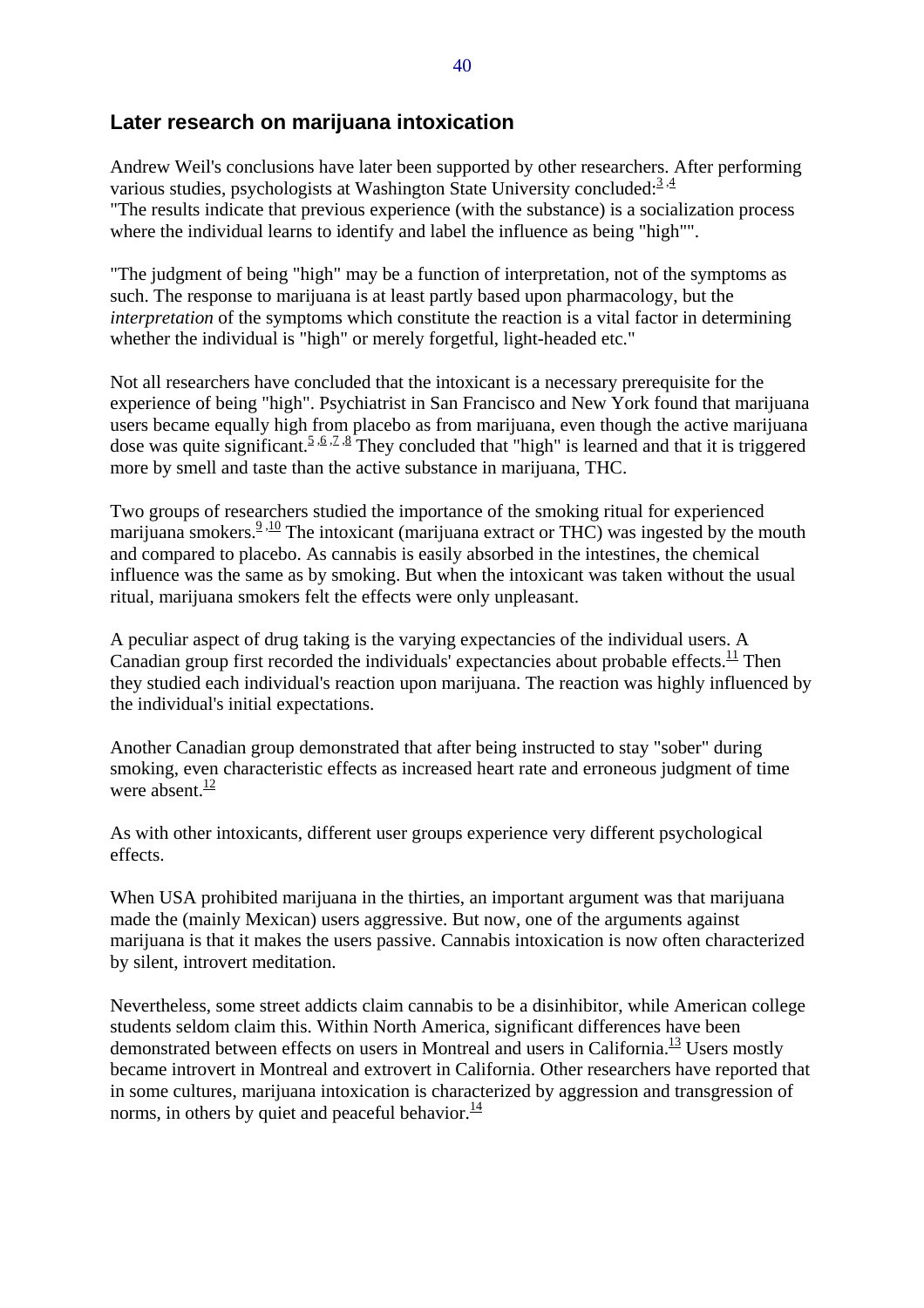It is also noteworthy that the many people who used cannabis as a medical drug in the 19th and the 20th century, obviously did not discover the ability of cannabis to make people "high".

### **Do amphetamine and cocaine have pleasant effects?**

Amphetamine came into use as nose drops in USA in 1931. Patients reported psychic sideeffects, and the first study was made in  $1937 \cdot \frac{15}{15}$ Eighty young hospital employees were given amphetamine and placebo.

More than half of those who got amphetamine, reported positive effects like feelings of increased energy and strength. A reduction in the need for sleep was reported as positive by some, while others reported they were bothered by sleep disturbances.

The following year, Danish physicians made another study: $\frac{16}{16}$ 

Twenty eight per cent of the participants considered the effect as more pleasant than placebo, while 18 % thought it was less pleasant. Positive effects were increased energy and wellbeing. The negative effects were restlessness, anxiety and insomnia. These findings were confirmed in further studies.<sup>17, 18</sup> At the start of the 2nd world war, it was

an established fact that amphetamine reduces fatigue and the need for sleep. This was utilized in warfare. 180 million tablets were administered to American soldiers and 72 million to British soldiers. It was also used by Japan and Germany.<sup>19,20</sup>

After the war, amphetamine was used by many people when facing extraordinary efforts. It was common during preparation for exams, during night-time work and as "doping" at sport competitions. Later on, it was used as a slimming agent.

In the post-war period, users of amphetamine were ordinary people and nobody classified it as a dangerous drug. Nowadays, several people are highly surprised to hear that the stimulant Benzedrine, which they took during hard work in the forties or fifties, was identical with the present "hard drug" amphetamine.

Not all subsequent experiments confirmed that most people experience the effects of amphetamines as pleasant.<sup>21, 22</sup> But the dominating tendency is clearly positive.<sup>23, 24, 25, 26, 27, 28</sup> In one experiment, amphetamine was compared to morphine, heroin, a sleeping medicine and placebo.<sup>29</sup> Amphetamine was the only drug which several of the participants said they gladly would take again.

The placebo studies of amphetamine are numerous and are especially reliable because most participants have no prior experience with the drug. Thereby, learned effects are eliminated.

Cocaine has been far less studied. In addition, most participants in experiments have been experienced cocaine users. In these studies, learned effects have been difficult to separate from the properties of the drug itself. But different types of research show that the effects of cocaine resemble the effects of amphetamine. Among other evidence, it has been shown by a placebo study: $\frac{30}{2}$ 

Experienced cocaine users were given amphetamine, cocaine and placebo by intravenous administration. The participants met great difficulties in discriminating the effects of amphetamine from those of cocaine. They experienced both drugs as pleasant.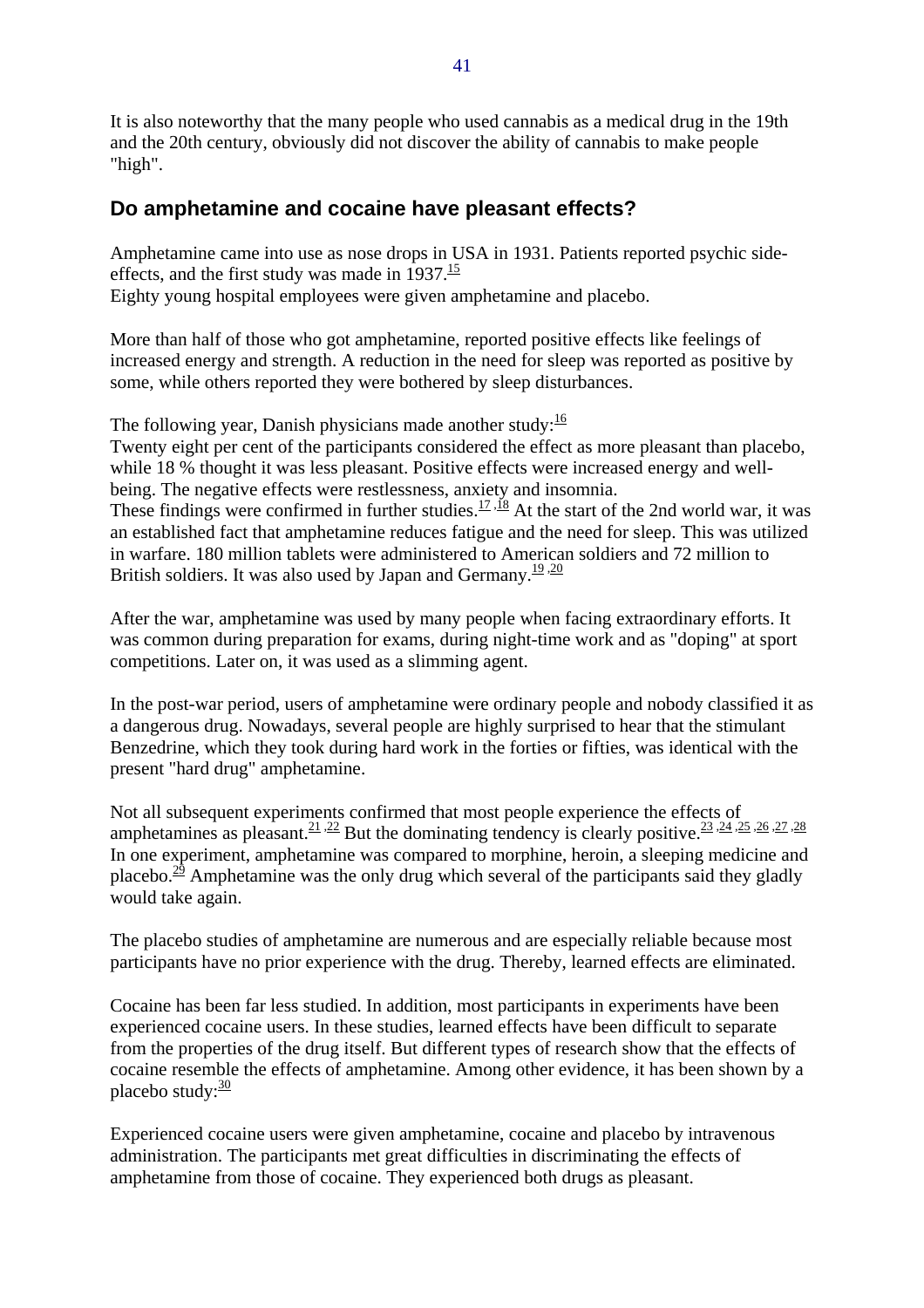An experiment which administered cocaine to depressed psychiatric patients did not demonstrate favorable effects. $\frac{31}{2}$ 

The conclusion must be that amphetamine is experienced as pleasant and positive in a large proportion of people given the drug. The drug leads to a feeling of increased energy and often enhanced performance as measured by testing. Some people feel the drug is unpleasant because of restlessness, anxiety and sleep disturbances.

Cocaine seems to have largely the same effects.

# **Are addicts and drugs users motivated by the chemical effects?**

Amphetamine and cocaine stimulates activity and gives sensations that many people think are pleasant. The problem is that the extra energy is not derived from inexhaustible sources. The normal resources of energy are consumed at a higher rate. The post-intoxication reaction ("down- trip") may be brutal and harsh.

The masking of symptoms of over-exertion may be dangerous. Amphetamine-using athletes and bicyclists have died during competitions.

Although certain drugs have favorable effects, this does not necessarily mean that these effects explain the addicts' use of the drugs.

We easily understand the attraction of amphetamine for an individual facing an extraordinary effort, just like diazepam (Valium) is taken to cope with anxiety. But only in exceptional  $\csc^3{\frac{32}{2}}$  is it the motive for an addict to achieve the drug's pharmacological effects (as established by research). Drug addicts most often take their drugs in other to "get high", "get a kick" and other vague labels intended to describe subjective experiences. In addition, drugusing subcultures produce colorful folklore on the drugs' effects, attributing varied and splendid effects to the drug.

There is an enormous difference between the scientifically established effects of a drug and labeling the effects as "being high" or "getting a kick". Soldiers using amphetamine during the last world war and students taking amphetamine before exams felt they became less tired and exhausted. They did not perceive the effects as more than just this. Classifying the effects as "highs" is a far more global and totally different phenomenon.

Labeling the drug as a substance giving "highs" or "kicks" links it to our culture's ideas about self-intoxication with drugs. The labeling establishes a link between amphetamine and alcohol, heroin and other substances which virtually have opposite effects. This is a highly unnatural link. There are no scientific basis to explain how the same people should consider as enjoyable these highly different drugs.

A female drug addict says:

"Last winter there was trouble in the supply of hash. So, I used amphetamine instead." Considering the chemical properties of the drugs, this corresponds to substituting penicillin with potatoes. The drugs have no pharmacological characteristics in common, merely a culturally learned idea that both drugs lead to "getting high".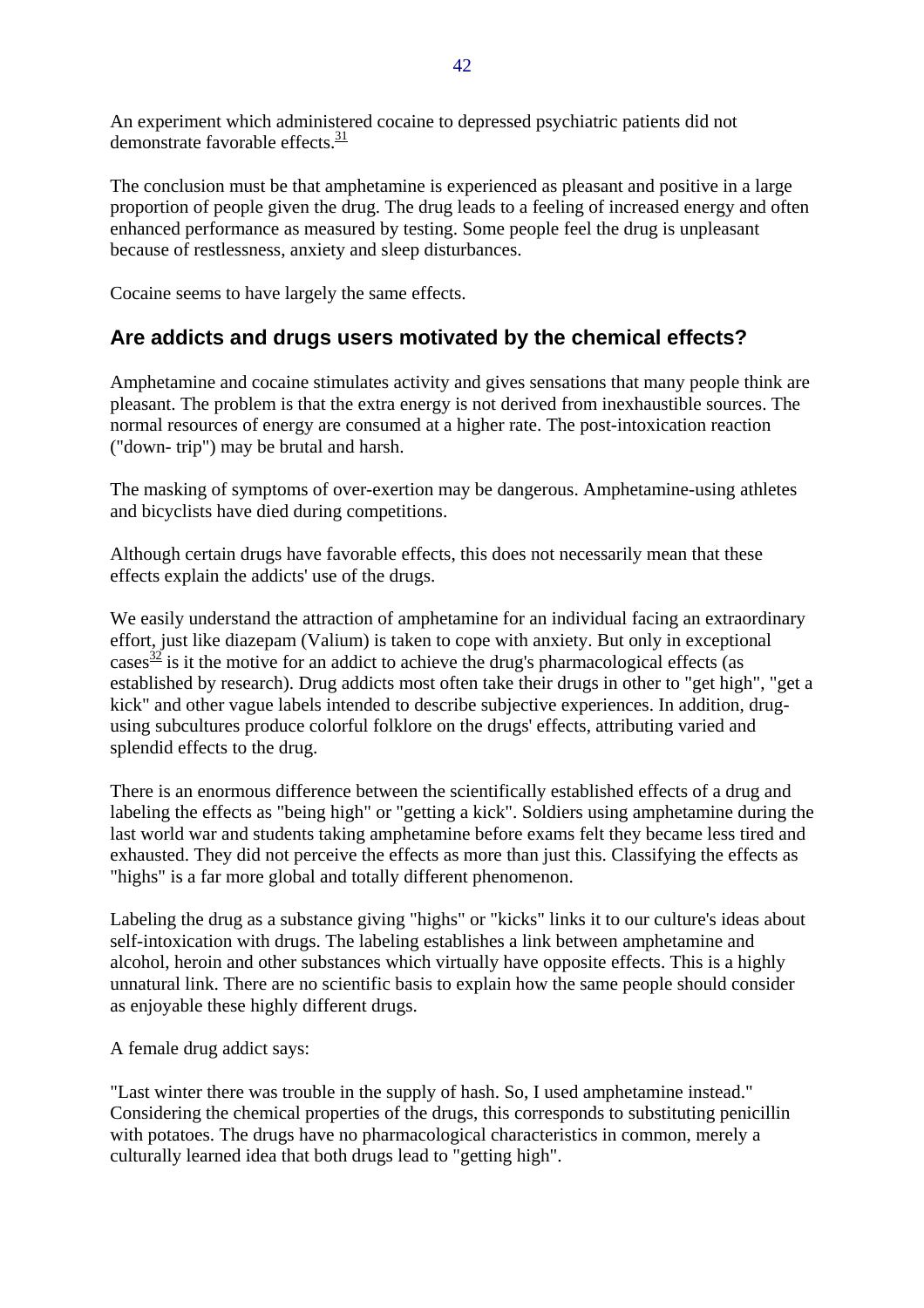### **Psychological effects of morphine and heroin**

For a long time, researchers have studied the bodily effects of opiates. Many of them noticed that "euphoria" (chapter 4) did not occur. Students testing morphine at Pennsylvania State University, spontaneously remarked that they did not understand why some people take such an unpleasant drug voluntarily.

The Department of Anesthetics at Harvard Medical School recorded the reactions in 386 patients receiving morphine. Only 3 reported something which might be labeled "euphoria". This finding led to an investigation of the psychological effects.  $\frac{33}{2}$ 

In a pretest, 9 persons received morphine, heroin and amphetamine. The reports did not match the text-books: Opiates gave no "euphoria".

In a more comprehensive study, the same three drugs were given in addition to a sleeping pill (a barbiturate) and placebo. The drugs were administered by intravenous injection to 80 persons, who belonged to one of three groups: Healthy, ill patients and addicts.

The majority of participants classified the effects of amphetamine as positive. Placebo and the sleeping pill were characterized as neutral. Morphine and heroin were largely classified as unpleasant, except by the addicts. Very few would consider taking them again - most of the participants would rather have placebo!

The findings correspond to Becker's and Weil's findings with marijuana: People may grow accustomed to a chemical influence which is basically unpleasant.

During the next years, more studies were published:  $\frac{34}{35}$ 

Patients suffering from pain were given morphine, codeine or placebo. Psychological sideeffects were particularly scrutinized. Morphine was clearly perceived as negative and worse than placebo.

In another study, 20 healthy college students were given injections with morphine, heroin and placebo. More than 90 % found the psychological effects of opiates were unpleasant. Again, the drugs were judged as more unpleasant than placebo.

In every study, there has been a small minority claiming the opiate effect was pleasant.  $\frac{36}{15}$  Is it feasible that the morphinist and the heroinist have a physical abnormality which accounts for his positive attitude towards the drug effects? In theory, this might apply to the few isolated abusers of medical drugs, but not to street addicts. Lots of people try the drugs once or twice and choose not to use them. Those who go on to become drug users, are those giving a positive answer to the crucial question: "Did you want to be together with those who used the drug?" *Those who do not want to join the drug-using culture, seldom classify the effect as attractive.*

This not only applies to opiates, but to most drugs of abuse - stimulants seem to be the only exception. Thus, recruitment to drug-using cultures is obviously based more on social than on biological criteria.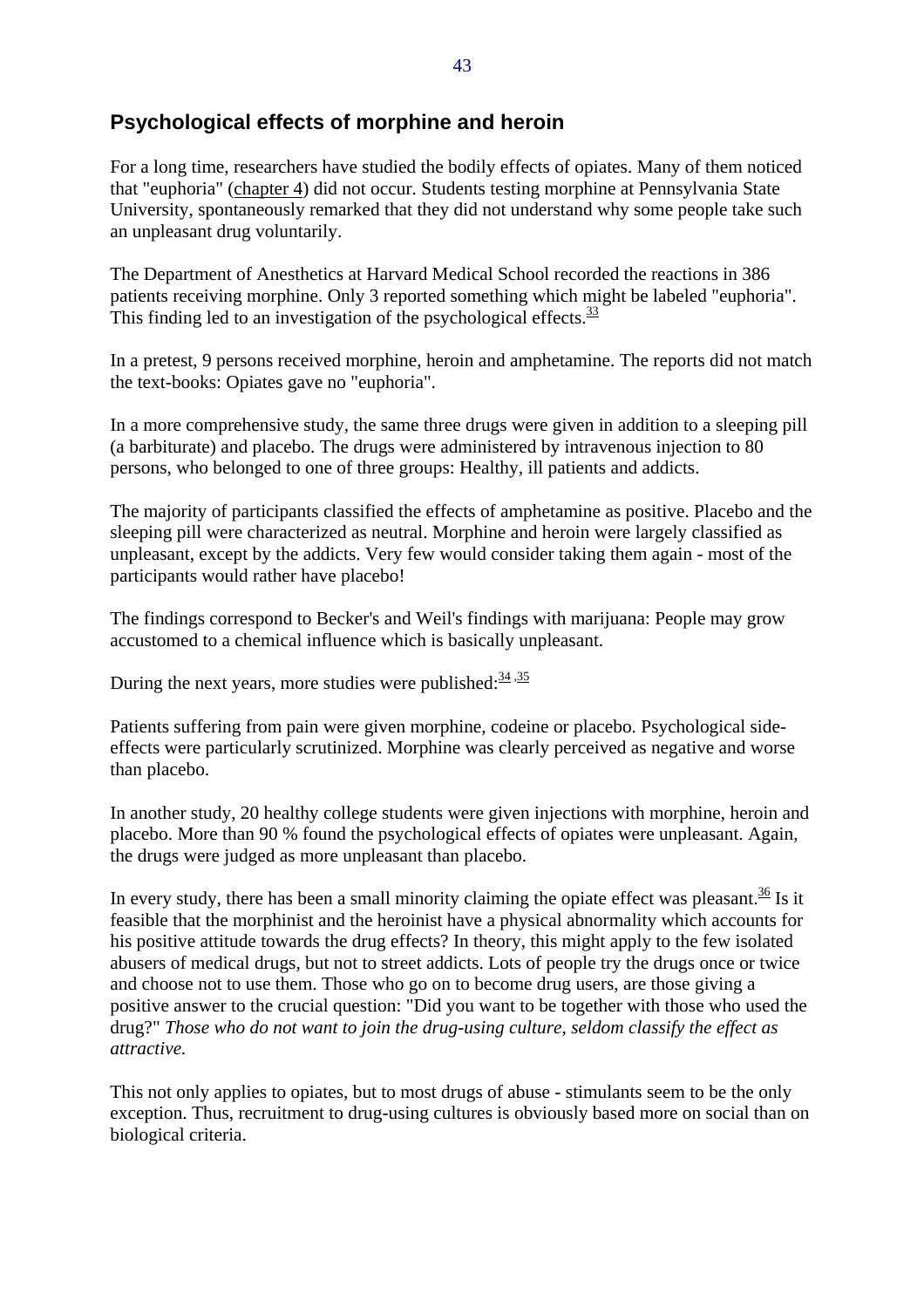The number of studies of the research on psychological effects of opiates is limited. The studies do, however, seem to have a sound methodology. In most cases, participants had no previous experience with the drug and could hardly have been influenced by social learning.

The studies demonstrate conclusively that opiates are normally perceived as having unpleasant psychological effects. This conforms well with the wll-known fact that only a very small proportion of medical patients receiving opiates, want to continue use when the medical indication is absent. A university hospital in Boston reported that among 11 882 patients who were given morphine or other opiates, only four - 4 - became addicted.<sup>37</sup>

Drug addicts learn that opiates make you "high" or give you a "kick". But patients receiving morphine (in Britain, heroin is also prescribed) only expect relief of pain and do not experience more than that, except side-effects, most often nausea.

Different groups of drug users have different expectations and experience different psychological effects. The expectancies serve as self-fulfilling prophecies.

## **Psychological effects of LSD, inhalants etc.**

Hallucinogenic drugs are a mixed group. The label indicates that the use gives false perceptions, while in practice, perception is more often distorted. Therefore, the drugs should rather have been labeled "illusinogenic drugs".

The most well-known hallucinogenic drug is LSD, synthesized during world war II and tested on humans a few years later. The drug tends to leave a strong impression on the user. But exactly which psychological effects LSD and other hallucinogenic drugs have, varies even more than the effects of other drugs. Effects seem to be extremely dependant on the set and setting. $\frac{38}{3}$ 

The question has been raised whether LSD itself has any psychic effects at all. But the drug obviously gives a strong feeling of change, of *being different*, while the interpretation of the effect is more determined by situation, personality and expectations.

A blind test with participants lacking experience with LSD, confirmed that the drug may trigger numerous psychic symptoms.<sup>39</sup> Most participants found the effects were unpleasant.

Valium (diazepam) is a very popular drug in drug-using cultures. But in blind tests, most participants prefer placebo to Valium. $\frac{40,41}{ }$ 

Another group of substances which during the last few decades has achieved the status of being an attractive intoxicant, are the organic solvents (inhalants). Youngsters around puberty are the most frequent users. Their loud-voiced loss of inhibitions is often very visible and audible.

Although research has not been carried out, there are numerous "natural experiments".

Inhalation of solvents was common long before teenagers started sniffing. The big "sniffers" in our society are the professional house painters. They get symptoms of both long-term (chronic) and short-term (acute) intoxication with the very same solvents as youth use for sniffing.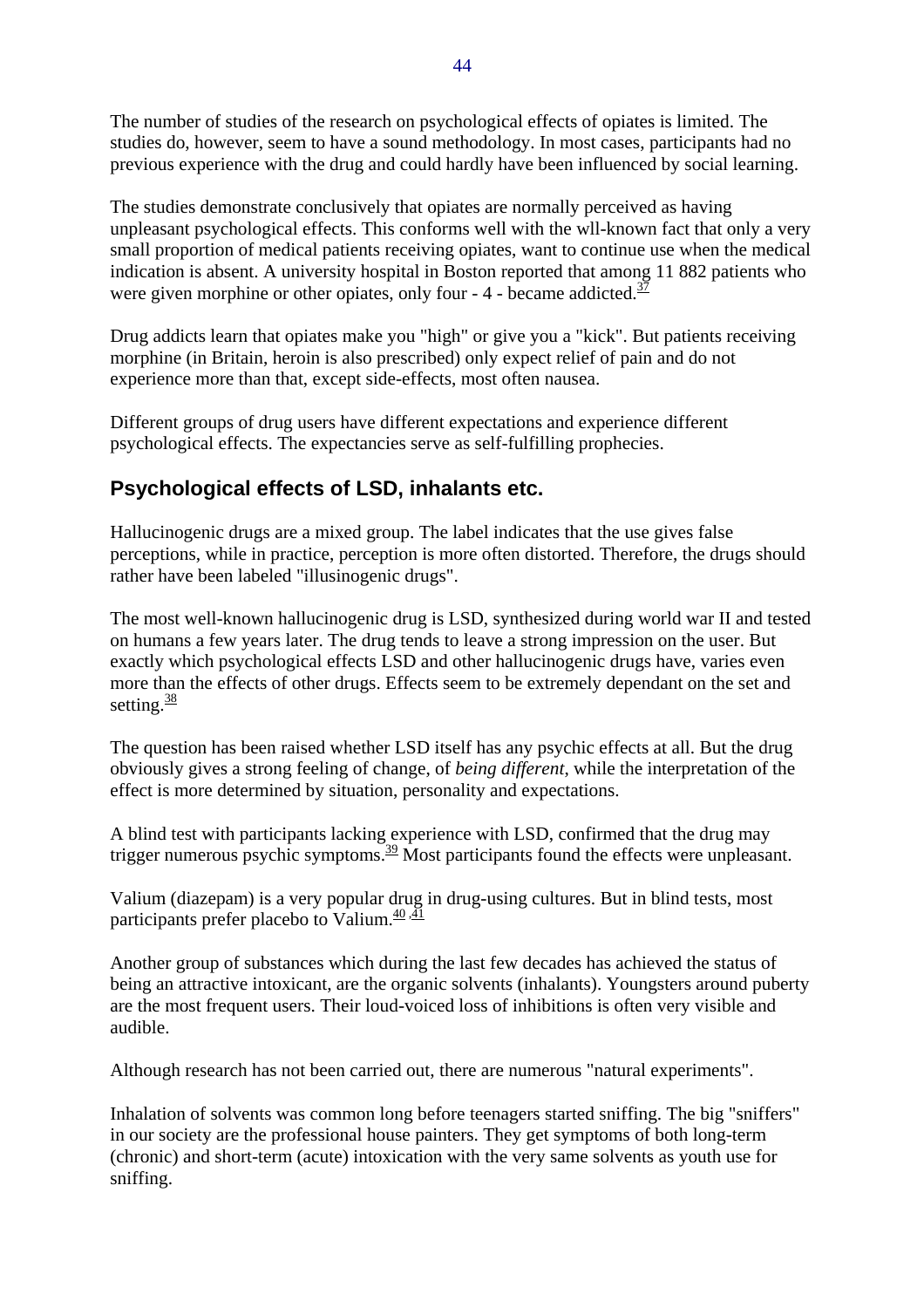Painters sometimes inhale large quantities of solvents. It may happen during the application of spraying paint and when they are working in inadequately ventilated rooms, within tanks etc. Other "sniffers" in construction use solvent-containing glue in large amounts to fix floor covering or other objects.

Craftsmen in these professions know the symptoms of solvent inhalation very well. They feel misty and sick and have a most unpleasant time. Sometimes they have to cease working because of the symptoms.

These craftsmen have neither experienced that solvents are disinhibitors nor that they give a pleasant intoxication. They do not expect getting "high" and consequently do not perceive the unpleasant effects as "being high".

Before inhalation of solvents became widespread in the sixties, another intoxicant was used by teenagers in Europe and North America. The intoxicant was a mixture of Coca Cola and aspirin. The mixture produced a "good mood" and loss of inhibitions. Some people considered this with a patronizing smile, saying the mixture did not induce a "real high".

What, then, is peculiar about the Coke-aspirin-intoxication? Is not getting "high" and "kicks" a learned phenomenon for other intoxicants as well?

There is an interesting difference: As opposed to other intoxicants, Coke-aspirin did not induce distinct inner effects producing a sense of "being different", effects which might be interpreted as "highs" or "kicks" by user groups who have learnt it. Coke-aspirin can only give pure expectancy effects, not learned interpretations of real bodily effects.

#### **REFERENCES**

1.Weil,AT et al (1968): Clinical and Psychological Effects of Marijuana in Man. Science 162:1234-1242.

2.Weil,A (1972): The Natural Mind. Houghton Mifflin, Boston.

3.Carlin,AS et al (1972): Social Facilitation of Marijuana Intoxication: Impact of Social Set and Pharmacological Activity. J Abn Psychol 80:132-140.

4.Carlin,AS et al (1974): The Role of Modeling and Previous Experience in the Facilitation of Marijuana Intoxication. J Nerv Ment Dis 159:275-281.

5.Jones,RT & Stone,GC (1970): Psychological Studies of Marijuana and Alcohol in man. Psychopharmacol (Berlin) 18:108-117.

6.Jones,RT (1971): Tetrahydrocannabinol and the Marijuana-Induced Social "High", or the Effects on the Mind of Marijuana. Ann NY Acad Sci 191:155-161.

7.Jones,RT (1971): Marijuana-Induced "High": Influence of Expectation, Setting and Previous Drug Experience. Pharmacol Rev 23:359-369.

8.Galanter,M et al (1974): Marijuana and Social Behavior. A Controlled Study. Arch Gen Psychiat 30:518-521.

9.Jones,RT & Stone,GC (1970): Psychological Studies of Marijuana and Alcohol in Man. Psychopharmacol (Berlin) 18:108-117.

10.Waskow,IE et al (1970): Psychological Effects of Tetrahydrocannabinol. Arch Gen Psychiat 22:97-102.

11.Stark-Adamec,C et al (1981): The Subjective Marijuana Experience: Great Expectations. Int J Addict 16:1169-1181.

12.Cappell,HD & Pliner,PL (1973): Volitional Control of Marijuana Intoxication: A Study of the Ability to "Come Down" on Command. J Abn Psychol 82:425-434.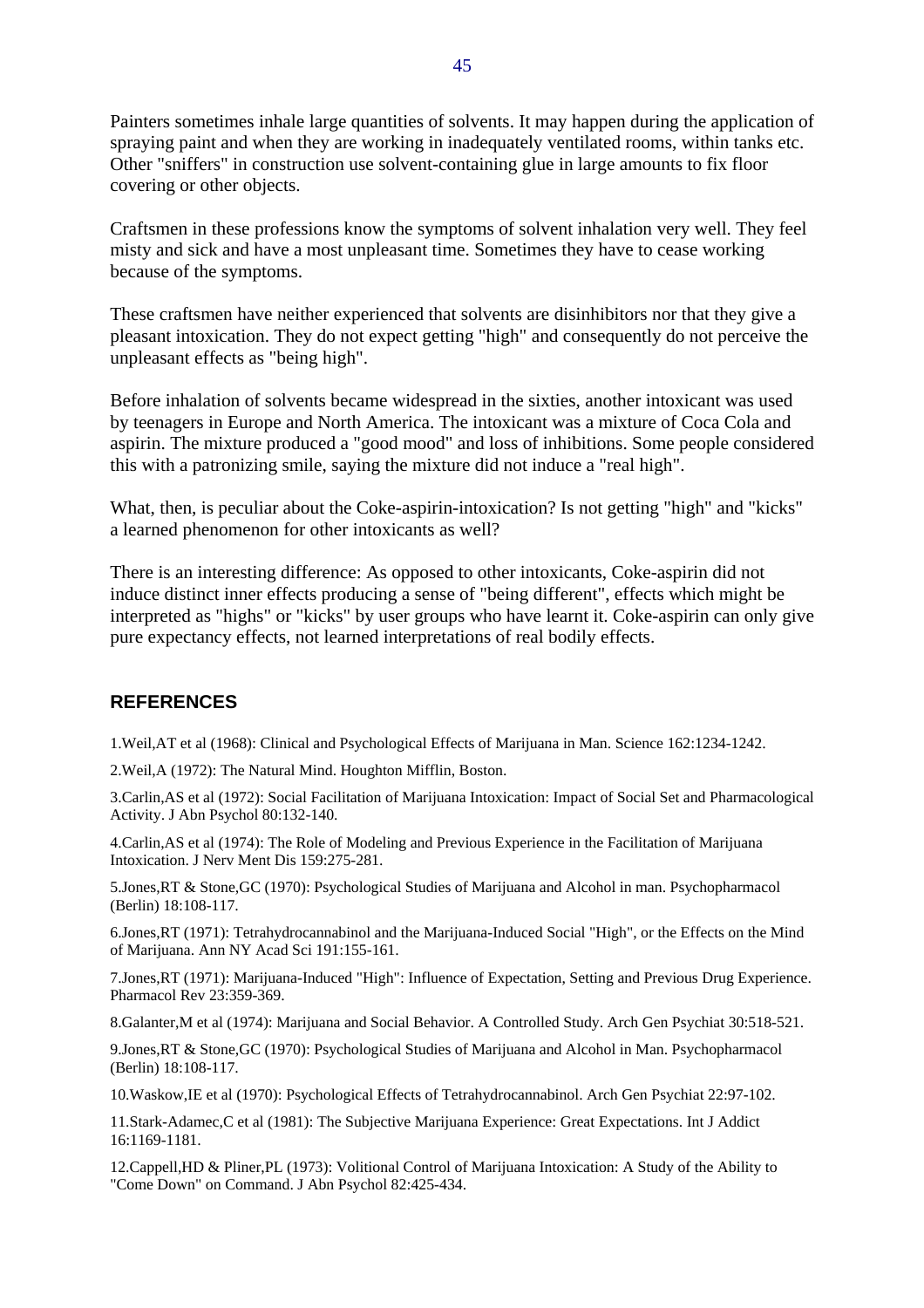13.Adamec,C et al (1976): An Analysis of the Subjective Marijuana Experience. Int J Addict 11:295-307.

14.Rubin,C (ed.): Cannabis and Culture. Mounton Publ., Haag.

15.Bahnsen,P et al (1937): The Central Actions of Beta-aminopropylbenzene (benzedrine). Clinical Observations. JAMA 108:528-531.

16.Bahnsen,P et al (1938): The Subjective Effects of Beta-phenylisopropylaminsulfate on Normal Adults. Acta Med Scand 97:89-131.

17.Jacobsen,E & Wollstein,A (1939): Studies on the Subjective Effects of the Cephalotrophic Amines in Man. I. Beta-phenylisopropylamine Sulfate. Acta Med Scand 100:159-187.

18.Barmack,JE (1940): The Effect of Benzedrine Sulfate upon the Report of Boredom and Other Factors. J Psychol 5:125-133.

19.Morgan,JP (1980): Amphetamine. P.167-184 in Lowinson,JR & Ruiz,P (eds.): Substance Abuse. Clinical Problems and Perspectives. Williams & Wilkins, Baltimore & London.

20.Gossop,M (1982): Living With Drugs. Temple Smith, London.

21.Weiss,B & Laties,VG (1962): Enhancement of Human Performance by Caffeine and the Amphetamines. Pharmacol Rev 14:1-36.

22.Ross,S et al (1962): Drugs and Placebos: A Model Design. Psychol Rep 10:383-392.

23.Smith,GM & Beecher,HK (1960): Amphetamine, Secobarbital and Athletic Performance. II. Subjective Evaluations of Performance, Mood and Physical States. JAMA 172:1502-1514.

24.Laties,VG (1961): Modification of Affect, Social Behavior and Performance by Sleep-deprivation and Drugs. J Psychiat Res 1:12-25.

25.Lanzetta,JT (1956): The Effects of "Anxiety-Reducing" Medication on Group Behavior Under Threat. J Abnorm Soc Psychol 52:103-108.

26.Lyerly,SB et al (1964): Drugs and Placebos: The Effects of Instructions upon Performance and Mood under Amphetamine Sulfate and Chloral Hydrate. J Abn Soc Psychol 68:321-327.

27.Johanson,CE & hlenhuth,EH (1980): Drug Preference and Mood in Humans: d-amphetamine. Psychopharmacol 71:275-279.

28.de Wit,H, Uhlenhuth,EH & Johanson,CE (1986): Individual Differences in the Reinforcing and Subjective Effects of Amphetamine and Diazepam. Drug Alc Depend 16:341-360.

29.Lasagna,L et al (1955): Drug-Induced Mood Changes in Man. I. Observations in Healthy Subjects, Chronically Ill Patients, and Post Addicts. JAMA 157:1006-1020.

30.Fischman,MW et al (1976): Cardiovascular and Subjective Effects of Intravenous Cocaine Administration in Humans. Arch Gen Psychiat 33:983-989.

31.Post,RM et al (1974): The Effects of Cocaine on Depressed Patients. Am J Psychiat 131:511-517.

32.Khantzian,E (1985): The Self-Medication Hypothesis of Addictive Disorders: Focus on Heroine and Cocaine Dependence. Am J Psychiat 142:1259-1264.

33.Lasagna,L et al (1955): Op.cit.

34.Gravenstein,JS et al (1956): Dihydrocodeine. Further Development in Measurements of Analgesic Power and Appraisal of Psychologic Side Effects of Analgesic Agents. N Engl J Med 254:877-885.

35.Smith,GM & Beecher,HK (1962): Subjective Effects of Heroine and Morphine in Normal Subjects. J Pharmacol Exper Ther 136:47-52.

36.McAuliffe,WE (1975): A Second Look at First Effects: The Subjective Effects of Opiates in Addicts. J Drug Issues 5:369-399.

37.Porter,JC & Jick,H (1981): Addiction Rare in Patients Treated With Narcotics. N Engl J Med 302:123.

38.Wallace,AFC (1959): Cultural Determinants of Response to Hallucinatory Experience. Arch Gen Psychiat 1:58-69.

39.Kornetsky,C et al (1957): Comparison of Psychological Effects of Certain Centrally Acting Drugs in Man. Arch Neur Psych 77:318-324.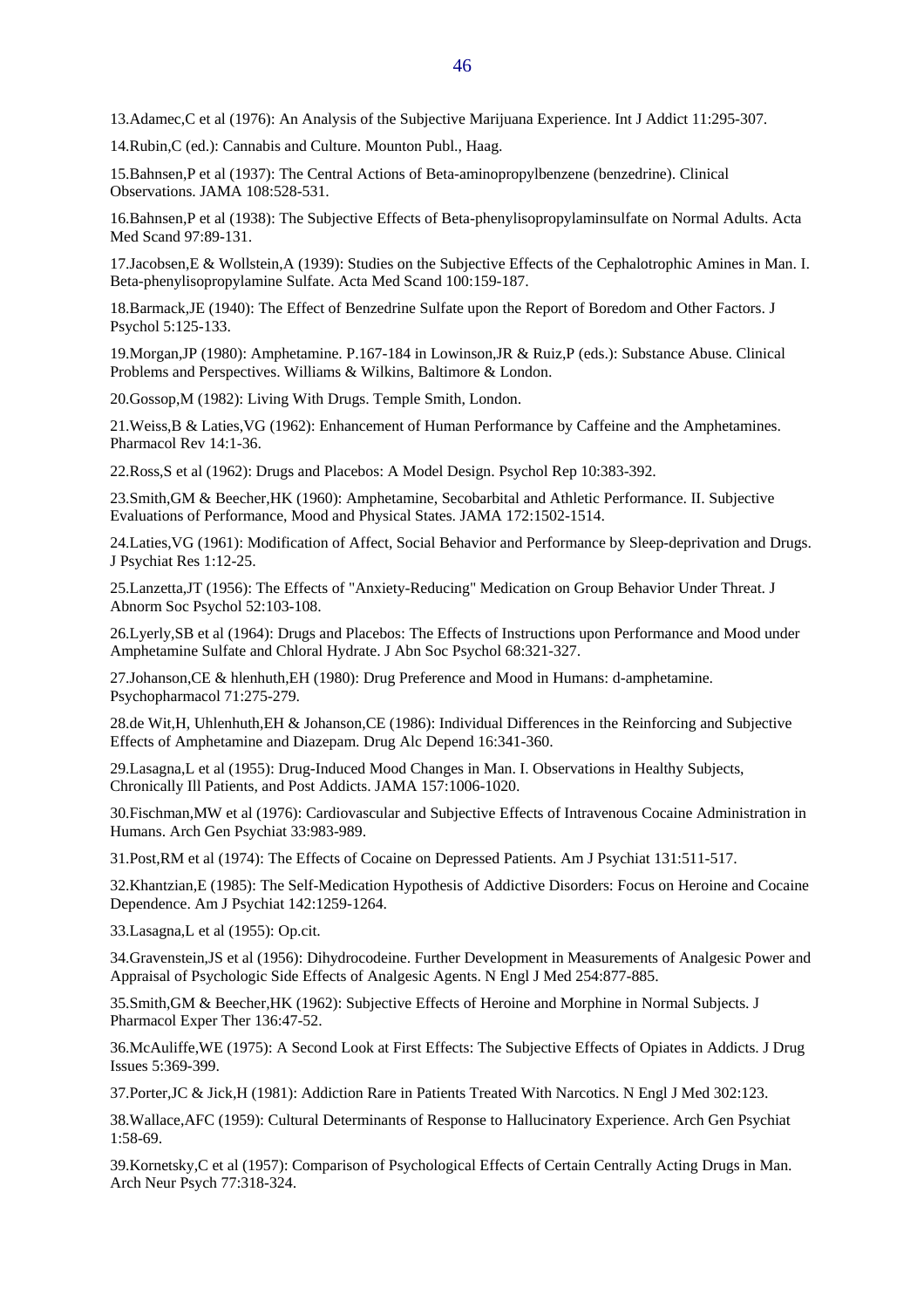40.de Wit,H, Uhlenhuth,EH & Johanson,CE (1986): Individual Differences in the Reinforcing and Subjective Effects of Amphetamine and Diazepam. Drug Alc Depend 16:341-360.

41.Johanson,CE & Uhlenhuth,EH (1980): Drug Preference and Mood in Humans: Diazepam. Psychopharmacol 71:269-273.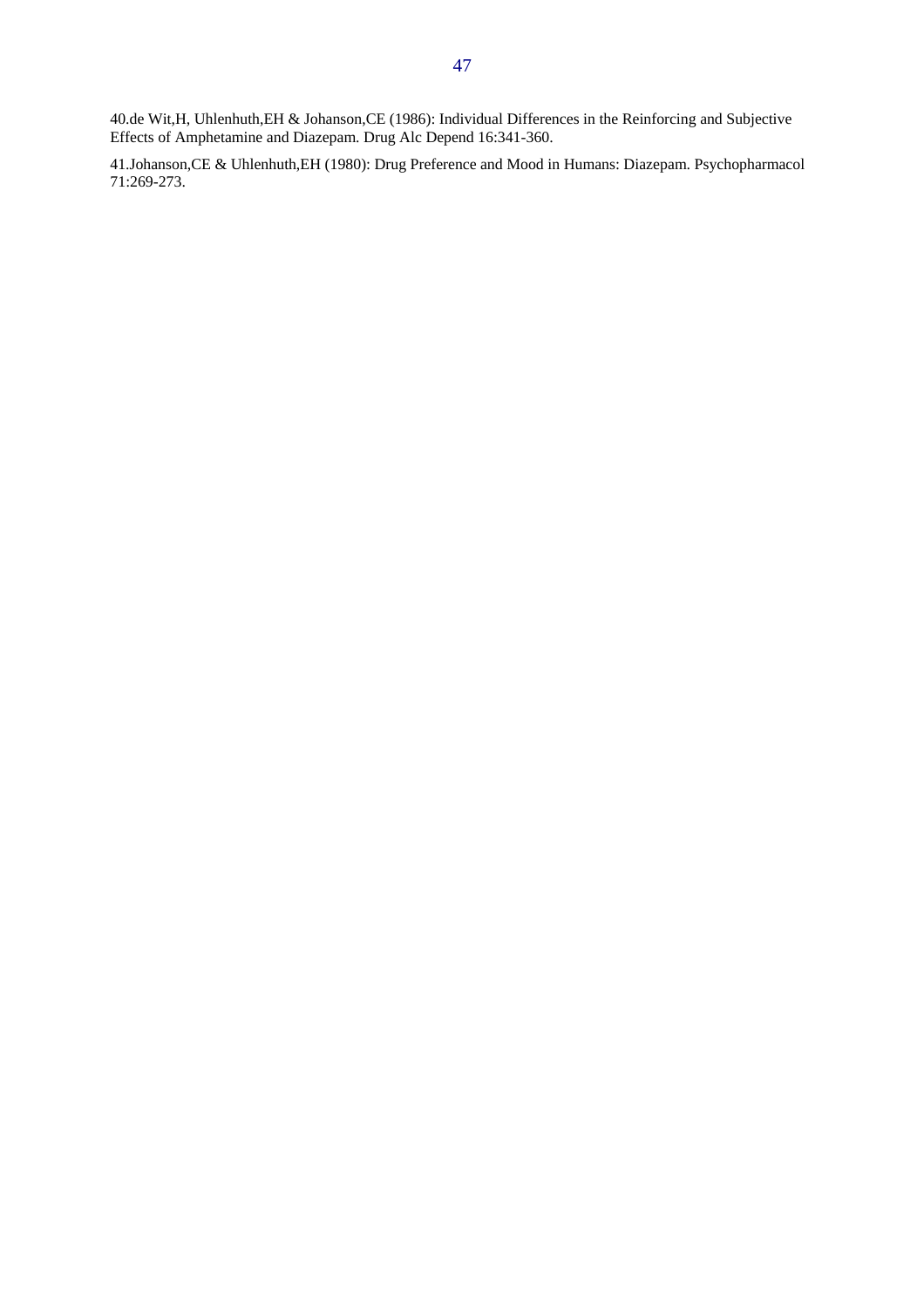# **Chapter 6**

# **What are the psychological effects of alcohol?**

## **Blind tests with alcohol**

The blind tests which have been performed with alcohol have one potential source of error in common - all participants have already learned about alcohol in our culture). Later on, we will look at the best method of eliminating learned effects - studies of effects of alcohol in other cultures. But first we will look at the blind tests, of which far more have been carried out with alcohol than with illegal intoxicants.

To mislead people as to whether they have or have not consumed alcohol, two conditions must be met:

Firstly, *the taste must not disclose the alcohol content*.

Alcohol's impact upon the taste of beverages is much less than most people believe (chapter 8). Experiments have established that the alcohol content is scarcely discernible in ordinary drinks (6-8 % alcohol) and common beer (4-5 %).<sup>1</sup> Hence, these beverages have been used in several blind tests.

Stronger beverages have also been used. Research groups in New Jersey and Montreal have used drinks with 13-15 % alcohol, and some others have used 20-30% alcohol  $(!)$ .<sup>2,3</sup> This makes the conclusions less reliable. Secondly, *internal cues must not disclose the presence of alcohol in the blood*.

The concentrations of blood alcohol that human beings can detect, varies between individuals and between situations.

One blind test aimed at finding which internal cues most reliably informs an individual of having alcohol in the blood. $\frac{4}{3}$ 

The participants drank various beverages and were asked to fill in a questionnaire where several internal cues were mentioned. For some internal cues, even an alcohol content corresponding to a little more than one ordinary drink made a small difference - a modest, but statistically significant tendency that answers were more often correct than false. But uncertainty was the rule at this level of blood alcohol.

This shows that even a little more than one ordinary drink, has effects which may be detected *under optimal circumstances*. But the participants knew that some did not get alcohol, they had been instructed to use their senses well and were even told which internal cues they should look out for. They were concentrating on a questionnaire instead of participating in the social activities of a normal drinking situation.

Most of the blind tests with alcohol have used quantities of alcohol corresponding to 2-3 drinks or glasses of wine. Such amounts of alcohol are most commonly consumed, and the most enjoyable psychological effects are also attributed to these quantities.<sup>5</sup> But as these amounts produce internal cues which *may* be detected, there may still be a danger that in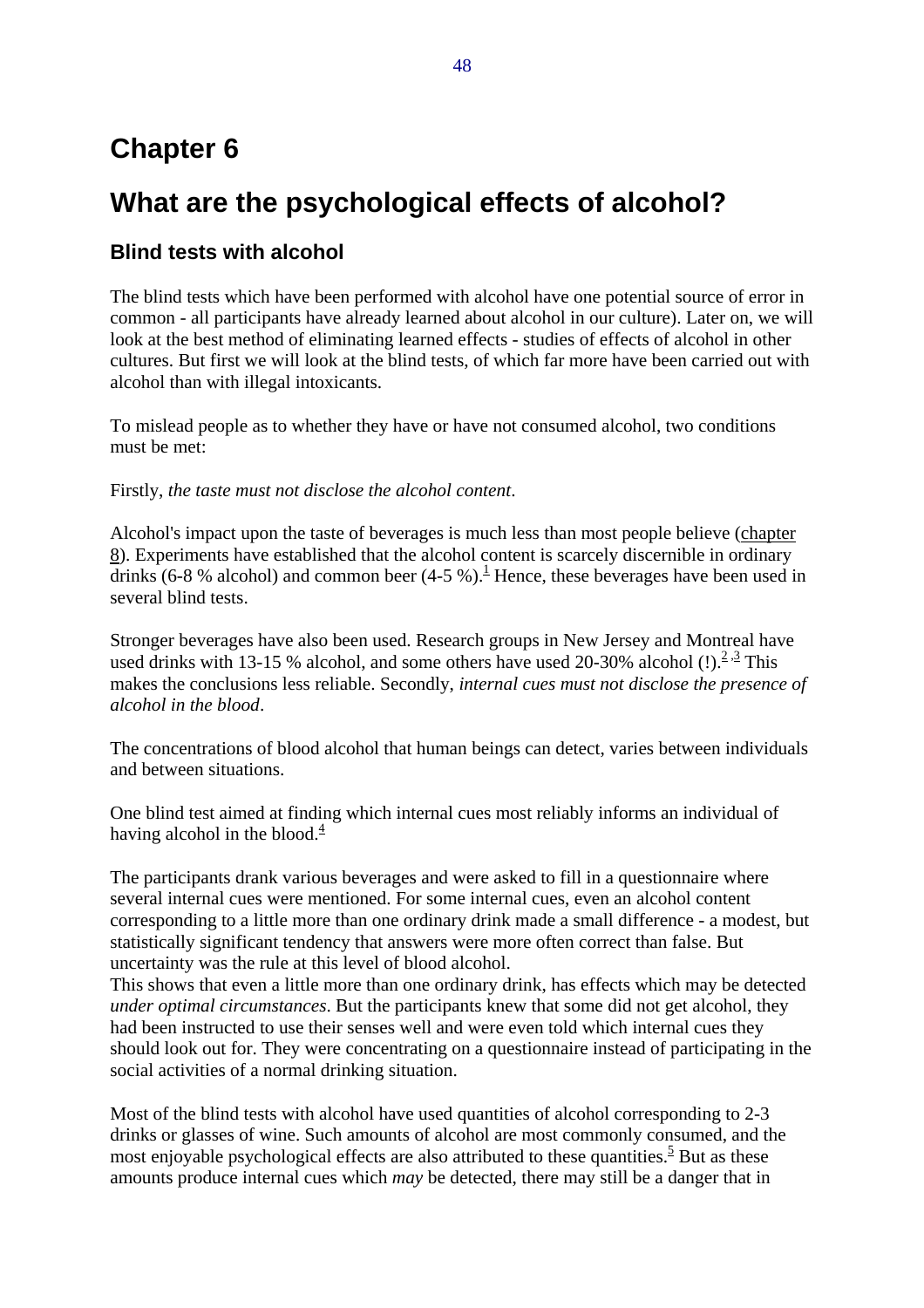"blind" experiments, effects are attributed to alcohol which in reality are caused by the identification of cues associated with alcohol.

Because the experimenters' deception *may* be revealed, this method can perhaps not prove behavior effects of alcohol, but may possibly indicate cases where expectancy effects may be sufficient to produce behavioral changes which are commonly attributed to alcohol.<sup>6, 7, 8</sup>

#### **The "Marlatt Method"**

At blind tests, alcohol is served in concentrations and quantities at the brink of what people may detect. Therefore, the conditions during the experiments are of crucial importance.

The best procedure has been developed by a group of researchers led by Alan Marlatt, who is a professor of psychology at Washington State University in Seattle. The group published their first experiments in 1973-74 $\frac{9,10}{2}$  and since then, they have further developed their technique.<sup>11, 12</sup> The participants are divided into 4 groups:

| One half is told<br>vodka-tonic:                                                    | One half is told<br>tonic only:  |
|-------------------------------------------------------------------------------------|----------------------------------|
| <b>One half gets</b> Told alcohol and<br><i>vodka-tonic</i> : $\vert$ does drink it | Told tonic<br>but drinks alcohol |
| <b>One half gets</b> Told alcohol but<br><i>tonic only:</i> drinks tonic            | Told tonic and<br>does drink it  |

Each participant's beverage is apparently decided by tossing a coin. But the coin is rigged both sides are identical!

The mixing of drinks is observed by the prospective drinker. Smirnoff vodka and tonic is poured into the glasses from correct bottles. For those who only receive tonic, but are told they will receive alcohol, the vodka bottle contains de-carbonated tonic.

When vodka and tonic is mixed in the ratio 1 to 5, there is little risk that the participants will recognize alcohol by the taste. But to make sure, the participants receive a dose of mouthspray prior to drinking.

The blood alcohol level is apparently measured by breathing into an electronic alcometer. But the alcometer is rigged and only confirms the instructions given on the beverage content.

Because alcohol is served in quantities which *may* be noticeable on the basis of internal cues, Marlatt and his co-workers want to avoid the artificial situation that participants stop their normal activities in order to concentrate upon internal cues. Avoiding questionnaires, the participants are encouraged to take part in social activities while research assistants discreetly observe behavior and measure reactions.

Concluding the experiment, the success of the beverage manipulation is checked by asking how much alcohol each participant believes he has been drinking.

To make the drinking situation as realistic as possible, Marlatt and his group have even made a "simulated bar-room", which is situated in the basement of Guthrie House on the campus in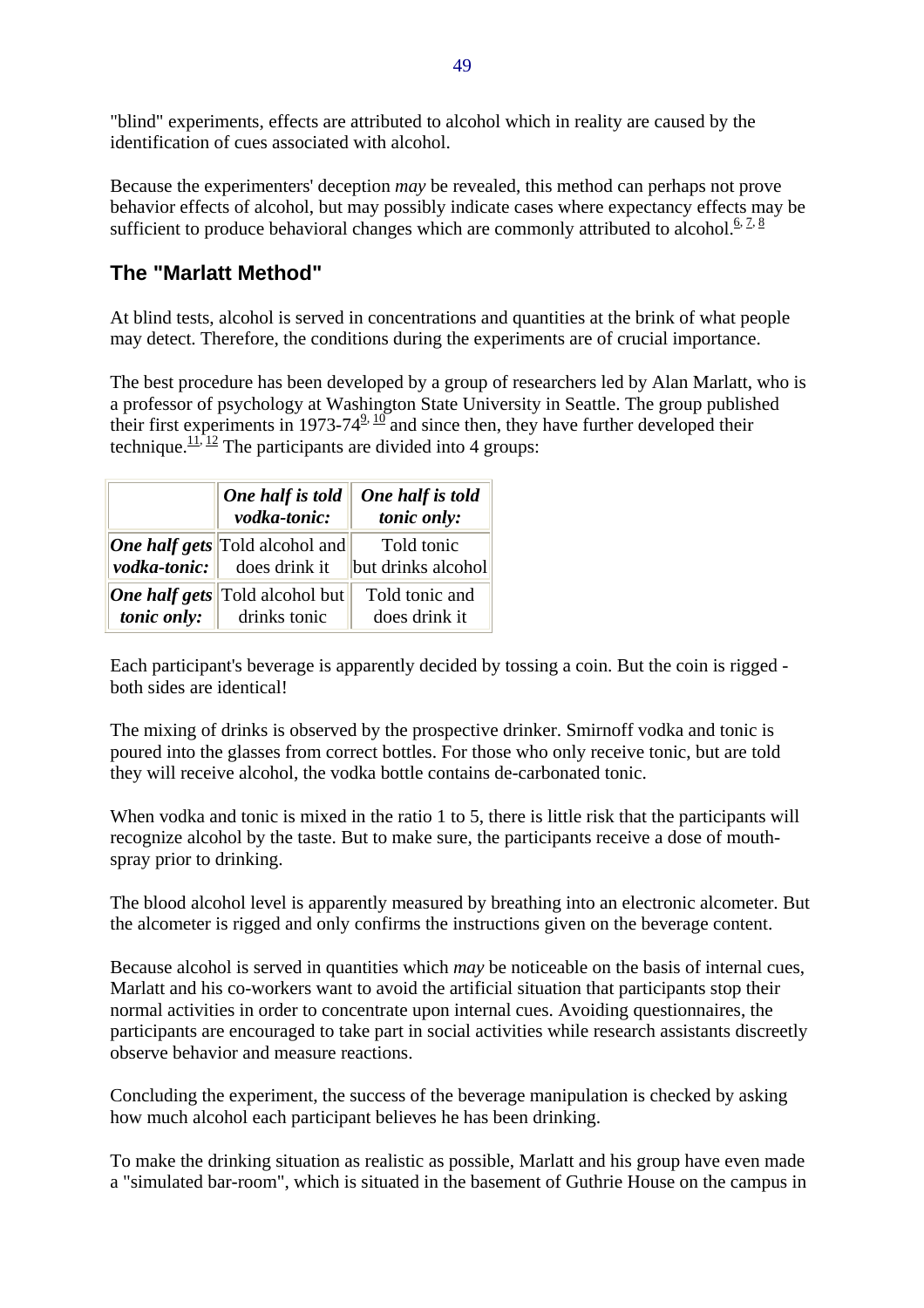Seattle. At least for a visitor, it is hard to notice any difference between the simulated barroom and a real bar-room.

This is the most convincing method for blind tests with alcohol. But in spite of the sophisticated technique, sources of error still exist, as the participants have experience with the substance being tested. The participants may recognize taste or effects of alcohol and reason that "I know I didn't receive alcohol, but my feeling is the very same ..." Learned effects may also operate at the unconscious level: Internal cues which through learning have become associated with, as an example, joy or loss of inhibitions, may be interpreted as these feelings. This is why blind tests with participants experienced with alcohol, cannot totally exclude all learned effects.

Most of the blind tests which have been published, have used far less convincing techniques than the one which was described here.

Many blind tests have used the "Stop, sit down and concentrate upon internal cues"-method (questionnaires). This does not resemble an actual drinking situation and reduces the validity.

Numerous studies have not included a check on the beverage manipulation. In other studies, the check shows that manipulation has been deficient. In addition, recent studies indicate that even if certain manipulation checks may give erroneous evidence of apparently successful beverage manipulation. $\frac{13}{14}$ 

In the following pages, an outline is given of most of the blind tests that have been published. Only experiments with major errors in methodology have been omitted from the review.

#### **Alcohol and sex**

A quotation from Shakespeare says that alcohol "increases desire, but takes away the ability". Several people claim that moderate amounts of alcohol also increases ability, just like users of marijuana claim that their intoxicant does.

Numerous blind tests have been performed, especially at Rutgers University in New Jersey.

In most of the studies, the sexual arousal has been assessed by objective measurement. The methods are commonly used in sexual research. Small devices measuring the reactions are located on the participants, while they are watching films or listening to tapes with sexually stimulating content. Males have a little rubber ring measuring the penis diameter, while females have small device in the vagina, measuring blood pressure and vein volume.

The experiments have shown conclusively that alcohol reduces sexual arousal.

The two experiments with females have demonstrated a decrease in arousal following alcohol consumption. $\frac{15}{16}$ 

In studies with males, the given dose of alcohol has weakened arousal in 4 experiments<sup>17, 18, 19,</sup>  $\frac{20}{20}$  and produced no change in 5.<sup>21, 22, 23, 24, 25</sup>

In one study, the male participants were instructed to suppress their sexual reaction. The conclusion was that alcohol reduces the ability to control the reaction.  $\frac{26}{5}$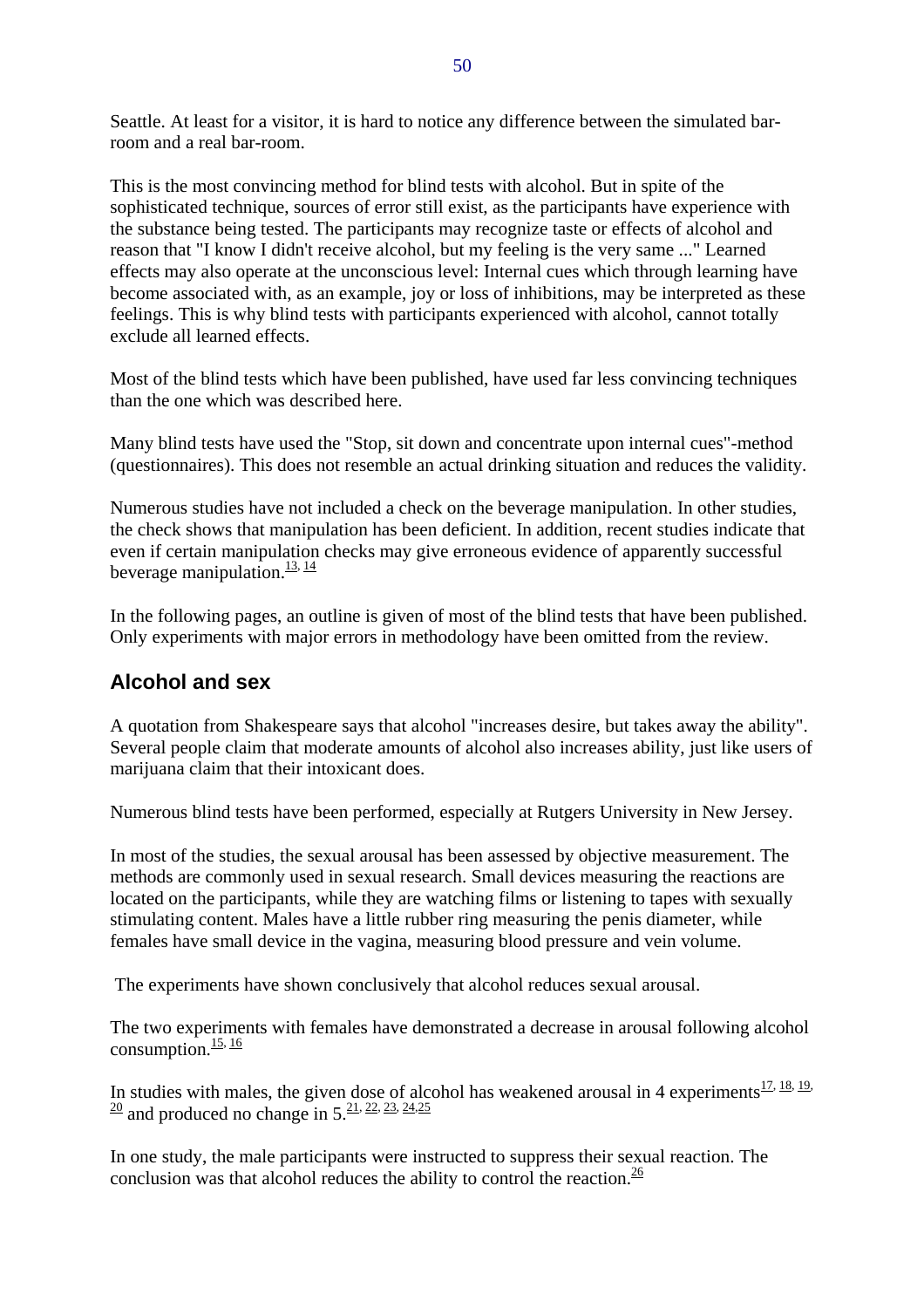The conclusion of the research is obvious: Alcohol reduces sexual arousal, and most of the doses served in these experiments (approximately 2-3 drinks) are sufficient to demonstrate the reduction.

When objective measures are not employed, and the participants are instead instructed to concentrate upon their internal cues, the response could be based on interpretation of the internal cues. As might be expected, this method produces more varying outcomes:

In two studies, the participants declared they had increased arousal when actually drinking alcohol, while objective measures taken at the same time showed that the opposite was the  $case. \frac{27, 28}{ }$ 

In two other studies, the participants also declared that they had more arousal when they actually had alcoholic beverages. It is not clear, however, whether this reflected the obviously deficient manipulation of beverages. $\frac{29}{30}$ 

Studies of chemical substances' effects upon human sexual functions have become difficult to finance in the United States, as federal funding is no longer granted. Congressman Michel from Illinois proposed and got support for a law banning federal support, claiming that the studies "offended the feelings of most Americans". His assertions were widely publicized and happened to coincide with his bid for reelection, which ended with the voters' granting him renewed confidence.<sup>31</sup>



*Male sexual reactions, alcohol and expectancy*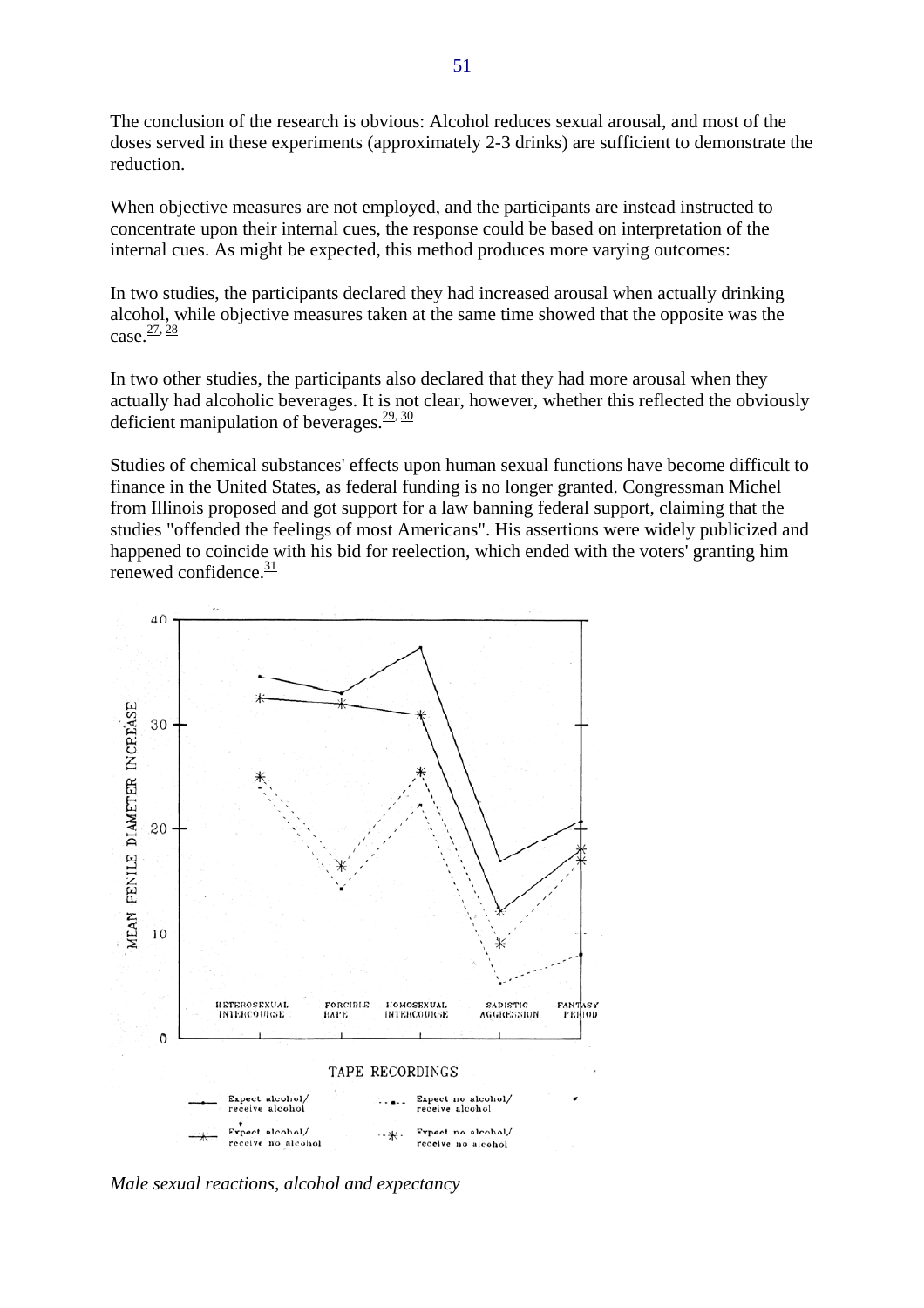### **Alcohol and inhibitions**

Few blind tests have dealt with alcohol and inhibitions. Some studies on sexual reaction throws light on the topic.

Research groups have shown that men's increased sexual arousal when they *believe* they have been drinking alcohol, is strongest if the erotic stimulation has the character of a taboo, indicating that consideration for self respect normally dampens arousal.

In one study, the stimulant material was homosexual practices  $\frac{32}{2}$  and in the other cases rape  $\frac{33}{2}$ or other violence related to sex.<sup>34</sup> The mean penile diameter increased significantly when the participants *believed* they had consumed alcohol, while the actual consumption of alcohol had no effect.

The report concludes that this finding throws light on the frequency of alcohol intoxication at the time of rape and other sex crimes - when men think they have been drinking (and in most cases, they do have been drinking!), they let out more of their forbidden impulses. The report also concludes that alcohol itself does not seem to remove inhibitions.

A group at the University of Wisconsin used other techniques to study the effects of alcohol on sexual interest: $\frac{35}{2}$ 

Seventy-two young males were divided into groups which were convincingly manipulated into believing that they either did or did not receive alcoholic beverages (the "Marlatt method").

Pornographic pictures were passed around, and the participants were instructed to record to what degree they judged the pictures as sexually stimulating.

Those who believed they had received alcohol, found the pictures clearly more stimulating than those who believed their drinks did not contain alcohol. Alcohol itself made no difference.

Observers discreetly recorded the time they kept the pictures before passing them on. Those who believed they had been drinking alcohol, kept each pornographic picture 2.4 seconds more than the others. Alcohol itself made no significant difference.

Two additional experiments have concluded that the participants displayed most sexual interest when they *believed* that they had been drinking alcohol, irrespective of the actual content of the glasses. $\frac{36}{37}$ 

One study, based on personal reports, concluded that level of disinhibition varied with expectancies and social setting, not with the actual beverage content.  $\frac{38}{3}$ 

The studies which have used other methods for measuring the effects of alcohol on inhibitions have used less reliable techniques, especially for beverage manipulation. Three studies showed no significant effects, either of alcohol or of expectation.  $39, 40, 41$ 

One single study indicates that alcohol does weaken inhibitions: $\frac{42}{5}$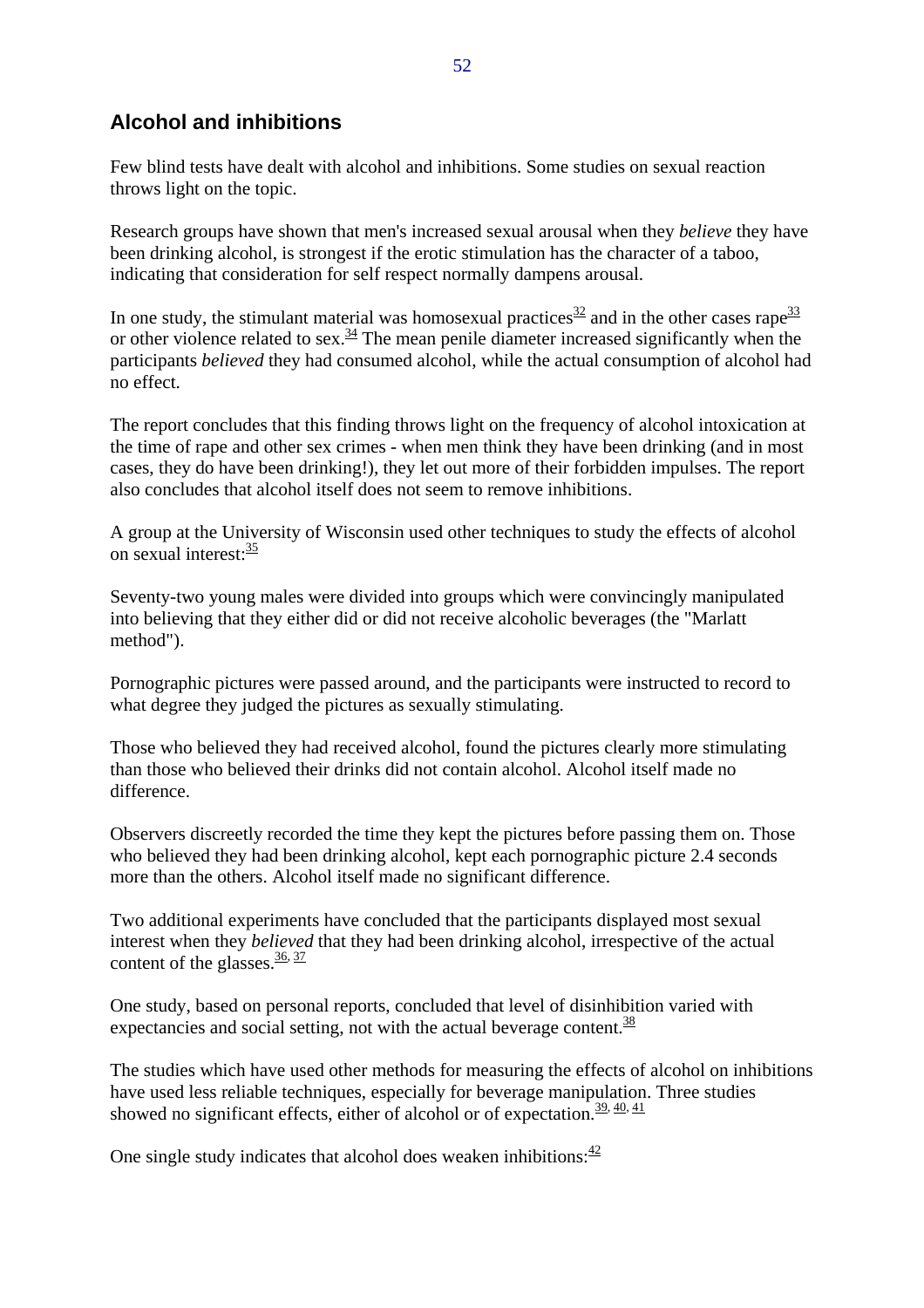The frequency of drawing graffiti was measured in a blind test with small amounts of alcohol (corresponding to less than one ordinary drink). Among the 29 participants, 8 drew graffiti, 7 of whom had been drinking alcohol.

This experiment has some obvious weak points - low alcohol doses and few participants, of which only a minority showed the behavior which was used as the measure of inhibitions. Nevertheless, the outcome is statistically significant.

A recent experiment studied the tendency to risk-taking behavior in people inclined to risktaking ("high sensations-seekers") and a group of more careful people. They reacted differently to the expectation of having taken alcohol, while alcohol itself did not influence risk-taking. $\frac{43}{2}$ 

The participants took part in simulated driving. High sensation seekers took more risks when they believed they had consumed alcohol. Low sensation seekers became more cautious in driving when they believed they had consumed alcohol. Alcohol consumption did not produce a significant effect.

While blind tests may give us a hint on the relationship between alcohol and inhibitions, we have much material in studies of drinking in different cultures.

# **Is alcohol a tranquilizer?**

One of the most deep-rooted ideas on alcohol and other intoxicants, is that they are able to relieve tension and anxiety. The theory that alcohol has a pharmacological effect on anxiety, is called the Tension Reduction Theory (TRT).

Around 1970, American researchers made systematic observations of "alcoholics" during drinking. They found that symptoms of anxiety, tension and restlessness increased, although on sobering up, the alcoholics often argued that the opposite had been the case.  $\frac{44}{3}$  They had to watch video films of themselves to be convinced of what actually had taken place.

In 1972, leading Canadian researchers published a review of the research. $\frac{45}{12}$  They concluded that the findings were contradictory at best, and largely weighed against TRT.

In the last decade, numerous blind tests have been published. The results are highly contradictory. Alcohol has

- *increased* anxiety in 4 experiments<sup>46, 47, 48, 49</sup>
- had *no effect* in 7 experiments<sup>50, 51, 52, 53, 54, 55, 56</sup>
- $\frac{1}{2}$  *decreased* anxiety in 4 experiments<sup>57, 58, 59, 60</sup>

Among the four experiments in which alcohol decreased anxiety, only one had successful manipulation of the beverage content. $\frac{61}{61}$ 

The varying outcomes reflect, among other things, that different methods of study have been employed. But the conclusion must be that alcohol (as a pharmacological agent) largely does *not* relieve anxiety. Most reviews including other types of research than blind tests, also conclude that alcohol largely does not reduce anxiety.<sup>62, 63, 64, 65</sup>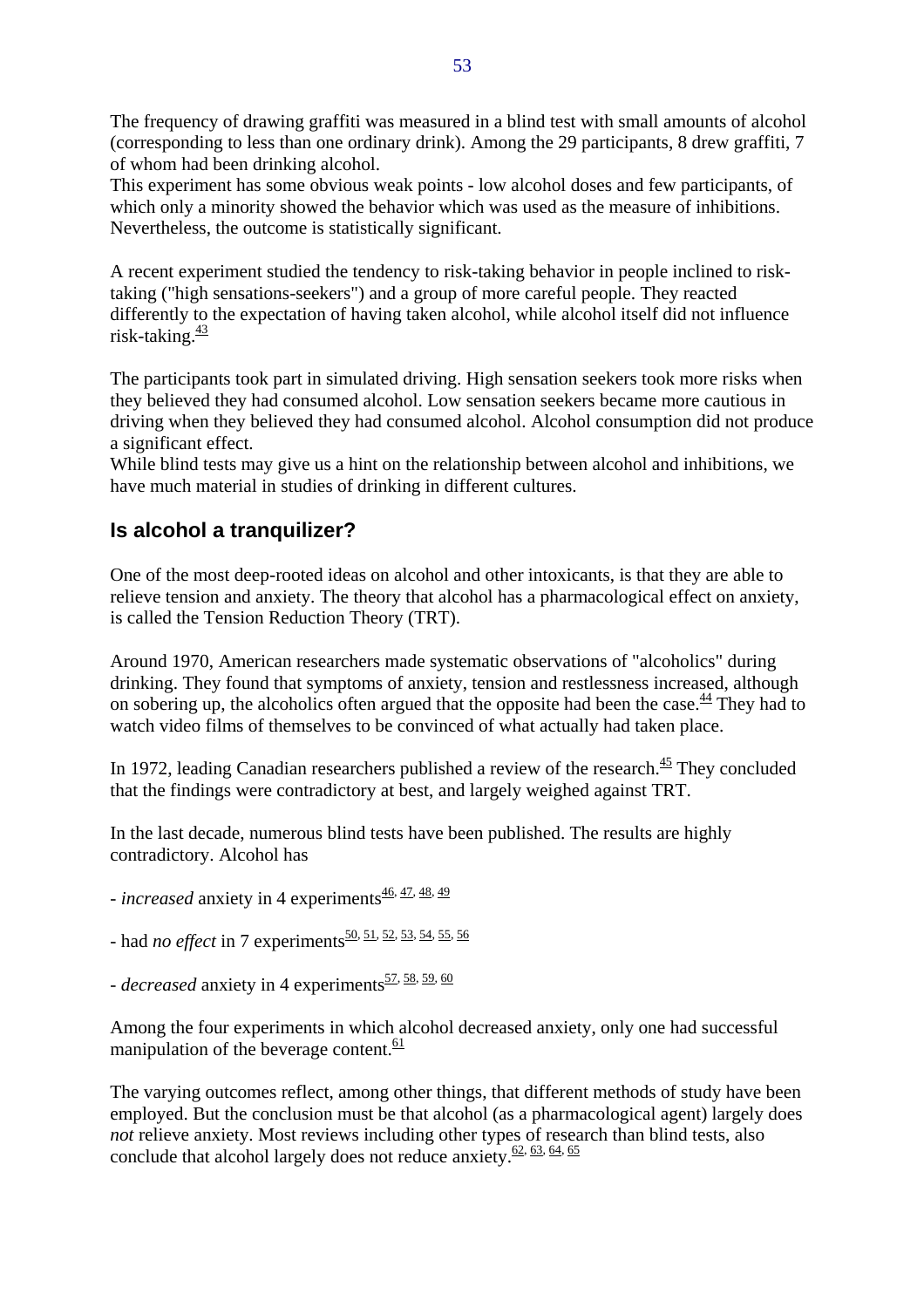Comparing this research with the research on commonly used sedatives (Valium etc.), we must definitely conclude that alcohol is hopelessly ineffective as an anxiety-reducing drug. The commonly used sedatives have demonstrated their anxiety-reducing effects in almost every study which has been conducted. For alcohol, the number of studies indicating anxietyreducing effect only equals the number of studies with the opposite conclusion. If drugproducers had considered marketing alcohol as a sedative, existing research would have made the company stop further testing immediately.

But as mentioned earlier (chapter 2), the sociopsychological role of being intoxicated may, together with expectancy effects, fully explain the subjective feeling that intoxicants reduce anxiety.

# **Alcohol and aggression**

In experimental psychology, aggression is often measured by instructing the participants to inflict electrical shocks upon another person. The voltage of the electrical shocks may be regulated. In reality, no electrical shocks are given, but the "victim" is instructed to demonstrate visible suffering.

Alan Marlatt and his co-workers conducted a study in which beverage manipulation was performed according to the convincing method which has been described earlier.  $\frac{66}{5}$ 

Ninety-six individuals took part and the quantity of alcohol was rather large (corresponding to approximately 4 drinks). One half of the participants were provoked by insulting remarks from the persons to whom they were about to render electrical shocks. The levels of aggression were significantly influenced by the beverage which the participants *believed* they had consumed, while the actual beverage content (alcohol versus no alcohol) had no significant impact upon aggression. The interpretation of the researchers was that alcohol as such hardly influences the level of aggression, but people let out more of their forbidden impulses when they think, "Now, I have been drinking alcohol".

A group of psychologists in Montreal has challenged this conclusion in a series of experiments concluding that alcohol as such increases the level of aggression. $\frac{67}{68}$ ,  $\frac{69}{70}$ ,  $\frac{71}{71}$  But this series of experiments seem to have less effective beverage manipulation. For example, the alcoholic drinks contain approximately 15 % (!) alcohol in orange juice, although another study has demonstrated that alcohol in this concentration is apt to be discovered by taste.<sup>72</sup> Two other experiments with similar unsuccessful beverage manipulation had the same conclusion. $\frac{73}{74}$ 

There are also some other studies with varying techniques which have not given clear conclusions. $\frac{75}{76}$ ,  $\frac{77}{77}$ 

We may conclude that blind tests on alcohol and aggression have rendered mixed results. As will be shown later, there are several "natural experiments" throwing light upon the issue.

### **Alcohol, mood and self-confidence**

Blind tests on this topic demonstrate interesting discrepancies. In two studies, the participants interrupted their activities in order to concentrate upon internal cues while filling in a questionnaire.<sup>78, 79</sup> Both these reports concluded that the participants receiving alcohol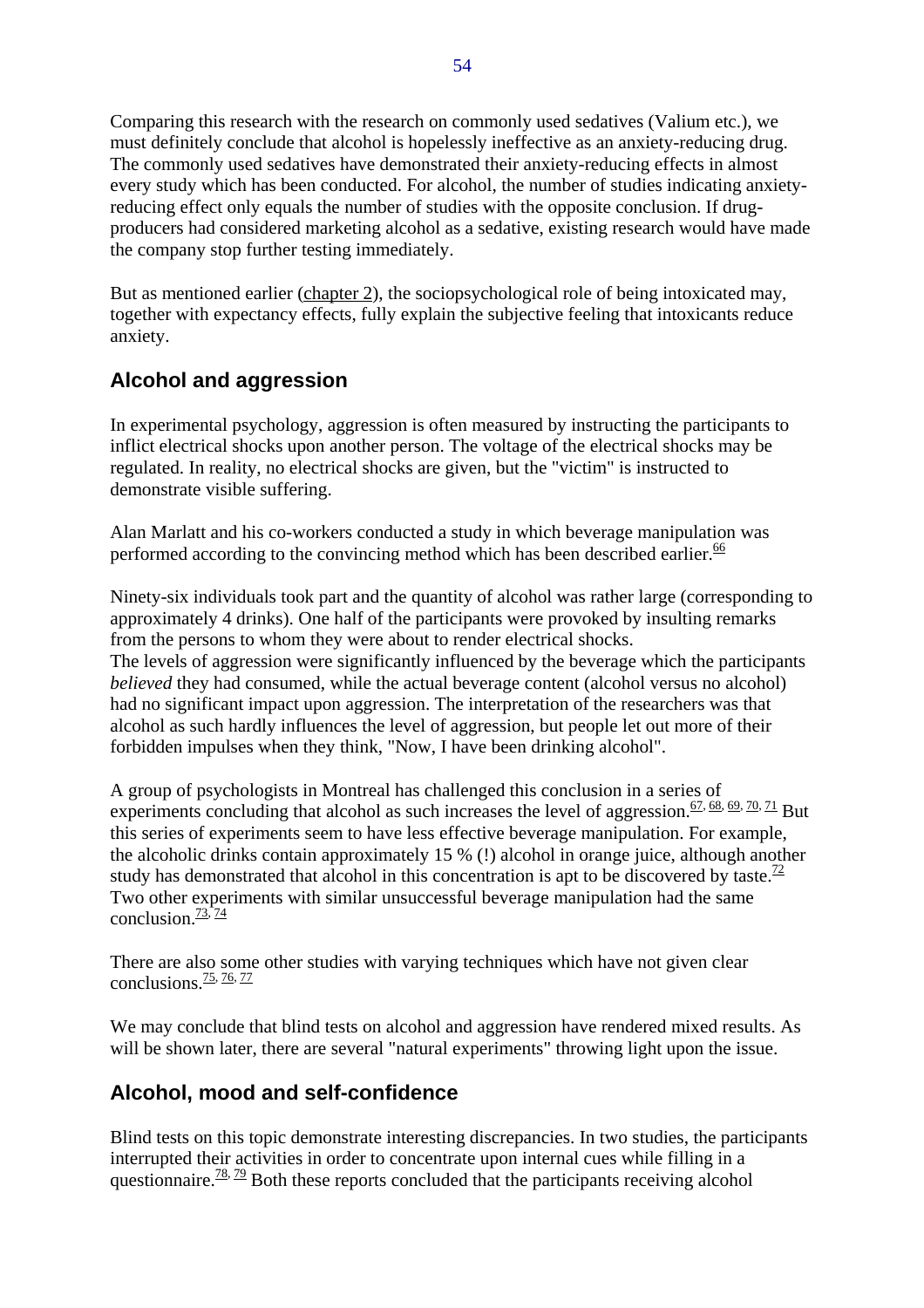detected the alcohol, and simultaneously reported elevated mood in the questionnaire. In a third study, the participants remained in social activity as in a normal drinking situation. $\frac{80}{ }$ Control questions at the end of the experiment confirmed that the manipulation of beverages had been successful, although the quantity of alcohol served was no less than in the two previous studies.

Mirth was measured by discretely recording the duration of laughter in response to jokes made by the experimenters.

Alcohol itself had no effect upon mirth. But the participants who believed they were drinking alcohol, laughed substantially more than the others.

Two South African psychologists concluded a study by stating that the expectancy of alcohol did not influence mood, while alcohol tended to make the participants more depressed. $\frac{81}{2}$ 

Another blind test tried to test the commonly held idea that alcohol increases selfconfidence. $82$  The report concluded that "the experience of getting high is rooted in the expectancies of the individual".

# **The effects of alcohol upon skill and performance**

Several placebo experiments have studied the effects of alcohol upon a variety of skills and performances.83, 84, 85, 86, 87, 88

Reaction time, coordination, simulated driving and intellectual performances have been studied. All experiments conclude that alcohol impairs skills and performances.

### **Blind tests with alcohol - and so what?**

Many people are surprised to discover that successful blind tests can be carried out with alcohol. This fact throws an interesting light upon the taste qualities of common alcoholic beverages and the fact that the majority of drinkers do not consume more that 2 or 3 drinks on each drinking occasion. Millions of people spend (waste?) billions of dollars on drinking alcohol in concentrations that scarcely are noticeable by taste, and in quantities that scarcely have noticeable internal effects.

The blind tests teach us that suggestion and expectancy play a crucial role in establishing the perceived effects of alcohol. $\frac{89}{20}$ 

In one study, the participants were instructed to "stay sober" during drinking. The study demonstrated the ability to "sober up" for behaviors such as loud talking and disinhibited behavior. This finding confirms the common experience that judgment returns if the need arises ("Suddenly, I got sober!").

In another study, all participants did receive alcohol, but were told they had received either a large or a small quantity. The behavior of the two groups differed in many ways. The difference was largest for mirth, the feeling of being drunk, and the amount of "drunk behavior" as measured by observers.

For centuries, human beings have taught each other what alcohol does - for example that it loosens inhibitions, enhances mood and relieves anxiety. Nevertheless, the only effect on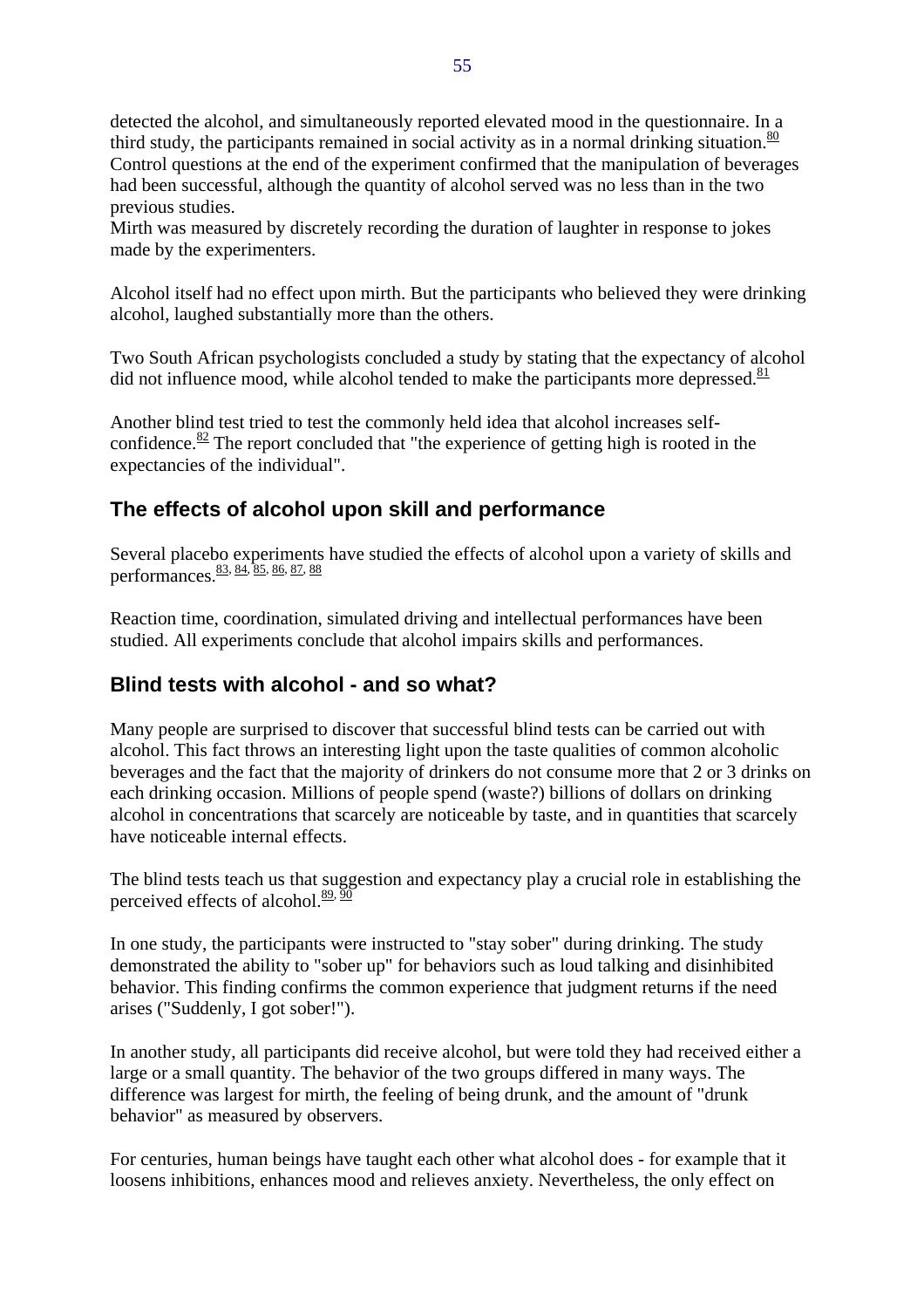behavior which is convincingly demonstrated by the research, is the reduction of skills and performances.

The main trend in blind tests is that the individual's belief about alcohol consumption is the most important factor, *provided* that reactions are assessed by objective measures and the beverage manipulation is successful. In blind tests with less convincing manipulation and/or with effects reported in questionnaires, the alcohol content often determines behavior.

In addition, there are large numbers of "natural experiments", demonstrating the effects of alcohol in other cultures.

## **Alcohol as a natural adulterant**

Alcohol is no man's invention. The fungi transforming carbohydrates into alcohol exist in nature in most parts of the world. When beverages containing carbohydrates are put aside for some time, alcohol is produced as a natural adulterant.

People discovered that when beverages were made and kept in certain ways, after a while, they contained a substance whose effects might be felt in the body. In many different societies, alcoholic beverages were known before the white Europeans arrived. This does not necessarily mean that the use of alcoholic beverages was *motivated* by their alcohol content.

Some societies chose not to use beverages containing alcohol. In others, it seems to have been unknown. In arctic areas (the Eskimos), in most of North America and the Pacific Islands, alcohol was unknown when white Europeans turned up.

Until the seventies, no anthropologists went out primarily to study alcohol use in other societies. However, their reports often contained amazing reports on the effects of alcohol in other cultures. Only the bodily effects (impairment of skills, nausea etc.) are observable in all drinking societies. The effects of alcohol upon behavior are surprisingly varied.

The classical survey and analysis of anthropological research on alcohol is the book "Drunken Comportment", published in 1969 by Edgerton and MacAndrew at the University of California in Berkeley.<sup>91</sup> The survey presented here is, to a large extent, built upon this excellent analysis. Later on, anthropologists have given us many new reports on different effects of alcohol in different cultures.  $\frac{92}{2}$ ,  $\frac{93}{2}$ ,  $\frac{94}{2}$ 

# **The best studies: alcohol in different cultures**

Since the 19th century, several reports have been written from cultures where alcohol obviously lacks the magic behavioral effects seen in our own culture. We will look at a few examples.

The Yuruna Indians in South America drank large amounts of alcohol without ever demonstrating any kind of disinhibited behavior, just like the Vicos Indians in the Andes mountains. An anthropologist reported that among the Vicos Indians, criminality, extramarital sex and similar activities related to drunkenness in the white man's culture, did not at all take place on drinking occasions. On the contrary - such activities mostly occured when individuals were quite sober.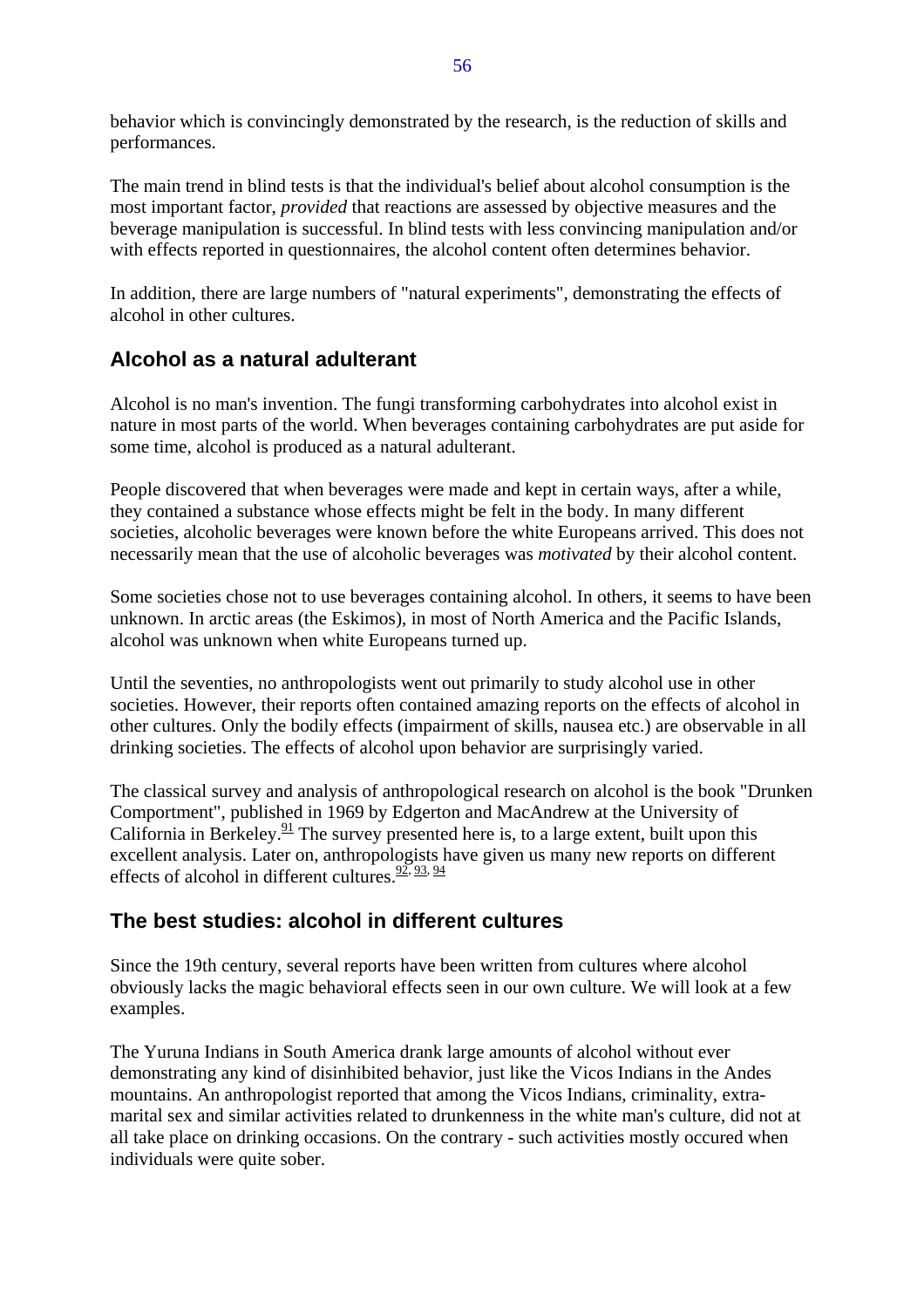The Camba people in Bolivia drink a distillate of sugar cane. With good reason, they call it alcohol. Chemical analysis has shown an alcohol content of 89 %, and the Cambas drink this beverage undiluted. The majority drinks to intoxication at least twice each month. The impaired skills due to alcohol could hardly be more evident. But "... drinking does not lead to expressions of aggression in verbal or physical form ... Neither is there a heightening of sexual activity".

The report from a British officer of his experiences with the Kikuyu people in East Africa early in this century, showed that the people maintained complete control of themselves when they were drunk, but were capable of the most bestial acts under conditions of sobriety.

The people of Aritama in Colombia are characterized by subtle aggressiveness hidden behind their formal politeness and over-controlled behavior. According to our ideas, this should be an ideal place for observing the effect of alcohol upon inhibitions. Nevertheless, the Aritamans are even more silent and reserved when they are "under the influence".

The Japanese fishing community of Takashima is also a community where aggressive feelings are obviously strongly repressed, and the sexual norms may be labelled puritan. Nevertheless, this is a society where alcohol lacks its magic power to remove inhibitions.

There are numerous examples. In an anthropological survey of 46 societies, a link between alcohol and violence was only found in one fifth.

Even in the industrialized parts of the world, we can observe fundamental differences in drunken comportment. This is often noticed when people from different drinking cultures meet, for example when Nordic tourists spend their holidays in the Mediterranean countries.

At one restaurant table, a Scandinavian drinks a bottle of wine. Simultaneously, a Spaniard or an Italian drinks an identical bottle of wine at the next table. In most cases, the difference between the effects is strikingly evident. The same bottle which makes one man show disinhibited behavior, has no visible impact upon the other man's behavior. In some societies, alcohol apparently turns people into helpless victims of whims and impulses which they are unable to control. In other societies, this is obviously not the case. One possible explanation is that the difference might be due to genetic differences. Let us now examine the evidence for this theory.

### **Learning the spell of alcohol**

The Basuto tribe is one of the Bantu peoples in southern and southeastern Africa. They brew a home-made beer with 4-5 % alcohol and consume considerable amounts at social gatherings. The behavior complies with the situation and not the amount of alcohol consumed. They are very peaceful at funerals and show more joking and laughter at wedding parties.

Over the course of time, an increasing number of Basutos moved to the cities to work in the factories of the Europeans. Having moved to the cities, they continued to brew their beer. In the cities - exposed to the influence of the white man's culture - *the same beer, consumed by the same people, had markedly different effects*.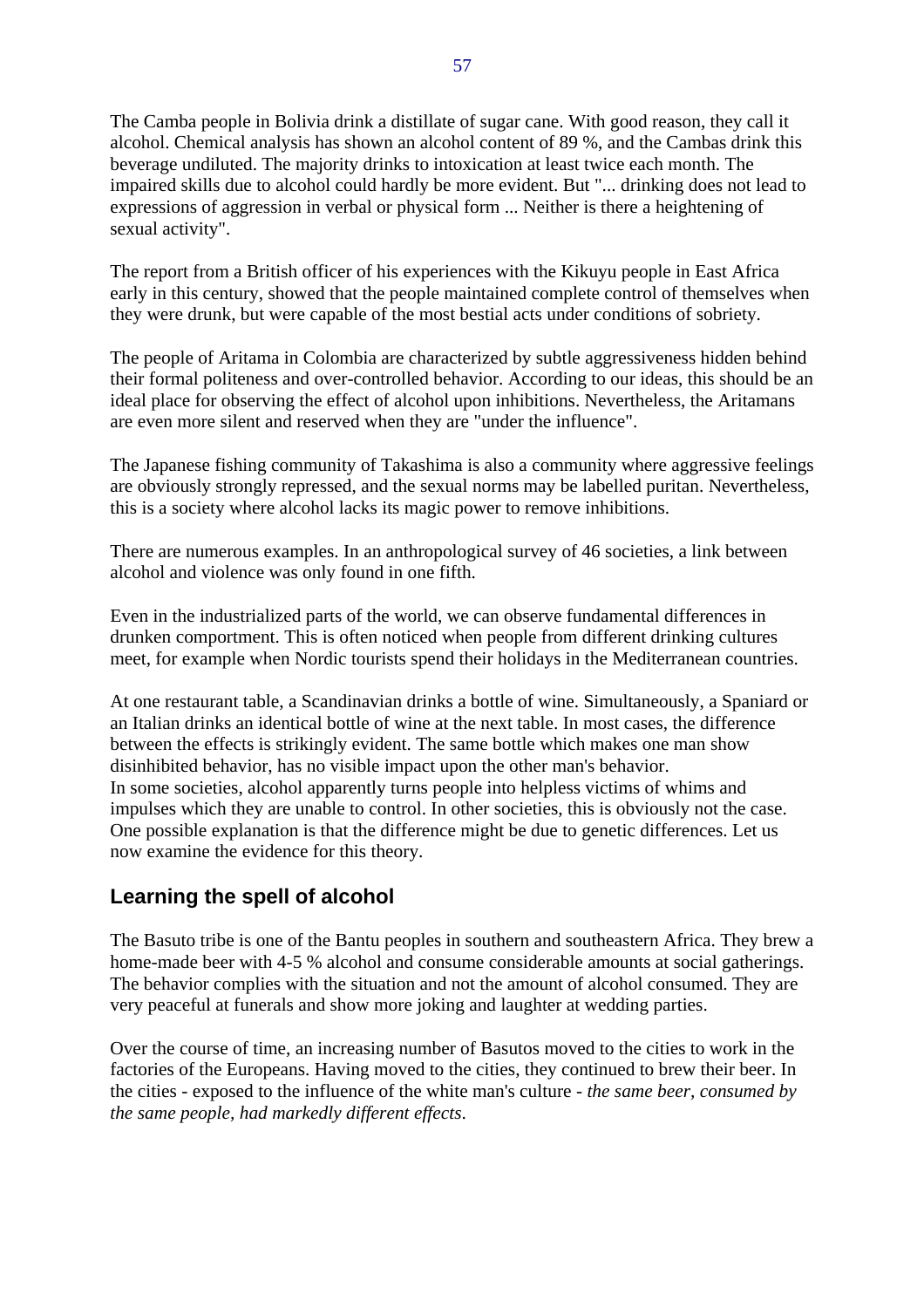Arguments and violence became so common that the white rulers tried to forbid the native beer. While the beer was brewed illegally, the problems accompanying the drinking were labelled "a threat to the nation".

As long as the Basutos live in their traditional societies, the same quantities of beer could be consumed without apparent problems. People can learn the magic effect on inhibitions.

The Papago Indians live in the border area between Arizona and Mexico. Between 1912 and 1938, three different anthropologists published reports describing the drinking of the Papagos. Their own wine was often consumed in large quantities and caused vomiting and unsteadyness, but never generated disputes or brutality.

In the 1930s, the white man's whiskey came into use in the Papago community, producing the effects the "firewater" used to have when introduced (and taught) by the white man. For many years, the two kinds of drinking existed side by side - the whiskey alcohol producing effects entirely different from the wine alcohol. In the end, the Papagos were drawn into the white man's culture as employees, and all alcohol beverages finally acquired the same effects.

The Iroquois Indians populated an area in northeastern USA and southeastern Canada. They started using alcohol from contact with the whites, but for a long time, they only used it to attain religious visions. Towards the end of the 18th century the area was more often visited by white trappers and traders. At that time, alcohol started to remove inhibitions among the Iroquois.

Alcohol is also used without the disinhibiting effect in large populations like the Jews and the Chinese. The Japanese, who used to drink with great dignity, had a gradual change in drunk behavior during the American occupation after World War II.

### **"Loss of inhibitions" - only now and then**

Among the Maori people in New Zealand, alcohol has very different effects, depending of the type of drinking occasion.

A report says that at "drinking sessions", "the men will sit in the sun - talking, sleeping, listening to the radio ...". They behaved peacefully and the athmosphere was anything but euphoric, rather "drowsy, relaxed, and possibly a little depressive".

But the Maori people also had "drinking parties", during which they were "gay and noisy". During the night, quarreling, violence, and a sexual undertone were common phenomena.

The Tecospa Indians are peaceful when they drink their wine together with people from their own tribe. If they drink with members of other tribes, the wine removes their inhibitions.

There are examples of this "only-now-and-then" phenomenon from many societies. If we take a look at the Western culture, the difference in the effects that alcohol produces at cocktail parties and at boozing sessions is remarkable.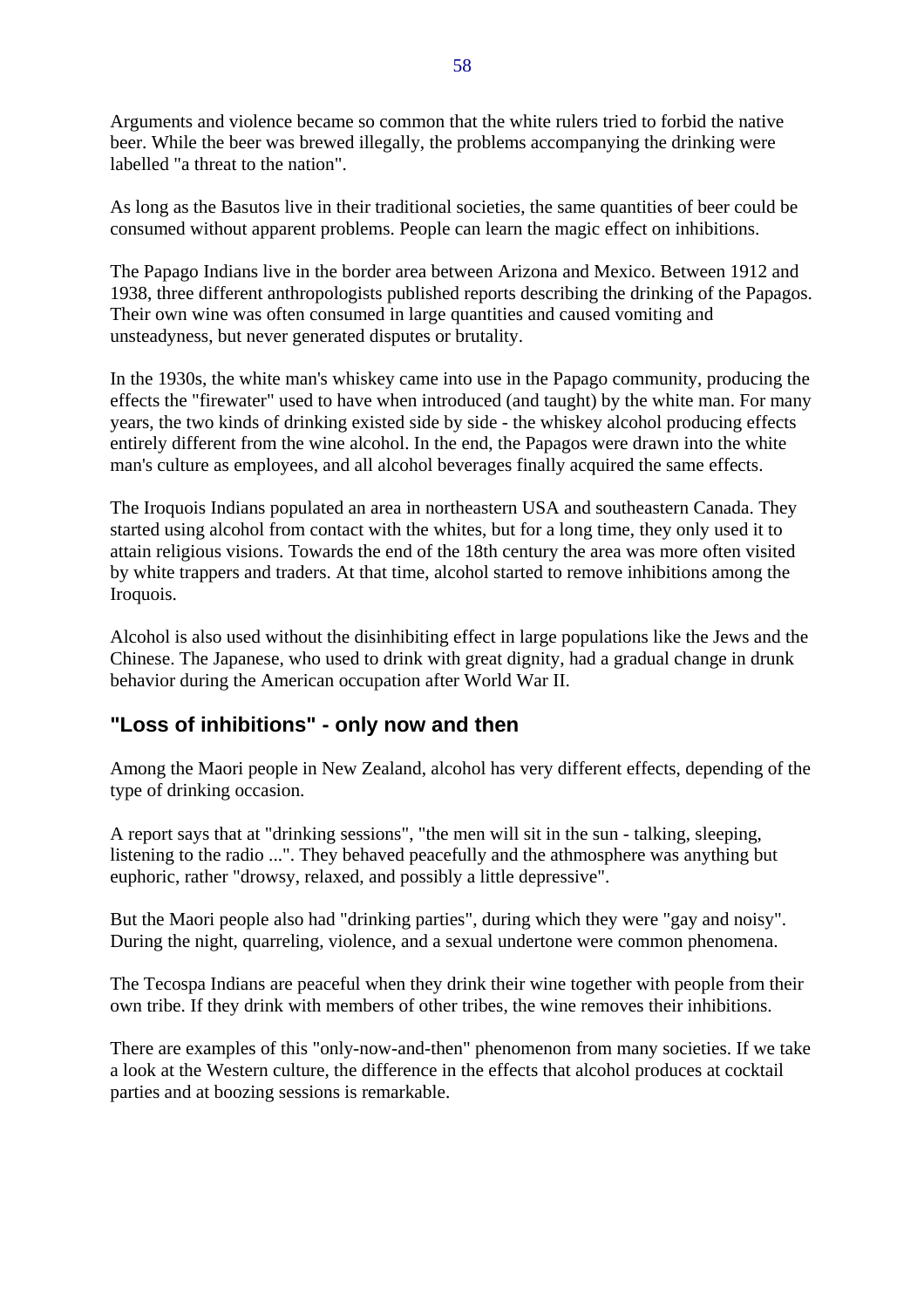## **"Loss of inhibitions" - only in accordance with the norms**

In several societies where alcohol use is accompanied by disinhibited behavior, people appear to adhere strictly to the society's norms and rules for intoxicated behavior.

In some societies, aggression is only within the group, while in others, it is only directed towards outsiders. In some cultures, aggression is only expressed in words, whereas in others, it is also expressed by extreme physical violence. Similarly, violating the sexual norms may only be allowed with special kinds of partners, and so on.

The content and extent of the disinhibited behavior in different societies is extremely diverse. This fact may hardly fit in with the theory that alcohol has a direct effect upon the brain which turns people into helpless victims of their instincts and impulses. On the contrary, the "uncontrolled" impulses appear to be controlled by the social conventions of the individual's society, that is, by the society's instructions about the effects of alcohol upon behavior.

In the societies where alcohol "loosens up" behavior, it still complies with distinct rules - "thus far, but no further".

# **The behavioral effects of alcohol - conclusions**

In their highly acclaimed survey of the anthropological research, Edgerton and MacAndrew drew this conclusion:  $\frac{95}{5}$ 

"Over the course of socialization, people learn about drunkenness what their society "knows" about drunkenness; and, accepting and acting upon the understandings thus imparted to them, they become the living confirmation of their society's teachings."

Subsequent anthropological reports have given additional support to this conclusion.

Alcohol's removal of inhibition is the most prominent aspect of its effect in the Western culture. It is a very old phenomenon. The effect is substantially stronger in Northern Europe than in Southern Europe. Nevertheless, the difference is one of degree. To some extent, disinhibited drunk behavior also exist in the Mediterranean countries. In several other societies, this effect of alcohol is entirely absent. Some anthropologists have concluded that *disinhibited drunk behavior has been spread by the white man to other cultures*, just like the neck tie and Coca Cola.

The blind tests with alcohol have some limitations in their methodology. For two reasons, the trans-cultural studies of alcohol effects are the most conclusive:

- Learned effects can be clearly separated from pharmacological effects.
- Alcohol effects can be studied at all levels of alcohol consumption.

The anthropological studies of alcohol use correspond to studies of the effects of other intoxicants in groups which have not learned to consider them as intoxicants. These groups experience opiates, solvents and most other intoxicants as unpleasant and the individuals do not spontaneously perceive the effects as being "high".

The decisive importance of learning for the subjective experience of "getting high" and "disinhibited", refutes some biological theories which have been put forward. Through the years, biological researchers have considered different theories as very promising: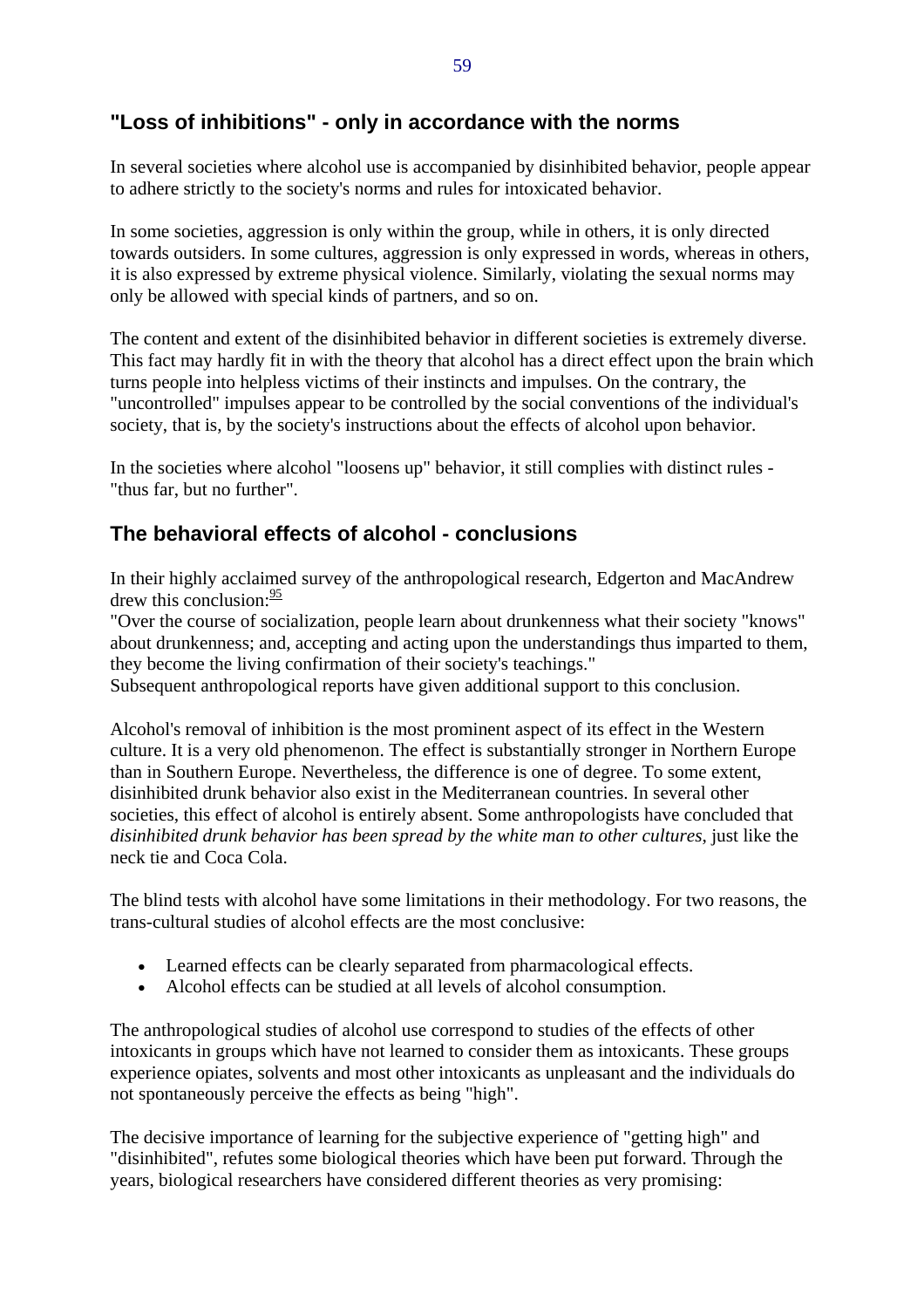- In animal research during *the fifties*, a Canadian psychologist discovered the existence of a *"center of pleasure"* in the brain. This led to theories of intoxicant use as being motivated by the wish to stimulate this "center of pleasure".
- During *the seventies*, researchers discovered the so-called *endorphines*, which are morphine-like substances produced by the human body. This, too, led to speculations on the mode of operation of intoxicants.
- In *the nineties*, yet another set of theories are considered promising for explaining the use of intoxicants. Key words are *neurotransmitters and dopamine*.

This line of research ignores the research demonstrating that *unless people have been through a social learning process, most people perceive the effects of most intoxicants as unpleasant*.

It has also been claimed that these biochemical events may explain the phenomenon of addiction. However, epidemiological research has demonstrated that most users of all intoxicants do not become addicted. The selection of users into addicts is obviously determined by social and psychological factors.

These theories are seeking pharmacological explanations and justifications for socially derived experiences. There is an increasing need for scrutinizing our ideas about intoxicants, intoxicated behavior and the psychological effects of intoxicants. In the next chapter, we will look at the relationship between the chemical effects of intoxicants, the bodily reactions, the subjective experience and the intoxicated behavior.

#### **REFERENCES**

1.Keane,TM, Lisman,SA & Kreutzer,J (1980): Alcoholic Beverages and Their Placebos: An Empirical Evaluation of Expectancies. Addict Behav 5:313-328.

2.Bond,A & Lader,M (1986): The Relationship Between Induced Behavioral Aggression and Mood After the Consumption of Two Doses of Alcohol. Br J Addict 81:65-75.

3.Gustafsson,R (1991): Male Physical Aggression as a Function of Alcohol, Frustration, and Subjective Mood. Int J Addict 26:255-266.

4.Maisto,SA et al (1980): Validation of the Sensation Scale, a Measure of Subjective Physiological Responses to Alcohol. Behav Res & Ther 18:37-43.

5.Southwick,L et al (1981): Alcohol-Related Expectancies Defined by Phase of Intoxication and Drinking Experience. J Cons Clin Psychol 49:713-721.

6.Cole,JA & Burkhardt,B (1987): When a placebo is not a placebo. Brit J Addict 82:649-652.

7.Lyvers,MF & Maltman,I (1991): The Balanced Placebo Design: Effects of Alcohol and Beverage Instructions Cannot Be Independently Assessed. Int J Addict 26:963-972.

8.Martin,CS et al (1989): Some Boundary Conditions for the Effective Use of Alcohol Placebos. J Stud Alc 51:500-505.

9.Marlatt,GA, Demming,B & Reid,JB (1973): Loss of Control Drinking in Alcoholics: An Experimental Analogue. J Abn Psychol 81:233-241.

10.Lang,AR et al (1975): Effects of Alcohol on Aggression in Male Social Drinkers. J Abn Psychol 84:508-518.

11.Rohsenow,DJ & Marlatt,GA (1981): The Balanced Placebo Design: Methodological Considerations. Addict Behav 6:107-119.

12.Rohsenow,DJ & Lawson,DM (1982): False Blood Alcohol Feedback for the Balanced Placebo Design: A Technical Note. Addict Behav 7:203-205.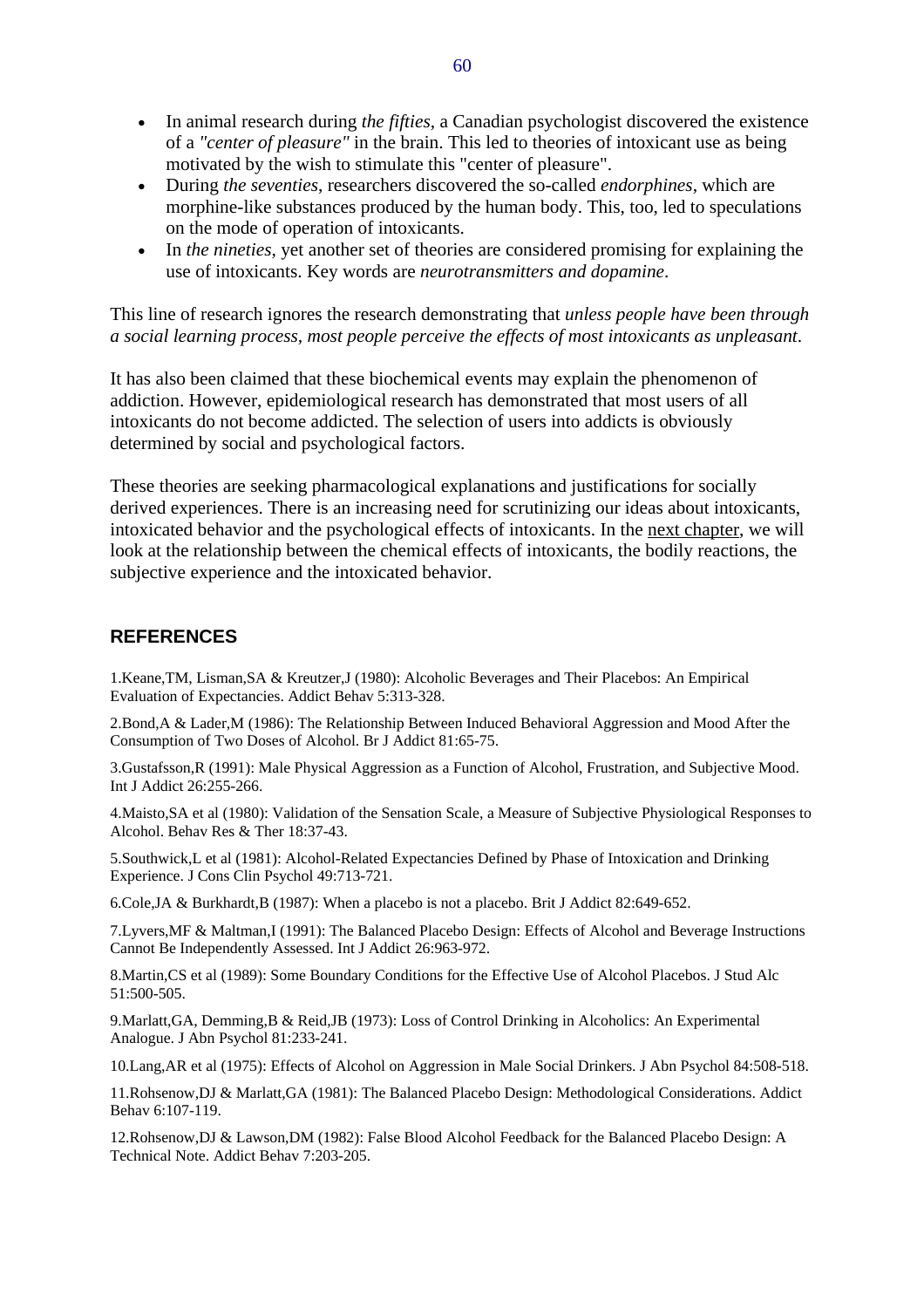13.Knight,LJ, Barbaree,HE & Boland,FJ (1986): Alcohol and the Balanced-Placebo Design: The Role of Experimenter Demands in Expectancy. J Abn Psychol 95:335-340.

14.Cole,JA & Burkhart,BR (1987): When a Placebo is not a Placebo: The value of effect size measures in assessing the validity of deception used in the balanced placebo design. Br J Addict 82:649-652.

15.Wilson,GT & Lawson,DM (1976): Effects of Alcohol on Sexual Arousal in Women. J Abn Psychol 85:489- 497.

16.Wilson,GT & Lawson,DM (1978): Expectancies, Alcohol and Sexual Arousal in Women. J Abn Psychol 87:358-367.

17.Briddell,DW & Wilson,GT (1976): Effects of Alcohol and Expectancy Set on Male Sexual Arousal. J Abn Psychol 85:225-234.

18.Rubin,HB & Henson,DE (1976): Effects of Alcohol on Male Sexual Responding. Psychopharmacol 47:123- 134.

19.Wilson,GT, Lawson,DM & Abrams,DB (1978): Effects of Alcohol on Sexual Arousal in Male Alcoholics. J Abn Psychol 87:609-616.

20.Wilson,GT et al (1985): Alcohol, Selective Attention and Sexual Arousal in Male Alcoholics. J Stud Alc 46:107-115.

21.Wilson,GT & Lawson,DM (1976): Expectancies, Alcohol and Sexual Arousal in Male Social Drinkers. J Abn Psychol 85:587-594.

22.Briddell,DW et al (1978): Effects of Alcohol and Cognitive Set on Sexual Arousal to Deviant Stimuli. J Abn Psychol 87:418-430.

23.Lansky,D & Wilson,GT (1981): Alcohol, Expectations, and Sexual Arousal in Males: An Information Processing Analysis. J Abn Psychol 90:35-45.

24.George,WH & Marlatt,GA (1986): The Effects of Alcohol and Anger in Interest in Violence, Erotica and Deviance. J Abn Psychol 95:150-158.

25.Barbaree,HE et al (1983): Alcohol Intoxication and Deviant Sexual Arousal in Male Social Drinkers. Behav Res & Ther 21:365-373.

26.Wilson,GT & Niaura,R (1984): Alcohol and the Disinhibition of Sexual Responsiveness. J Stud Alc 45:219- 224.

27.Wilson,GT & Lawson,DM (1976): Effects of Alcohol on Sexual Arousal in Women. J Abn Psychol 85:489- 497.

28.Briddell,DW et al (1978): Effects of Alcohol and Cognitive Set on Sexual Arousal to Deviant Stimuli. J Abn Psychol 878:418-430.

29.Barling,J & Fincham,F (1980): Alcohol, Psychological Conservatism, and Sexual Interest in Male Social Drinkers. J Soc Psychol 112:135-144.

30.McCarthy,D, Diamond,W & Kaye,M (1982): Alcohol, Sexual Arousal, and the Transfer of Excitation. J Pers Soc Psychol 42:977-988.

31.Mello,NK & Mendelson,JH (1978): Alcohol and Human Behavior. In Iversen,LL et al. (eds.): Handbook of Psychopharmacology. Vol.12: Drugs of Abuse. Plenum Press, New York and London.

32.Wilson,GT & Lawson,DM (1976): Expectancies, Alcohol and Sexual Arousal in Male Social Drinkers. J Abn Psychol 85:587-594.

33.Briddell,DW wt al(1978): Effects of ALcohol and Cognitive Set on Sexual Arousal to Deviant Stimuli. J Abn Psychol 87:418-430.

34.George,WH & Marlatt,GA (1986): The Effects of Alcohol and Anger on Interest in Violence, Erotica and Deviance. J Abn Psychol 95:150-158.

35.Lang,AR et al (1980): Expectancy, Alcohol and Sex Guilt as Determinants of Interest in and Reaction to Sexual Stimuli. J Abn Psychol 89:644-653.

36.Abrams,DB & Wilson,GT (1983): Alcohol, Sexual Arousal and Self-Control. J Pers Soc Psychol 45:188-198.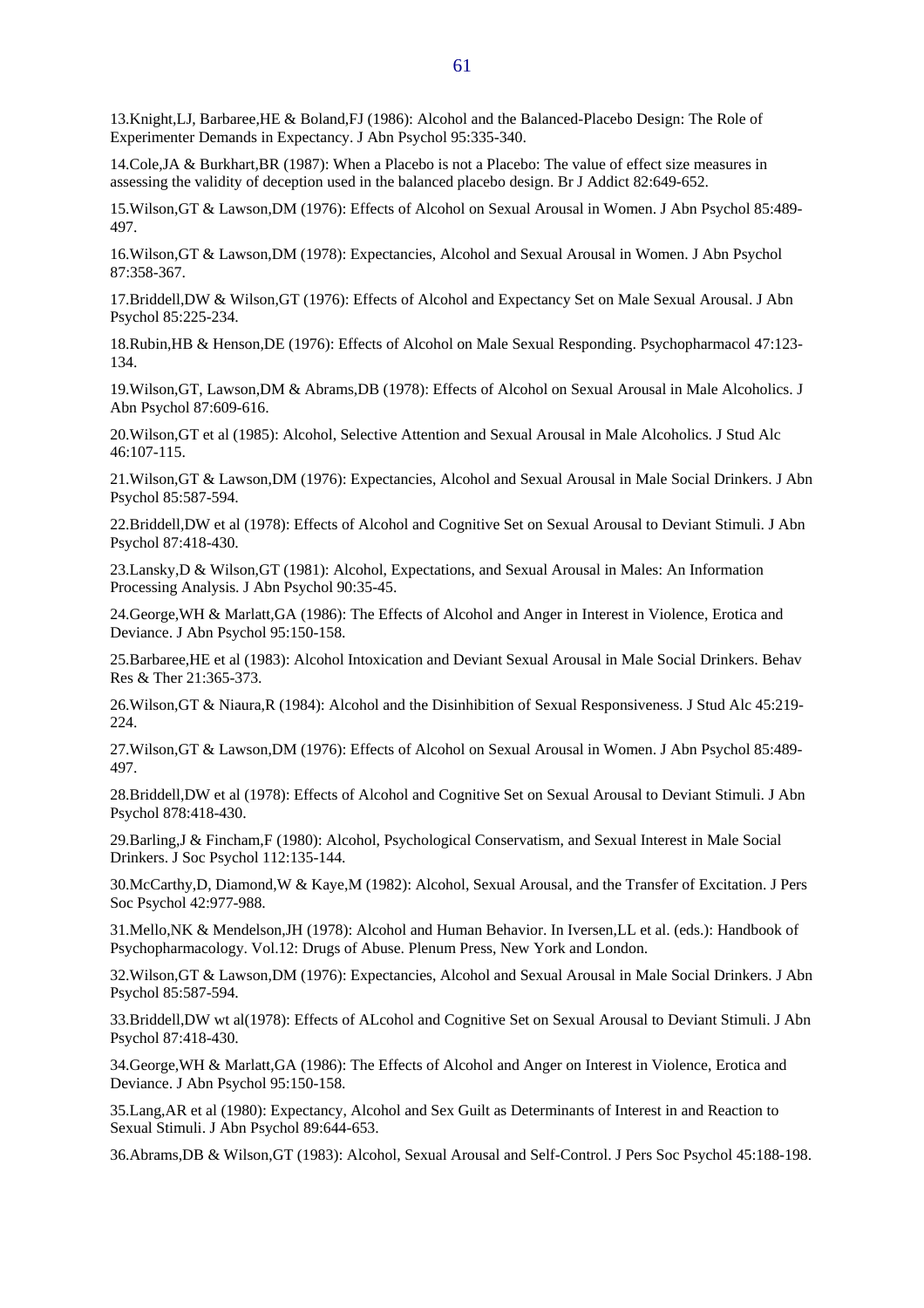38.Fromme,K & Dunn,ME (1992): Alcohol Expectancies, Social and Environmental Cues as Determinants of Drinking and Perceived Reinforcement. Addict Behav 17:167-177.

39.Polivy,J & Herman,CP (1976): Effects of Alcohol on Eating Behavior: Influence of Mood and Perceived Intoxication. J Abn Psychol 86:601-606.

40.Graham,K et al (1979): Effects of Alcohol on Moral Judgment. J Abn Psychol 88:442-445.

41.Fincham,F & Barling,J (1979): Effects of Alcohol on Moral Functioning in Male Social Drinkers. J Genetic Psychol 134:79-87.

42.Korytnyk,NX & Perkins,DV (1983): Effects of Alcohol Versus Expectancy on the Incidence of Graffiti Following an Experimental Task. J Abn Psychol 92:382-385.

43.McMillen, Dl, Smith, SM & Wells-Parker, E (1989): The effects of alcohol, expectancy, and sensation seeking on driving risk taking. Addict Behav 14:477-83.

44.Mello,NK & Mendelson,JH (1978): Alcohol and Human Behavior. In Iversen,LL et al (eds.): Handbook of Psychopharmacology, vol.12. Plenum Press, New York & London.

45.Cappell,H & Herman,CP (1972): Alcohol and Tension Reduction: A Review. Quart J Stud Alc 33:33-64.

46.Dengerink,H & Fagan,NJ (1978): Effect of Alcohol on Emotional Responses to Stress. J Stud Alc 39:525- 539.

47.Logue,PE et al (1978): Effect of Alcohol Consumption on State Anxiety Changes in Male and Female Alcoholics. Am J Psychiat 135:1079-1081.

48.Berg,G et al (1981): Instructed Versus Pharmacological Effects of Alcohol in Alcoholics and Social Drinkers. Behav Res Ther 19:55-66.

49.Keane,TM & Lisman,SA (1982): Alcohol and Social Anxiety in Males: Behavioral, Cognitive and Psychological Effects. Int J Rehab Res 5:82-83.

50.Wilson,GT & Abrams,D (1977): Effects of Alcohol on Social Anxiety and Physiological Arousal: Cognitive Versus Pharmacological Processes. Cogn Ther Res 1:195-210.

51.Abrams,DR & Wilson,GT (1979): Effects of Alcohol on Social Anxiety in Women: Cognitive Versus Physiological Processes. J Abn Psychol 88:161-173.

52.Woodfolk,AE et al (1979): Effects of Alcohol on the Nonverbal Communication of Anxiety: The Impacts of Beliefs on Nonverbal Behavior. Envir Psychol Nonverb Behav 3:201-208.

53.Tucker,JA et al (1979): Alcohol and Anxiety: The Role of Drinking Context, Expectancy, and Sex of Subject. Behav Psychother 7:75-84.

54.Pihl,RO et al (1980): The Effect of Alcohol and Placebo on Affective Reactions of Social Drinkers to a Procedure Designed to Induce Depressive Affect, Anxiety and Hostility. J Clin Psychol 36:337-342.

55.Thyer,BA & Curtis,CG (1984): The Effects of Ethanol Intoxication on Phobic Anxiety. Behav Res Ther 22:599-610.

56.Sayette,MA, Contrada,RJ & Wilson,GT (1990): Alcohol and correspondence between self-report and physiological measures of anxiety. Behav Res Ther 28:351-354.

57. Polivy, J, Schuenemann, AL & Carlson, K (1976): Alcohol and Tension Reduction: Cognitive and Physiological Effects. J Abn Psychol 85:595-600.

58.Wilson,GT, Abrams,DB & Lipscomb,TR (1980): Effects of Intoxication Levels and Drinking Pattern on Social Anxiety in Men. J Stud Alc 41:250-264.

59.Levenson,RW et al (1980): Alcohol and Stress Response Dampening: Pharmacological Effects, Expectancy and Tension Reduction. J Abn Psychol 89:528-538.

60.Rimm,D et al (1981): The Effect of Alcohol and the Expectancy of Alcohol in Snake Fear. Addict Behav 6:47-51.

61.Rimm,D et al (1981): The Effect of Alcohol and the Expectancy of Alcohol on Snake Fear. Addict Behav 6:47-51.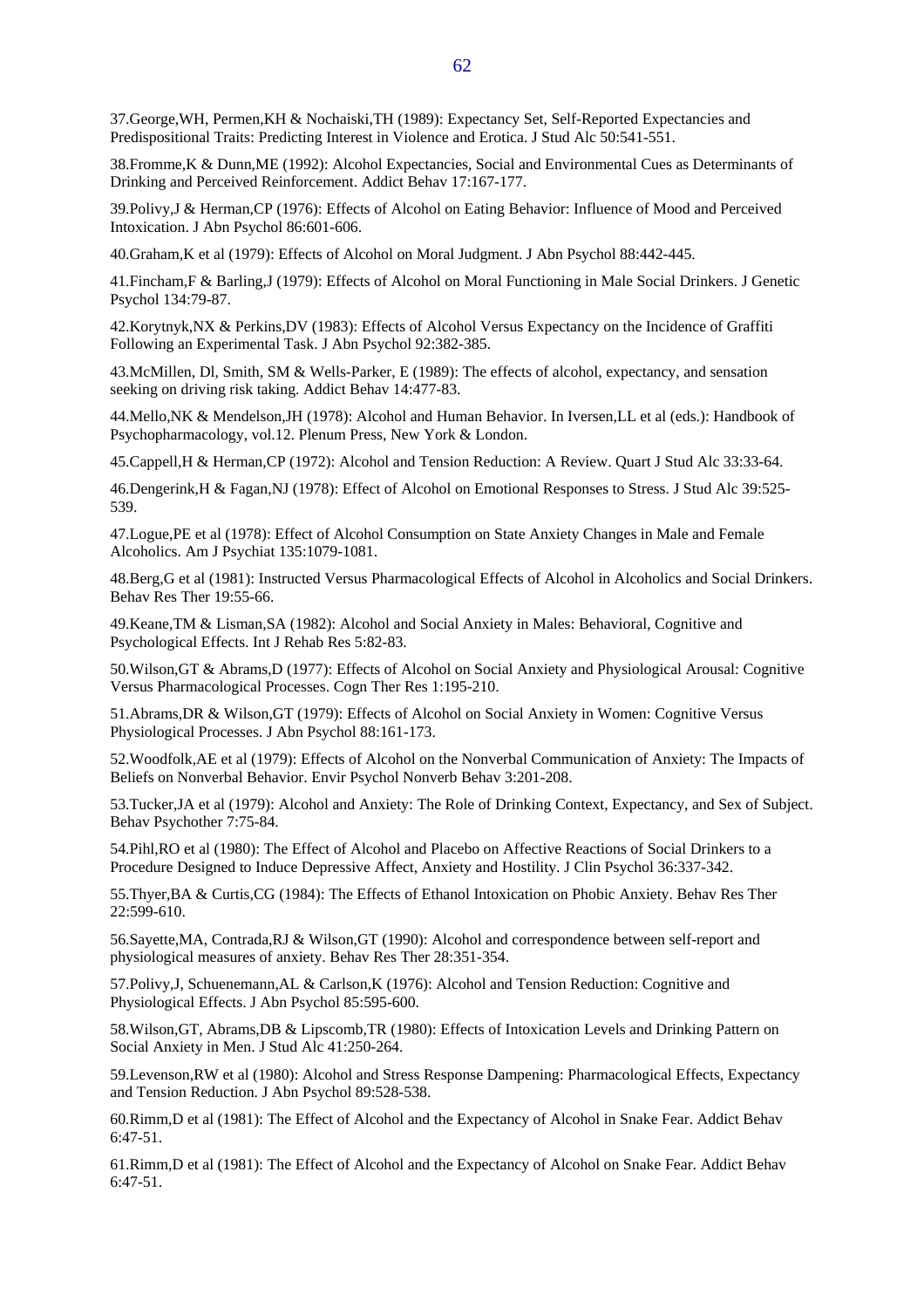62.Tucker,JA et al (1982): Alcohol's Effect on Human Emotions: A Review of the Stimulation/Depression Hypothesis. Int J Addict 17:155-180.

63.Lisman,SA & Keane,TM (1983): Feeling Depressed, Angry, Shy, Sexually Aroused? - Why Not Have A Drink? P.185-202 in Pohorecky,LA & Brick,J (eds.): Stress and Alcohol Use. Elsevier.

64.Lang,AR, et al. (1975): The Effects of Alcohol on Aggression in Male Social Drinkers. J Abn Psychol 84:508-518.

65.Pihl,RO & Smith,S (1983): On Affect and Alcohol. P.203-225 in Pohorecky,LA & Brick,J (eds.): Stress and Alcohol Use. Elsevier.

66.Lang,AR et al (1975): The Effects of Alcohol on Aggression in Male Social Drinkers. J Abn Psychol 84:508- 518.

67.Zeichner,A & Pihl,RO (1979): Effects of Alcohol and Behavior Contingencies on Human Aggression. J Abn Psychol 88:153-160.

68.Zeichner,A & Pihl,RO (1980): Effects of Alcohol and Instigator Intent on Human Aggression. J Stud Alc 41:265-276.

69.Pihl,RO, Zacchia,C & Zeichner,A (1982): Predicting Levels of Aggression After Alcohol Intake in Men Social Drinkers: A Preliminary Investigation. J Stud Alc 43:599-602.

70.Zeichner,A et al (1982): Attentional Processes in Alcohol-Mediated Aggression. J Stud Alc 43:714-724.

71.Murdoch,D & Pihl,RO (1985): Alcohol and Aggression in a Group Interaction. Addict Behav 10:97-101.

72.Keane,TM, Lisman,SA & Kreutzer,J (1980): Op.cit.

73.Cherek,DR, Steinberg,JL & Manno,BR (1985): Effects of Alcohol on Human Aggressive Behavior. J Stud Alc 46:321-328.

74.Gustafson,R (1985): Alcohol and Aggression: Pharmacological Versus Expectancy Effects. Psychol Rep 57:955-966.

75.Barling,J & Bolon,K (1979): Alcohol, Assertiveness and Female Social Drinkers. J Soc Psychol 108:131-132.

76.Rohsenow,DJ & Bachorowski,JA (1984): Effects of Alcohol and Expectancies on Verbal Aggression in Men and Women. J Abn Psychol 93:418-432.

77.Pihl,RO et al (1981): Attribution and Alcohol-Mediated Aggression. J Abn Psychol 90:468-475.

78.Connors,GJ & Maisto,SA (1979): Effects of Alcohol, Instructions and Consumption Rate on Affect and Physiological Sensations. Psychopharmacol 62:261-266.

79.McCollam,JB et al (1980): Alcohol's Effects on Physiological Arousal and Self-Reported Affect and Sensations. J Abn Psychol 89:222-223.

80.Vuchinich,R, Tucker,JA & Sobell,MR (1979): Alcohol, Expectancy and Mirth. J Abn Psychol 88:641-651.

81.Bolon,K & Barling,J (1980): Alcohol, Expectancies, Set and Social Setting Effects on Depression. S Afr J Psychol 10:46-49.

82.Kulikowski,WJ (1985): Immediate Effects of Alcohol Ingestion on Self Concept. Diss Abstr Int 45:3073-A.

83.Miller,ME et al (1978): Effects of Alcohol Upon the Storage and Retrieval Processes of Heavy Social Drinkers. J Exp Psychol: Hum Learn Mem 4:246-255.

84.Vuchinich,R & Sobell,MB (1978): Empirical Separation of Physiologic and Expected Effects of Alcohol on Complex Perpetual Motor Performance. Psychopharmacol 60:81-85.

85.Connors,GJ & Maisto,SA (1980): Effects of Alcohol, Instructions and Consumption Rate on Motor Performance. J Stud Alc 41:509-517.

86.Williams,RM, Goldman,MS & Williams,DL (1981): Expectancy and Pharmacological Effects of Alcohol on Human Cognitive and Motor Performance: The Compensation for Alcohol Effect. J Abn Psychol 90:267-270.

87.Rimm,DC et al (1982): A Balanced Placebo Investigation of the Effects of Alcohol vs. Alcohol Expectancy on Simulated Drinking Behavior. Addict Behav 7:27-32.

88.Wilson,JR et al (1984): Effects of Ethanol: Behavioral Sensitivity and Acute Behavioral Tolerance. Alcoholism Clin Exp Res 8:366-374.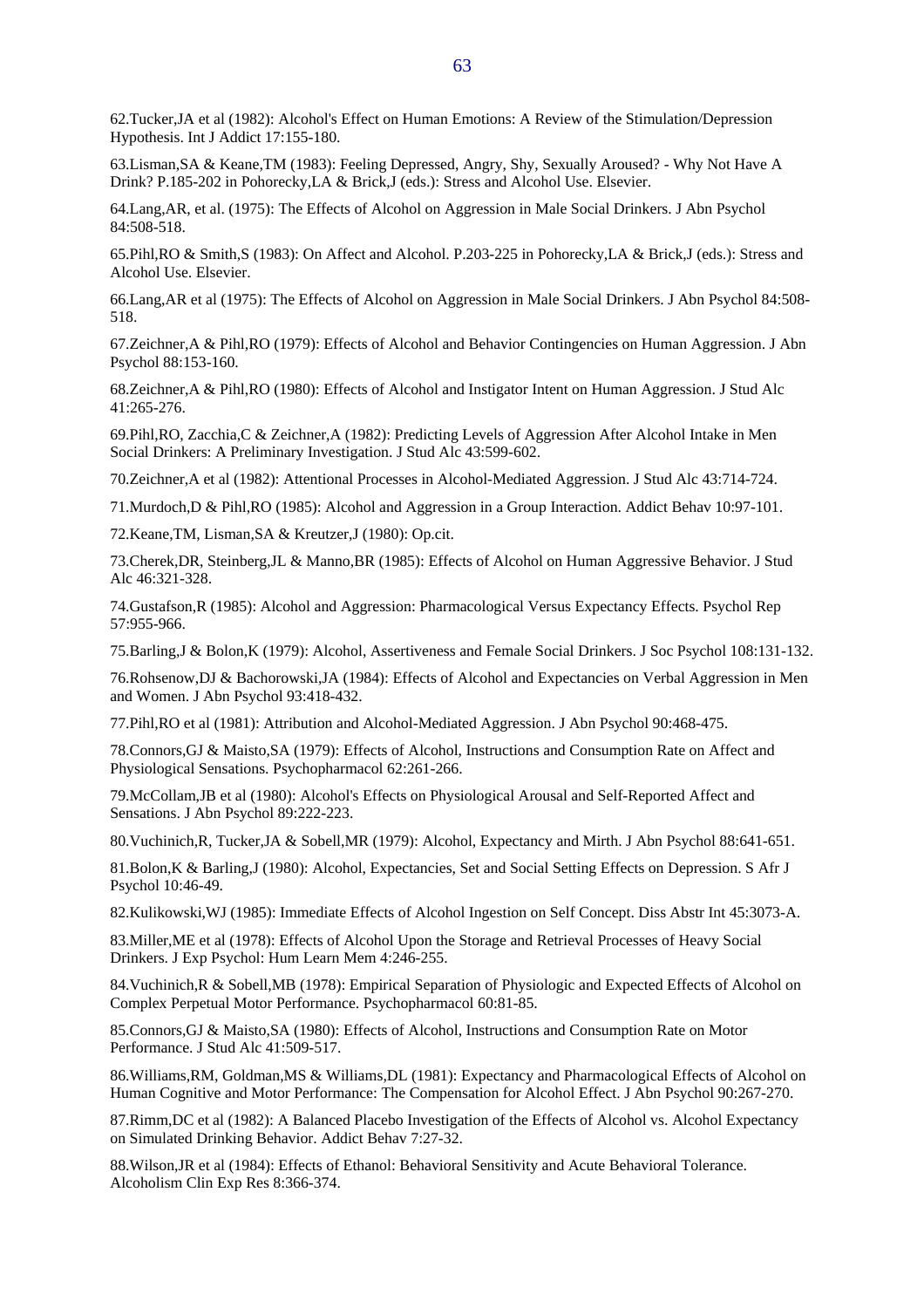89.Young,JA & Pihl,RO (1980): Self-Control of Alcohol Intoxication: The Ability to Self-Induce Sobering Changes. J Stud Alc 41:567-571.

90.Young,JA & Pihl,RO (1982): Alcohol Consumption and Response in Men Social Drinkers. The Effects of Causal Attributions Concerning Relative Response Control. J Stud Alc 43:334-351.

91.MacAndrew,C & Edgerton,RE (1969): Drunken Comportment: A Social Explanation. Aldine, Chicago.

92.Heath,D (1983): Alcohol and Aggression. A "Missing Link" in World-Wide Perspective. P.89-103 in Gottheil,E et al (eds.): Alcohol, Drug Abuse and Aggression. C.Thomas, Springfield, Ill.

93.Marshall,M (ed.)(1979): Beliefs, Behaviors and Alcoholic Beverages. A Cross-Cultural Study. University of Michigan, Ann Arbor.

94.Room,R & Collins,G (eds.) (1982): Alcohol and Disinhibition: Nature and Meaning of the Link. Research Monograph No.12, NIAAA, Rockville, Md.

95.MacAndrews,C & Edgerton,RE (1969): Op.cit.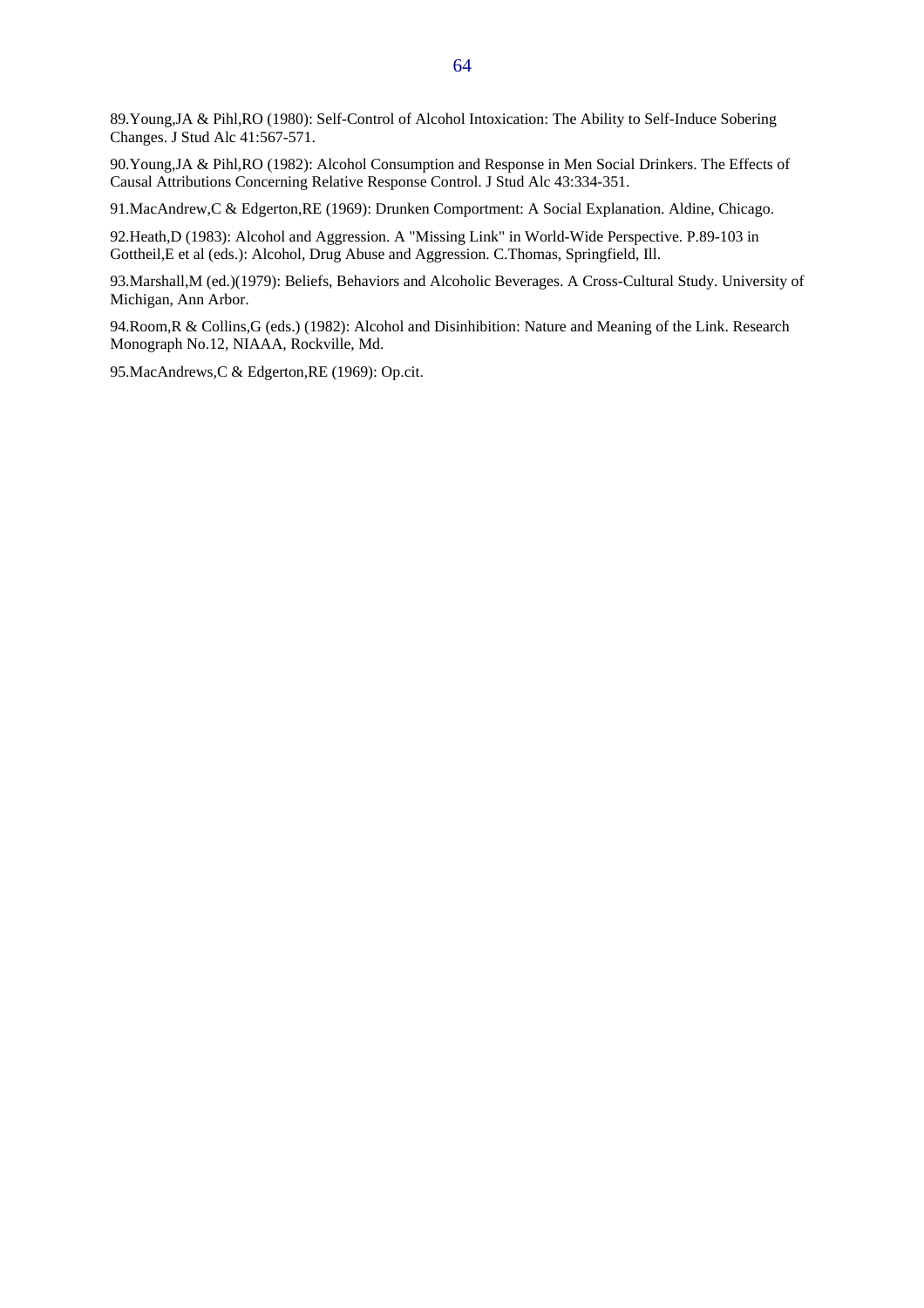# **Chapter 7**

# **The chemistry of "getting high"**

# **The adventurous experiences of intoxication and religion**

There are numerous colorful descriptions of inner experiences during intoxication: $<sup>1</sup>$ </sup>

- "... let you whirl for a second into the atomic nucleus or spin you out on a light-year trip through the galaxies, ..." (Timothy Leary on LSD)
- "Alcohol ... brings its votary from the chill periphery of things to the radiant core." (William James on alcohol)
- "What a resurrection from the lowest depths, of the inner spirits! What an apocalypse of the world within me!" (Thomas de Quincey on opium)
- "At intervals the self-sense left the body entirely, floated off and associated with some other form, a tree, a cloud, even a piano." (Robert de Ropp on hashish)
- "... filled me with a sense of infinite possibilities, which made me an archangel for a moment." (Wendell Holmes on ether)

In most cases, descriptions of this kind are linked to LSD, cannabis or cocaine. Sometimes, it is alcohol, amphetamine or opiates. The experiences are associated with such concepts as "high", "psychedelic", "euphoria" and "transcendence".

The modern wave of intoxicant use started in intellectual American circles in the sixties. "Psychedelic" or "transcendental" experience was a central element. Ideological leaders like Timothy Leary and Richard Alpert asserted that the chemical substances (especially LSD) expanded human consciousness and cognition. They portrayed the effects as heavenly experiences.

Many well-known descriptions of such experiences have been written by authors of poetry or fiction (Baudelaire, de Quincey, Huxley). This is no coincidence. The descriptions are vague, ambiguous metaphors, corresponding to metaphors used in poetry. In fortunate cases, the reader gets a feeling (maybe illusive) that "I understand fully the author's message - I have felt the same way myself". The more abstract a metaphor is, the greater the chance that friendly readers interpret the metaphor as appropriate.

The similarity with religious trance is remarkable. Some former leaders of the psychedelic culture (like Richard Alpert) have replaced drugs with yoga, meditation or other non-chemical paths to corresponding experiences.

Religious sects attain ecstasy, visions or tongue-speaking without chemical substances. Intellectuals often consider it with patronizing skepticism. When proponents of drugs produce similar experiences by ritual intake of chemical substances, the phenomenon often seem to have more appeal. Belief in the chemical heaven may be perceived as more intellectually respectable than belief in the religious heaven.

Do, then, drugs expand human consciousness?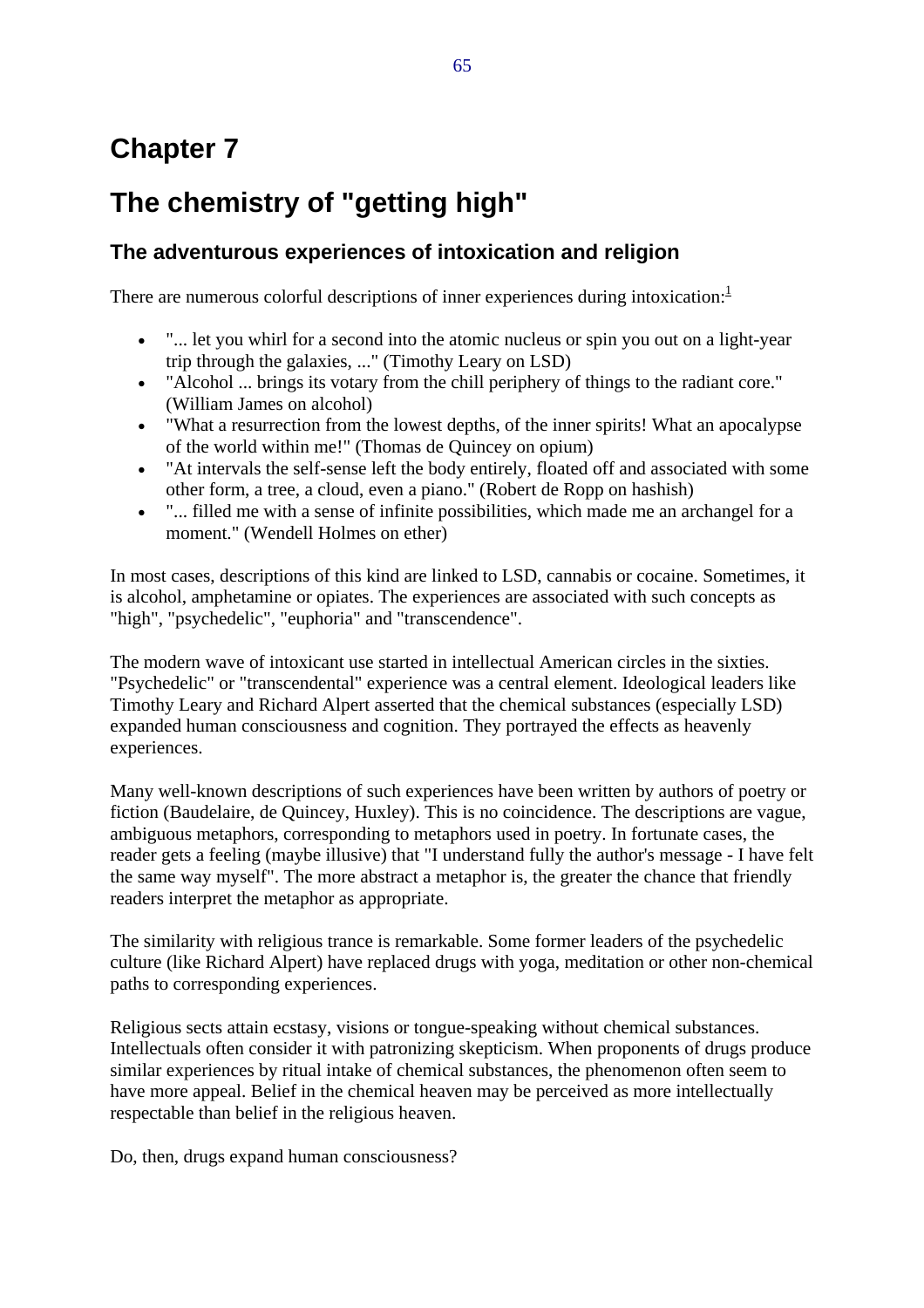The authors of these enthusiastic descriptions of states of intoxication, have opened their minds to feelings and moods. However, the large majority of people taking opiates, alcohol or ether feel no effects resembing these marvelous descriptions. This is also true for LSD and cannabis, unless the user has learned that the substance has got such effects. Without social learning and peculiar expectancies, most people simply find the effects unpleasant (chapter 5).

The metaphoric portrayals of fantastic intoxicated states bear little resemblance to pharmacological effects. What mechanisms are involved in this phenomenon?

Suggestible individuals use intoxicants as a ritual to obtain subjective experiences resembling experiences achieved through art and religion. The intoxicant produces a feeling of being different from usual. The drug user concentrates upon his inner state, opens up to wide associations and interprets his feelings very freely.

The metaphors are the distinguishing feature of these experiences. It has been maintained that the metaphors trigger the subjective feelings of well-being, that is, that the enjoyable feelings do not occur until the state is labeled by fascinating metaphors.

The appealing narratives operate as instructions, educating novices about the interpretation of the drug's physiological effects. "Psychedelic" effects seem to be most frequent among intellectuals who do not use the drug on a daily basis. The experiences belong to the world of art, religion and para-psychology, not to the world of pharmacology.

# **The pharmacological basis of getting "high"**

All intoxicants have numerous effects upon the human body, including effects on the brain. According to conventional wisdom, pleasant experiences like "getting high" or getting "kicks" are effects of the pharmacological properties of the intoxicants. Research on the effects of drugs does not support the idea that the experiences are directly attributable to pharmacological effects.

Intoxicants may, for example, lower blood pressure, slow down brain processes, impair coordination of movements and so on. When individuals take the drugs without expecting to get "high", they only notice these physical, pharmacological effects. The effects are not labelled as being "high" and are usually not perceived as pleasant.

People do not, of course, use drugs and alcohol in order to impair coordination or lower their blood pressure.

What is the relationship between the objective properties of the drugs, as verified by research, and the subjective experiences motivating drug and alcohol use?

*Research indicates that the pharmacologic effects of intoxicants are highly non-specific,* and that the effects are *mostly emotionally neutral or unpleasant.* A number of different mechanisms seem to contribute to the subjective experiences.<sup>2</sup>

1. *Pure expectancy effects play a significant role.* Several experiments with alcohol and some with cannabis demonstrate that the placebo effect is a powerful factor in eliciting the subsequent experiences. Users often consume moderate quantities of intoxicants,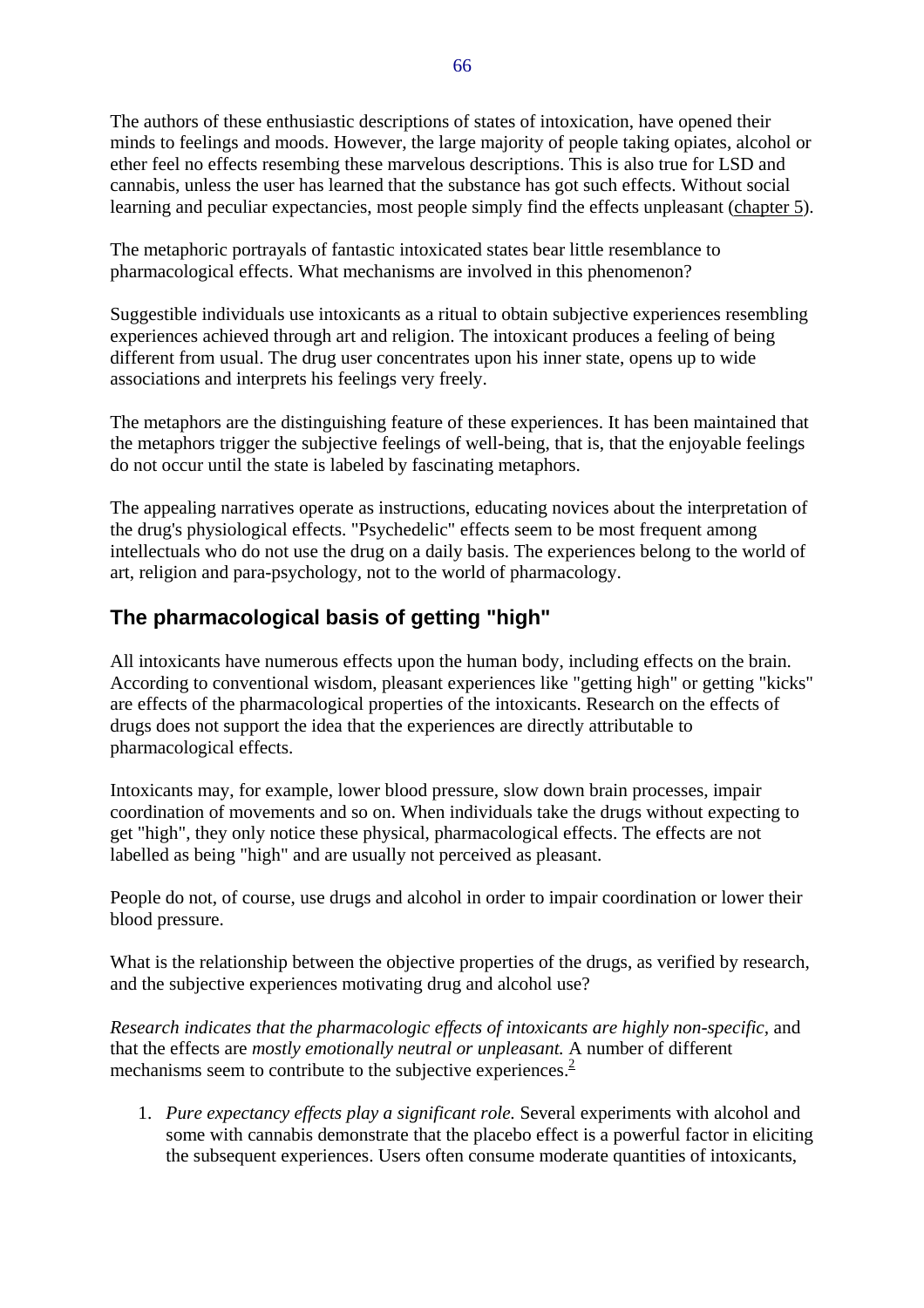and at modest doses, expectancy effects alone can account for the subjective experiences.

- 2. *People can learn to appreciate the chemical effects.* In the same way as social indoctrination and practice can make us appreciate a peculiar taste (for example, coffee, beer or tobacco smoke), people can learn to appreciate the inner cues produced by intoxicants. This was clearly demonstrated in Andrew Weil's pioneer experiment with marijuana (chapter 5) and has also been established for morphine and heroin (chapter 5).
- 3. *People can learn to interpret the chemical effects as specific feelings.* Schachter and Singer's experiment with epinephrine (chapter 4) demonstrated that physical reactions as such are normally emotionally neutral. Our labelling redefines the bodily reaction into a specific feeling. In the same way, we can learn to associate internal cues with specific emotions, for example joy or relaxation.
- 4. *Internal cues may be labeled as being "high".* Several people take morphine, solvents and other intoxicants without labeling the experience as "high" or demonstrating unrestrained behavior. In order to get "high", the individual not only needs the chemical influence, but also a socially learned interpretation of the effects as pleasant and "high". Becker's well-known study (chapter 4) demonstrated the learning process. The novice perceives certain physical effects, which by the help of experienced users is labeled "high" and defined as attractive.
- 5. *When a state is labeled as "high" or intoxication, the association with related experiences and behavior takes place.* The social role of being "high" or "intoxicated" is a role with certain privileges and fewer obligations.
- 6. *When internal cues indicate chemical influence, the individual use the cues as a measure of the degree of "high".* The strength of the cues influences the experience, behavior and possibly further consumption of the intoxicant.

### **"Getting high" - not an effect, but an interpretation.**

In several cases, a change has occurred in people's perception of a chemical substance which has been in use for a long time - the substance becomes labeled as (promoted to?) an intoxicant. Cannabis, a medical drug, was turned into an intoxicant. Amphetamine was changed from an "energy pill" to an intoxicant. Solvent vapors, which painters perceived as offensive, became the pleasant intoxicant for groups of adolescents.

When a chemical substance is adopted as an intoxicant, conventional belief regards it as the discovery of an innate property which the drug has possessed all the time. But people consuming the drug without having learned the label "intoxicant", respond differently from other users of the drug. The definition of the substance as an intoxicant operates as a selffulfilling prophecy.

"High", "kicks" and "intoxication" are essential concepts in our thinking of drug and alcohol use. Such words and concepts shape our ideas and guide our comprehension of the world around us.

"Getting high" exists as a reality in our language and in our thoughts. In the objective world around us, there are physical reactions, drug concentrations in blood, and various subjective experiences. Some of these phenomenons are classified as being "high", which is believed to describe a certain biological phenomenon. The attempts to explain intoxicant use as a result of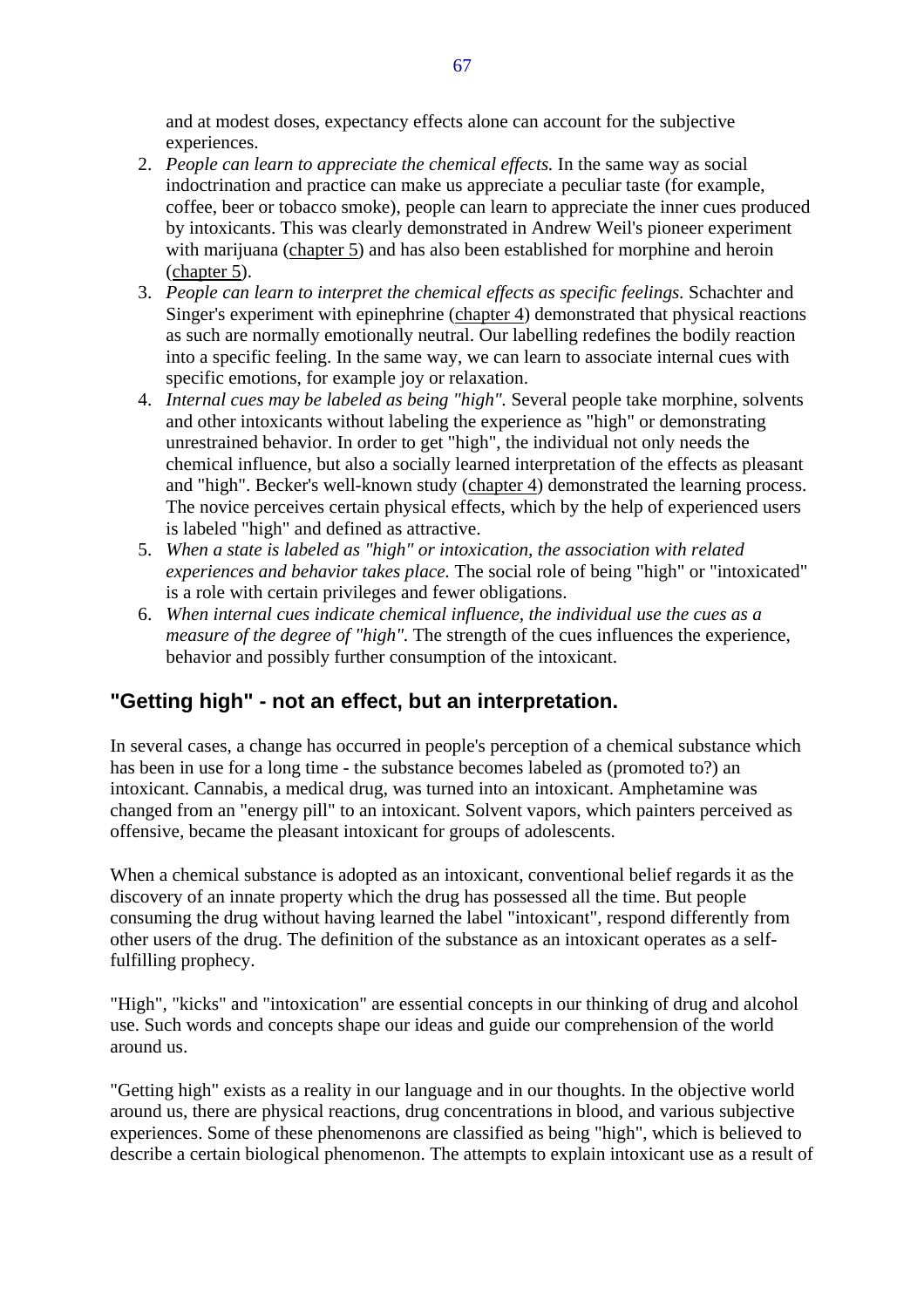the biochemical effects of intoxicants are ignoring the research on perception of drug effects in people who have not been through the social learning process (chapter 6.)

A psychologist who has studied the relationship between drugs and "euphoria", writes: $3<sup>3</sup>$ 

"... the propensity of any drug to produce euphoria is problematic. It is problematic to the extent that a drug becomes euphorogenic or dysphorogenic through its social and cultural learned use. In other words: drugs are not euphoric in and of themselves, but may become so through socialization."

The anthropologist Mac Marshall has scrutinized the use of alcohol in different cultures. He concludes: $\frac{4}{3}$ 

"... the pharmacological effects of alcohol make people feel different than when they haven't imbibed. The meanings given to this experience, i.e. how one interprets these feelings and orders his experience, are provided by the culture in which one is a participant." In a textbook on intoxicants by Andrew Weil, he expressed it this way:<sup>5</sup>

"No substance automatically makes people feel high. The individual must learn to interpret the physical effects of the drugs as occasions for being high. The expectancies of individuals and societies make people associate internal experiences with the physical sensations produced by the drugs. If this association does not occur, or if it comes to an end, people may take the highest doses of drugs without getting high. They only feel drugged." A brief summary may be put this way:

*Getting "high" is not a pharmacological effect of certain chemical substances, but a socially learned interpretation of the pharmacological effects.*

#### **REFERENCES**

1.Wilmot,R (1985): Euphoria. J Drug Issues 15:155-191.

2.Maisto,SA et al (1981): Expectation as a Mediator in Alcohol Intoxication. A Reference Level Model. Cogn Ther Res 5:1-18.

3.Wilmot,R Op.cit.

4.Marshall,M (1983): "Four hundred rabbits": An Anthropological View of Ethanol as a Disinhibitor. Pp.186- 204 in Room,R & Collins,G (eds.): Alcohol and Disinhibition: Nature and Meaning of the Link. Research Monographs No.12, NIAAA, Rockville, Md.

5.Weil,A & Rosen,W (1983): Chocolate to Morphine. Understanding Psycho-Active Drugs. Houghton Mifflin, Boston.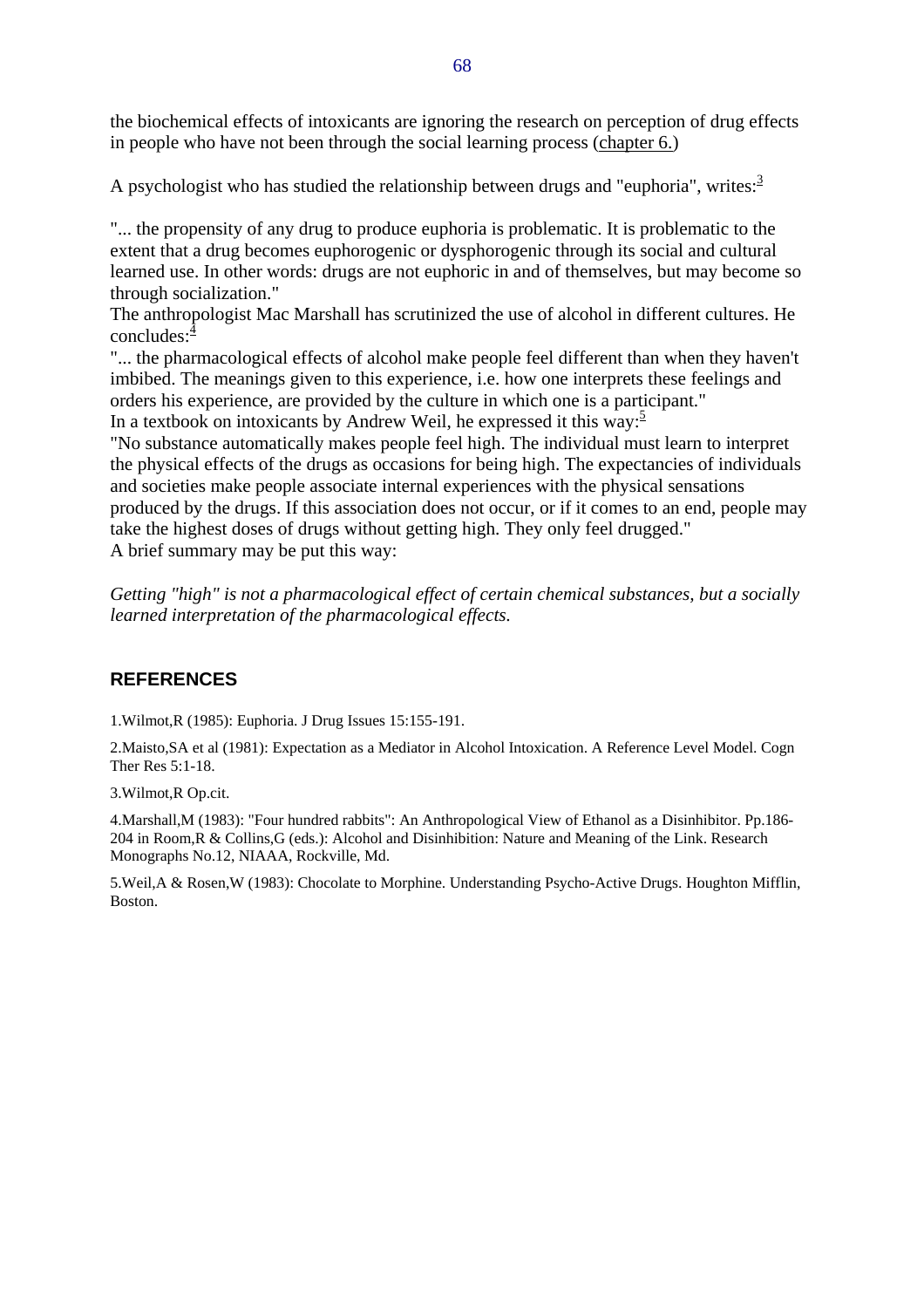# **Chapter 8**

# **Do alcoholic beverages taste good?**

## **Taste preferences: inborn or learned?**

"There's no accounting for tastes." Nobody is entitled to tell us which foods or beverages taste good and which do not. Nevertheless, it may be interesting to scrutinize the widely held assumption that alcoholic beverages are consumed because of their marvellous taste.

Research on taste preferences has established that only the preference for sweet taste is a natural taste preference. $\frac{1}{1}$ This preference exist in all cultures, and even infants prefer sweet taste.

All other taste preferences are socially acquired through learning. The individual adopts the taste preferences encountered in his surroundings. A certain latitude remains for individual variations. Individual differences are, however, small compared to the vast differences between groups and cultures. This is witnessed by anyone travelling around the world.

Most people remember that initially, they did not enjoy the taste of beer and wine, but rather found it aversive. Drinking is, however, perceived as a symbol of adulthood (chapter 1). If the neophyte has the courage to show his lack of taste for the symbol, he is told: "After a while, you will enjoy it".

Not until an individual has forced the beverage down his throat several times does he learn to appreciate the taste. The same is true for coffee, cigarette smoking and several kinds of food.

The taste of hard liquor is usually, especially in the first period, concealed by adding beverages with less obnoxious taste. At the start, few people will judge the taste of the mixed drink as better than the added beverage alone (if any taste difference is discernible at all).

Thus, cultural indoctrination is obviously the reason for the notion that alcoholic beverages are consumed because of their peculiarly wonderful taste. An entirely different issue is whether the alcohol itself has a strong impact upon the taste of the alcoholic beverages.

### **Is alcohol of vital importance for the taste?**

Pure brandy leaves a burning sensation in the throat. This may have generated an idea that alcohol has a strong taste. The burning sensation is, however, not due to taste properties, but to the fact that concentrated alcohol - above approximately 20 % - is a local irritant to mucous membranes.

At lower concentrations, only the taste properties of alcohol may be detected, and these are not very strong. When alcohol is mixed with pure water, concentrations below 3-4 % cannot be detected.<sup>2,  $\overline{3}$ ,  $\overline{4}$  In real life, alcohol is mixed with other taste-producing substances, and</sup> therefore, even higher concentrations of alcohol are needed for detection by taste. Moreover, when taste experiments are performed, the participants' awareness is above normal and they make full use of their senses. In blind tests with alcohol, various alcoholic beverages have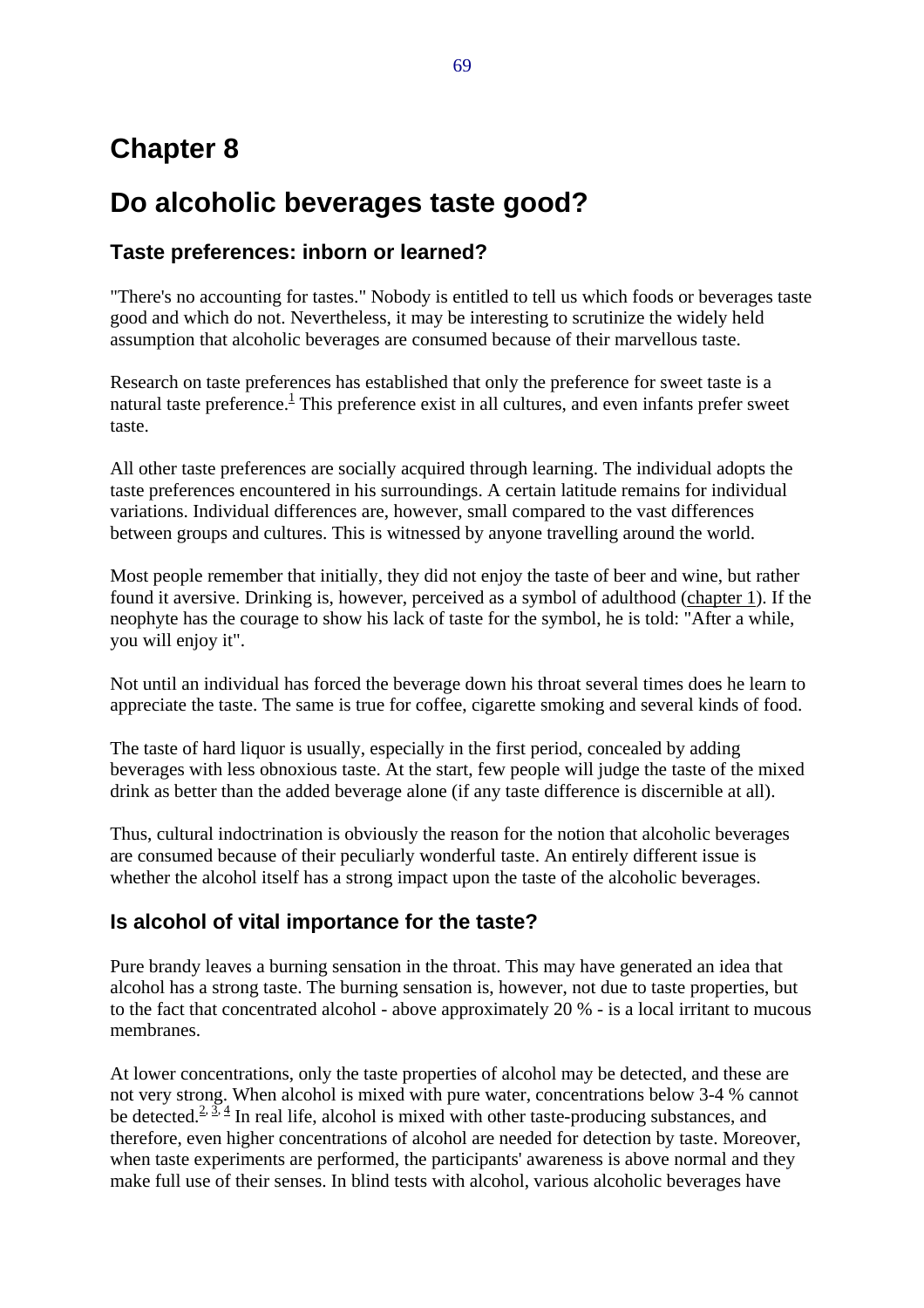been used. Some beverages have contained more than 10 % alcohol, and in those cases, the alcohol may be detected by taste.<sup>5</sup> A study performed in 1973 demonstrated that alcohol is hardly discernible in a vodka/tonic-drink mixed 1:5, containing 8 % alcohol.<sup>6</sup> This drink has often been used in blind tests.

In a Norwegian taste test, the ability to detect alcohol in wine and drinks was studied.<sup>7</sup>

Eleven participants drank 12 drinks each. They were told that 1/3 of the drinks had normal alcohol content, 1/3 had half the alcohol content and 1/3 contained no alcohol. The alcohol content was correctly estimated in 47 % of the cases.

The result seems more correct than we might expect from the American blind tests with alcohol. The cause is probably that the participants were instructed to estimate the alcohol content and knew which alternatives were present.

Red and white wine contains more alcohol than ordinary drinks -10 to 12 %. In similar tests with wine, the alcohol content was largely correctly estimated for red wine (88 %). With white wine, only 33 % of the answers were correct. The taste organ functions less well at low temperatures, at which white wine is served, than at the room temperature of the red wine.

A group at Old Dominion University in Virginia introduced the use of beer at blind tests. $8$ A popular beer (Schlitz) with 5.7 % alcohol was used as alternative to non-alcoholic beer. The test revealed that the participant could not determine which beer contained alcohol "at a better rate than by chance".

A number of other studies have confirmed that regular beer drinkers cannot decide reliably by taste whether a beer is strong, medium or very light in alcohol content. $\frac{9, 10, 11}{2}$ 

In the 80s, beer was used in several blind tests.  $\frac{12}{3}$ ,  $\frac{13}{13}$ ,  $\frac{14}{15}$ ,  $\frac{16}{16}$ 

### **Do "good" alcoholic beverages taste better than "poor"?**

Most people take for granted that expensive alcoholic beverages taste better than cheaper ones. Experiments do, however, indicate that this is not at all an evident fact, and that taste differences are often hard to spot.

The British Medical Journal published a taste experiment involving different brands of whiskey.<sup>17</sup> Surgeons at St.Mary's Hospital had grown tired with some colleagues' whiskey snobbery. The colleagues frequently made confident statements on the taste qualities of different brands of whiskey. The report states: "The ability to discriminate plays a part in establishing a social order among whisky drinkers."

The task was to discriminate the expensive malt whiskeys (Glenfiddich and others) from ordinary blended whiskey (Haig, Bells, White Horse).

Four regular and four inexperienced whiskey drinkers participated. They were blindfolded and given a glass of each of six whiskeys.

The novices gave correct answers in 50 % of the cases, that is, exactly what we would expect if they tossed coins. The answers of the experienced drinkers were just a little bit better - 58 %.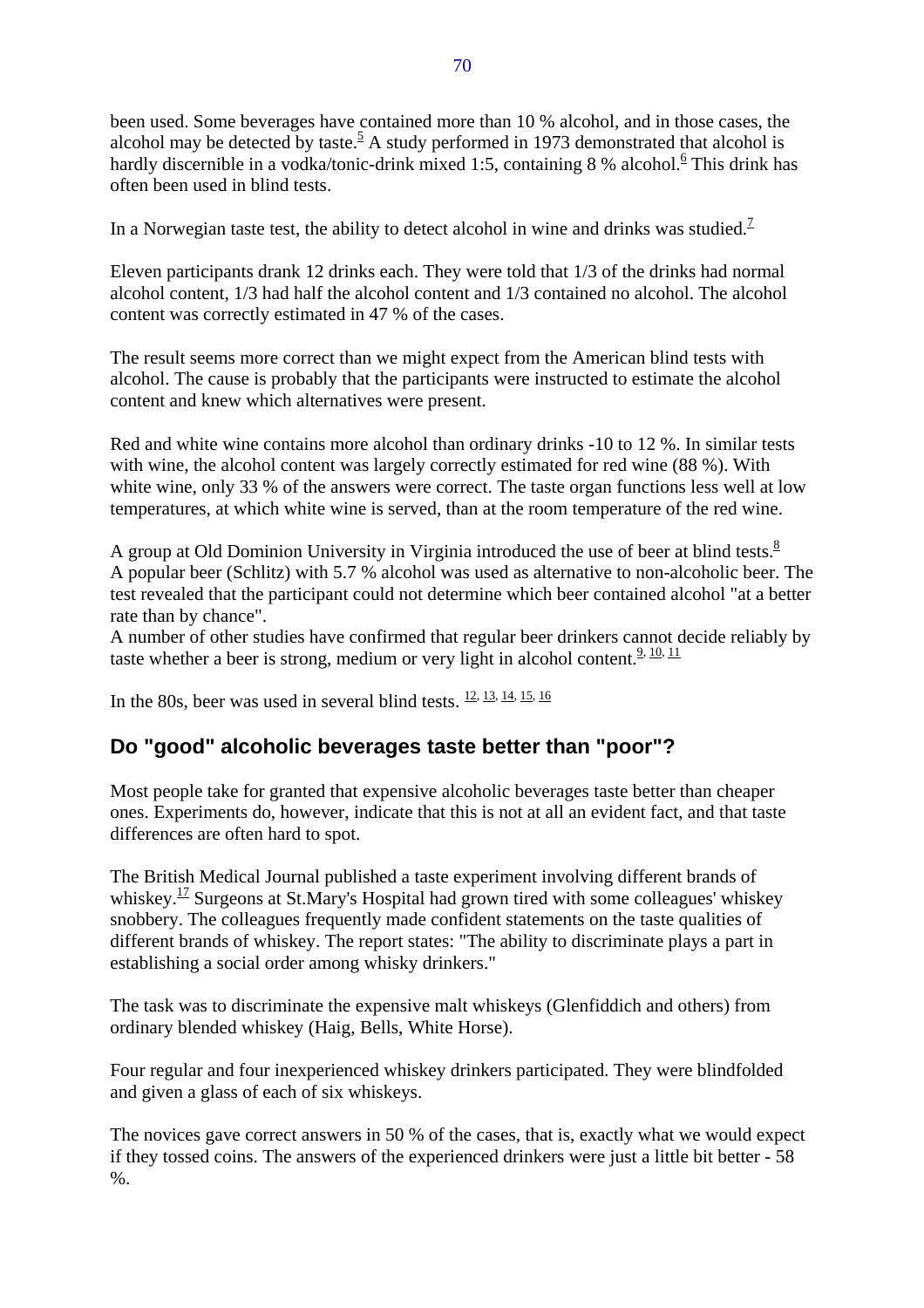A real connoisseur also expects to recognize which brand he is drinking. This was a total failure. Only in a single case did a participant positively identify the area of production. When tested again, he failed to repeat his success.

A few years later, the British consumers' journal "Which" published taste experiments involving several brands of hard liquor.<sup>18</sup> Genuine experts were used, a number of them from the alcohol industry. The experts evaluated cheap and expensive brands according to their taste qualities, while the identity of the brands was hidden.

Among blended whiskeys, Co-op's cheap whiskey won, over distinguished brands.

Among malt whiskeys, the cheap malt whiskey of the Sainsbury chain store won, while the "king" Glenfiddich came last!

Among cognacs and gins, differences were small. Once more, the Sainsbury chain store's cheap brands, sold in simple bottles, did very well. They scored even with Hennessy and Courvoisier cognac and with Gordon's gin.

A newspaper correspondent raised the question: "What would happen to the whiskey producers if large groups of consumers see through the snobbery and mystique?" $\frac{19}{12}$ 

Corresponding experiments with different brands of beer have largely yielded similar results. Three studies showed no tendency for regular beer drinkers to judge well-known or expensive brands more favorably than others, as long as taste was the only cue available.<sup>20, 21, 22</sup>

One of the studies served the beer drinkers' favorite brands along with other brands. In a blind test, the drinkers' own favorite brands were not rated significantly higher than other brands. The labeling in a subsequent experiment did, however, significantly influence the taste ratings.

Another study concluded: "The beer drinkers in this study were largely unable to taste the differences between three different beers. Although prior to the experiment most of the female participants claimed that they did not expect to do well on the identification task, a majority of the males indicated that they were confident of being able to identify each beer type by taste. Some men actually professed a taste aversion to a particular beer, which they then were unable to distinguish during the experiment."

A fourth study did, in fact, show some tendency towards higher ratings for more expensive brands. $\frac{23}{11}$  It is interesting to note that this tendency was multiplied when, in a subsequent study, the beer bottles were labeled correctly. This signifies that even in this study, labels indicating the brands' prices and images were more important cues for the perception of taste quality, than the real physical differences between various brands. Another experiment studied the ability to discriminate between ordinary and non-alcohol beer.<sup>24</sup> Experienced beer drinker had slightly better results than the others, but no group had more than 65 % correct answers.

Corresponding studies for wine have not been published. Several anecdotes indicate that ordinary wine consumers have large difficulties in identifying even their ordinary wines.

The different brands of wine do not, indeed, have completely similar tastes. At wine taster competitions, distinguished experts try to identify different brands and vintages, and they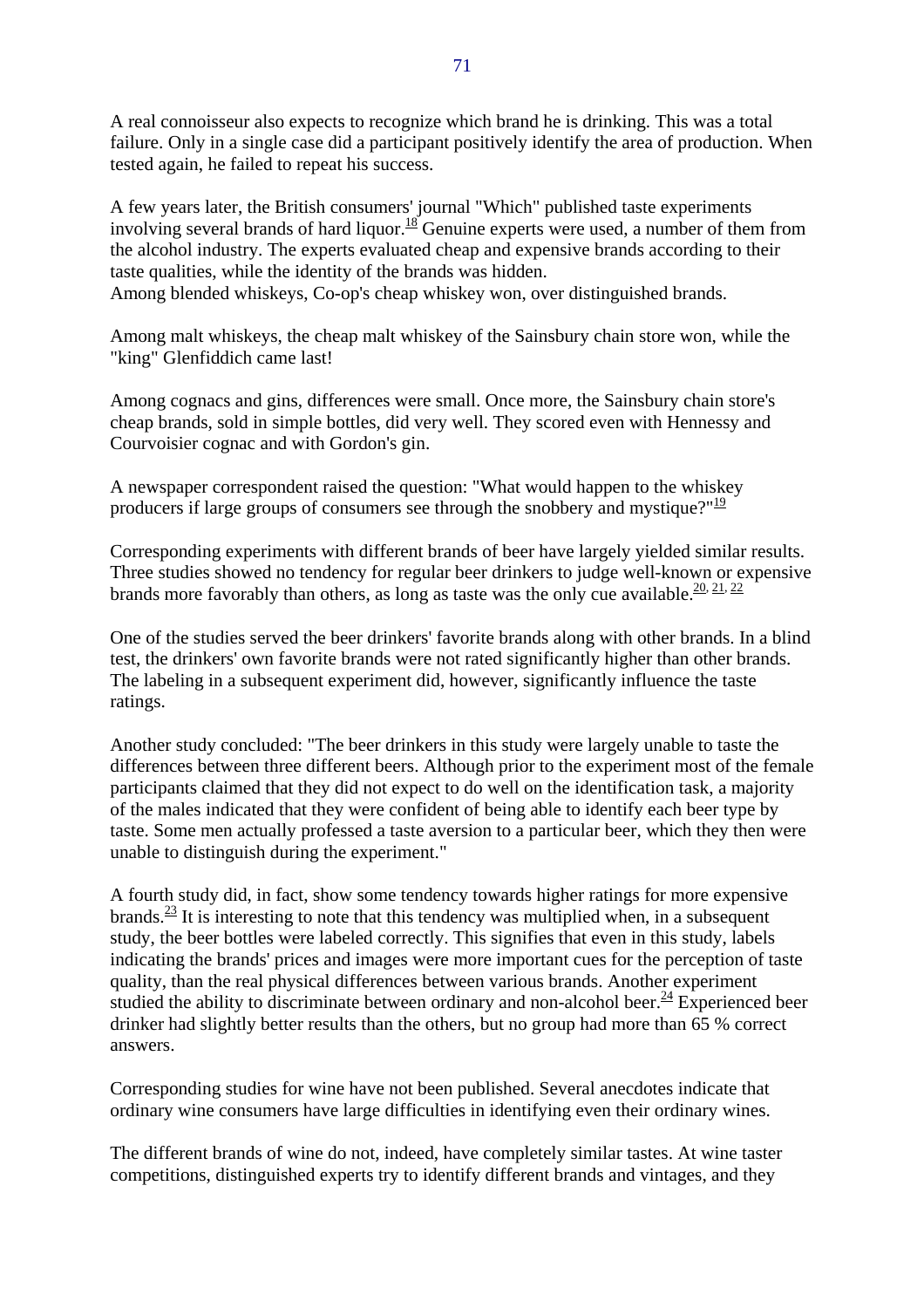often succeed. In addition to their systematic training, these experts employ special techniques. They use the color and smell of the wine, they spit out the wine instead of drinking it, and they clean the mouth with water between each sip. They seem to have very little in common with ordinary wine consumers on natural drinking occasions.

The "wine scandals" provide additional evidence for the limited role played by taste differences. Once in a while, a wine producer markets "simple" wine under the label of a "noble" wine. Such a fraud has often been carried out for several months. The wine's price and label have obviously been sufficient to provide pleasant feelings for the consumers.

The impact of price upon the subjective experience of taste was measured in an experiment with beer at Stanford University. $\frac{25}{5}$ 

Sixty beer drinkers got a lager-type beer from a single production, served in three different bottles. The bottles were labeled differently, indicating that the bottles contained different brands at different price levels. The results gave evidence that ideas about pricing have a substantial impact upon judgment of product quality.

### **Alcohol, taste and illusions**

Our conclusion must be that alcohol as such does not have a particularly nice taste. As an ingredient in beverages, alcohol has a marked impact upon the taste of hard liquor and strong (dessert) wines. It has a certain, but overestimated impact upon the taste of ordinary wine. Whether the alcohol content actually enhances the taste, seems to be decided by social learning and indoctrination.

In most countries, however, the larger part of the alcohol is consumed in diluted spirits or beer, in which alcohol has a minimal impact upon the taste. (Different brands of beverages do, of course, taste differently because of ingredients other than alcohol.)

Very often, beverages are consumed in which alcohol has a heavy impact on the price, but scarcely on taste. The motive may, of course, be to get intoxicated. Alternatively, the role of the alcohol must be characterized as a mere ritual.

Twenty five years after graduation from high-school, we had a reunion party at our old school. The welcome cocktails only contained orange juice, ice cubes and vodka essence - no alcohol.

If anyone had drunk 4 or 5 glasses, they would have noticed the lack of alcohol effects. But as it went, no one commented the taste or the content of the cocktail.

The non-alcoholic cocktail played its role with complete success. If, however, the arrangers had proclaimed that "Now, we are going to drink a non-alcoholic cocktail", the subjective experience would have been different for several people. *The element belonging to the festivity ritual is not really the alcohol, but the idea of drinking alcohol.*

In most industrialized countries, people have learned the unfounded dogma that alcohol has a clear impact upon the taste and makes it pleasant. For several people, the presence of alcohol will therefore determine their attitude towards the beverage.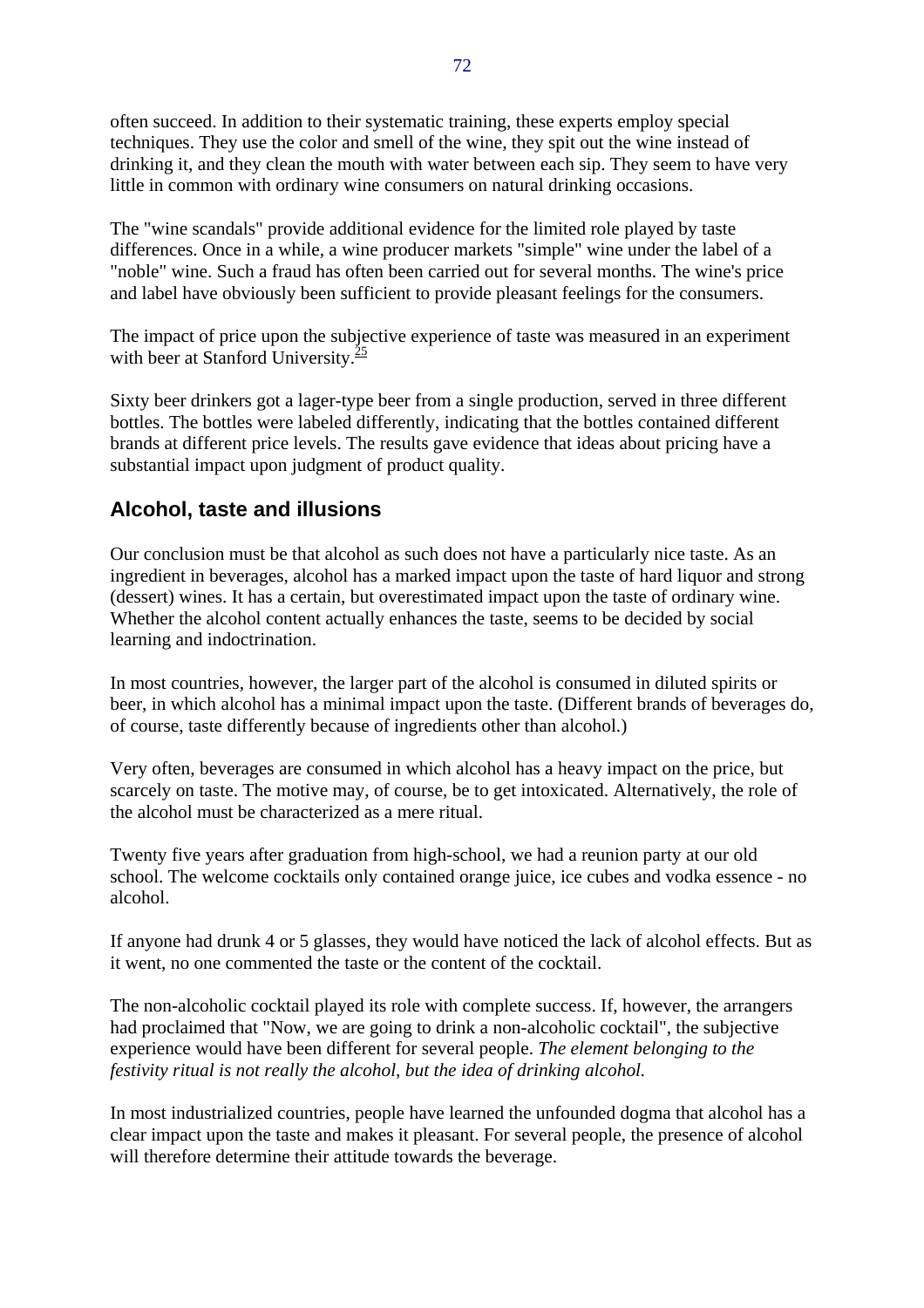In a taste test, the participants were selected on the criterion that they all "loved beer".26 The taste test revealed large difficulties in recognizing their most popular beer. But practically without exception, they characterized the brand they believed was their favorite beer, as the one with the best taste. The same phenomenon was observed with common diluted spirits. The idea that the drink contains alcohol, often determines the subjective experience of taste. This was confirmed by an experiment at Vanderbilt University. $\frac{27}{27}$ 

Thirty seven men tasted two juice glasses, one of which was labelled "Orange juice". The other was labelled "Alcohol", but only had a thin layer of alcohol floating at the top (the beverage contained less that 1 % alcohol). The participants were invited to rate the beverages on a list of adjectives (e.g. "strong", "sour" and "pleasant").

Among the 37, 5 found out that the beverage did not contain alcohol. For the remaining 32, the labelling had a heavy impact upon their taste experience. In 52 % of the cases, different adjectives were used to characterize the beverage, contingent on the label attached to the glass.

Several perceptions of taste differences may be based upon similar illusions. The leader of an American Coke-movement had bad luck:

In 1985, the Coca Cola Corporation changed the recipe of its Coke. Vigorously protesting the change, Gay Mullins in Seattle founded Old Cola Drinkers of America, which eventually had 60 000 members.

Mullins was challenged to participate in a public blind test. Among the two glasses with old and new Coca Cola, he judged as better the new Coke, against which he had sacrificed so much of his personal time and money.

We may smile at the power of illusion. It may, however, be argued that it is wise to remove those illusions which have the most harmful consequences.

#### **REFERENCES:**

1.Rozin,P (1977): The Significance of Learning Mechanisms in Food Selection: Some Biology, Psychology and Sociology of Science. Pp.557-581 in Barker,LM et al (eds.): Learning Mechanisms in Food Selection. Baylor Univ.Press, Waxo,Tx.

2.McAirt,JGP et al (1968): A Taste for Drink and Its Control. Irish J Med Sci 1:579-580.

3.Richter,CP (1941): Alcohol as a Food. Quart J Stud Alc 1:650-662.

4.Settle,RG (1978): The Alcoholic's Taste Perception of Alcohol: Preliminary Findings. Currents in Alcoholism 5:257-267.

5.Keane,TM et al (1980): Alcoholic Beverages and Their Placebos: An Empirical Evaluation of Expectancies. Addict Behav 5:313-328.

6.Marlatt,GA et al (1973): Loss of Control Drinking in Alcoholics: An Experimental Analogue. J Abn Psychol 81:233-241.

7.Fekjær,HO (1980): Ny viten om alkohol. Gyldendal, Oslo.

8.Briddell,D et al (1978): Effect of Alcohol and Cognitive Set on Sexual Arousal to Deviant Stimuli. J Abn Psychol 878:418-430.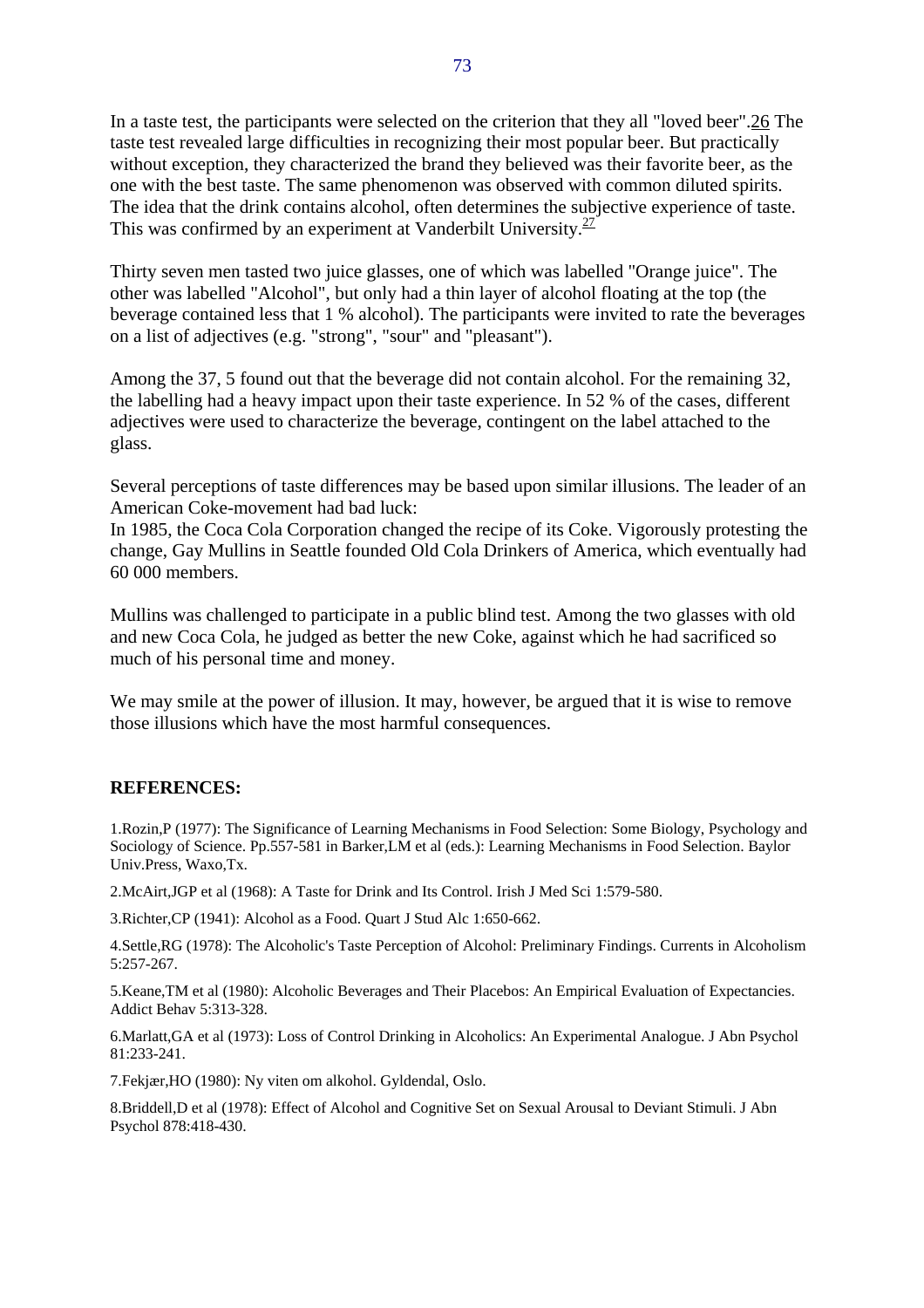9.Milner,G (1979): Light Alcohol and Standard Beers: Controlled Taste Discrimination Study. Med J Aust 2:383. 10.Cox,WM & Klinger,E (1983): Discriminability of Regular, Light, and Alcoholic and Nonalcoholic Near Beer. J Stud Alc 44:494-498.

11.McLaughlin,K (1988): An Investigation of the Ability of Young Male and Female Social Drinkers to Discriminate Between Regular, Calorie Reduced and Low Alcohol Beer. Br J Addict 83:183-187.

12.Rimm,D et al (1981): The Effect of Alcohol and the Expectancy of Alcohol on Snake Fear. Addict Behav 6:47-51.

13.Kaplan,RF et al (1983): Alcohol Dependence and Responsivity to an Ethanol Stimulus as Predictors of Alcohol Consumption. Brit J Addict 78:259-267.

14.Pihl,RO et al (1984): Alcohol and Aggression in Men: A Comparison of Brewed and Distilled Beverages. J Stud Alc 45:278-282.

15.Kaplan,RF, Meyer,RE & Virgilio,LM (1984): Physiological Reactivity to Alcohol Cues and the Awareness of an Alcohol Effect in a Double Blind Placebo Design. Brit J Addict 79:439-442.

16.Kreutser,JS et al (1984): Alcohol, Aggression and Assertiveness in Men: Dosage and Expectancy Effects. J Stud Alc 45:275-278.

17.Chadwick,SJD & Dudley,HAF (1983): Can Malt Whisky Be Discriminated From Blended Whisky? The Proof. Brit Med J 287:1912-1913.

18.Which (1985): Christmas Spirits. Pp. 552-554.

19.Andenes,U (1985): Den store whisky-krigen. Aftenposten, Oslo, the 18th of December.

20.McLaughlin,K (1988): An Investigation of the Ability of Young Male and Female Social Drinkers to Discriminate Between Regular, Calorie Reduced and Low Alcohol Beer. Br J Addict 83:183-187.

21.Fowler,RL (1982): Detection of Differences in Beer Composition by Brand and Level of Caloric Content. Percept Motor Skills 55:967-970.

22.Allison,RI & Uhl,KP (1964): Influence of Beer Brand Identification on Taste Perception. J Market Res 1:35- 39.

23.Jacoby,J, Olson,JC & Haddock,RA (1971): Price, Brand Name, and Product Composition Characteristics as Determinants of Perceived Quality. J Appl Psychol 55:570-579.

24.Martin,CD, Earlywine,M & Young,RD (1990): Identification of non-alcoholic and alcohol beer: Effects of consumption practices and beer brand. Addict Behav: 1990 14:89-93

25.McConnell,JD (1968): Effect of Pricing on Perception of Product Quality. J Appl Psychol 52:331-334.

26.Fekjær,HO (1980): Op.cit.

27.Connors,GJ et al (1978): Extension of the Taste-test Analogue as Unobtrusive Measure for Preferences for Alcohol. Behav Res Ther 16:289-291.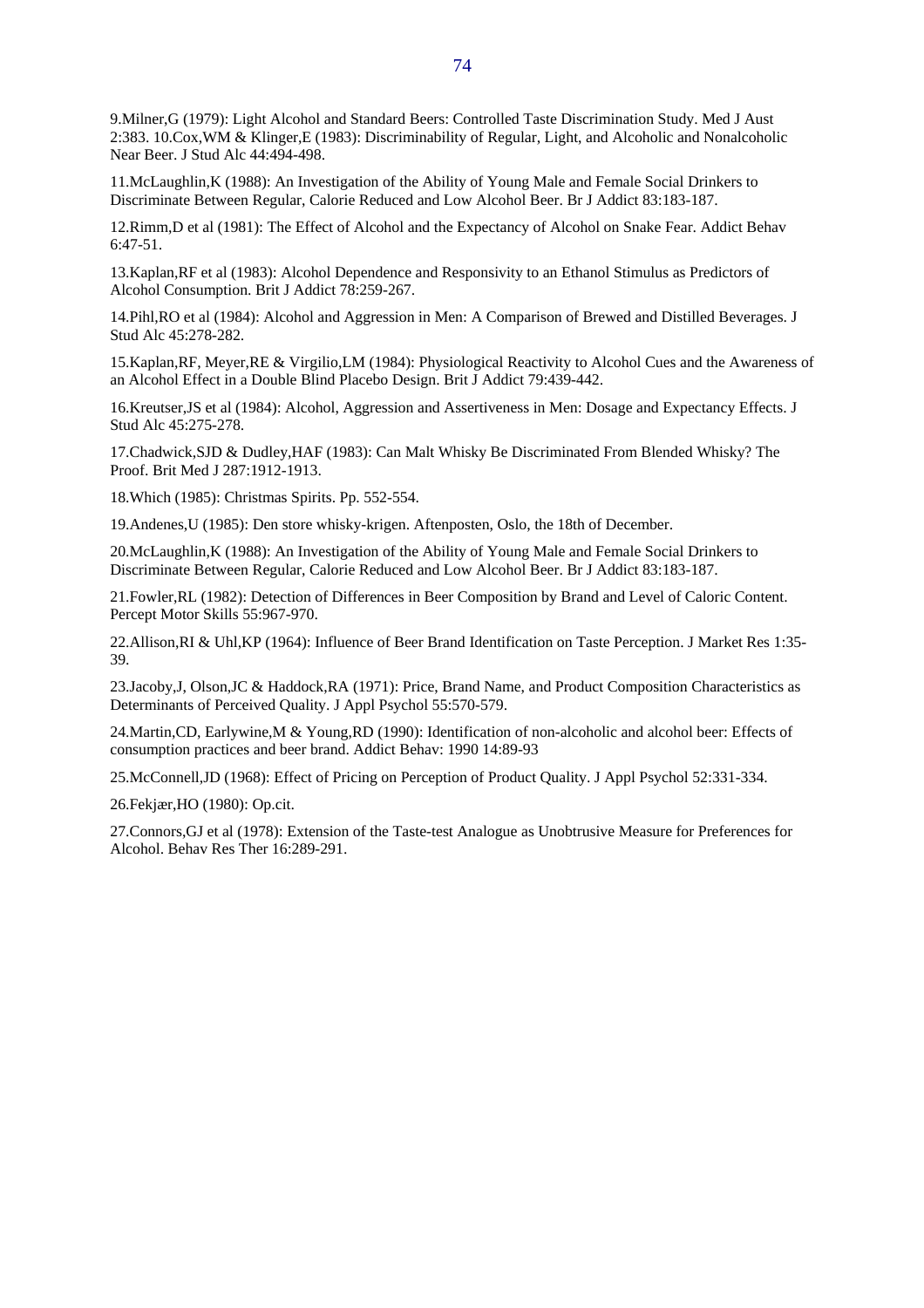# **Chapter 9**

# **Research on motives for intoxicant use - in perspective**

### **From superstition to science: demystification of intoxicants**

According to conventional wisdom, intoxicants have characteristic psychological effects and a unique ability to change the personality of human beings. This idea largely originates from an old popular belief about alcohol, which was widespread in the Western world.

This popular belief evolved at a time when people were illiterate and believed the earth was flat. While modern science has removed several old ideas, public belief on alcohol effects has changed very little. Two leading alcohol researchers at Harvard Medical School remark: $<sup>1</sup>$ </sup>

"Empirical findings contradicting public belief on alcohol's effects on behavior, have had an imperceptible influence on attitudes to alcohol."

In our time, we tend to consider ourselves as rational creatures, basing our ideas on facts and science. Why has research had so little impact on popular ideas on intoxicants, especially on the ideas on alcohol?

Two major causes are obvious. The first is that *the conventional wisdom has the quality of a self-fulfilling prophecy.*

Placebo research demonstrates that human beings are highly suggestible (chapter 4). Following the expectation that a substance will change mood, a change will most probably occur. In an individual's subjective experience, expectancy effects (chapter 4) cannot be distinguished from real pharmacological effects.

The belief that a substance removes inhibitions is even more self-fulfilling. If a substance is regarded as the cause of (and thus excusefor) unrestrained behavior, such behavior does occur. Conversely, in groupsand societies which do not share this belief, the deviant behavior does nottake place.

Whatever the prevailing ideas are about drug effects on socialbehavior, they are apparently proved by living evidence in each specificsociety.

The second main factor which tends to sustain public belief, is thefact that the research findings are not popular in any of the twotrenches.

The proponents and the opponents of an intoxicant (e.g., alcohol ormarijuana) have fought persistent battles. Still, they have agreed that theintoxicant has magical effects upon the personality of human beings.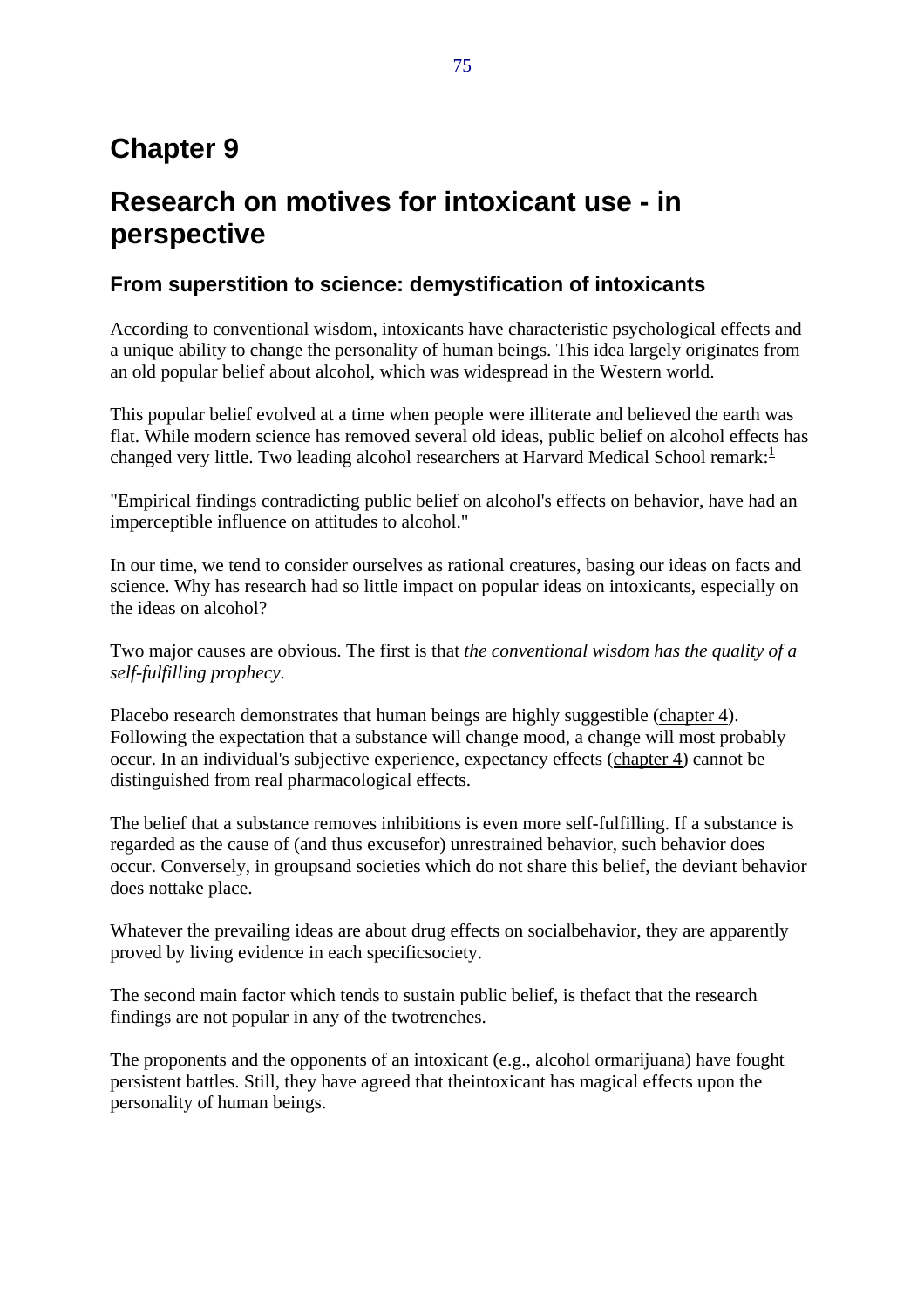Supporters of the intoxicant have argued that the substance" tickles" a center of joy in the brain and removes anxiety like a "super-Valium". Opponents insist that the intoxicant paralyzes a "moral center" in the brain and turns the decent citizen into a ruthless scoundrel.

How did alcohol and other drugs become "psycho-active" drugs?

Accepting the research on behavioral effects of intoxicants may require a restructuring of ideas. The behavior of other people and, often, one's own behavior, may have to be reconsidered from a new perspective. And the question may arise: Why, then, were magical powers attributed to these substances?

Alcohol had entered human culture as a natural adulterant (chapter 6). How did popular belief on its behavioral effects originate?

Anthropologists have answered the question by calling attention to the fact that alcohol does, indeed, produce several unintentional events - stumbling, falling, losing or breaking things, and falling asleep. $<sup>2</sup>$  These involuntary happenings are due to the impairment of skills which</sup> alcohol brings about, irrespective of the society in which it occurs.

The idea is not far away that other events which take place during alcohol intoxication also occur unintentionally, even if they are not due to the reduction of skills. If this idea has gained a foothold in a society, it does, indeed, become a self-fulfilling prophecy.

The drugs which came into use in the 1960s, like marijuana and LSD, were marketed as drugs altering consciousness and personality. Later on, there has been an increasing tendency to attribute similar characteristics to more and more drugs - not only pain-killers, hypnotics and sedatives, but also to previously unknown, synthetic compounds.

Considering the learned character of the chemical "highs" and drug-related behavior, we can easily understand the ever increasing number of "psycho-active" drugs: Noticeable, but nonspecific physiological effects indicating that "something is different", are the subject of interpretations and expectations based upon social learning. The number of substances which may potentially be perceived as "psycho-active" is virtually unlimited.

### **Chemical hypothesis or indisputable motives?**

The pure chemical effects of intoxicants can hardly explain the motives for use. Some of the motives can be perceived as expectancy effects (chapter 4). Often, this is an insufficient explanation. For example, skid row alcoholics persist in drinking although they only seem to get broke, sick and sad.

When the conscious motives are insufficient as explanation, how can we comprehend the use?

Two alternatives seem to exist.

One is the hypothesis that future research will produce entirely different results. People insisting on chemical (instead of sociopsychological) explanations for behavior, may claim that future research will demonstrate that intoxicants "tickle" a brain center of joy and that "dependence" some day will have a chemical explanation.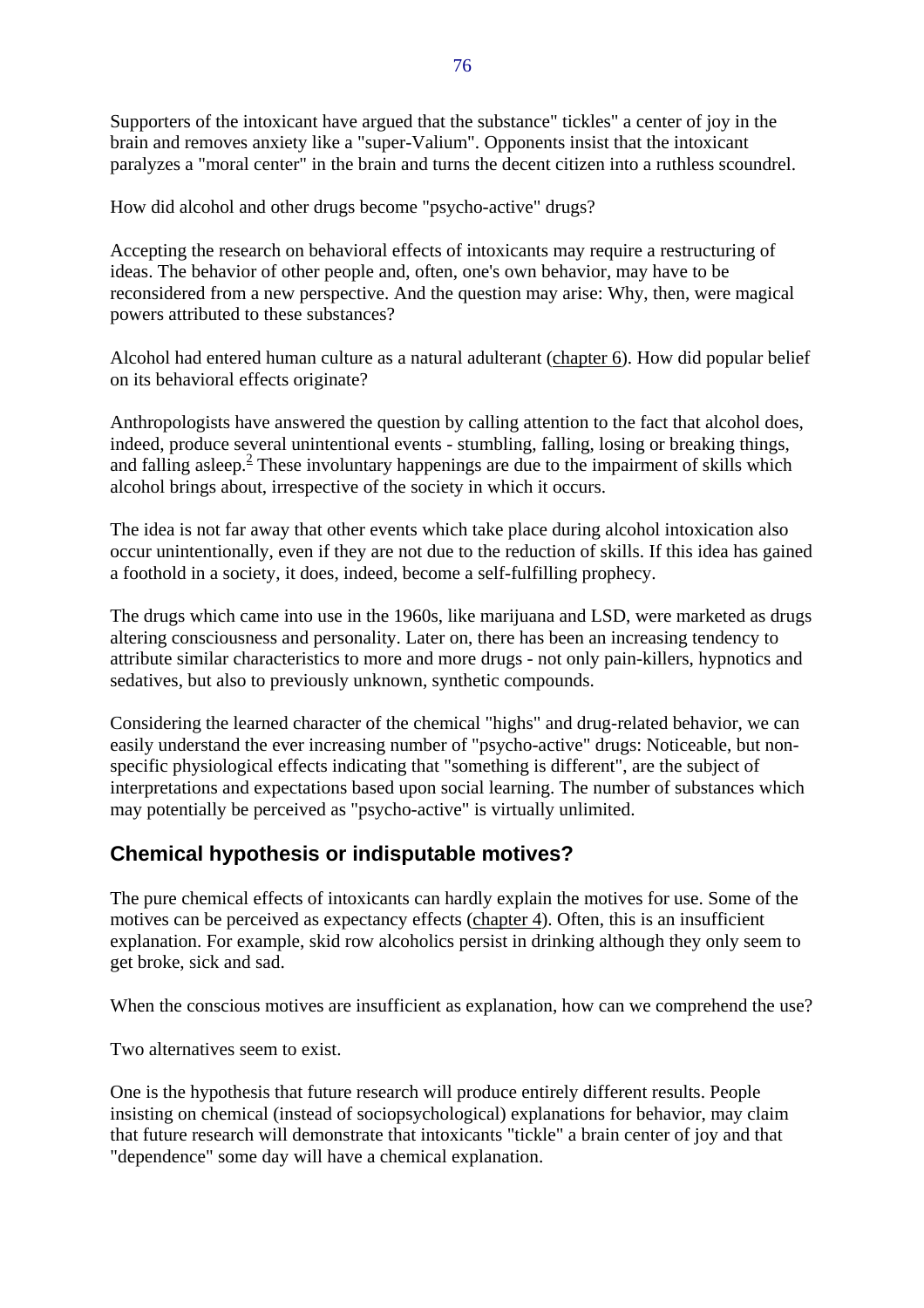Various types of evidence make the chemical hypothesis improbable. Conventional wisdom on the behavioral effects of intoxicants is so full of contradictions (chapter 4) that it hardly ever can be substantiated. As harmful intoxicant use in most cases is not continuous, "dependence" may not provide an adequate explanation).

Few, if any, substances in the world have been as thoroughly investigated as alcohol. Alcoholics may be the group of people which has been studied most extensively. Therefore, it is very difficult to maintain that future research on alcohol and alcoholism may give entirely new conclusions.

The biological explanations of intoxicant use and the behavioral effects of intoxicants, today appear to be unconfirmed hypotheses. Claiming that we know too little yet and must await future research, certainly sounds scientific. At some point of time, however, we will have to consider seriously the huge amount of research which already has been carried out, and accept the clear trends.

## **Understanding intoxicant use - is it possible?**

Conventional wisdom, which believes in the magic properties of intoxicants, is heavily disputed by a large body of research (chapters 5 and 6). In addition, the psychological and behavioral effects of intoxicants vary so much with learning and culture, that intoxicted behavior can hardly ever be attributed to the chemical effects of the substances.

Thus, alternative explanations must be found.

We can positively state that intoxicants are used for symbolic and ritual purposes (chapter 1). Intoxication serves as an alibi for bad performances (chapter 2) and for otherwise stigmatized behavior (chapter 3). These are certainly no unconfirmed hypotheses, but are the *established* motives for intoxicant use. These factors are *necessary* and *sufficient* explanations of the behavior we observe, as they can also account for the enormous individual and cultural differences in intoxicant behavior.

As long as we ignore the sociopsychological benefits from intoxication and intoxicant use, the use of intoxicants may appear mystical and incomprehensible. Traditionally, the use of intoxicants has been poorly understood. This is reflected in the fact that several publications have been issued on the topic *"Theories* of drinking and drug use ..."<sup>3, 4, 5</sup>

Several different theories have been put forward: Why on earth do people use intoxicants and why do they use them to a harmful extent? This has been the long-standing enigma in the alcohol and drug field.

The analysis presented here is hardly based on theories. Intoxicants *are*, undoubtedly, used for symbolic and ritual purposes. Intoxication *does* function as an alibi for individuals facing the risk of bad performance or possibly showing stigmatized behavior. And the kinds of magical properties which are attributed to intoxicants, have to become self-fulfilling through learning, suggestion and self-suggestion.

It may, however, be maintained that one assumption is embedded in this sociopsychological analysis of motives for intoxicant use - the principle that these conspicuous motives are sufficient explanations for using alcohol and drugs, even for using it to a harmful extent.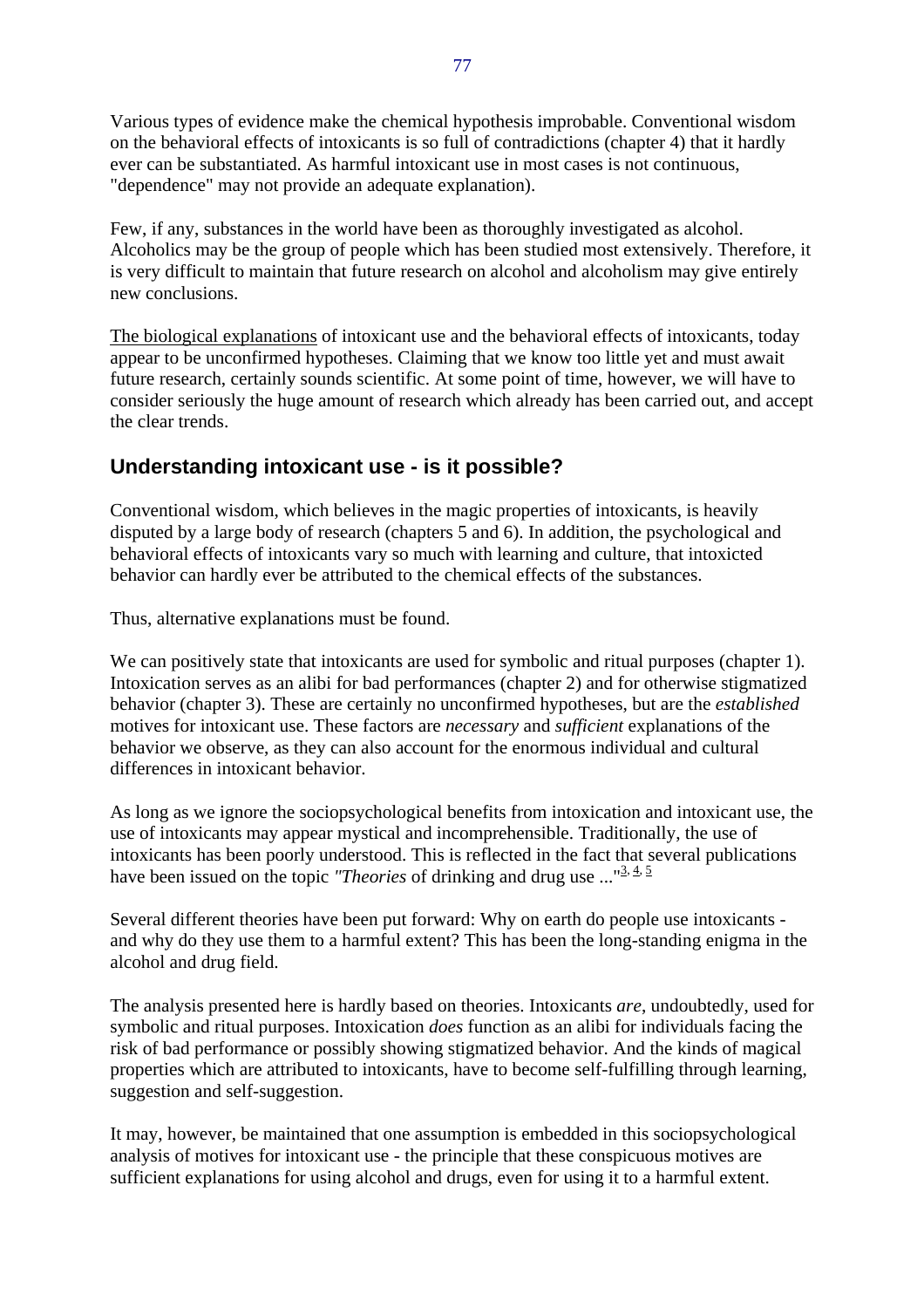- Individuals strive hard to obtain symbols and rituals which are crucial to identity or group identification (chapter 1).
- Effects attributed to intoxicants are genuinely attractive. These effects are likely to occur through expectancy, self-suggestion and learned interpretations of internal cues, irrespective of the pharmacological effects of the substances.
- If an individual anticipates bad performance or otherwise stigmatized behavior which is perceived as worse than being intoxicated, intoxication emerges as a tempting possibility.

Experience from psychiatry, psychotherapy and psychoanalysis particularly shows that *maintaining an acceptable reputation and - above all - self-image is a primary goal for human endeavor.* The concern for self-respect is, indeed, such a mighty force that it can even motivate excessive risk-taking behavior. The leading theorist of social psychology, Bandura, states that "there is no greater punishment than self-contempt".<sup>6</sup> As suicide is not infrequently motivated by self-contempt, people also go to other extremes to avoid the torture of selfcontempt. Intoxication may cause less self-contempt than performing badly or breaking norms in a state of full responsibility.

#### **REFERENCES**

1.Mello,Nk & Mendelson,JH (1978): Alcohol and Human Behavior. Pp. 235-317 in Iversen,LL et al (eds.): Handbook of Psychopharmacology. Vol.12; Drugs of Abuse. Plenum Press, New York and London.

2.MacAndrew,C & Edgerton,RB (1969): Drunken Comportment: A Social Explanation. Aldine, Chicago.

3.Lettieri, DJ et al (eds.)(1980): Theories on Drug Abuse. NIDA Research Monograph 30, Rockville, Md.

4.Blane,HT & Leonard,KE (eds.)(1986): Psychological Theories of Drinking and Alcoholism. The Guilford Press, New York.

5.Chaudron,CD & Wilkinson,DA (eds.)(1988): Theories of Alcoholism. Addiction Research Foundation, Toronto.

6.Bandura,A (1977): Social Learning Theory, Prentice-Hall, Englewood Cliffs, NJ.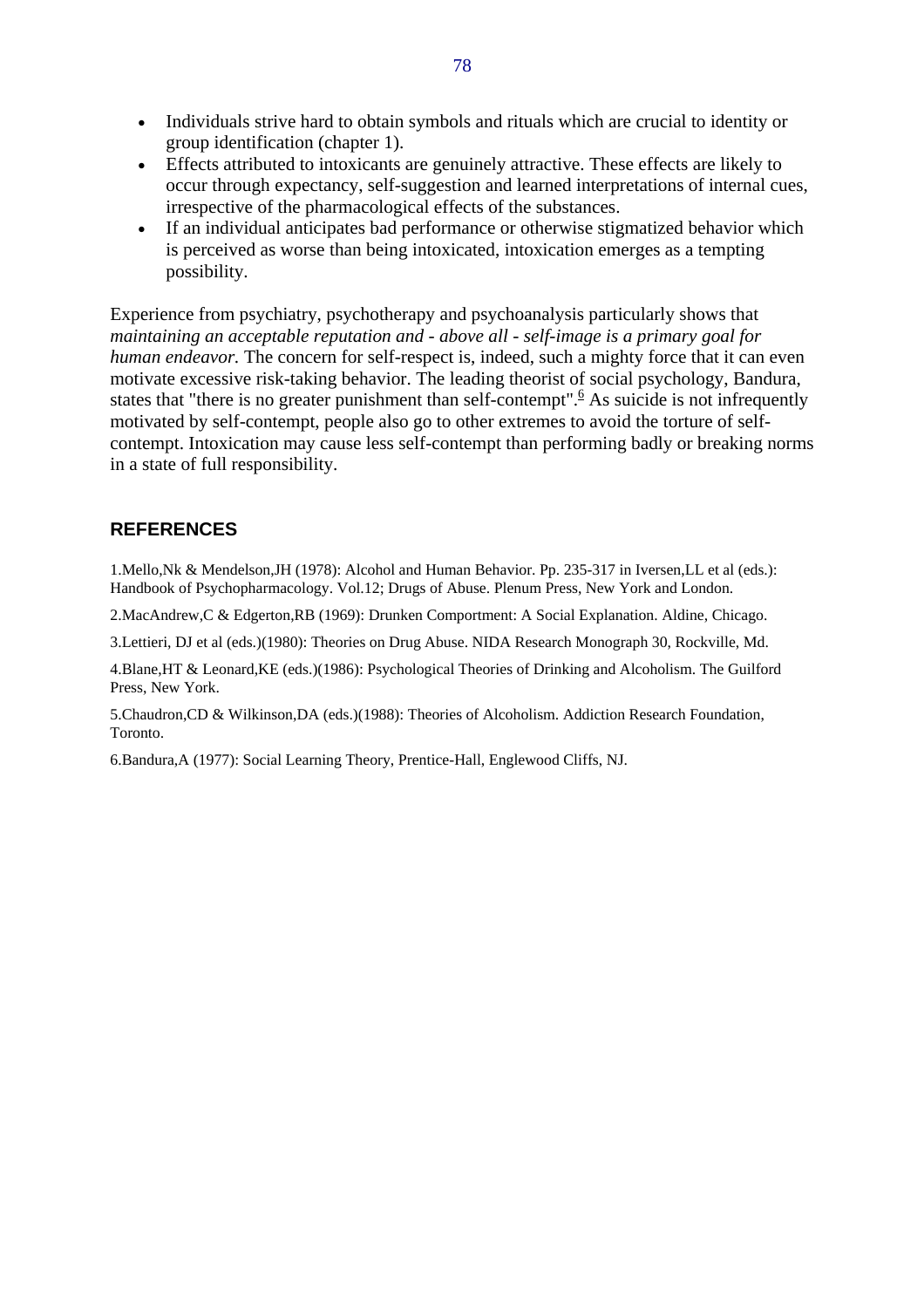# **Chapter 10**

## **May conventional wisdom be changed?**

## **Separating alcohol use from disinhibition**

American alcohol researchers have discussed the possibility of changing public belief on alcohol.

Alan Lang, a professor of psychology in Florida, says: $<sup>1</sup>$ </sup>

"The obvious first step is to inform people of the prepotent role of cultural beliefs in the drinking-disinhibition link. Research subjects and the general public alike always seem astounded to learn of the expectancy effect or to hear about cultures where consuming alcohol does not lead to greater expressions of aggression or sexuality. Next, our laws as well as our informal reactions to the deviant behavior of drinkers need to reflect a new intolerance of undesirable disinhibitions, and hence enforce individual responsibility for those actions we disdain."

This has also been suggested by anthropologists.  $2^{3}$ 

In a paper on alcohol as an instrument of intimate domination, the sociologist Robin Room concludes: $\frac{4}{3}$ 

"... the link between alcohol and violence is a matter of cultural belief rather than pharmacological action. With this premise, it is possible to embark on a strategy of cultural redefinition of the meaning of alcohol: that alcohol is not to be seen as an explanation of violence. If the power of alcohol as an instrument of domination is the power of a cultural belief that it causes violence, that power exists only so long as we go on believing in its power and acting and reacting on that basis.

 To change this belief involves undoing one of the most durable conceptual legacies of the temperance movement, and it is no light undertaking. By now the power of alcohol to make a person mean, vicious and violent is deeply entrenched in song, story and consciousness. Such a redefinition is thus a matter for a sustained campaign of consciousness-changing, and not for a season of thirty-second television spots. But in the long run, such a strategy may be the most effective and socially desirable means of removing alcohol's power as an instrument of intimate domination."

As stated by Room, there are immense impediments. Where people believe that alcohol as such removes inhibitions, intoxication becomes a mitigating circumstance and disinhibition does, in fact, take place. The idea "prooves" itself.

So while research on intoxicant effects may be highly interesting from a theoretical point of view, it may well be maintained that reducing the level of consumption is a more reliable method for reducing problems than diminishing people's motives for drinking, at least at short sight.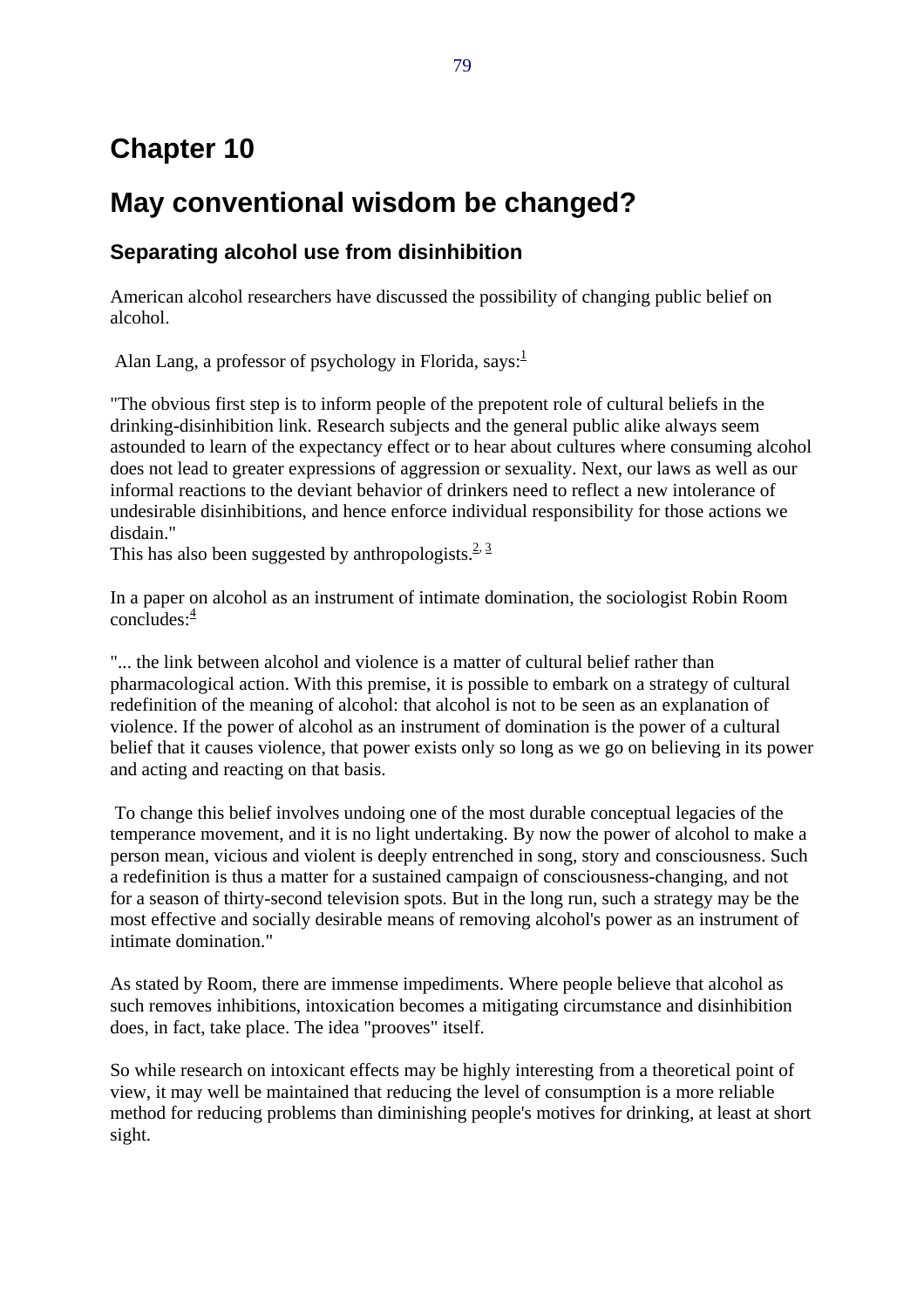#### **Putting theory into practice**

Alan Lang and one of his co-workers recently wrote:<sup>5</sup>

"From the point of view of prevention and resolution of alcohol problems, the demonstrated importance of expectancies may provide reason for optimism. After all, it is probably easier to change what people believe and will tolerate about drinking than it is to change their physiological reactions to it."

In Sri Lanka, the psychiatrist Diyanath Samarasinghe is leading an alcohol education program which has recently been described in an article in the World Health Forum.<sup>6</sup>

While the aforementioned American researchers only contemplated altering public belief on the link between alcohol and disinhibited behavior, the Sri Lankan program aims at a more comprehensive demystification of drugs, involving such beliefs as those which hold that the drug experience is inherently pleasurable, mood elevating, relaxing, and helpful in making people more sociable.

The program trains young persons who are interested in working in drug prevention. They then conduct activities in their village or other local area, reporting back for review and redirection.

At the start of the training, participants are asked how much of the perceived positive effects is produced by alcohol itself and how much by the social environment, rituals, beliefs and expectations surrounding the use. Attention is called to the contradictions in the conventional wisdom (chapter 4).

Through discussions, participants find out that alcohol itself seems to play a minor role in producing good mood and relaxation and that alcohol-induced violence is mostly directed towards weaker victims, not striking at random.

The participants are told that initially alcohol consumption is not in itself pleasurable, apart from its symbolic and social value, until the socializing group makes it so by training the novice over many occasions.

"The next session focusses on the possibility of modifying the social rules governing alcoholinduced behaviour. Participants are encouraged to see that a relaxation of strict social regulations is in itself very enjoyable, whether after drinking alcohol or otherwise. They are then engaged in a discussion of the desirability of continuing to limit this relaxation of social norms to just the drunken state. It is explained to them that changing the social image of alcohol as a magical or glamorous substance would help in reducing the desire of young persons to experiment with it. It is also pointed out that, in nearly all instances of young people trying out alcohol or other drugs, the so-called experiments are conducted with a group of friends who ensure that the novice feels positive enough to try it again, even if the sensations generated purely by the drugs were by themselves quite unpleasant." Finally, participants are given the challenge of changing the social perceptions regarding alcohol in their own village or other local area. The campaign actually has the form of an idea, which can spread from person to person, irrespective of whether they are against alcohol, in favor, or neutral.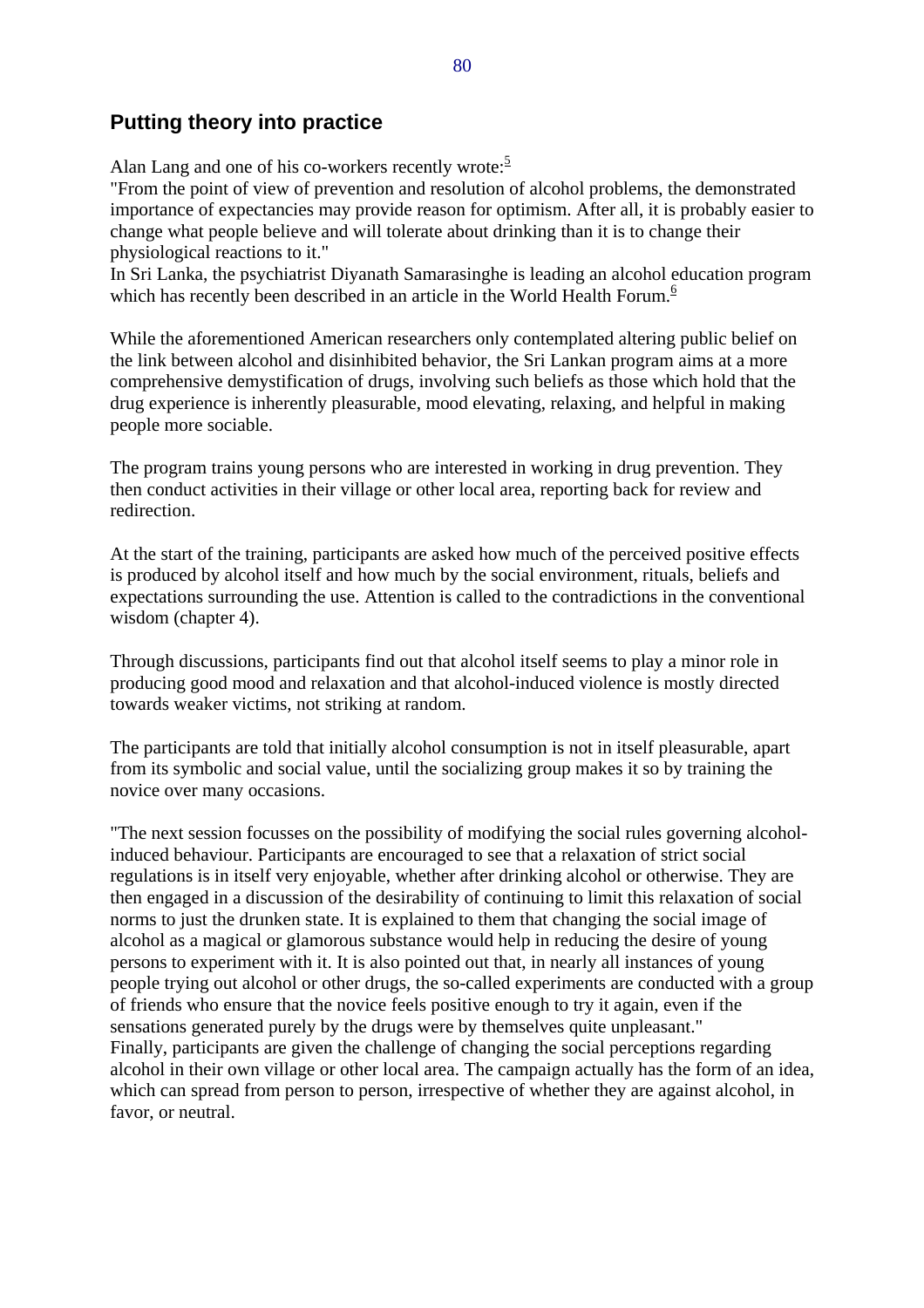#### **Altered expectations give altered experiences**

Dr. Samarasinghe's program is relatively young and still awaits formal evaluation, but interesting results are reported. Changes in drunken comportment and subjective effects after alcohol use have been unequivocally reported to result.

Although the program primarily aims at reducing alcohol and drug use, a most interesting side-effect is that *the program seems to bring about a definitive confirmation of its own theoretical basis*.

Participants who then have taken alcohol, have reported that the experience was either unpleasant or inconsequential. Several previous social drinkers, who had begun more carefully to examine the effects of alcohol on themselves, have after a time given up alcohol use as they reportedly then discovered that the effects were not pleasant.

In a few locations, the campaigners have already begun to produce small changes in the response to alcohol use and drunk behavior in the wider community around them.

Sri Lanka is a the third world country where a large proportion of the population are not alcohol users. Mass media are less influential than in the Western world. Consequently, conventional wisdom on drug effects is less deeply entrenched. Therefore, educating people on the basis of research may be easier to perform than in the industrialized countries. Still, the experiment in Sri Lanka demonstrates that altering expectations and correcting misconceptions is, indeed, a feasible approach.

In the end, superstition, depicting alcohol and other drugs as having magical properties, will probably have to be eradicated. In the famous words of Abraham Lincoln:

"You can fool some of the people all of the time, and all of the people some of the time, but you cannot fool all of the people all the time."

#### **REFERENCES**

1. Lang,AR (1983): Drinking and Disinhibition: Contributions From Psychological Research. Pp.48-90in Room,R & Collins,G(eds.): Alcohol and Disinhibition.Nature and Meaning of the link. Research Monograph No.12, NIAAA, Rockville, Md.

2. MacAndrew,C (1983): Commentary. Pp. 212-213 in Room,R& Collins,G (eds):Alcohol and Disinhibition. Nature and Meaning of the link.Research Monograph No.12, NIAAA, Rockville, Md.

3. Heath,D (1983): Alcohol and Aggression. Pp.89-103 in Gottheil,Eet al (eds.): Alcohol, Drug Abuse and Aggression. Charles C. Thomas, Springfield, Illinois.

4. Room,R(1980): Alcohol as an Instrument of Intimate Domination. Paper presented at the Annual Meeting of the Society for the Studies of Social Problems, NYC.

5. Lang,AR & Michalec,EM (1990): Expectancy effects in reinforcement from alcohol. Pp.193-232 in Cox,WM (ed.): Why People Drink. Parameters of Alcohol as a Reinforcer. Gardiner Press, Inc., New York.

6. Samarasinghe,D (1992): Removing the Magic of Drugs. World Health Forum, 13:368-371.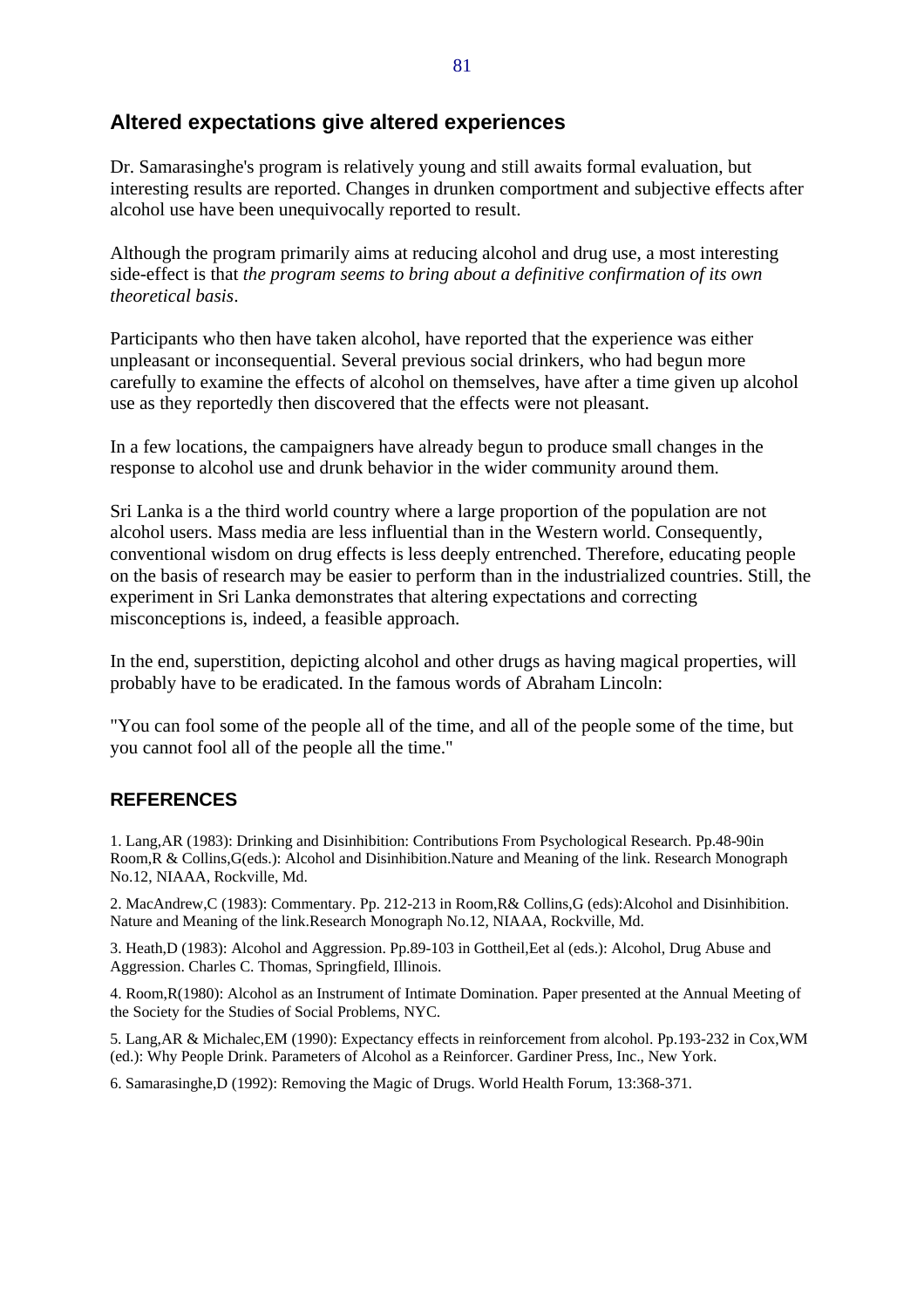# **Appendix**

# **Biologic theories on the motives**

## **All human activity is biology, but …**

All human thoughts and all behaviour are based upon biochemical processes in the nervous system.

Does this mean that psychology and behaviour sciences soon will be subdivisions of biochemistry and biology? Will thoughts and behaviour be explained and changed by biochemistry, in our lifetime?

Or is this still light years away, so that we still will base understanding and modifications by psychology and behaviour sciences?

For a long time, many biochemical researchers have been very optimistic. A leading newspaper reported in 1974:

Will there be no sex, alcohol use, gambling or excessive eating in the year 2000? Psychologists believe that at that time, the human brain will be understood and the pleasure centers will be localized. With a technical device, we can stimulate all the brain centers and have complete enjoyment – without eating, having intercourse or drinking alcohol.

The prophecy was wrong. But have we come a long way?

Do the motives for intoxicant use, sex and other behaviour humans seek, simply consist in a chemical stimulation of a certain pleasure center in the brain? Or does our cultural learning have a decisive influence on our perception of the behaviour?

## **Are intoxicants used because of their pleasant effects?**

Many biochemical publications seem to take for granted that intoxicants are only consumed because of their pleasant physical effects.

But with large placebo studies in the 1950s and 1960s, published in the most prestigious scientific journals, more than 90 % perceived the effects of morphine as unpleasant and found the placebo to be more pleasant.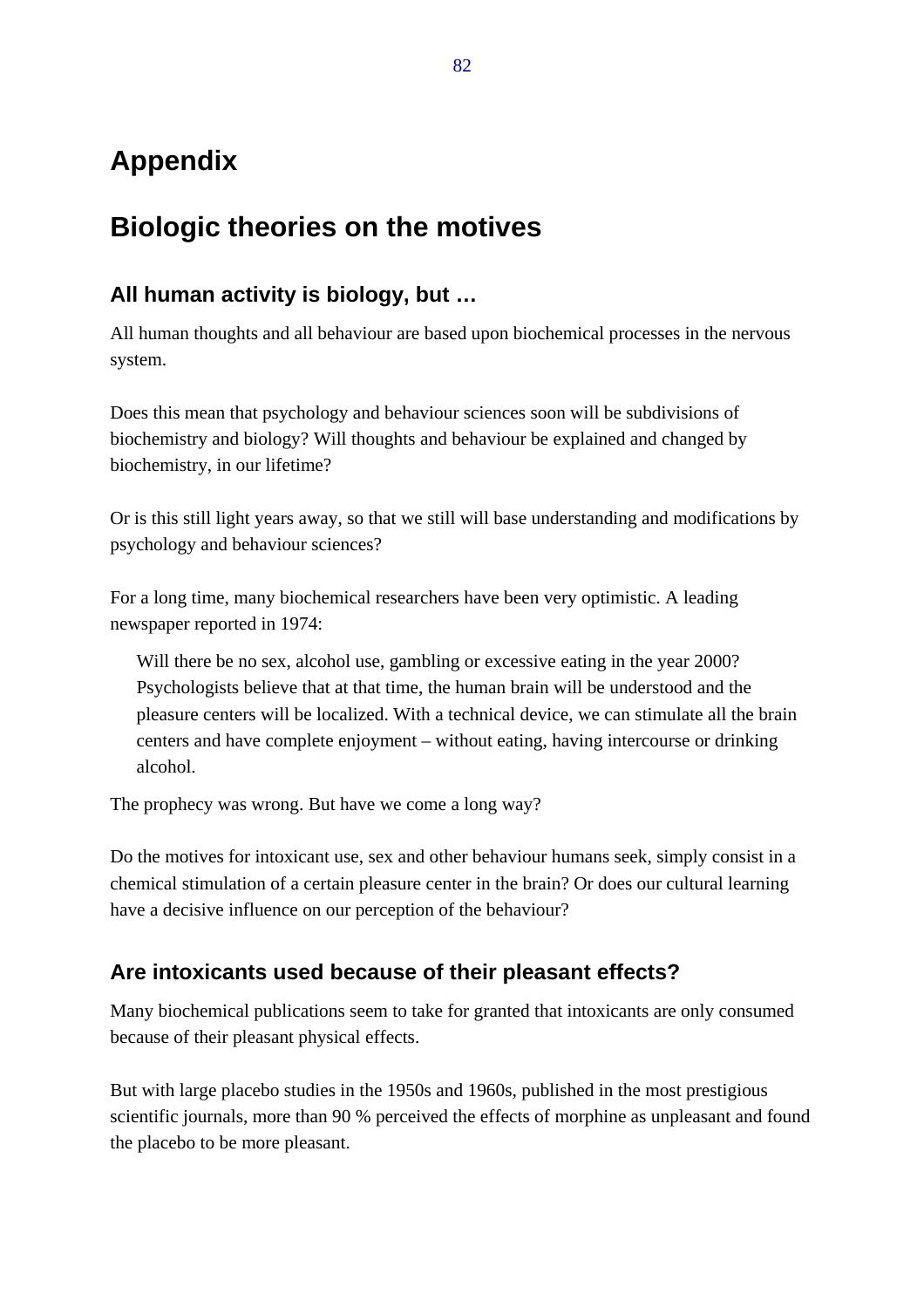Neither did the cannabis research in the 1960s and the 70s indicate that the pure drug effect as such is pleasant.

Does this mean that the consumers of these intoxicants are masochists? No, not more than smokers, beer drinkers and coffee drinkers are. All these activities have taste and other effects which are not perceived as pleasant. But those who are well motivated to become a smoker, or a beer or coffee drinker, are willing to undergo the processes that are required to learn to like the taste or effect. Human preferences are so flexible that we can learn to appreciate something which is not immediately considered pleasant.

The theory that intoxicants are used because they all stimulate a common pleasure or reward center, implies that novices will also find the effects pleasurable. But with the exception of central stimulants, the main rule is that animals and humans avoid the substances unless they have been through the process needed to "learn to" appreciate it.

One of the pioneers in methadone treatment, Vincent Dole, writes:  $\alpha$ <sup>1</sup> «Animals generally avoid such drugs when they are given a choice.» And he writes: «Most animals cannot be made into addicts.»

## **Intoxicants are not always intoxicants**

For one of the common intoxicants, amphetamine, large placebo studies concluded that the majority finds the effects pleasurable. A minority found it unpleasant because it led to restlessness, anxiety and insomnia. But the majority found it pleasant because they felt more fit, energetic and alert.

The effects of amphetamine were not, however, classified as being "high" and associated with alcohol. In the 1940ies, it was quite common that ordinary, "nice" people took amphetamine in order to stay awake during night watch or preparation for exams. But it was only perceived as a medicine towards tiredness, not as an "intoxicant".

There are many examples that chemical substances have been used widely without being classified as "intoxicants" until drug misusers started to consume them. Untill the 1950s, cannabis products were sold freely as medicines in drug stores. It is thought-provoking that users did not discover that it was an intoxicant.

Thus, it seems that the objective properties or effect of the substances do not by themselves decide whether the substance is labeled an intoxicant.

 $\overline{a}$ 1

Dole VP: Addictive Behavior. Scientific American 243:138–154, 1980.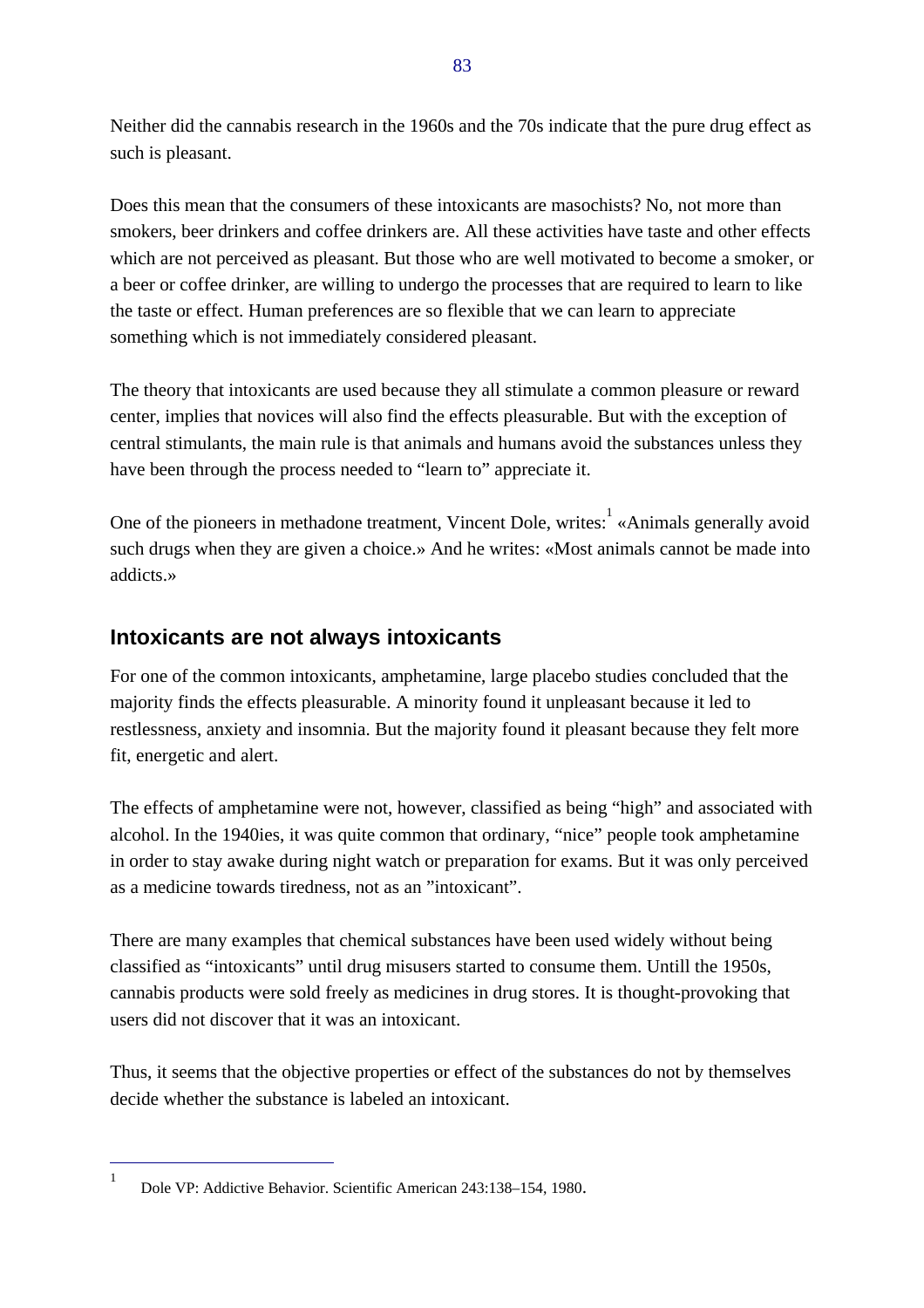## **Dopamine increase – by both pleasant and unpleasant stimuli**

Towards the end of the 1980s, research with rodents in American laboratories showed that some intoxicants give a chemical reaction in a brain center called *nucleus accumbens*. An increase in the concentration of extracellular dopamine was demonstrated. The same increase was demonstrated when the animals were eating or having sex.

For some reason, the researchers postulated that the increase of dopamine was not only an accompanying phenomenon, but has decisive importance for pleasurable experiences. The increase of dopamine was claimed to be the main motives for the behaviour. They proclaimed that this is a «reward pathway».

In 1990, Journal of the American Medical Association published a report claiming that most (77 %) of alcoholics have an allele (part of a gene) which is important for dopamine metabolism, while most (72 %) non-alcoholics did not have it.<sup>2</sup> The study was received with enthusiasm and mass media around the world reported that the «alcoholism gene» had been found, and in addtion, the key role of dopamine in the drinking motives had been confirmed. But this joy did not last long: A subsequent analysis of several studies concluded that this trait was found in an equally high proportion (18 %) of alcoholics, problem drinkers and nonproblem drinkers.<sup>3</sup>

Later on, animal studies showed that the concentration of dopamine in nucleus accumbens did not increase only in response to pleasant stimuli, but also with negative stimuli, which the animals wanted to avoid, as shown by their behaviour:<sup>4</sup>

- Being confronted with aggression and threatening behaviour
- Electric shock

 $\overline{a}$ 

- Pinching of the tail
- Conditioned negative stimuli

<sup>2</sup> Blum K: Allelic association of human dopamine D2 receptor gene in alcoholism. JAMA 263:2055–60, 1990.

<sup>3</sup> Gelernter J, Goldman D, Risch N: The A1 allele at the D2 dopamine receptor gene and alcoholism. A reappraisal. JAMA 269: 1673–77, 1993.

<sup>4</sup> Abercrombie ED, Keefe KA, DiFrischia DS, Zigmond MJ: Differential effect of stress on in vivo dopamine release in striatum, nucleus accumbens, and medial frontal cortex. J Neurochem 52:1655–8, 1989.

Imperato A, Cabib S, Puglisi-Allegra S: Repeated stressful experiences differently affect the timedependent responses of the mesolimbic dopamine system to the stressor. Brain Res 601:333–6, 1993.

Salamone JD, Cousins MS, McCullough LD, Carriero DL, Berkowitz RJ: Nucleus accumbens dopamine release increases during instrumental lever pressing for food but not free food consumption. Pharmacol Biochem Behav. 49:25–31, 1994.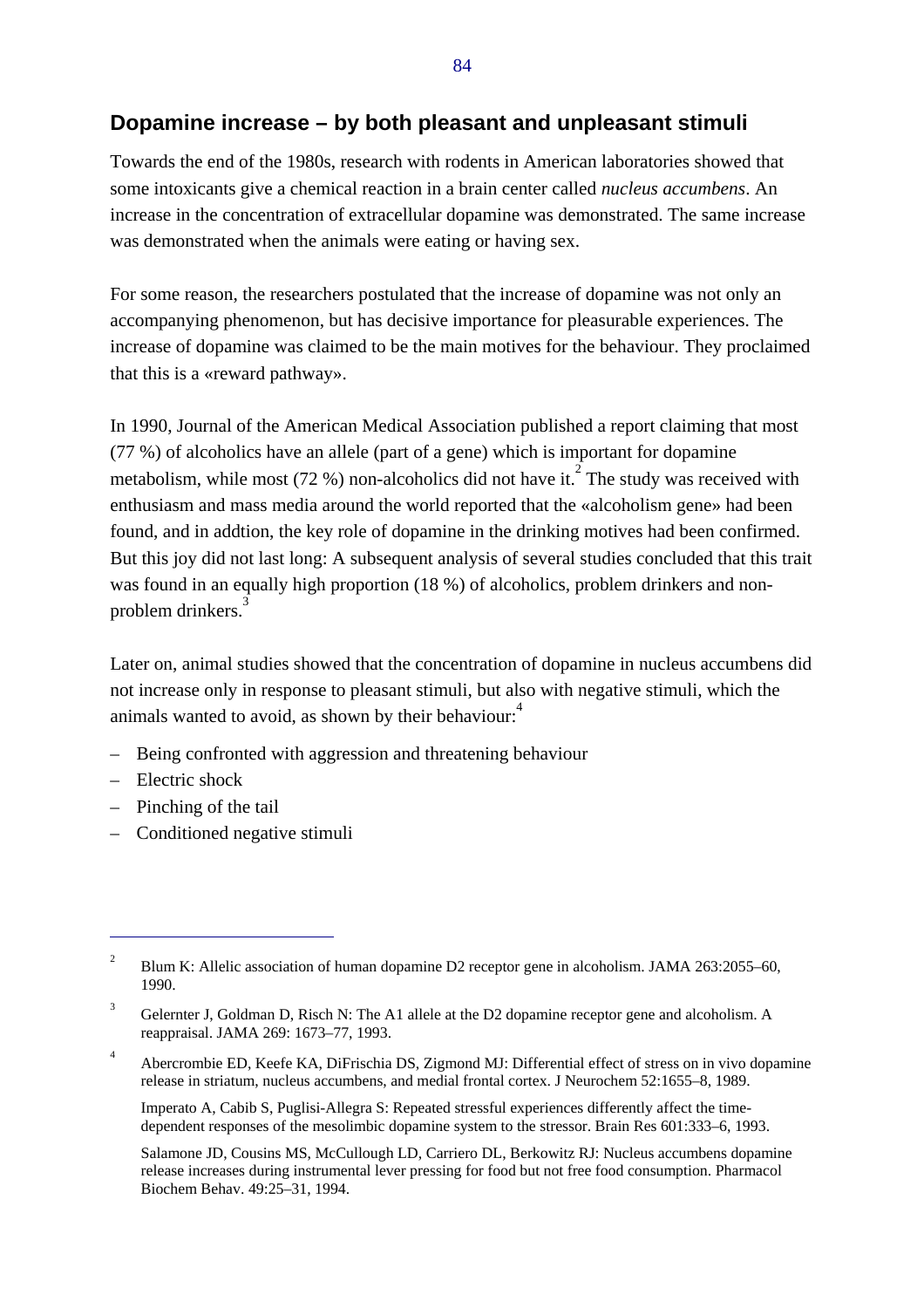Animal studies have also demonstrated that the ability to feel the effects of dopamine does not influence the animals' use of intoxicants. Animals lacking dopamine receptors in their nervous system show the same behaviour towards intoxicants as other animals.<sup>5</sup>

A study in the American Journal of Psychiatry reported that the medicine most often used for ADHD, Ritalin (metylenphenidate), blocked the dopamin reseptors in the brain. <sup>6</sup> Therefore, it was claimed, the substance could not be misused or used as an intoxicant. But it seemed that drug addicts do not read this journal, as one sixth of the children taking Ritalin had been offered money to sell it to addicts.

Although the dopamine theory is still being advocated, this research makes it hard to believe that this theory is correct. Neither does it make good sense logically:

If intoxicant use, smoking, gambling etc. had as the same main purpose to trigger off the same reaction, *these behaviours should also substitute for each other:* The alcohol would one day provoke the pleasant chemical reaction by gambling instead of drinking, and the smoker could one day substitute drinking for smoking. In the real world, we rather observe the opposite: When drinking, it is customary to smoke and gamble more. In addition, animals would generally choose to consume intoxicants when having a choice, but they generally do not.

## **How chemical substances are labeled "intoxicants"**

 $\overline{1}$ 

It has been demonstrated that 5–10 among the tens of substances at the list of illegal intoxicants increase the level of dopamine in *nucleus accumbens*, which, however, is not a specific reaction for pleasures or for intoxicants.

If all the substances labeled intoxicants had any chemical/biologic common characteristic, we could have decided in the laboratory which substances are intoxicants and which are not. It would probably also have led to the discovery of intoxicant which did not represent any threat to the health, and could therefore easily be legalized. It does not happen, because no common characteristic does exist.

<sup>5</sup> Rocha BA et al.: Cocaine self-administration in dopamine-transporter knockout mice. Nature Neuroscience 1:132–137, 1998

Sora I et al.: Cocaine reward models: Conditioned place preference can be established in dopamine- and in serotonin-transporter knockout mice. Proceedings of the National Academy of Sciences 95:7699–7704, 1998.

Garris PA et al.: Dissociation of dopamine release in the nucleus accumbens from intracranial selfstimulation. Nature. 398, 67–69, 1999.

<sup>6</sup> Volkow ND et al.: Dopamine Transporter Occupancies in the Human Brain Induced by Therapeutic Doses of Oral Methylphenidate. Am J Psychiatry 155:1325–1331, 1998.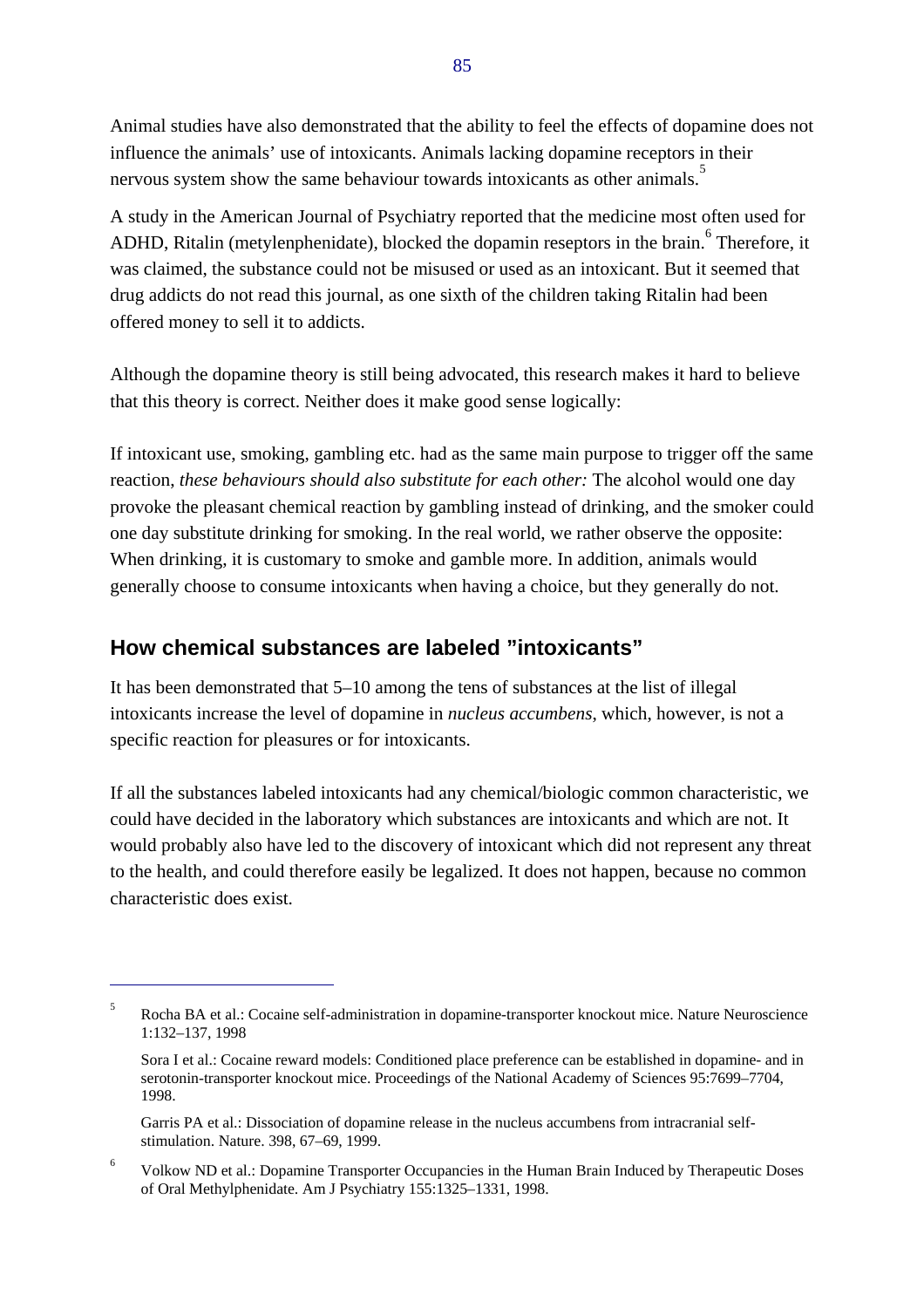A very different process leads to the process of labeling a substance as an intoxicant: When drug abusers or addicts start using a new substance and claim that it makes them "high", the substance is prohibited and included in the list of illegal intoxicants.

When drug abusers have defined a substance as an "intoxicant", the mighty American National Institute of Drug Abuse grants money for research which, to a large degree, aims at showing the health risks related to the substance.

## **Will research with rodents give the solution to alcohol and drug problems?**

Although the dopamine theory seems to be rejected, research with rodents may still find factors which may influence human consumption of intoxicants. Then, the next question will be: How important are these factors – how large part of human motives are explained by chemical reactions which also are found in rodents?

In general, there is little agreement between laboratory findings with animals and what we find in human behaviour. The table on the next page is made by Hartnoll<sup>7</sup> in 1990 and based on the experiences in Great Britain, but the main features seems to be the same in other western industrialized countries. While it is most easy to make animals consume stronger central stimulants, very different substances are most common in human use and human consumption.

The table demonstrates that in practice, sociocultural factors are more influential than what we find in animal studies: Traditions, the substances' juridical positions, availability, social norms, costs and psychological factor are far more influential. Not least, culture has given different symbolic values to consumption of different substances.

| <b>Animals:</b><br>Willingness to consume<br>the substance | <b>Clinical:</b><br><b>Frequency of problem</b><br>use in humans | Epidemiological:<br>Frequency of use in<br>humans |
|------------------------------------------------------------|------------------------------------------------------------------|---------------------------------------------------|
| Cocaine                                                    | <b>Nicotine</b>                                                  | Coffeine                                          |
| Amphetamine                                                | Alcohol                                                          | Alcohol                                           |
| Opiates                                                    | Benzodiazepines                                                  | Nicotine                                          |
| <b>Barbiturates</b>                                        | <b>Barbiturates</b>                                              | Cannabis                                          |
| Alcohol                                                    | Opiates                                                          | Benzodiazepines                                   |
| Benzodiazepines                                            | Amphetamines/cocaine                                             | Amphetamines                                      |
| Nicotine                                                   | Psykedelic drugs                                                 | Psykedelic drugs                                  |

 $\overline{a}$ 

<sup>7</sup> Hartnoll R: Non-pharmacological factors in drug abuse. Behavioural Pharmacology 1:375–384, 1990.